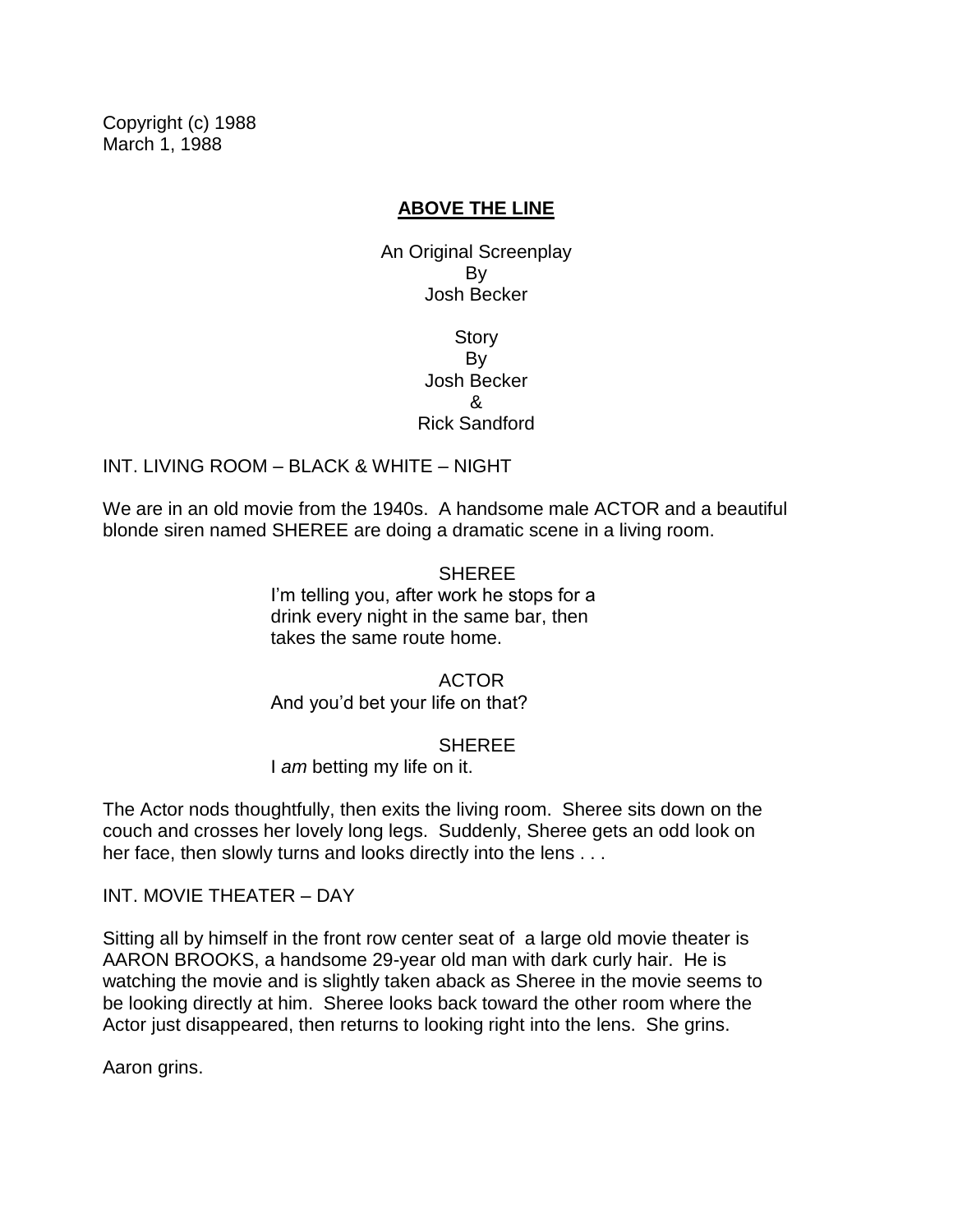Sheree stands up from the couch, straightens her skirt and stockings, then walks forward, toward the lens. Suddenly, Sheree steps out of the screen and is actually standing on the stage in the theater, but she's still in black & white.

Aaron is amazed at the special effects. She really seems to be there.

Sheree steps forward, hikes up her skirt and seats herself on Aaron's lap, her arms around his neck. She pulls his head forward and gives him a long, luscious kiss. As Aaron's hands slide up Sheree's back and begin unzipping her dressSheree's hand slides down to Aaron's crotch and . . .

...Aaron groans and has his orgasm. His eyes slowly open as he turns and realizes...

INT. AUTOMOBILE – DAY

...that he is in the front seat of a car bumping down a patch of bad road. Aaron gasps and coughs as he realizes that the driver is a bored-looking middle-aged MAN, seemingly oblivious to his wet dream.

Aaron glances down at his crotch.

## AARON (hesitantly) Uh... Could we pull over at a gas station?

The man doesn't look over.

#### MAN

Sure.

Aaron looks out the window, blinks several times and shakes his head.

### DISSOLVE:

## EXT. RURAL COUNTRY ROAD – DAY

Aaron walks up the road with his backpack on. Green rolling hills surround him. He passes a sign that says, "MORRISTOWN, TENNESSEE." The sign is full of buckshot holes. Looming up from behind a hill is the parapet of a castle! Aaron's eyes light up. Soon the entire enormous stone castle is visible rising fifty feet into the air. It is three hundred feet wide.

As Aaron comes up to the castle he sees that is is just a facade, a flat, with wooden supports. A carpentry crew is pounding nails into the back securing it in place. Aaron sees a tall, blond-haired fellow, just wearing shorts, barking orders to everyone with an Australian accent. He also sees a gorgeous, dark-haired girl in tight silk shorts listening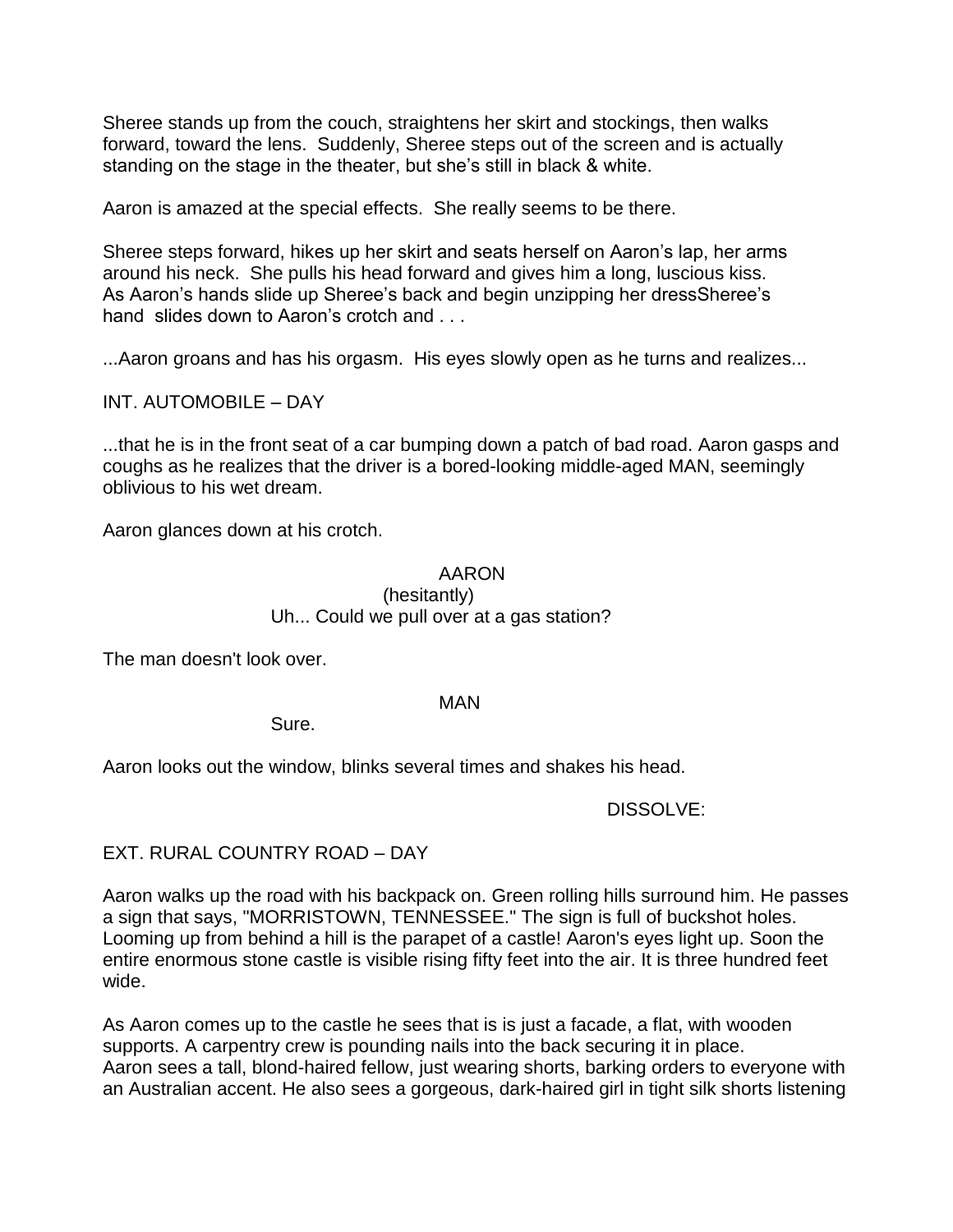to the orders. She turns to a another girl, a strangely scowling, very pretty blonde and says something. They all go back to work.

As Aaron banks the next hill he sees a twenty foot crane glide past with a gold Chevy Impala swinging from the end of it.

And then Aaron comes upon an entire motion picture FILM CREW—lights, trucks, lots of people, confusion. Aaron walks right into the center of it.

A thin, tall kid wearing shorts and a utility belt with a walkie-talkie steps up to Aaron. He is a production assistant, or P.A.

P.A.

Can I help you?

### AARON

No thanks.

Aaron walks right past him. The P.A. steps back into Aaron's path.

P.A.

Need some help?

### AARON

Nope.

P.A.

You can't go this way.

## AARON

Oh yes I can.

Aaron walks right past the kid again and up to where the shooting is going on. There are thirty people, all in shorts, crowded around four cameras. At the center of everything is the crane with the Impala swinging from the end.

The director, BEN STONE, a swirling mass of energy with unruly hair and a viewfinder around his neck, runs all over the place.

The production manager, ACE, a big guy with a pot belly and a baseball cap, spots Aaron.

ACE Bubbles. What're you doing here?

## AARON

My big part's coming up.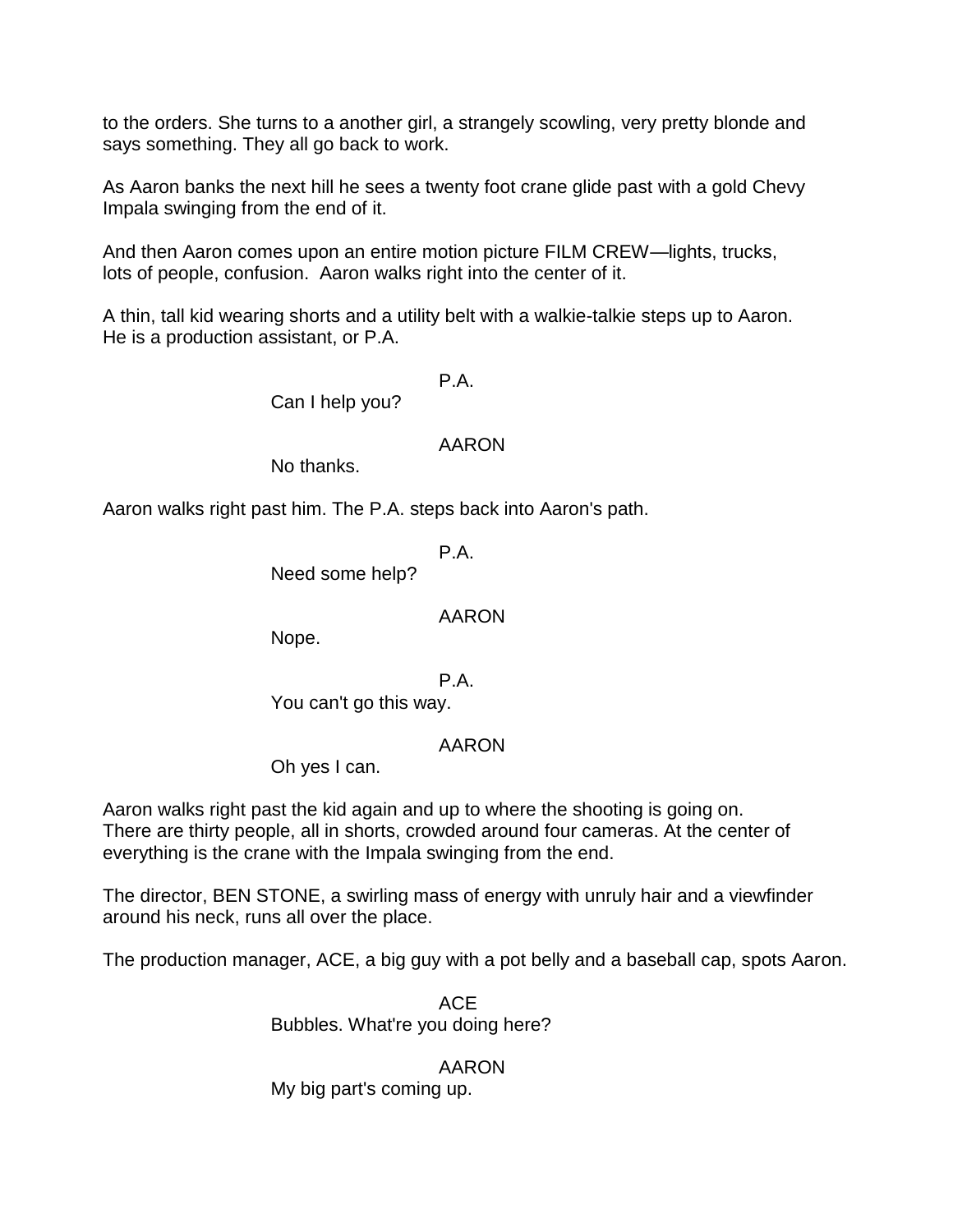## (Ace puts his arm around Aaron's shoulders)

How's it going?

The P.A. skulks away.

ACE

Like shit. We're behind schedule and over budget.

### AARON

So what else is new?

ACE We're almost done. It's the only thing that keeps me from quitting.

AARON Yeah? Bullshit. You'll never quit.

ACE

Ain't that the truth. (something catches his attention) What the fuck're you doin' there?

Ace runs off.

Aaron sneaks up behind Ben. He taps him on the opposite shoulder so he'll turn the wrong way. Ben doesn't turn at all. Aaron rolls his eyes.

### AARON

Ben.

Ben turns and looks at Aaron and takes a second to recognize him.

## BEN

Pal.

AARON No, not pal. Aaron. Remember, we've known each other since we were little kids.

**BEN** Yes, I know that. I'm just busy. What was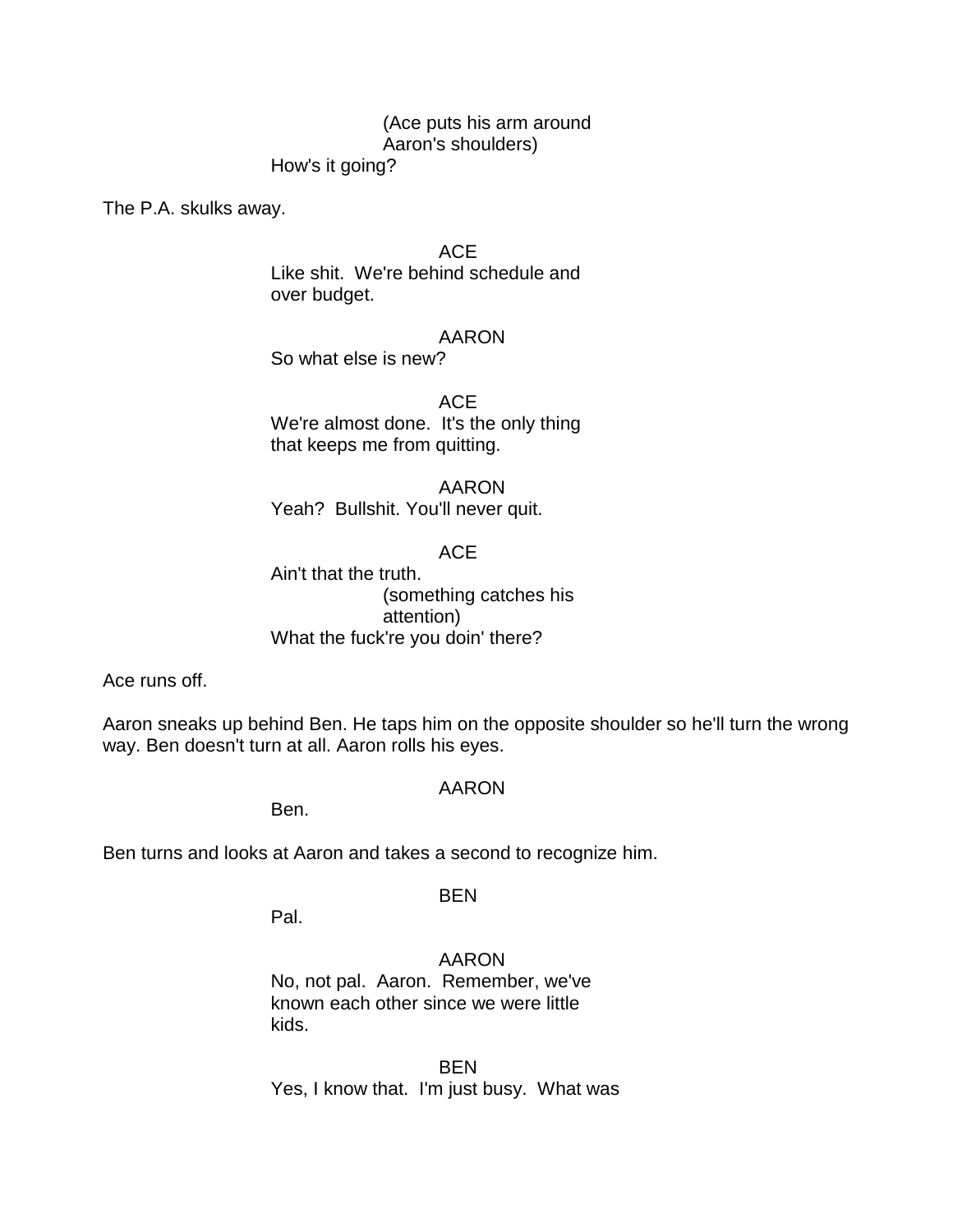your name again? Just kidding. Aaron, you made it.

AARON I couldn't miss my big part, could I?

**BEN** No way. What part are you playing, by the way?

AARON Knight Number Three.

**BEN** (nods) Right. That's a good part.

#### AARON

No dialog.

**BEN** You don't need dialog to bring that part to life. It's you. (stands; shouting) Everybody ready?

A chorus of "readys" and "yeahs" come back.

BEN

Okay. Roll cameras.

All four camera operators reply...

#### CAMERAMEN

Rolling.

BEN

One, two, three, *ACTION!*

The crane operator hits a switch, a charge on the cable holding the Chevy Impala explodes and the car drops twenty feet. It lands in the dirt with a crunching thud. Dust rises up around it.

> **BEN** (shouting) Cut! Perfect. That's a wrap for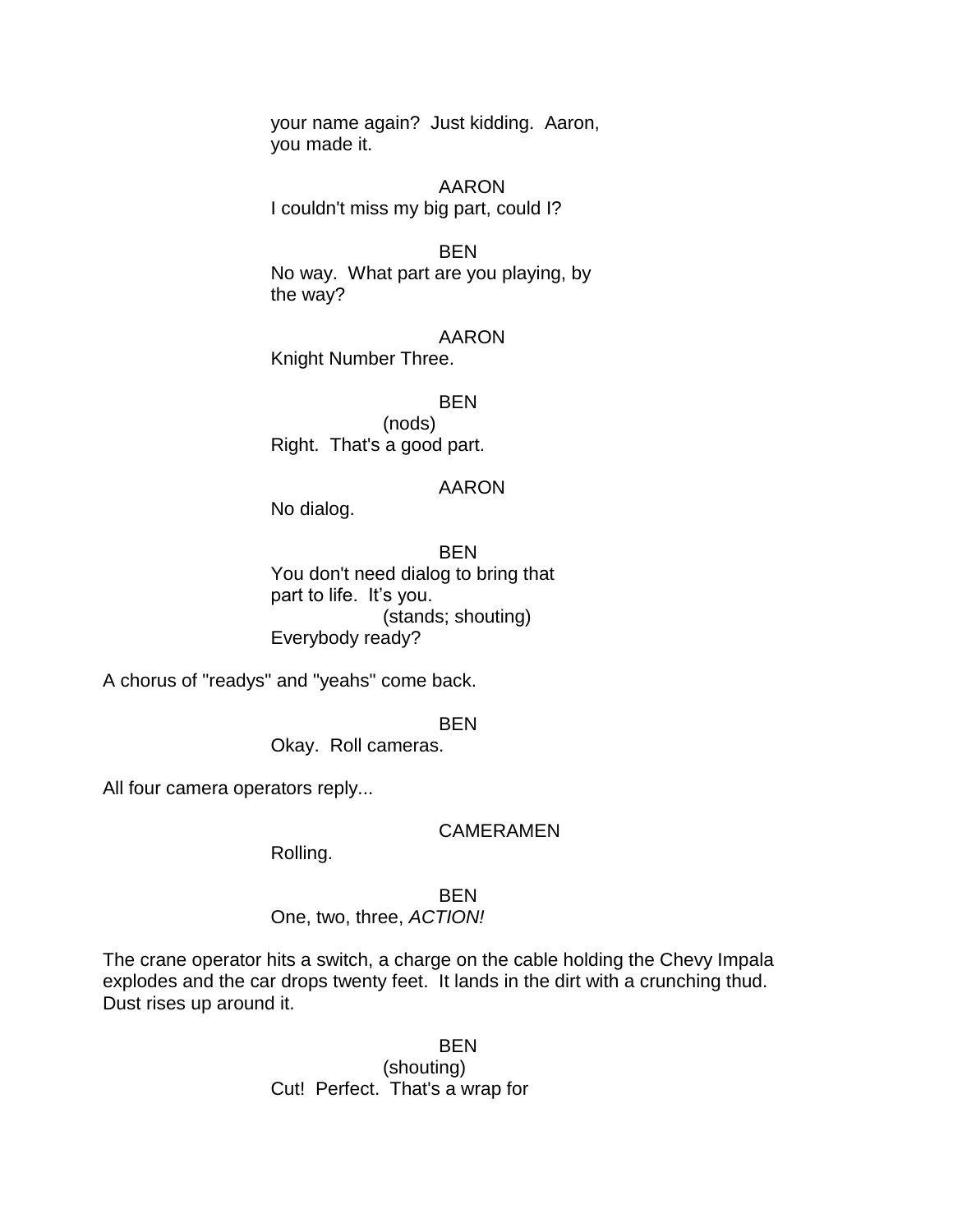the day. I'm going to have a script conference with the author of this despicable piece of trash. We'll be at the hotel.

(Ben puts his arm around Aaron) Come on, pal. Let's go talk.

Aaron and Ben get into a car and drive away.

The P.A. turns to the gorgeous dark-haired girl in the silk shorts.

P. A. How am I supposed to know he's the damn writer? He looks like a bum.

The pretty dark-haired girl watches the car go.

INT. BEN'S CAR - DUSK

Ben offers Aaron a cigarette. They both light up.

BEN So, what've you been up to?

## AARON

I've been hitch-hiking for the last four days.

**BEN** Why didn't you fly, or take the bus?

### AARON

I couldn't afford it.

**BEN** What about what you got paid for the script?

## AARON

Ben, that was only twenty-five hundred dollars and it was six months ago. I spent it.

BEN Haven't you made any money since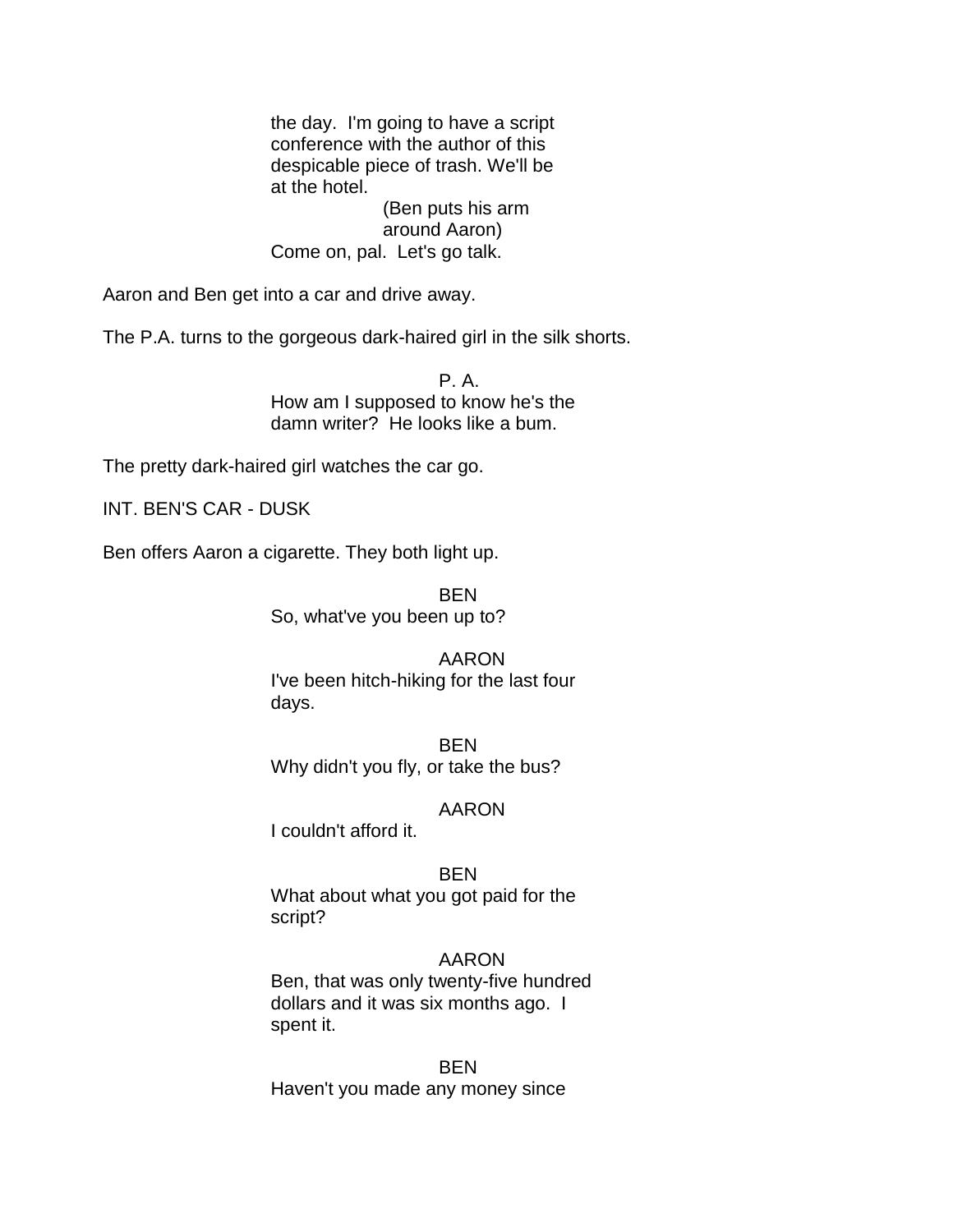then?

### AARON

Yeah, I got a thousand bucks for a rewrite. That's it. And that's long gone, too.

#### BEN

What's with all this writing anyway? I thought you were a director.

#### AARON

(adamant) I am, I think. That's all I've wanted my whole life. I'm just trying to use the writing as a route into directing.

#### **BFN**

Why don't you put the money together independently like we did?

#### AARON

For which script? I've got that African mercenary one, but it can't be done for less then three million.

#### **BEN**

(shakes his head) Naw, that's too much, it's the wrong script. Get another idea.

#### AARON

I know, I know. That's part of the reason why I'm hitch-hiking around the country— I need a new idea.

#### **BEN**

Why don't you write another horror movie?

#### AARON

## (desperately)

I just wrote one. I need something new to do. Something real. Something I can believe in and get behind. Something I can attach myself to as director.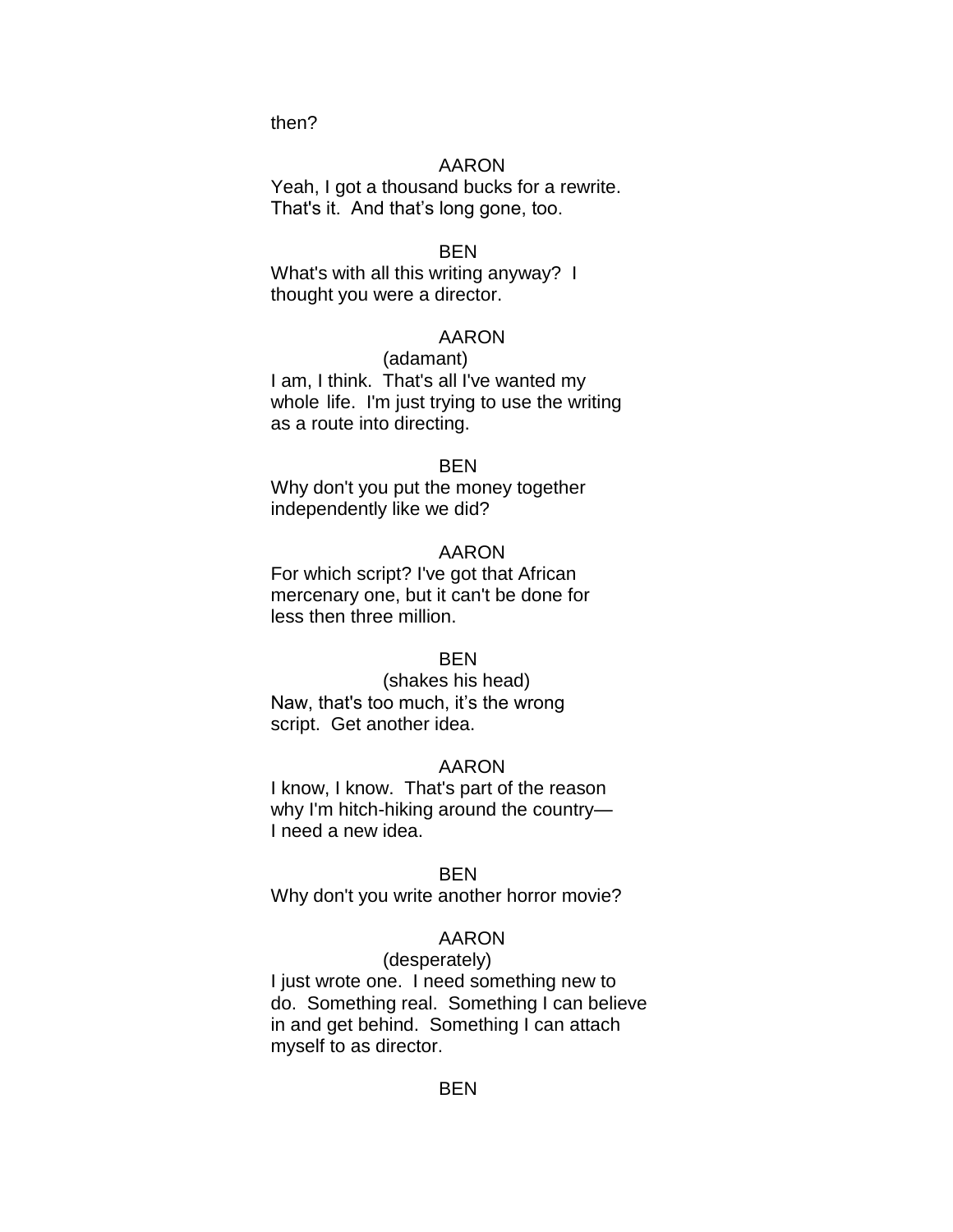Horror movies sell. Particularly scary ones.

AARON

I know. The only script I've ever sold is a horror script.

#### BEN

And I bought it.

### AARON

Right. It pays to have friends in the business. You just need to make more movies.

#### BEN

And hire you as director? You're going to be waiting a long time. Take my advice, write another horror movie.

#### AARON

(frowns) I'll think about it.

#### BEN

Seeing any chicks?

#### AARON

#### (sighs)

Girls in L.A. are weird. They're basically just unfriendly. I can't figure it out.

#### BEN

What's to figure out, you haven't got any money. Besides, you're in Tennessee now. Here you're a big-shot Hollywood moviemaker.

#### AARON

(lights up) Yeah, that's right.

#### BEN

You bet that's right.

### EXT. LINCOLN MOTEL – NIGHT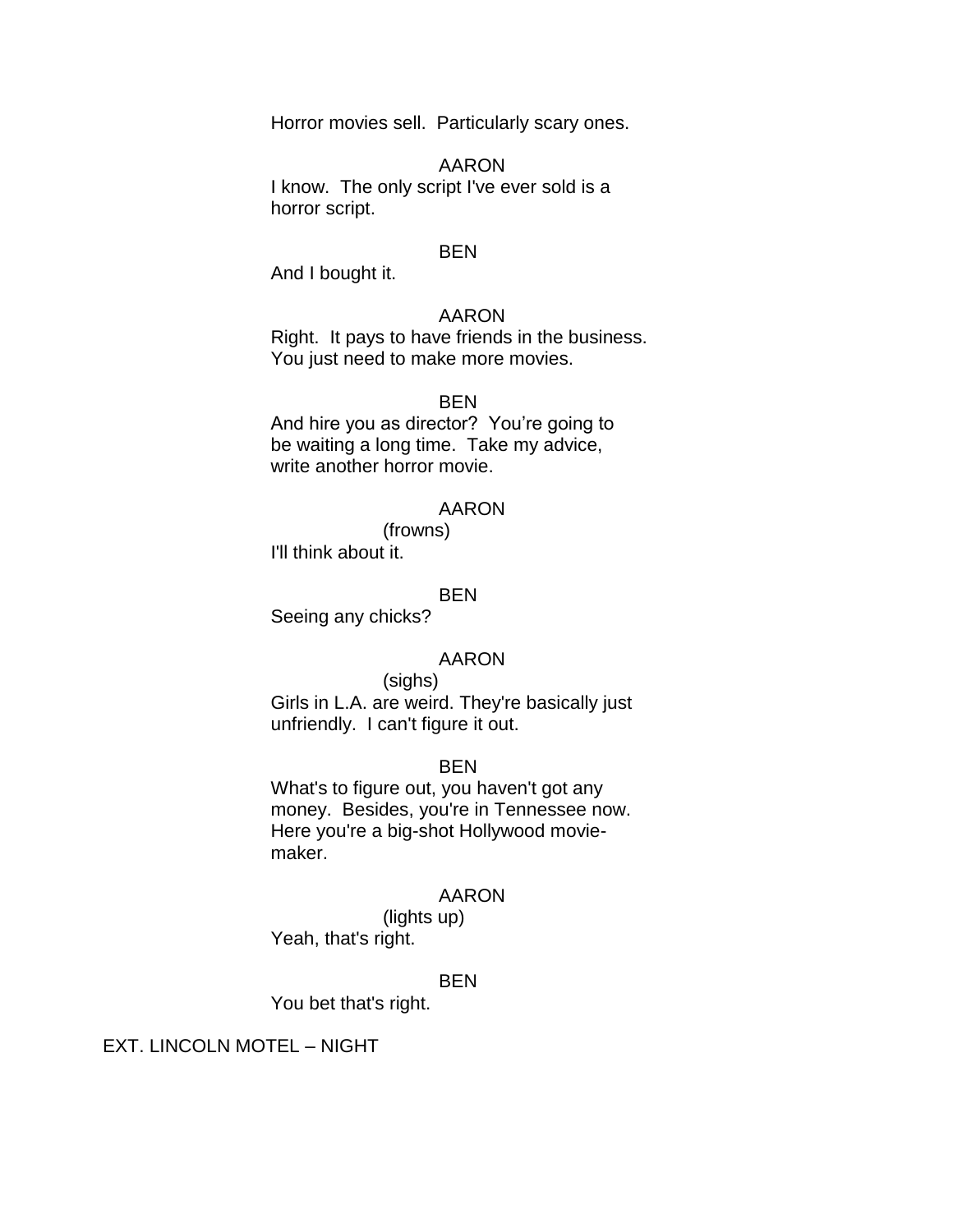The Lincoln Motel is an average roadside hostelry with two floors facing in toward a swimming pool.

As Aaron and Ben walk through the motel they see many crew members with "The Dead Don't Die" t-shirts, tans, work gloves, wind-blown hair and all talking and animated. Ben stops at a motel room door, and knocks.

### BEN

Let's see what the producer's up to?

#### **VOICE**

(from inside)

Come in.

INT. TOM'S MOTEL ROOM

Ben and Aaron enter. They find TOM KIDD, thirty-three years old with red hair, sitting at a desk covered with papers. He is staring down at one of them.

#### AARON

Hiya, Tom.

TOM (looking up) Aaron. What brings you down here?

#### AARON

My big part's tomorrow.

#### TOM

Oh, yeah. Mine, too.

#### **BEN**

Me, too. We're all going to be in the scene together—the producer, the writer and the director.

#### AARON

(to Tom) So? What're you doing?

Tom lifts a sheet of paper.

#### TOM

This is the cast and crew list. They're all bad people and I'm thinking of bad things to do to them.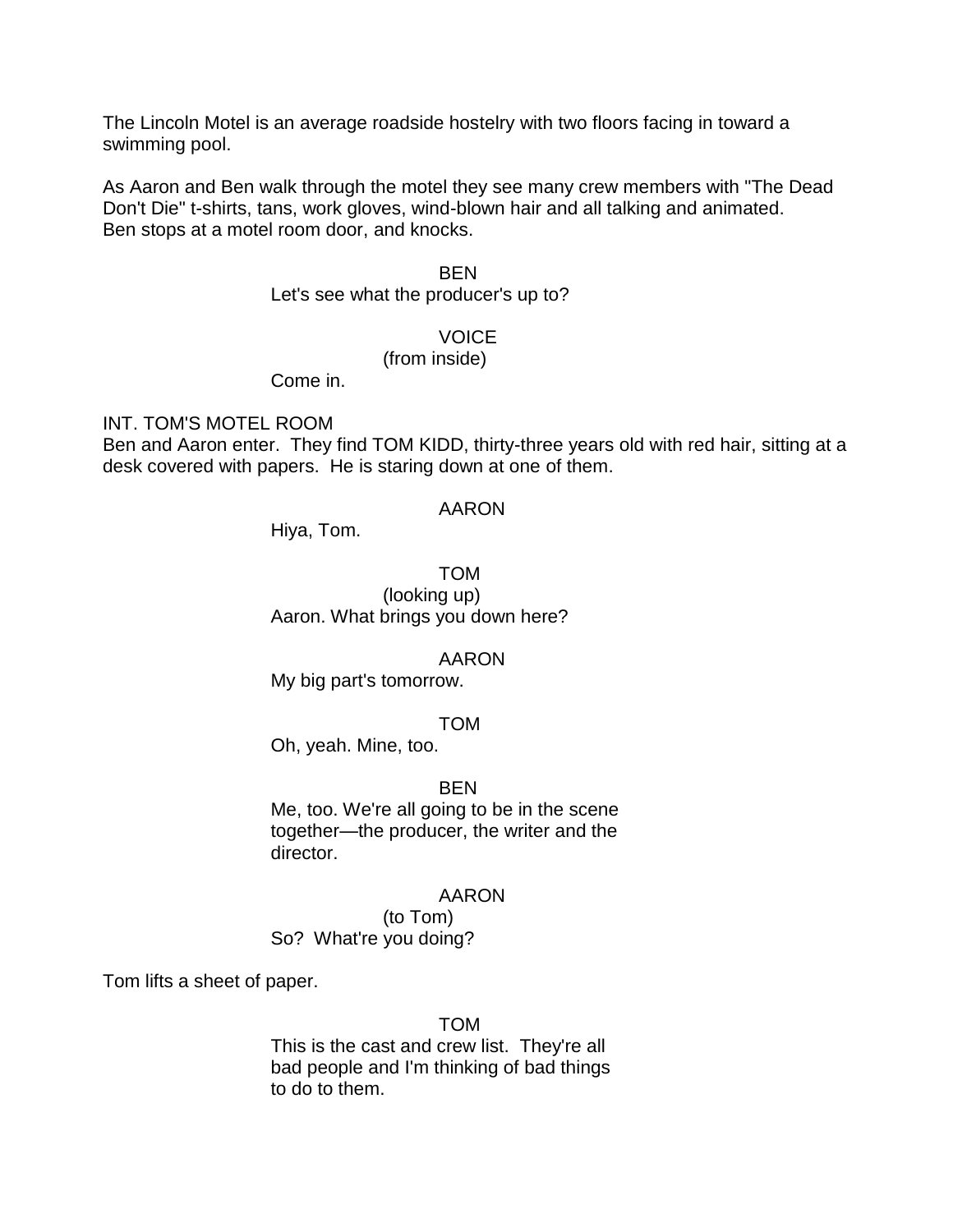#### AARON

(smiling) Do I fall into that category?

#### TOM

Yes. But you already screwed me. These people are screwing me now. A contingent of the crew came to me yesterday and said that morale is low. I said, if you want morale they should go join the army.

#### AARON

That's very understanding of you, Tom.

#### TOM

I thought so. And another thing. You can't trust any southerners. They'll all stab you in the back.

AARON Well, I'm glad to see things are going well.

TOM

As well as can be expected.

A really dynamite blonde girl steps into the room. It is SHEREE. Aaron's eyes widen in shock. It's the same girl that was in his wet dream.

> BEN Aaron, this is Sheree. She's the star. This is Aaron, he's the writer.

Sheree and Aaron shake hands and smiles at each other.

#### AARON

Hi.

### **SHEREE**

Hi.

(to Tom) I need to talk to you.

BEN

We were just leaving.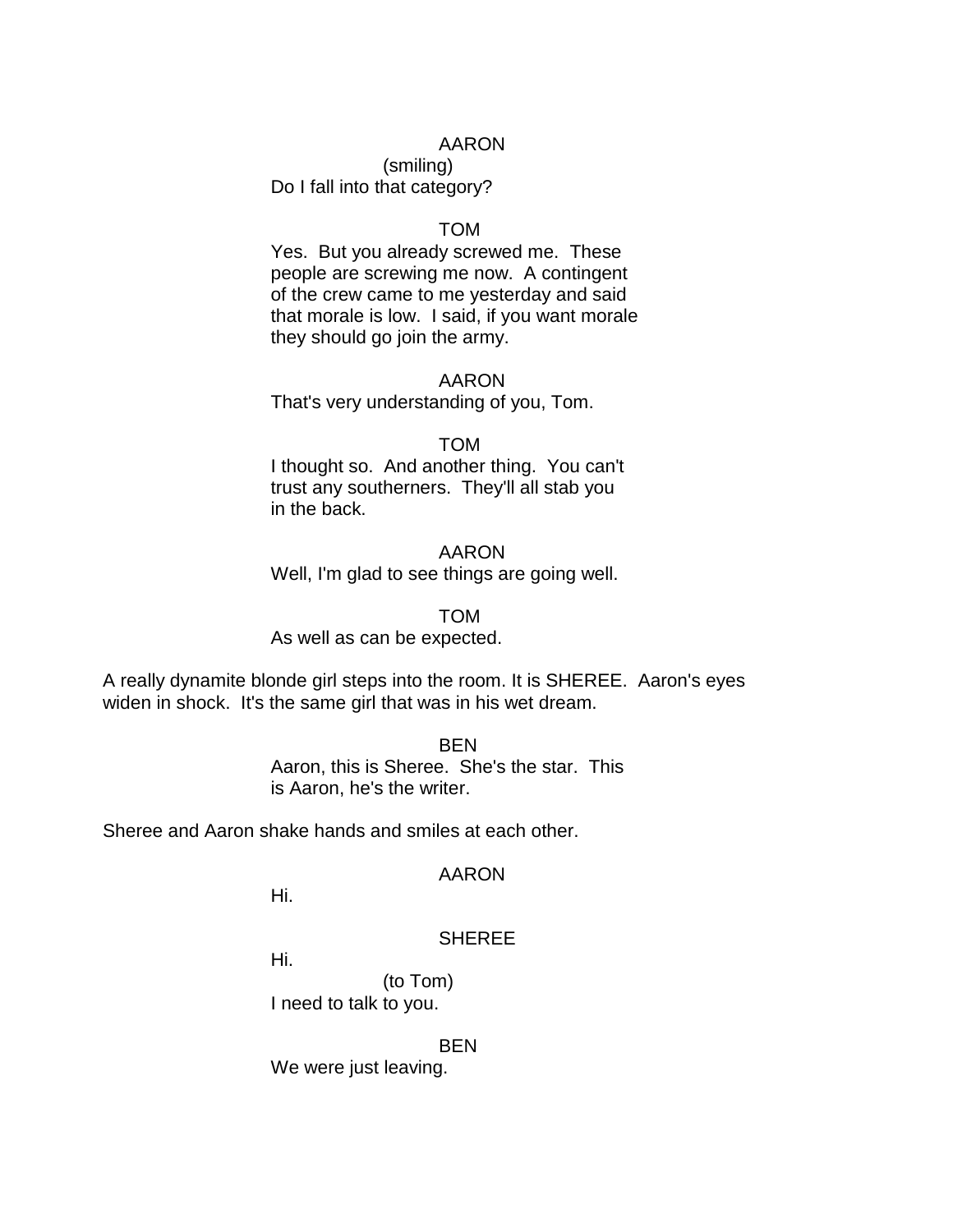### AARON (to Sheree) It was nice meeting you, Sheree.

### **SHEREE**

And you.

Aaron and Ben leave.

EXT. LINCOLN MOTEL – NIGHT

Aaron and Ben walk to the bar.

### AARON

I had a dream with her in it.

**BEN** 

I've had a few myself.

EXT. GRAVEL PIT - DAY

Mayhem. Horses rearing. Dust. One hundred knights in full armor and chain mail carrying broadswords and shields are running around. Twenty horses gallop past them. In front of this pandemonium is the film crew. They are in a huge dusty gravel pit. The castle flat is visible in the distance. The action reaches a crescendo and... An ASSISTANT DIRECTOR (A.D.) speaks through a megaphone.

### A.D.

Cut!

Ben lifts his visor, which has a one inch slot to see out of, and waddles over to the camera in his armor. The camera is on a crane.

BEN

How did it look?

The CAMERA OPERATOR shrugs.

CAMERA OPERATOR

It looked like mayhem.

BEN

That's what we want.

CAMERA OPERATOR

That's what you got.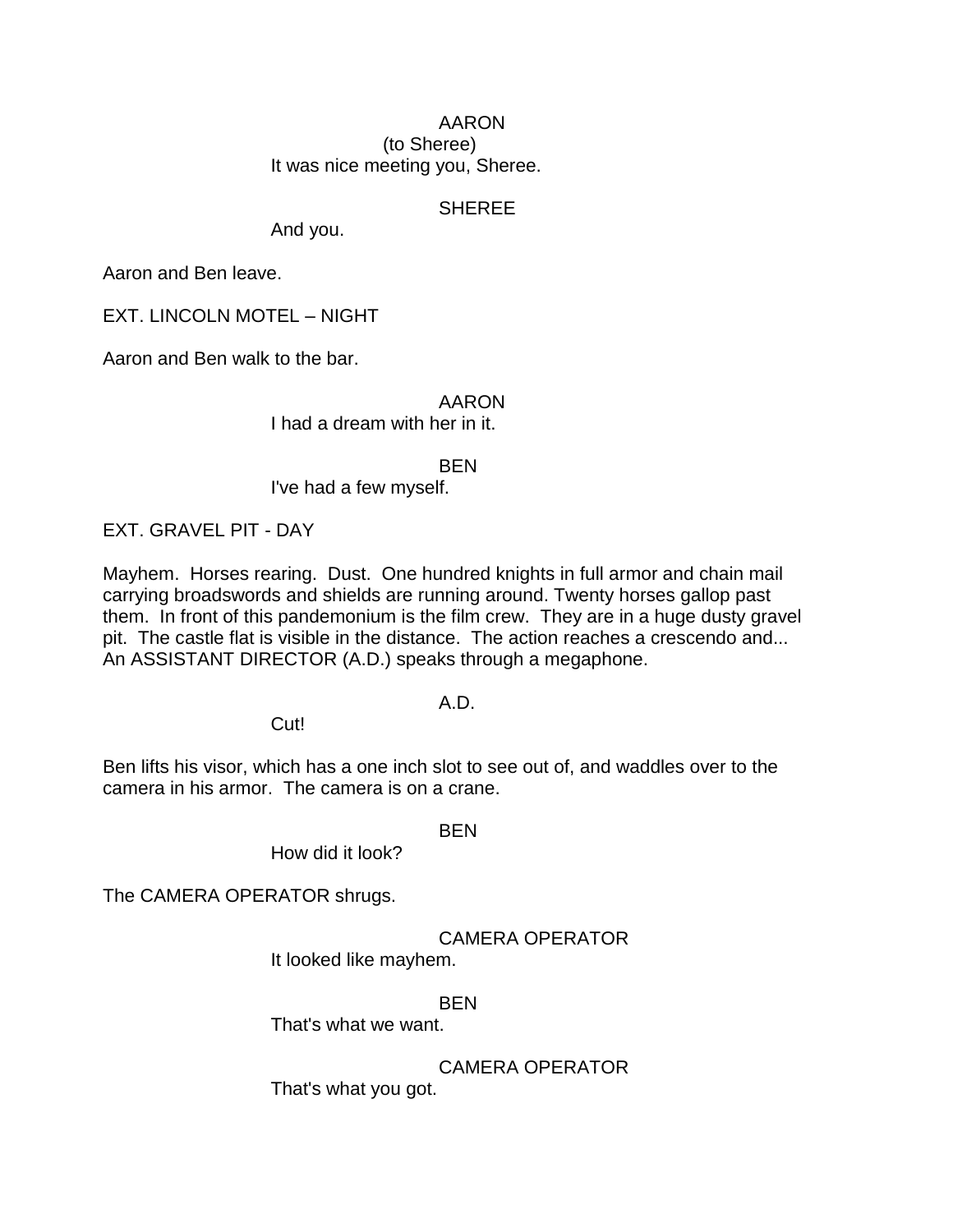### BEN

### Good. Let's do it again.

Aaron and Tom have their visors up. They are both in full armor, too. They are gasping for air and blinking back sweat.

## A.D.

(through megaphone)

Back to one.

All of the actors and horses turn around and walk back to where they started.

AARON I'm dying in here. I've never been this hot in my whole life. And my mom won't even know it's me.

TOM But we will, and that's what counts. Anyway, tomorrow'll be better.

### AARON

(skeptical) Oh yeah? Why?

TOM

Because at least you'll know what you're in for.

EXT. GRAVEL PIT – DAY

Lunch is served in a big open army tent (like in "M\*A\*S\*H"). Flies swarm everywhere. It's blazing hot.

Aaron waddles over to a shady spot beside a bus in his armor, his helmet, sword and shield in his hands. He drops all of his stuff on the ground, drops his body back against the bus and slides himself down to a sitting position. He sighs deeply and wipes his face with a bandanna.

The A.D. walks by.

A.D. Want some salt tablets?

AARON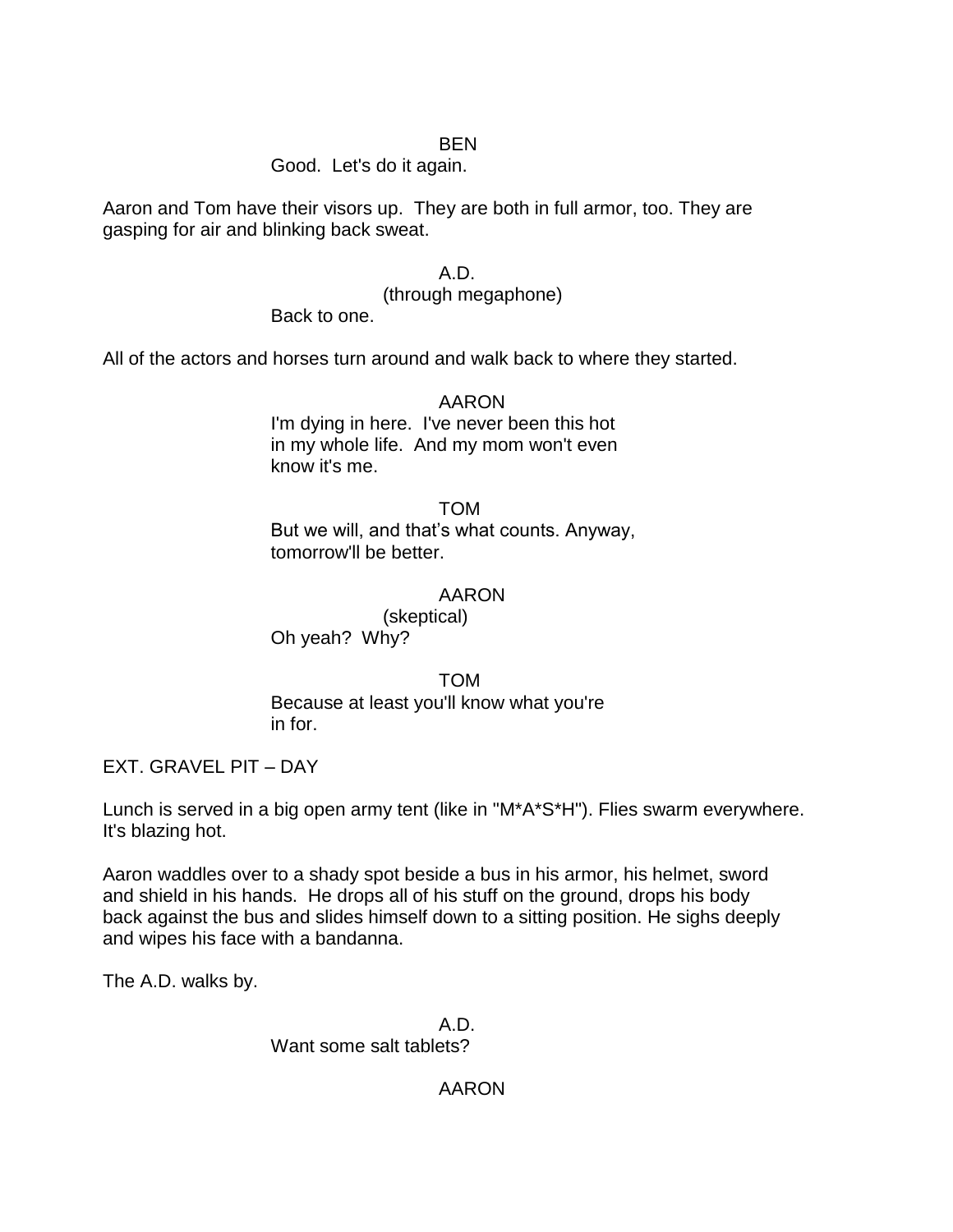### Yeah. Please.

He is handed two pills which he tosses into his mouth and swallows. The A.D. leaves and someone else steps up. Aaron squints at them. It's the pretty dark-haired girl with the silk shorts. Right now, however, she is just a silhouette in the glaring sun.

#### FEMALE VOICE

#### So you wrote this movie, huh?

#### AARON

Yeah.

### FEMALE VOICE I like your script. I read it late at night and it scared me.

#### AARON

Thanks.

Ben appears in his armor and sits down next to Aaron

BEN

How's it goin', pal?

### AARON

Swell. I'll bet I've already lost five pounds.

The girl in silhouette slowly walks away as Aaron and Ben keep talking.

EXT. GRAVEL PIT – DAY

The cast and crew, including Aaron, are assembled in front of the castle flat. A darkhaired actor, LOREN McCAY, stands on a pedestal dressed in shredded rags, a bloody sword in his hand.

Ben addresses the assemblage.

**BEN** All right, everyone. This is the big scene. This is the scene where Wilkes... (indicating the actor on the pedestal) ...looks into his soul and sees pure evil. This is going to be the most frightening scene ever filmed. What we are creating here is raw, grueling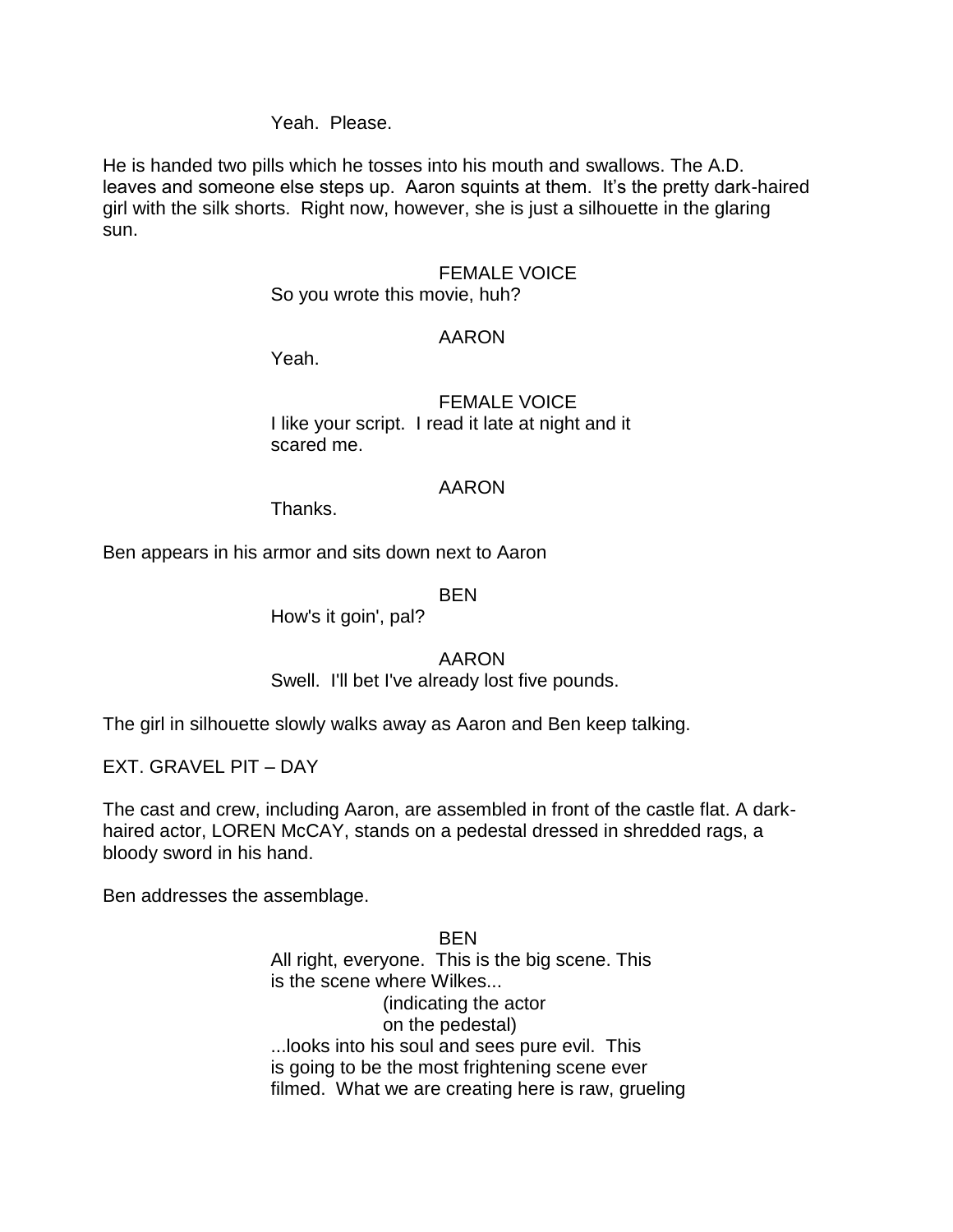terror. When the audience sees this they will be quaking in unmitigated fear. Everybody got it?

EVERYONE

Yeah.

BEN

Good. Let's shoot it.

Ben seats himself on the camera crane.

**BEN** 

Roll sound.

A man with headphones sitting in front of a reel to reel tape recorder replies. He is the SOUND MAN.

SOUND MAN

Rolling.

BEN

Roll camera.

CAMERA OPERATOR

Rolling.

SLATE PERSON

Mark!

## **BEN**

And... Action!

Loren looks up in anguish then drops to his knees.

## LOREN

(bellowing)

*Noooooo...!*

The warriors and the horsemen all raise their swords, let out wild war screams and charge up the hill, past the anguished actor, toward the castle.

The camera soars into the air...

EXT. THE HOLLYWOOD HILLS – DAY

Our view is now of the Hollywood Hills and we go swooping upward. Our view stops on an apartment building perched on the side of a hill.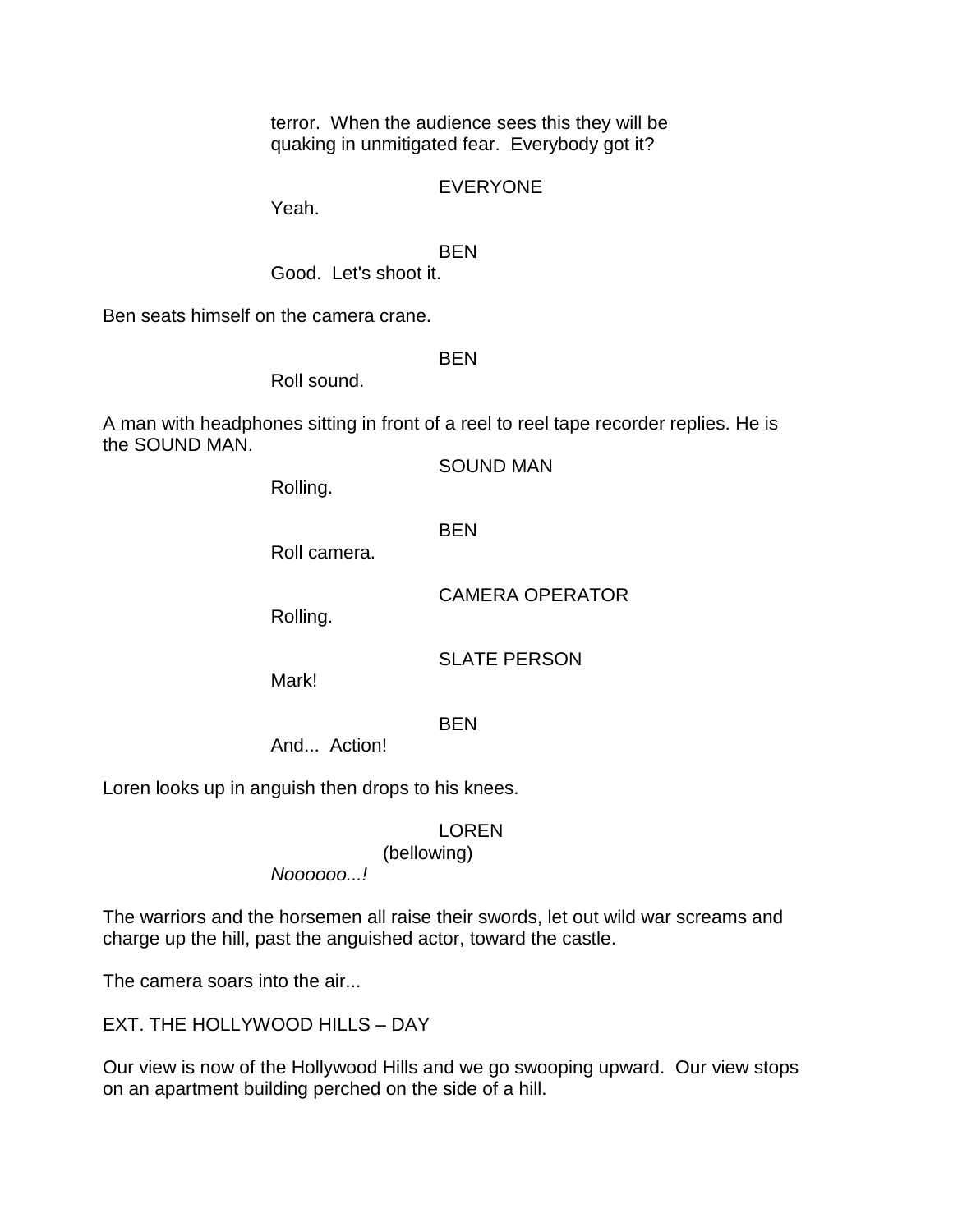## EXT. AARON'S APARTMENT BUILDING – DAY

Through a picture window we can see Aaron seated inside looking out.

### INT. AARON'S APARTMENT – DAY

Aaron's apartment is small. On his walls are two movie posters: "THE TEXAS CHAINSAW MASSACRE" and "THE SOUND OF MUSIC." A Murphy bed is folded up into the wall.

Aaron is seated in front of a desk with a computer, monitor and printer. He is facing out the window overlooking the city of Hollywood. He is wearing gym shorts, sneakers and a University Of Michigan T-shirt. He is drinking a cup of coffee, smoking a cigarette and talking on the telephone.

### AARON

(into phone) ...So what you're saying is that Paramount's passing on the script even though the coverage was great. Well, that makes just about every single studio in town that's passed on this script. I guess we could start with foreign companies. Maybe the Israelis or the South Africans might want it?

A gravely female voice responds. She is SANDY.

#### SANDY (O.S.) Look, that's how it goes. Write another script.

### AARON

Get me a development deal so I don't have to write on spec. I can't pay my rent.

### **SANDY**

Development deals are very difficult to get. Write a great script and I'll get you a development deal.

## AARON

(rolls his eyes) Write a great script? What do you think I tried to do with the last one?

### **SANDY**

It wasn't great enough.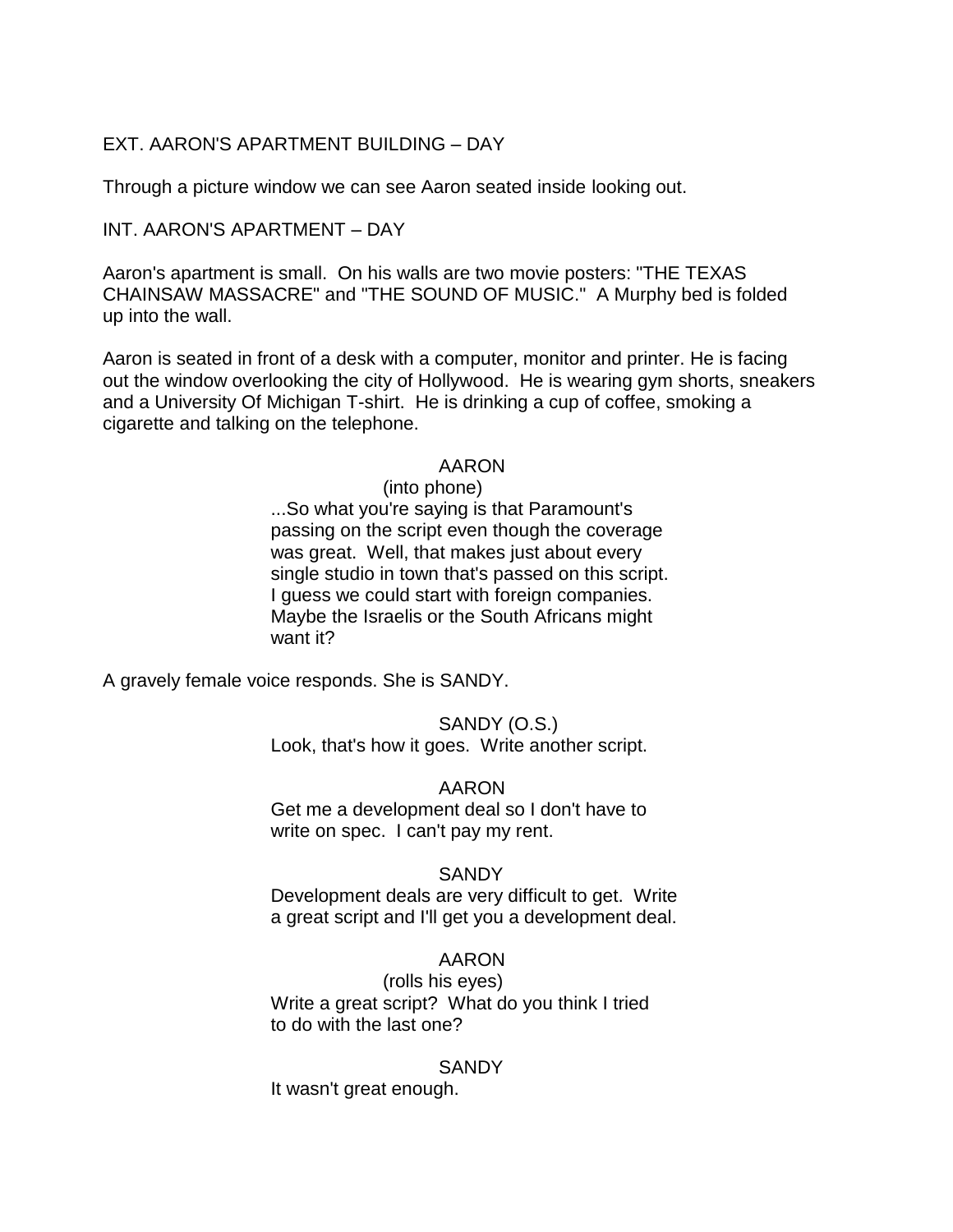#### AARON

So, who says if I spend two or three months writing another script on spec it'll be great enough?

#### **SANDY**

No one.

### AARON

It's a vicious circle. Have you got any suggestions for this great script?

#### **SANDY**

Yeah. Write a romantic comedy. That's what they're looking for right now. Good characters, strong female, make it contemporary. Make it funny.

#### AARON

Anything else?

#### **SANDY**

Have it done by Tuesday.

#### AARON

Oh, sure. A romantic comedy? What do I know from romance? Why can't a subject I know come into vogue?

#### **SANDY**

Like what?

#### AARON

Like despair.

#### **SANDY**

Move to Sweden. See ya.

#### AARON

Bye.

(Aaron hangs up and it immediately rings)

Hello?

It's the voice of Ace, the production manager.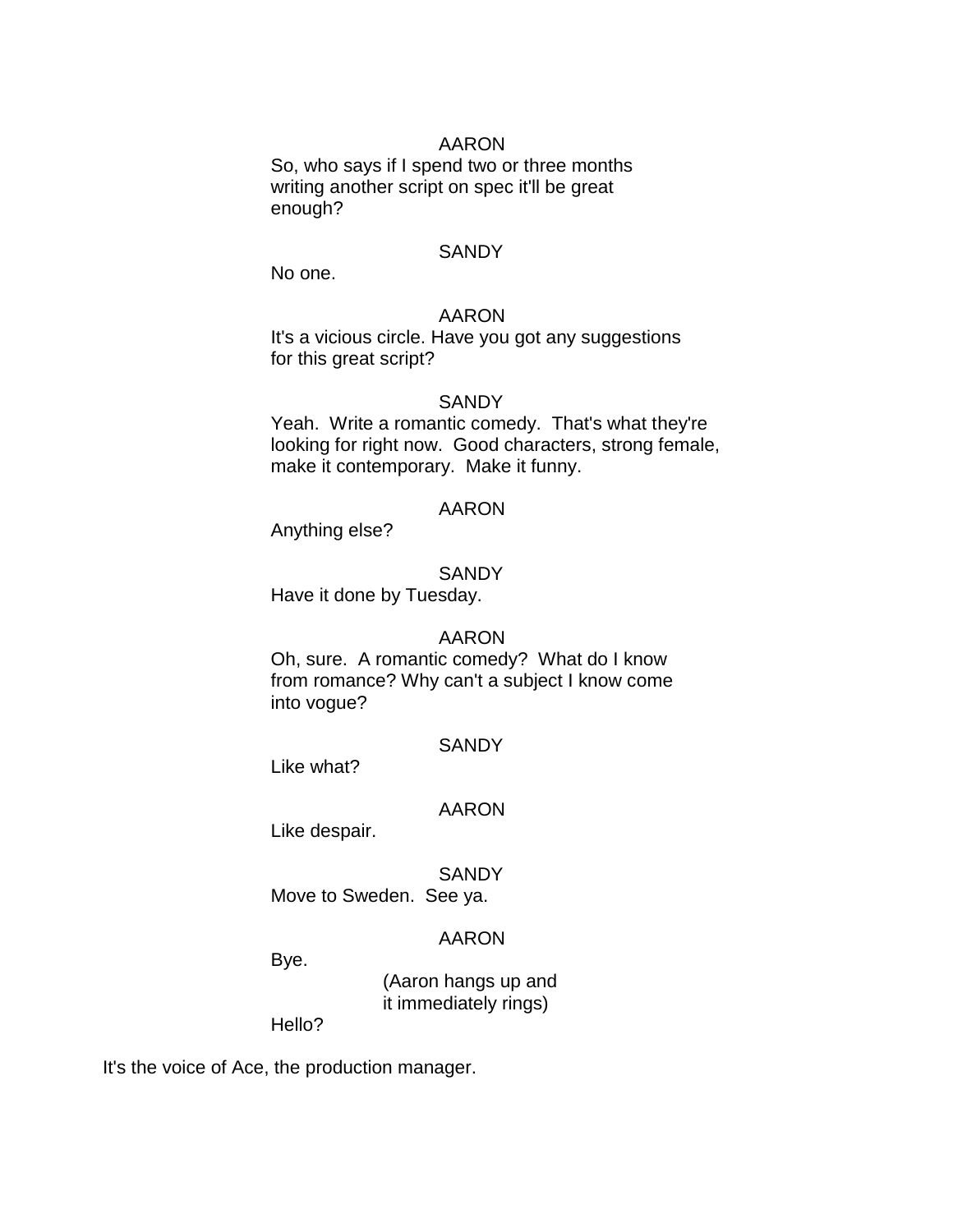ACE

Bubbles.

AARON

Ace, how ya doin'?

ACE

Great, and you?

## AARON

I'll live.

ACE Live until Friday night, I'm havin' a party.

AARON Great. What's the occasion?

ACE It's Keith Richards' birthday, man, pay attention.

AARON

Sorry, I forgot.

**ACE** 

So you'll be there?

AARON Absolutely. Will it be a blow-out?

**ACE** 

Absolutely.

AARON

Far out.

INT. ACE'S LIVING ROOM – NIGHT

Aaron sits bleary-eyed in a chair in a large living room with two other people—a guy with long hair and a black leather jacket who is asleep and snoring, and a pretty blonde girl who is absolutely scowling at the floor.

Aaron is half-crocked and takes a slug of a Corona. The sound of people partying can be heard coming from the backyard. Aaron glances over at the blonde and makes a face like, "She's not bad," but she won't look up. He shrugs and looks away.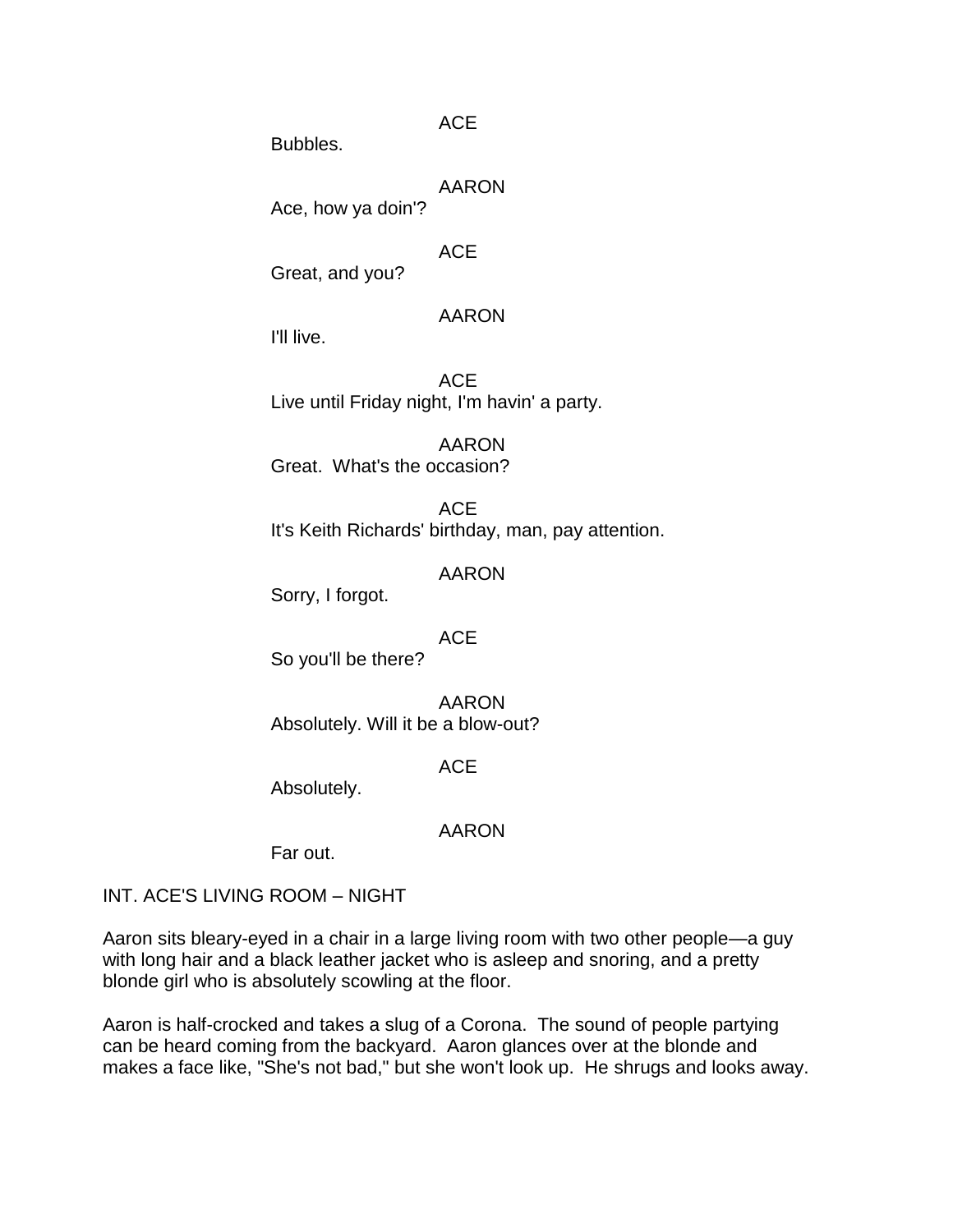And then a really great looking girl comes walking in the front door. Long black hair, black leather jacket, black leather skirt, high heels and radiating a wildness, a drunken abandon.

She steps into the living room and scans the premises. She and the scowling blonde look right at each other, but neither says a word. They just stare. The blonde finally looks away and continues to scowl.

The dark haired girl turns her gaze on Aaron who is looking right at her. They look into each other's eyes, daring one another to look away. Slowly they both begin to grin. Aaron finally blinks, but doesn't look away.

She steps forward until she is looming over him and she's only 5'2". She swings one of her feet over his legs and is now standing directly over him, all the while holding his gaze. She slowly lowers herself onto his lap. She is CATHY ANDERSON.

## **CATHY**

Remember me?

### AARON

Sure.

She leans closer to his face, smirking.

### **CATHY**

From where?

### AARON

Marseilles, during the war. You wore blue, the Germans wore gray.

She smiles and leans even closer. Their noses are touching.

### CATHY

You have no idea.

### AARON

Burton Elementary School?

She moves her face slightly back and forth, indicating "No."

## AARON

(shrugs)

Who cares?

He kisses her. It's a pretty long kiss. Their lips separate, but their faces remain together.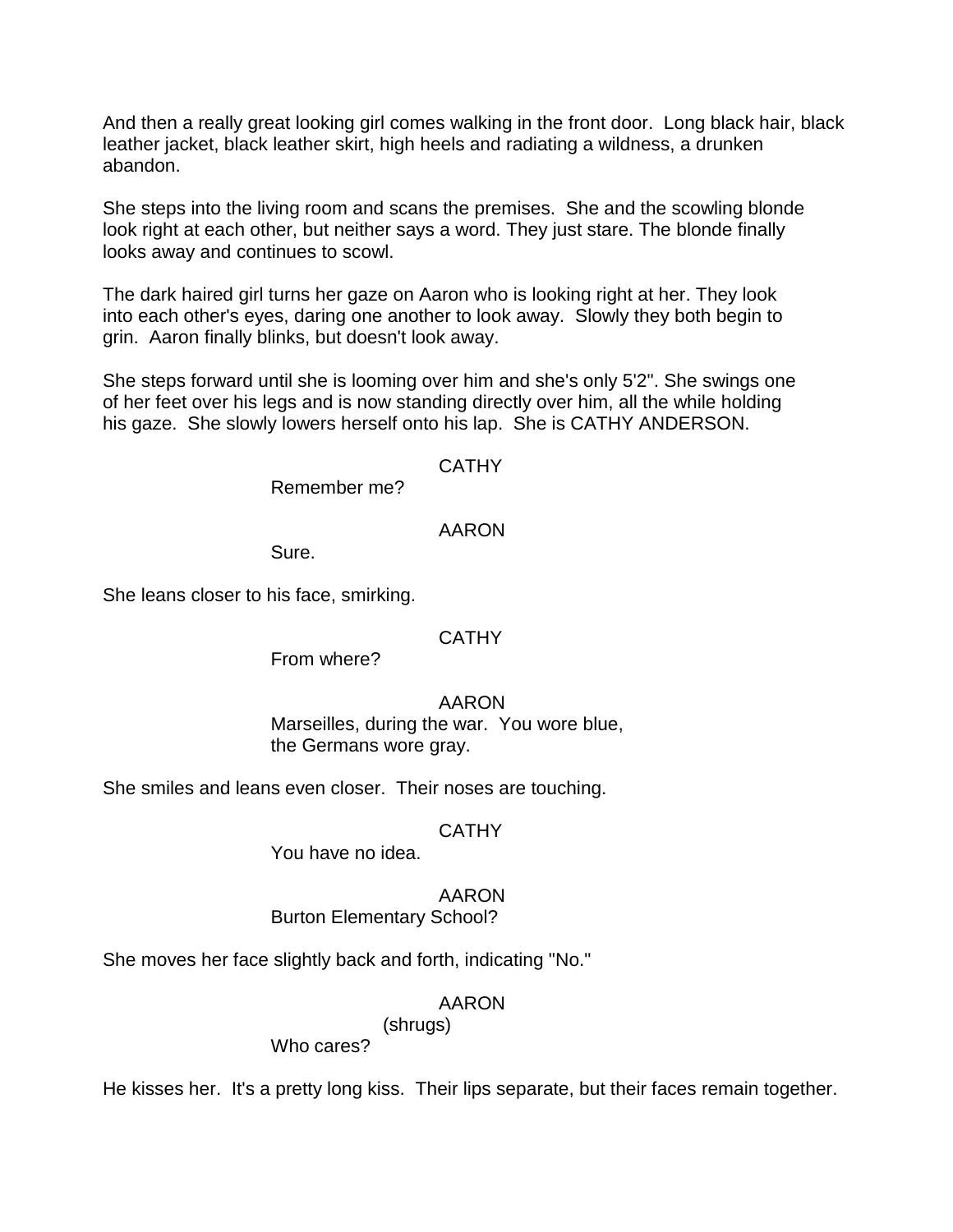## CATHY

You still don't know who I am?

AARON Would the kiss have reminded me?

### **CATHY**

No.

## AARON

(shrugs again) I'll never forget you from here on out.

Cathy shakes her head.

### **CATHY**

It was in Tennessee making the movie. I was assistant production designer. We talked when you were down there playing the warrior. Don't you remember?

Aaron is completely blank and can't hide it.

### AARON

...Wait a minute, yeah, now I remember. You were wearing shorts, weren't you?

## **CATHY**

(amazed) You still don't remember.

### AARON

There were lots of people and I was only there two days. But I'm really glad we met again. It was fate.

### **CATHY**

I don't usually walk up to strange men at parties and sit on their laps.

### AARON

You're just starting tonight?

### **CATHY**

I want to go out with you.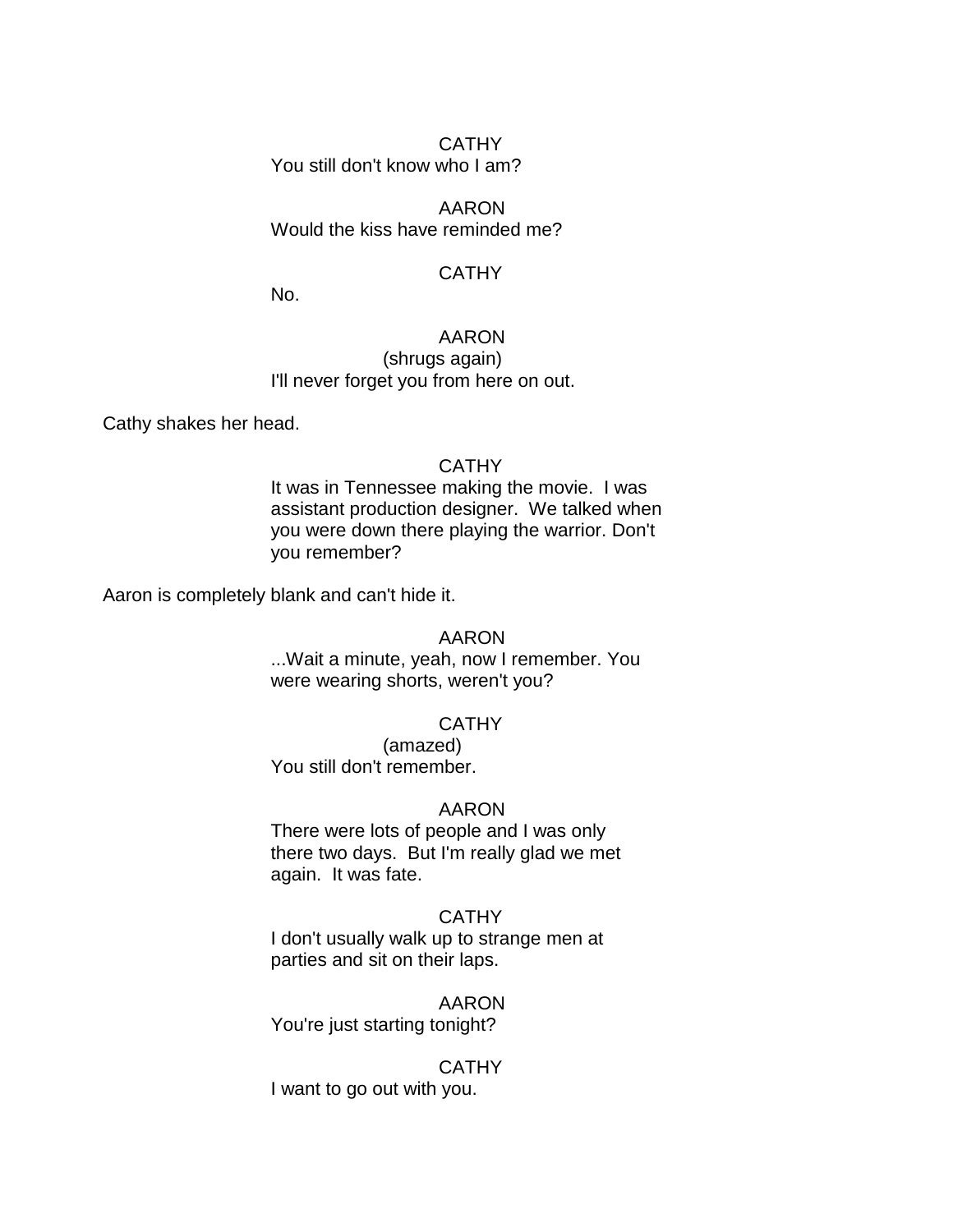### AARON

Good. Let's go.

### **CATHY** Another night. I've got somewhere to go now. (she glances over at the scowling blonde, then back) This week.

She takes a napkin off the side table, pulls Aaron's pen out of his pocket, puts the napkin against his chest and writes while saying into his face...

> **CATHY** Catherine Anderson. Four-six-four oh-eightone-one. (she draws two stick people) These are two people dancing.

She shows him her drawing.

#### AARON

It's beautiful.

**CATHY** Goodbye, Aaron Brooks. See, I know your name.

AARON Goodbye, Catherine Anderson. See you soon.

## **CATHY**

(stands)

Call me.

### AARON

I will.

**CATHY** 

I mean it.

AARON

Me, too.

**CATHY**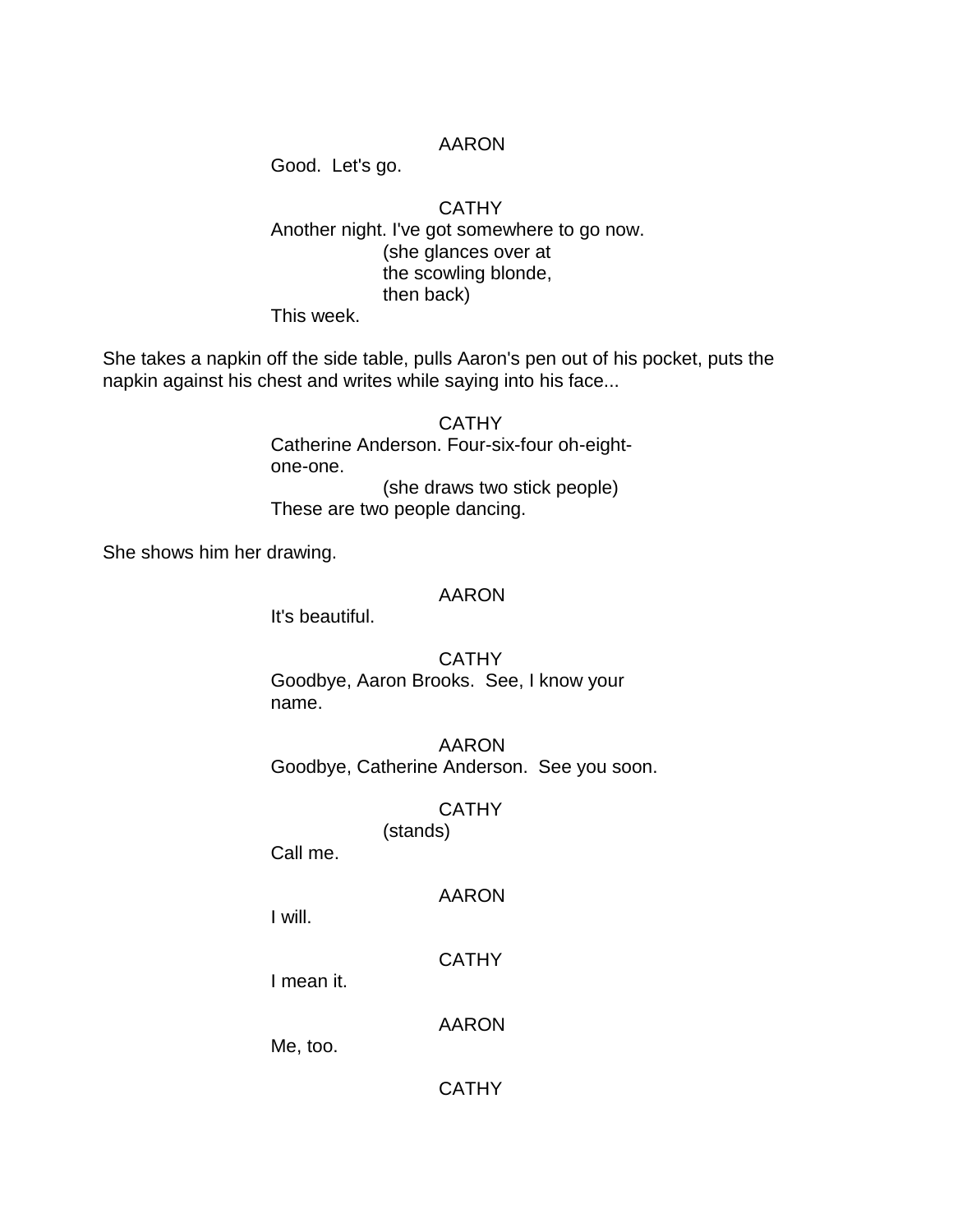Okay. Bye.

She turns and walks right out of the party. In her tight dress it quite apparent that she has a fine ass, too. Aaron takes a deep breath, sighs and smiles happily. He turns and the scowling pretty blonde is looking right at him.

#### AARON

(smiling) How about you, beautiful. What are you doing tonight?

SCOWLING BLONDE

(she finally smiles & points) Your pen is leaking.

Aaron looks down and indeed it's true. Cathy put the pen back in pocket the wrong way. There's a black stain on his shirt.

#### AARON

Oh, shit!

#### INT. AARON'S APARTMENT - DAY

Aaron sits at his computer staring out over Hollywood. From the table beside him he picks up the napkin with her name, number and two dancers. He picks up the phone, pauses, then quickly dials. It rings half of one time and is answered.

#### **CATHY**

(O.S.)

Hello?

AARON

Cathrine?

#### **CATHY**

Yes. Who is this?

### AARON

This is Aaron.

### **CATHY**

(surprised)

...Hi. You called.

AARON You didn't think I would?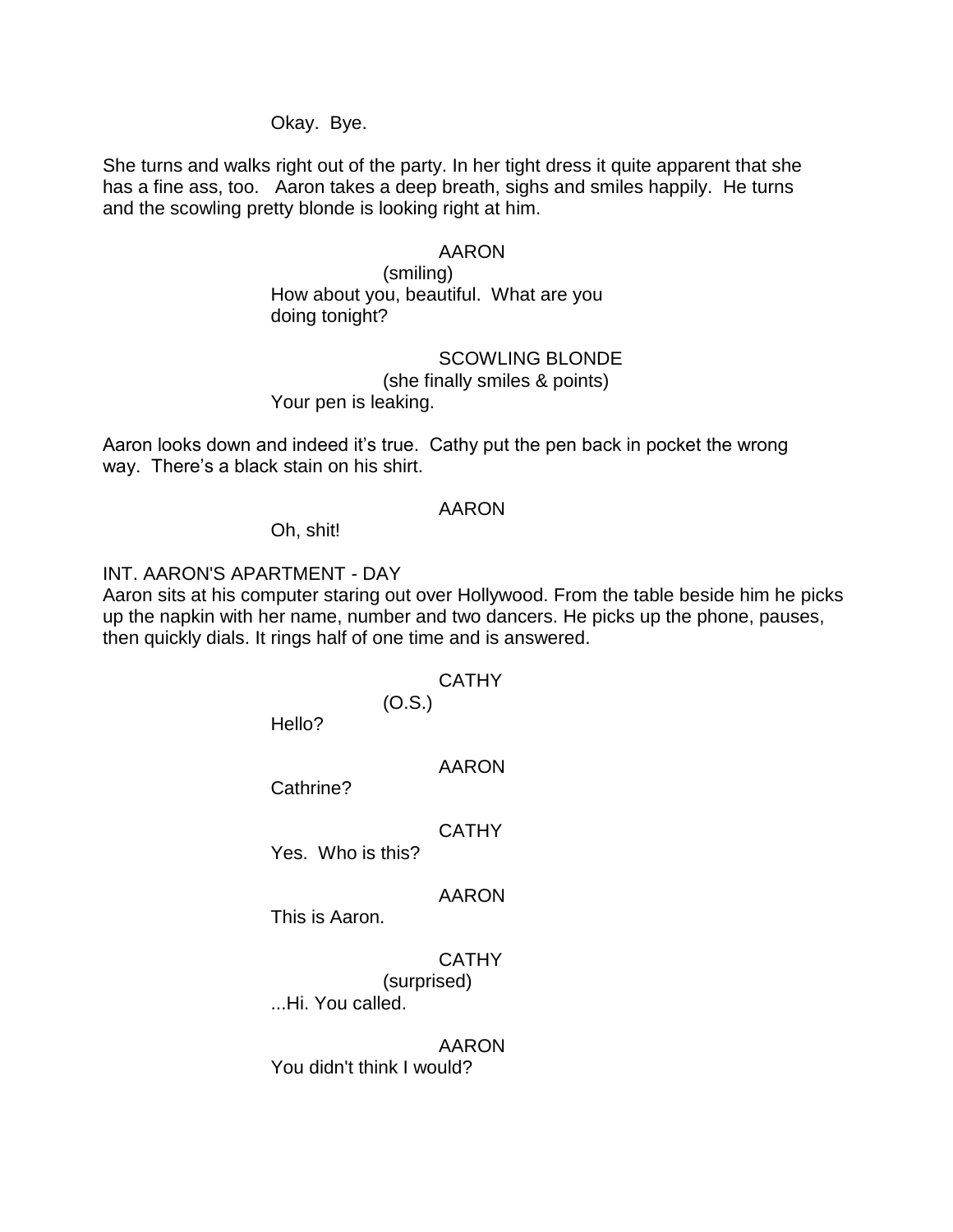Aaron lights a cigarette.

### **CATHY**

You didn't remember me from Tennessee.

### AARON

Yes, well, nobody's perfect. But I did call, and rather promptly, too, I might add. So, would you like to get together?

**CATHY** I already said I did. What are you doing Friday?

### AARON

Going out with you.

### **CATHY**

Listen to what it is first. It's business for me. I designed the lobby of a theater for this tribute. It's for some guy named Nunnally Johnson.

### AARON

Nunnally Johnson. He's dead.

## **CATHY**

You know who he is?

### AARON

Sure. He wrote the screenplay for "The Grapes Of Wrath."

### CATHY

How could you know that? Nobody knows who he is.

### AARON

This isn't just my business, baby, it's my life.

## **CATHY**

I see. So, you wanna go?

AARON Absolutely. What time and where?

## **CATHY**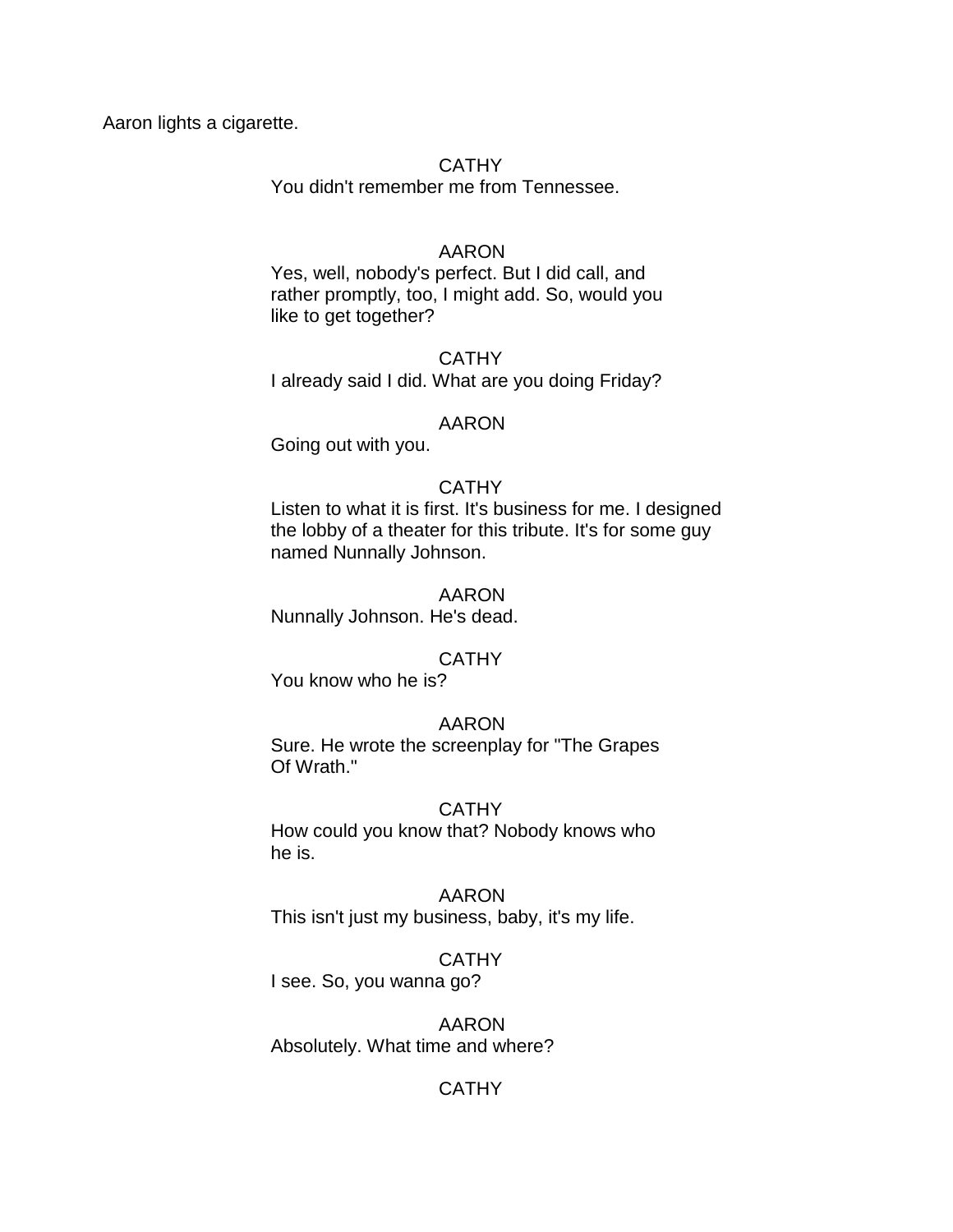Seven o'clock, Friday, the Music Hall on Wilshire. You've got to wear a suit and tie.

AARON I think I can handle that. See you then. (he hangs up and nods)

## EXT. MUSIC HALL THEATER – NIGHT

The Music Hall is a nice older theater on Wilshire Blvd. in Beverly Hills. Aaron steps in front of the theater in his suit and tie and he looks very good. There's no line and there's no one in the ticket booth. Aaron opens the glass door and goes inside.

INT. MUSIC HALL THEATER – NIGHT

The lobby is decorated in black and white. The floor is checkerboard. There are pillars and mirrors. It's done in an extravagant old Hollywood style and it's very good. A woman in an EVENING GOWN steps up to Aaron.

EVENING GOWN

May I help you?

AARON

Well, uh... I'm Cathrine Anderson's date.

The woman looks at him blankly. Aaron waves his arms about the room. The woman lights up.

EVENING GOWN

Oh, Cathy. I'll get her.

Aaron puts his hands in his pockets and strolls the length of the lobby. A man wearing a TUXEDO steps up.

TUXEDO

May I help you?

AARON I'm Cathy Anderson's date.

TUXEDO (eyes widening) Oh... I'll get her for you.

## AARON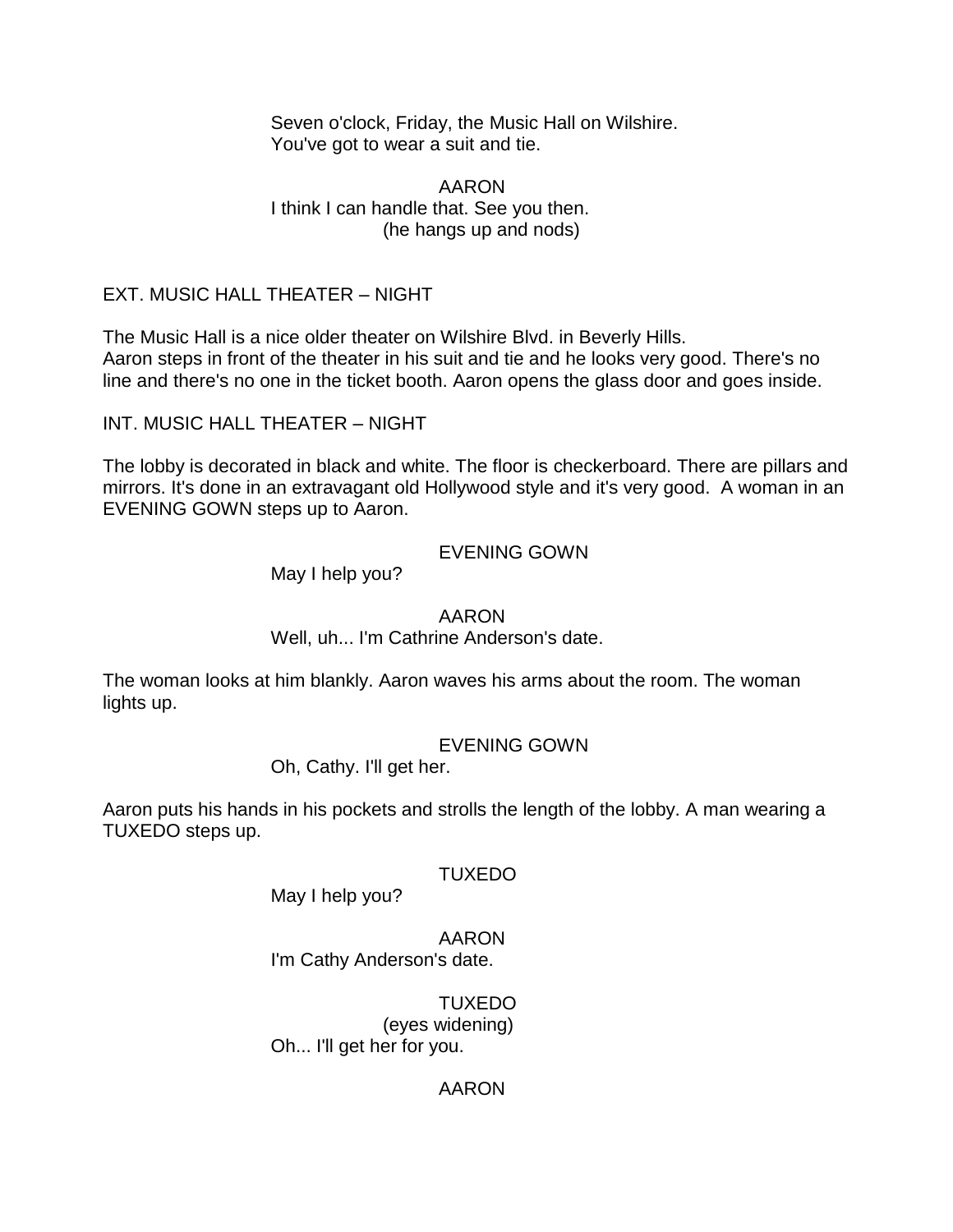A woman already went for her, thank you.

### TUXEDO

(conversationally) So, you're Cathy's date. Have you two been going out long?

#### AARON

Tonight's our first date.

### TUXEDO

Really? That's so sweet. Well, she certainly is beautiful. And a hard worker, too. She was here all night long decorating this foyer.

Aaron turns and there is Cathy coming down the steps in a tight black evening gown, putting on her earrings. She looks really stunning.

#### **CATHY**

I just this minute finished.

### AARON

You look great.

He kisses her cheek.

## **CATHY**

Thanks.

She walks right past him and goes to where some crepe bunting isn't hanging correctly and fixes it. She then goes over to the man in the tux.

#### CATHY

So, we're all set then? `

## TUXEDO

Completely, dear. Don't worry.

#### **CATHY** (nods)

Right.

She crosses back to Aaron and gestures around the lobby.

**CATHY** So, what do you think? Do you like it?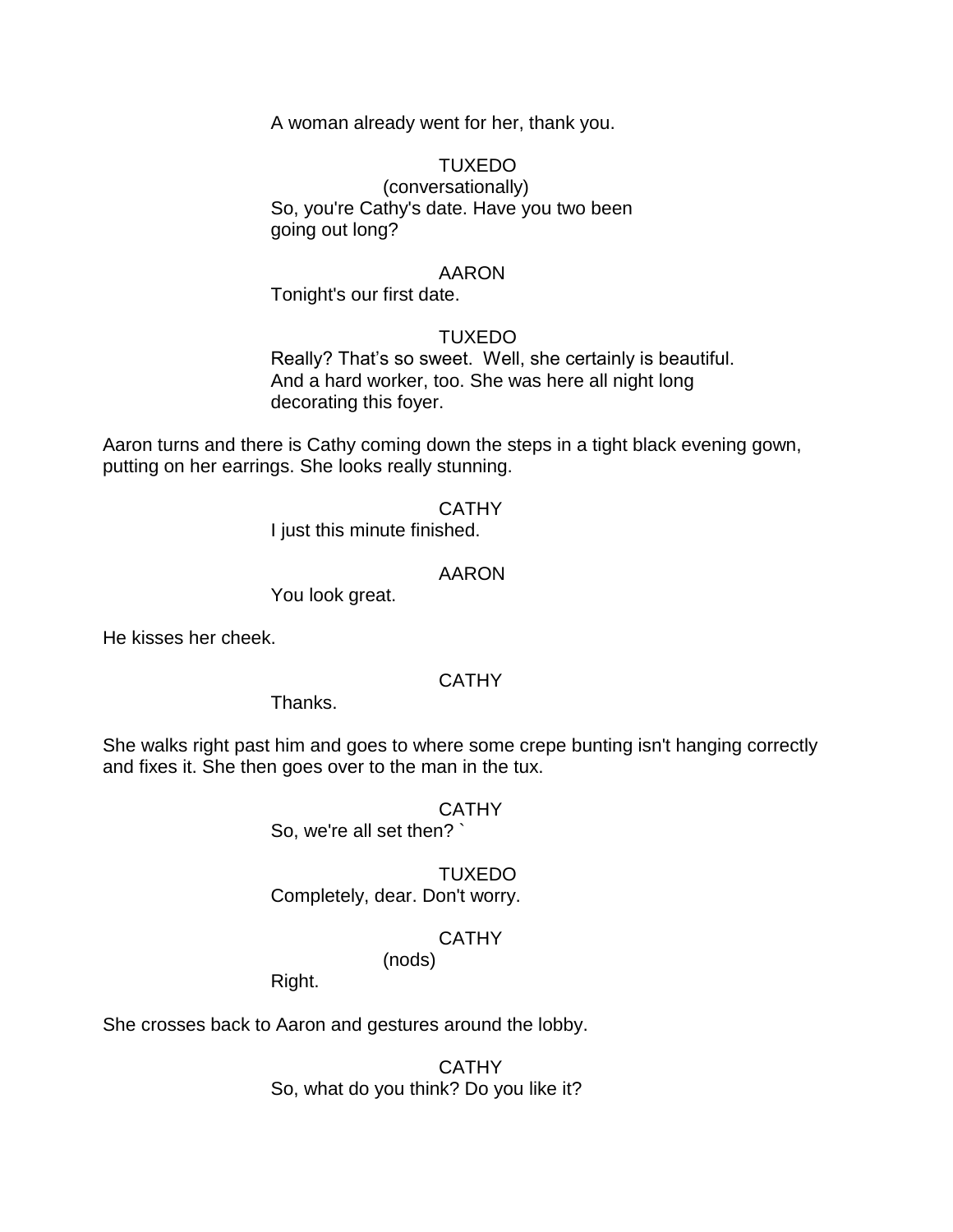## AARON

Yeah. You did a great job. It looks fantastic.

## **CATHY**

Thanks. You're sweet. You look really good in a suit and tie.

### AARON Thank you. So who's going to be speaking tonight?

CATHY Oh, let's see... Bette Davis, Lauren Bacall, Charlton Heston, people like that.

Aaron's eyes are wide.

## AARON

Oh, just people like that, huh? Pretty impressive line-up.

Cathy isn't listening. She is looking outside where people in evening wear are leaving the restaurant across the street and streaming toward the theater.

### **CATHY** (shakes her head) Ready or not, here they come.

INT. MUSIC HALL THEATER – NIGHT

People jam the lobby for the champagne reception. Aaron goes to the refreshment table and gets two glasses of champagne. When he returns to where he left Cathy she's not there. He looks all around but can't see her. He sighs and drinks both glasses of champagne. He feels lost.

A voice comes through the crowd.

## **TERRY**

Aaron!

Aaron perks up and pushes his way through the people to find a tall, attractive, butch, short-haired woman named TERRY calling his name. Aaron is pleased to know someone.

AARON

Terry, hi.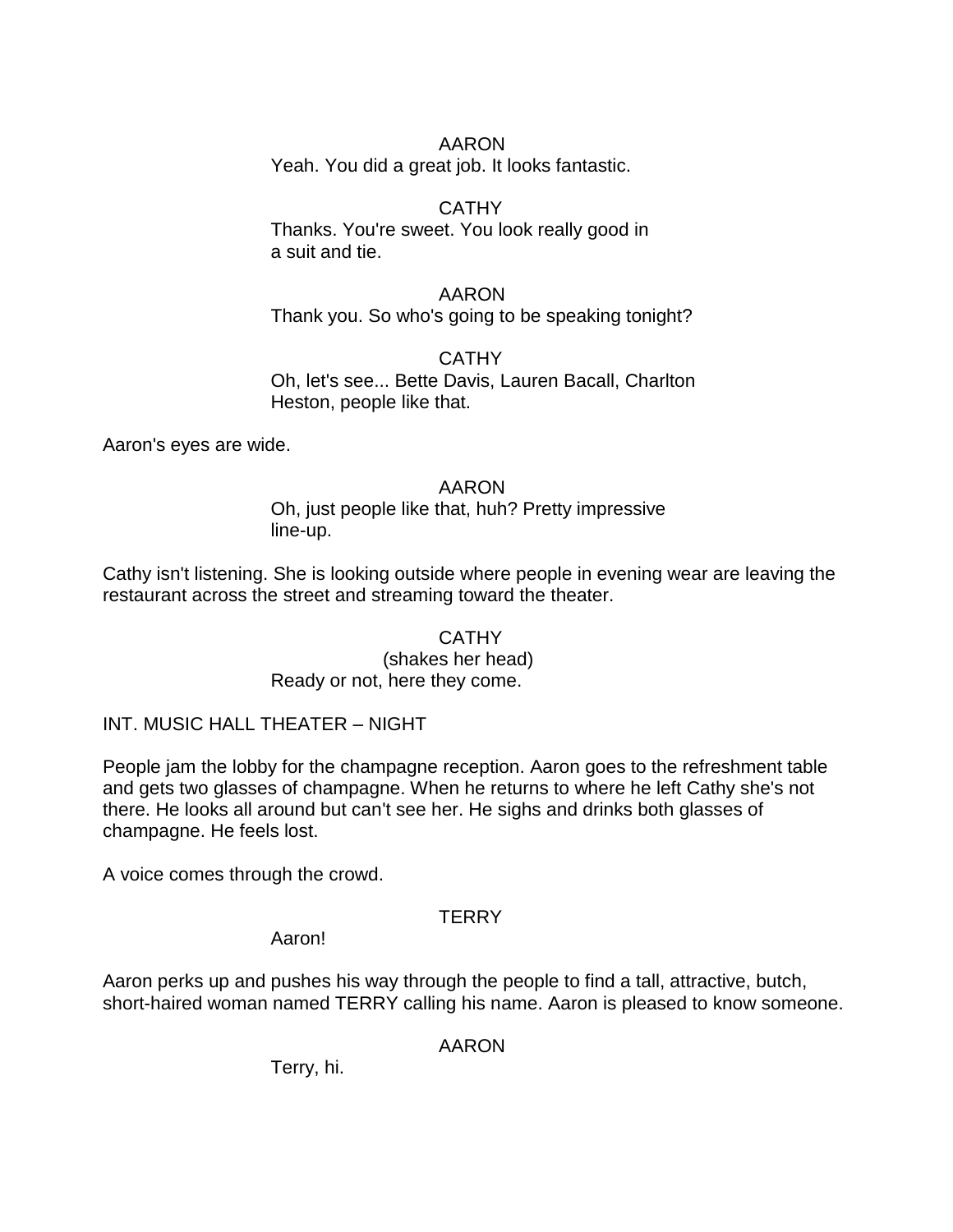Terry is standing beside a short, dour, black-haired woman. She is MAUREEN.

**TERRY** Aaron, this is Maureen. Maureen, Aaron. (they shake hands) What are you doing here? You never go to these kinds of things.

#### AARON

I'm here to pay posthumous tribute to Nunnally Johnson.

#### **TERRY**

By yourself?

#### AARON

No, I'm actually here with a date, although where she is right now I can't say.

### **TFRRY**

#### (surprised)

I've never seen you with a date before. I wasn't sure you did that kind of thing.

#### AARON

What? Date women?

#### **TERRY**

No, date anybody. I thought you just went to the movies, hitch-hiked around, and wrote. (to Maureen) Aaron's a screenwriter. He just had a script produced.

#### MAUREEN

(interested) Oh, really? What's it called?

### AARON "The Dead Don't Die." It's a horror film.

Maureen's interest has instantly evaporated.

## MAUREEN

(flatly)

Oh.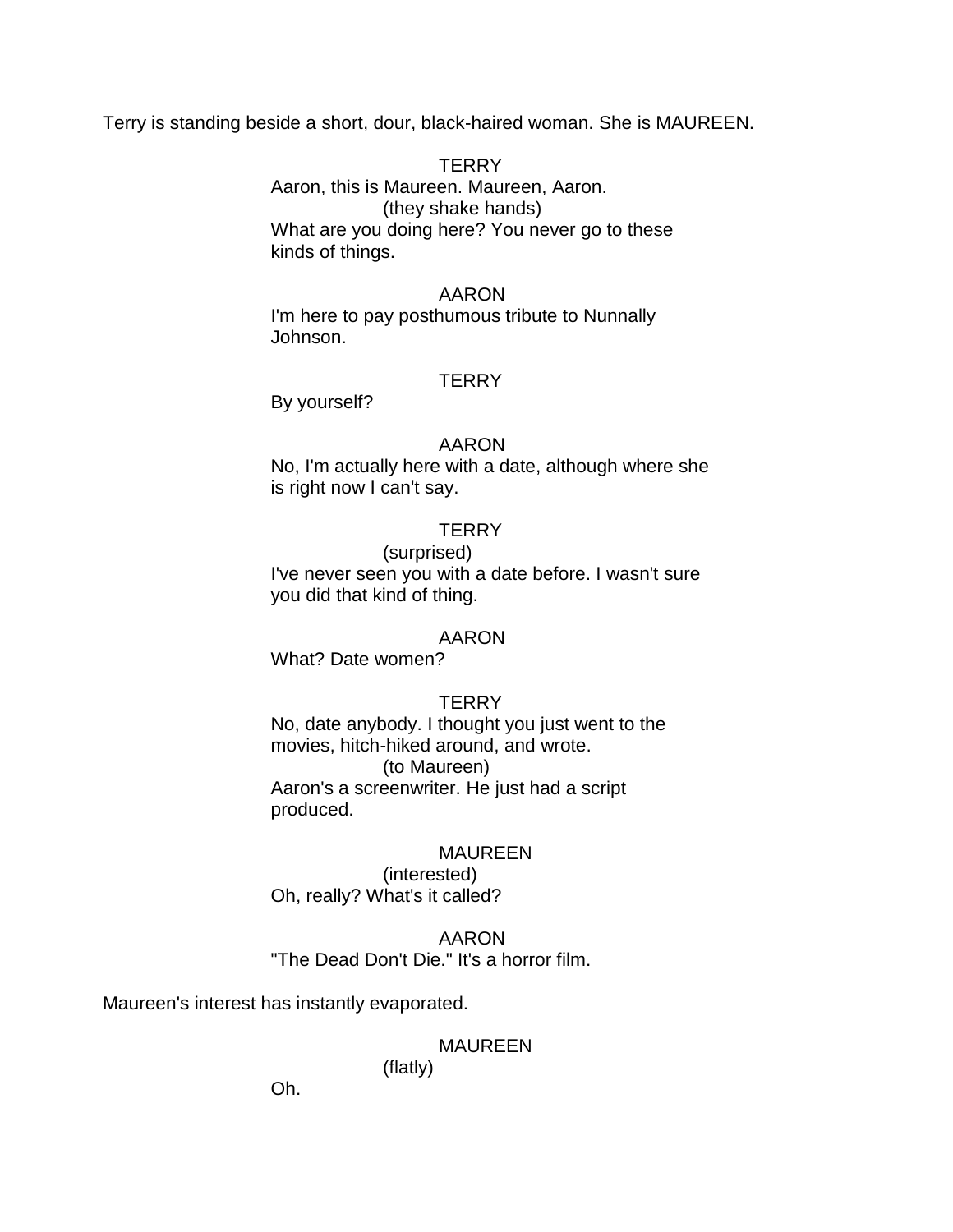### **TERRY**

(grins) Are you really here with a date? I'm not sure I believe you. Point her out to me.

Aaron looks around the crowded lobby. He finally spots Cathy talking to four men.

### AARON

That's her.

#### **TERRY**

Well... She's very attractive. Is she an actress?

#### AARON

No. She's a production designer. I met her on the movie. She did this room.

#### **TERRY**

Well, well. Could this be something serious?

### AARON

(shrugs) This is our first date and we haven't exchanged ten words yet, so it's not real serious. She's probably wondering where I am, so... (to Maureen) It was nice meeting you.

### MAUREEN

And you.

#### **TERRY**

(winks)

Good luck.

#### AARON

Thanks.

Aaron goes back to the refreshment table and gets two more glasses of champagne. He makes his way through the crowd to Cathy and the four men, all of whom are paying complete attention to her. He steps up to her.

### AARON

Hi.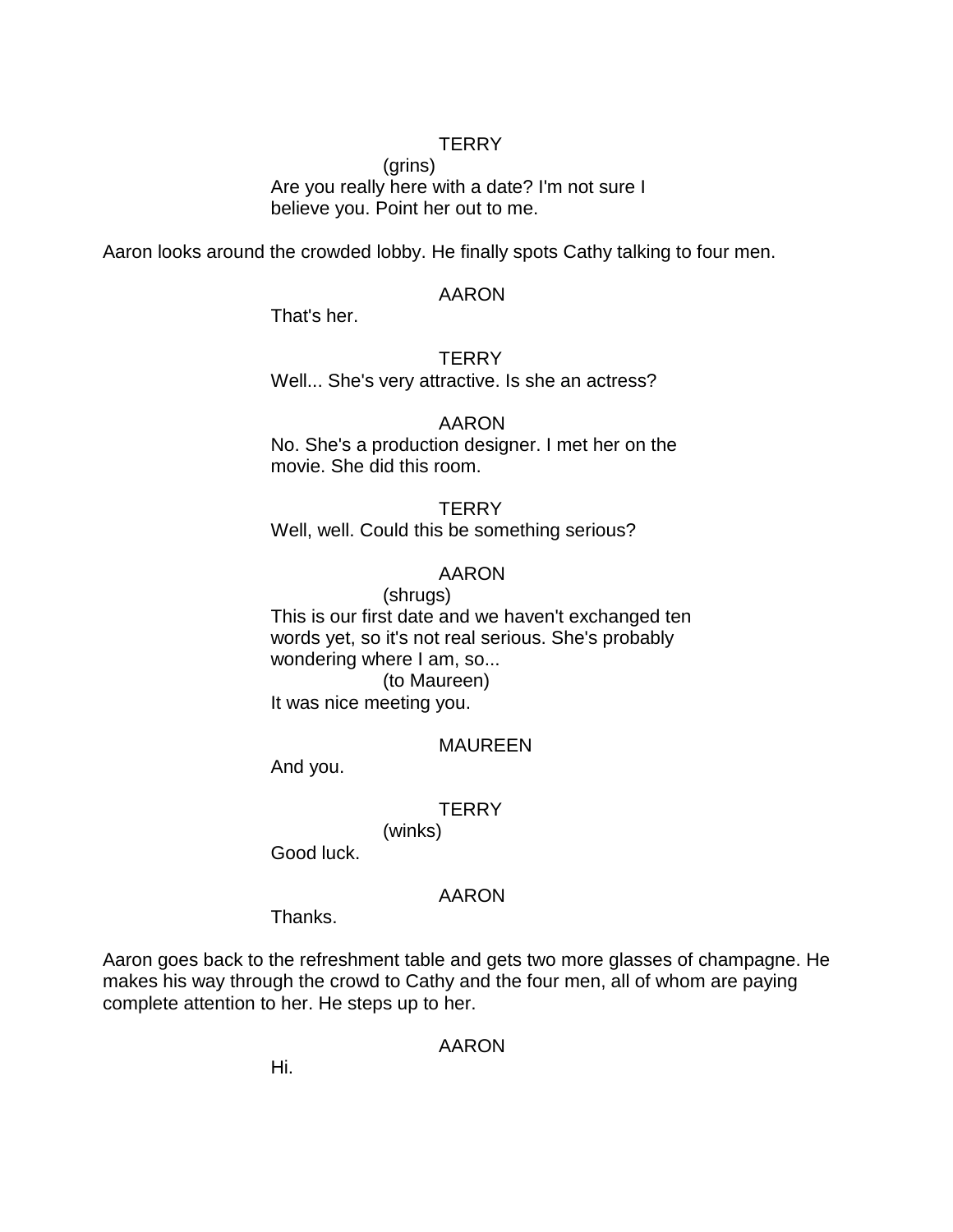Cathy glances back.

## CATHY

Oh, hi.

(she takes a glass of champagne) Excuse me a second, would you, this is business.

### AARON

Oh. Okay. Sure.

Cathy goes back to talking to the men. Aaron stands there, a step behind her, invisible. After a minute she turns back to him.

> **CATHY** Look, there's still a few things I've got to take care of. (she hands him a ticket) Why don't you get our seats and I'll meet you in a minute.

### AARON

All right.

Cathy turns back to the men and Aaron becomes invisible again. He walks away.

INT. AUDITORIUM – NIGHT

Aaron gets a program and takes his seat. He watches as the seats fill up around him. All except the seat right next to him. He glances through the program.

The auditorium is almost entirely full now. All except the seat beside Aaron. He looks around nervously. The show's about to begin. He shrugs helplessly.

The lights go down and the tribute begins. An older man steps up to the podium and reminisces about Nunnally Johnson. He then lists off the evening's speakers: Bette Davis, Charlton Heston, Lauren Bacall, Ruby Keeler, Robert Cummings, on and on. Finally Cathy appears. She steps down the row and drops into the empty seat beside Aaron.

> **CATHY** I'm exhausted. I'm sorry I just left you, but...

## AARON

That's okay.

**CATHY** Are you having a good time?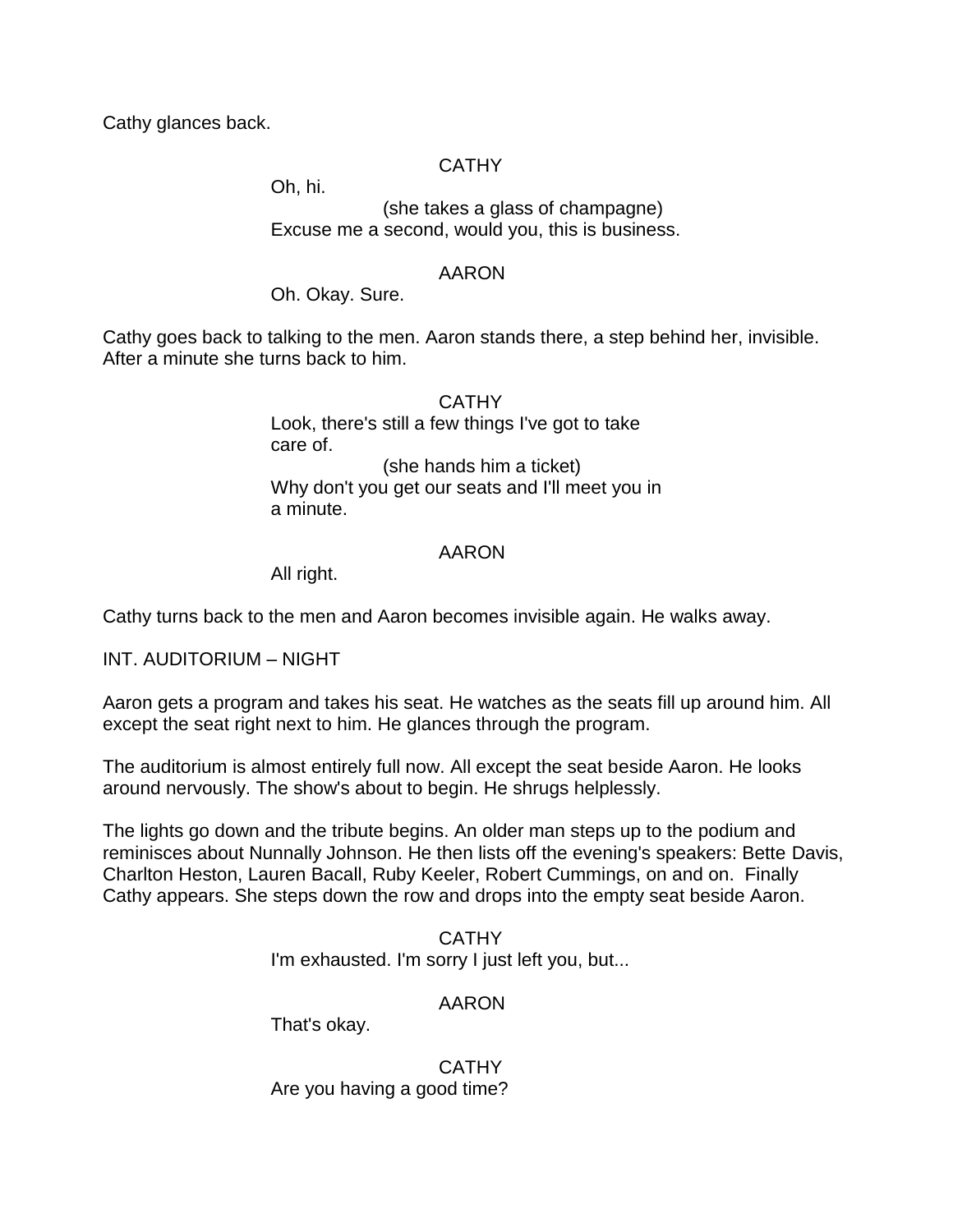### AARON Great. I can't wait to see Bette Davis.

Cathy takes his arm and kisses his cheek.

### **CATHY**

You're sweet.

Aaron relaxes and glances up at the stage. He turns back to Cathy and she's asleep. Her head drops against his shoulder. Aaron sighs and watches the stage. A second later Cathy's head drops back over the edge of the seat and she starts snoring, loudly. Everyone in a ten seat radius looks at her. Aaron is embarrassed. He grabs her arm and shakes her lightly. No reponse. She continues snoring like an untuned chain-saw. Aaron is really embarrassed. He gives her a hard shake.

#### AARON

(sharply)

Cathy!

**CATHY** 

(loudly)

*What?*

(she looks around and realizes where she is)

Oh. Sorry.

Her head stays erect for about thirty seconds, then she passes out again. Her snoring picks up where it left off. People are getting annoyed. He explains to those around him...

AARON

She was up all night.

Aaron shakes her again.

### AARON

(whispering)

Cathy!

**CATHY** (snapping loudly) *What, Goddamnit!*

AARON

(quietly) You're snoring.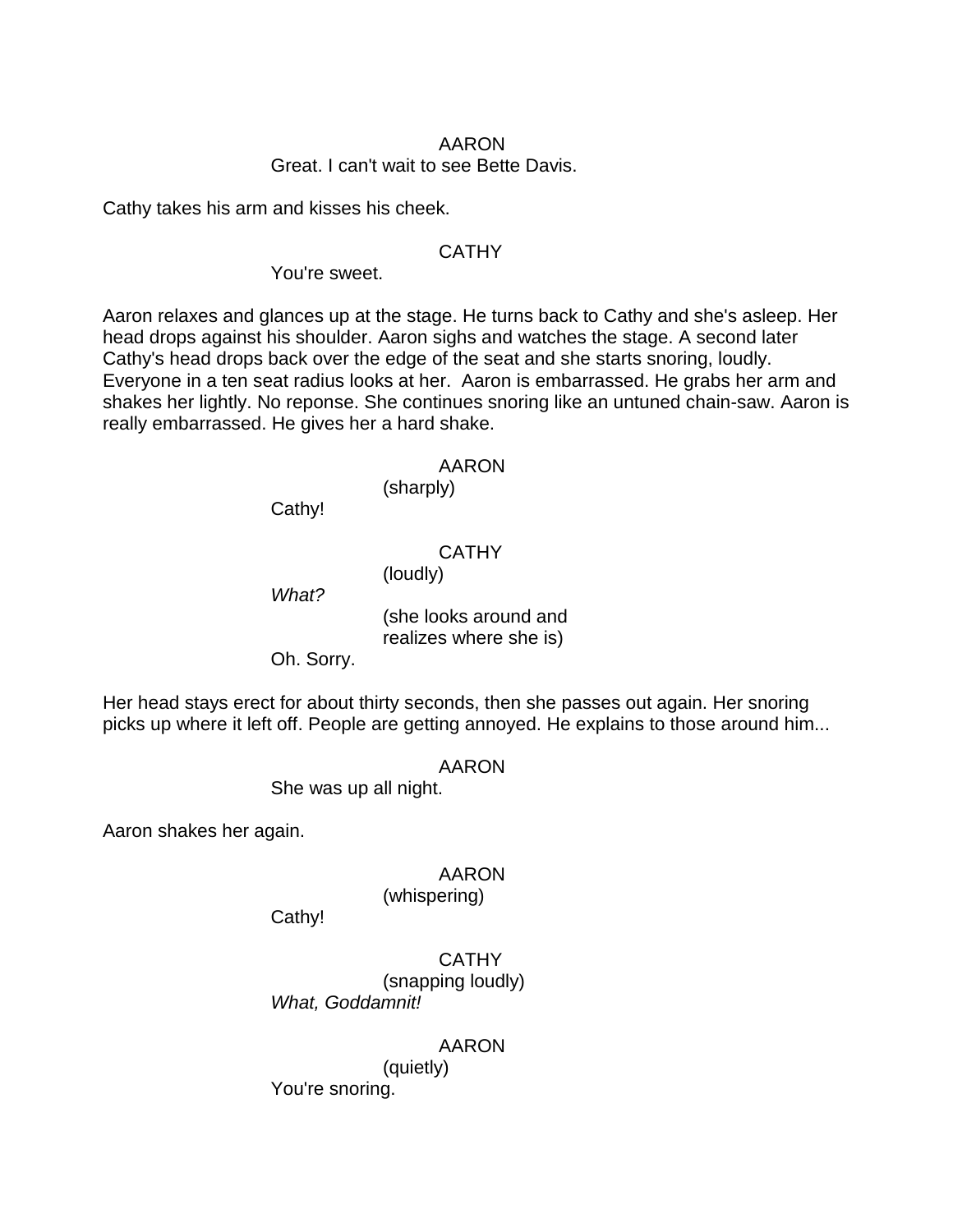## CATHY

I was? I've got to go home to bed.

## AARON But the show's just starting. Bette Davis is going to be on. And Lauren Bacall.

Cathy nods tiredly.

## **CATHY**

Okay, we'll stay.

Her head immediately starts to tilt over and the snoring kicks back in. Aaron grabs her and she straightens up.

### AARON

Let's go.

## **CATHY**

Really? You don't mind?

## AARON

No.

CATHY But the show's just starting.

## AARON

That's okay. Let's go.

## **CATHY**

Good.

They stand and move down, the row.

The SPEAKER from the stage says...

## SPEAKER

And now, ladies and gentlemen, two-time Oscarwinner, and first lady of the silver screen... Bette Davis!

Everyone rises to their feet for a standing ovation. Cathy steps out the door into the lobby. Aaron is caught not knowing whether to stay or go. He goes.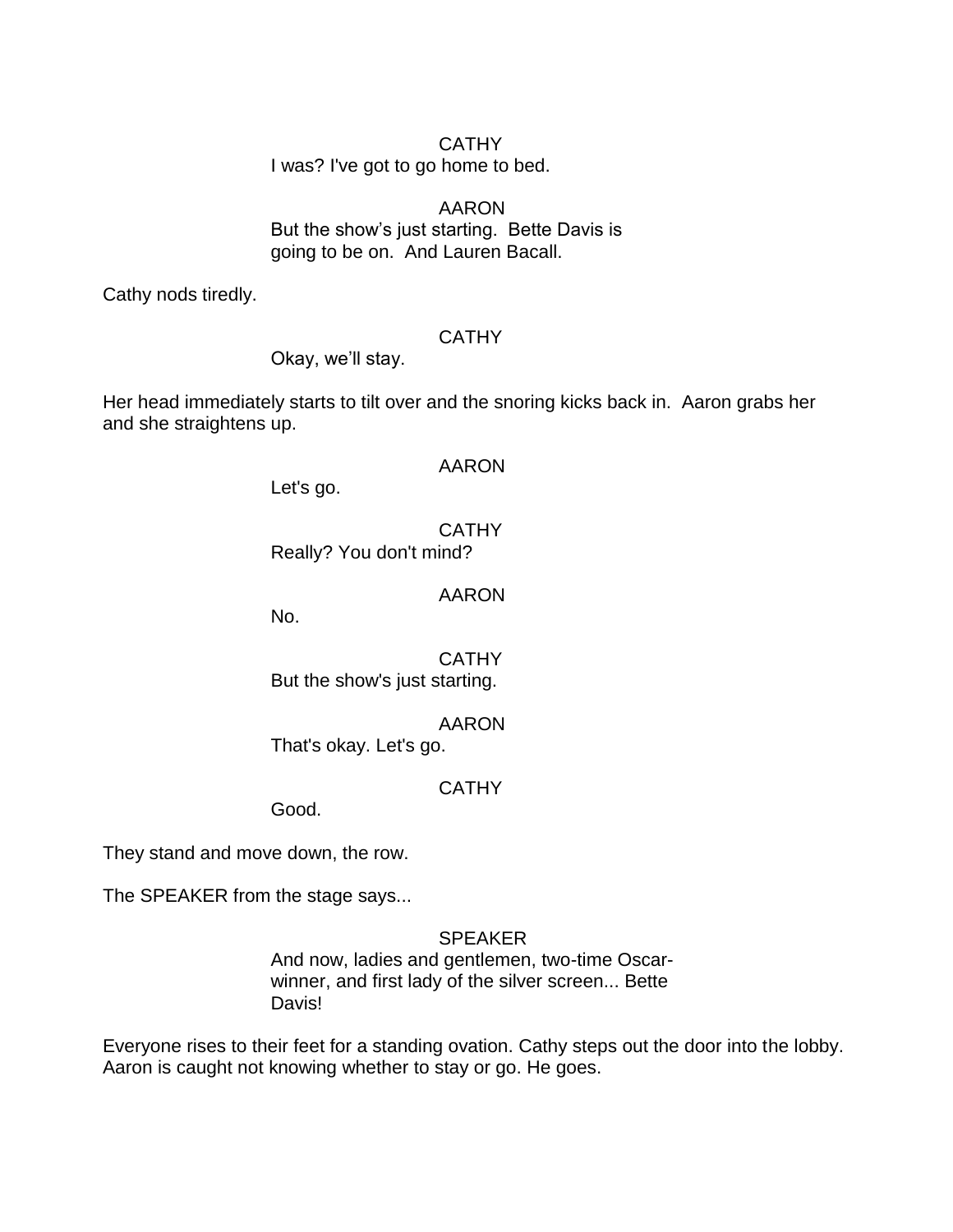INT. LOBBY – NIGHT

Cathy is tiredly putting on her coat. She waves her hand around the lobby.

**CATHY** All that work and tomorrow it'll be gone.

AARON (philosophically) Satisfaction's an ephemeral thing.

**CATHY** (not listening) What was that?

AARON Here today, gone tomorrow.

**CATHY** You really don't mind leaving, do you?

AARON No. Not at all. I've seen all of these people in the movies anyway.

## **CATHY**

You're mad, right?

AARON

No I'm not.

**CATHY** 

Really?

AARON

Really.

**CATHY** 

You're sweet.

Aaron opens the door and they leave the theater.

EXT. SIDE STREET – NIGHT

They arrive at Aaron's five year old Honda Civic. He opens the passenger door and Cathy gets in. He goes around to his door, gets in and finds her asleep and snoring.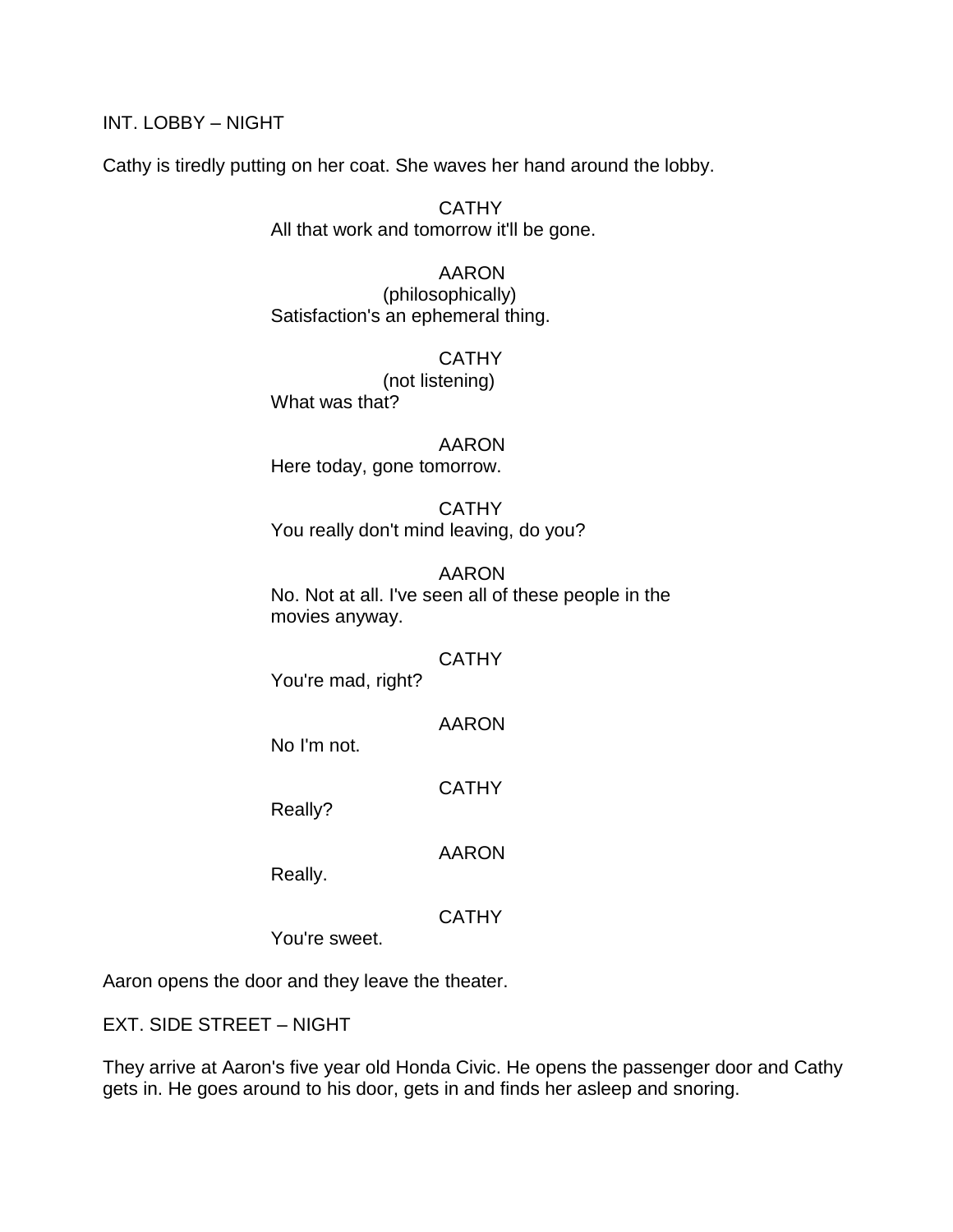## INT. AARON'S CAR – NIGHT

He starts the engine, is about to put it in gear and throws up his hands.

### AARON

Cathy.

(no response he speaks louder)

Cathy!

Cathy is startled awake.

**CATHY** *Jesus fucking Christ, what do you want?!!*

Aaron is shocked and taken aback.

### AARON

I don't know where you live.

## **CATHY** Oh. I'm really sorry. Eleven twenty-three Curson at Santa Monica. You know where that is?

## AARON

Yeah.

## **CATHY**

Good.

She goes right back to sleep. Aaron puts the car in gear and drives away.

EXT. CATHY'S APARTMENT BUILDING – NIGHT

Aaron pulls up in front of her building and stops.

INT. AARON'S CAR – NIGHT

Cathy's just snoring away. Aaron turns to her.

## AARON

Cathy.

No answer. He's about to reach out and touch her and stops, but shakes his head. He turns on the radio, then slowly turns it up loud. It wakes her.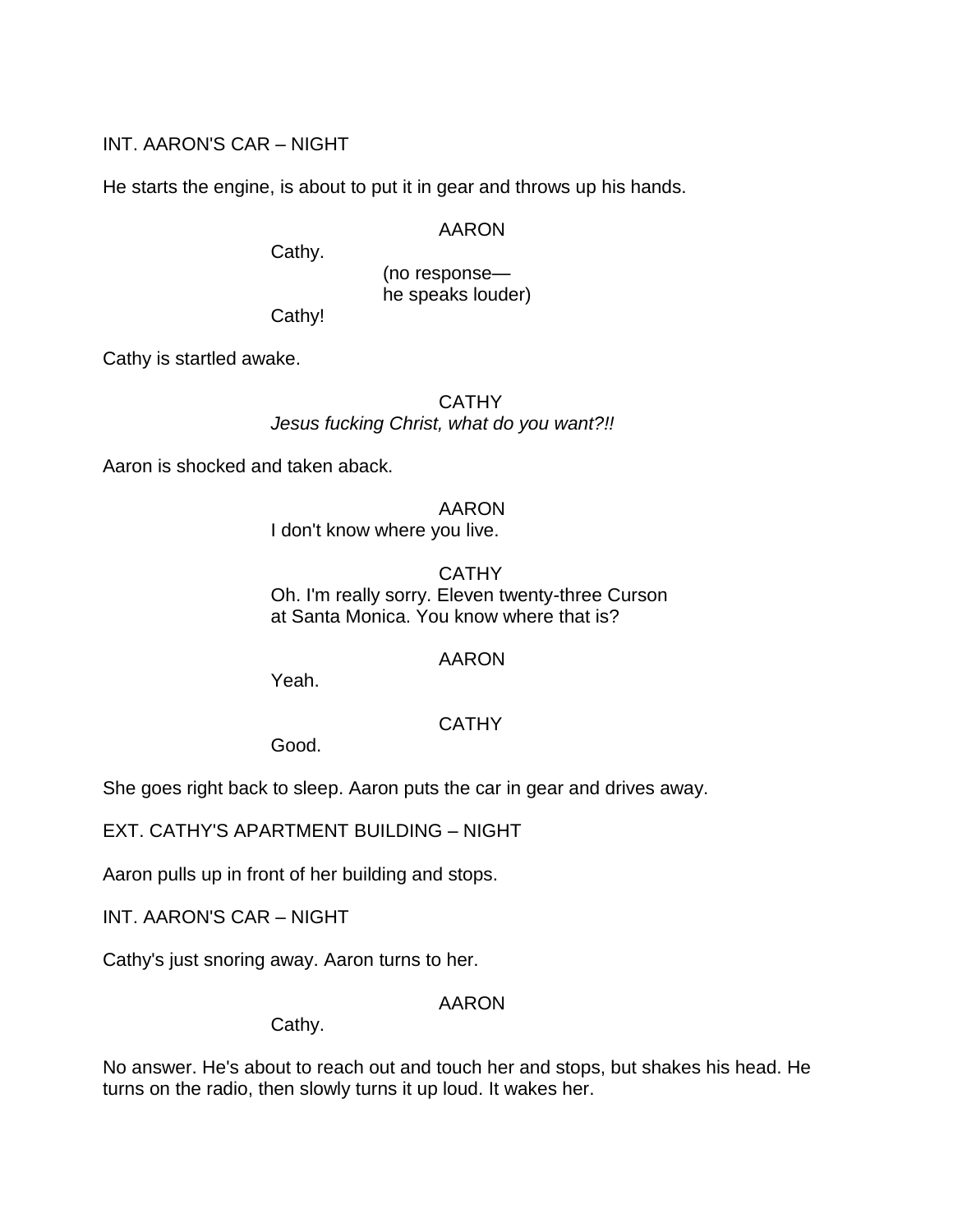### **CATHY**

(sleepy)

Huh?

## AARON

We're here.

## **CATHY**

Where?

She looks around.

## AARON

Your house.

## **CATHY**

Oh. Wanna come in?

## AARON

I'd like to, but why don't you just go to bed.

## **CATHY**

That's a good idea. You're probably really mad at me, right?

## AARON

No.

## **CATHY**

Yes you are. I'm sorry. It was a bad first date.

## AARON

No, it was interesting. I was in the same room as Bette Davis.

## **CATHY**

You really are sweet. Let's go out tomorrow. I know about a party.

## AARON

Yeah, sure. I'd love to.

## **CATHY**

Great. About eight?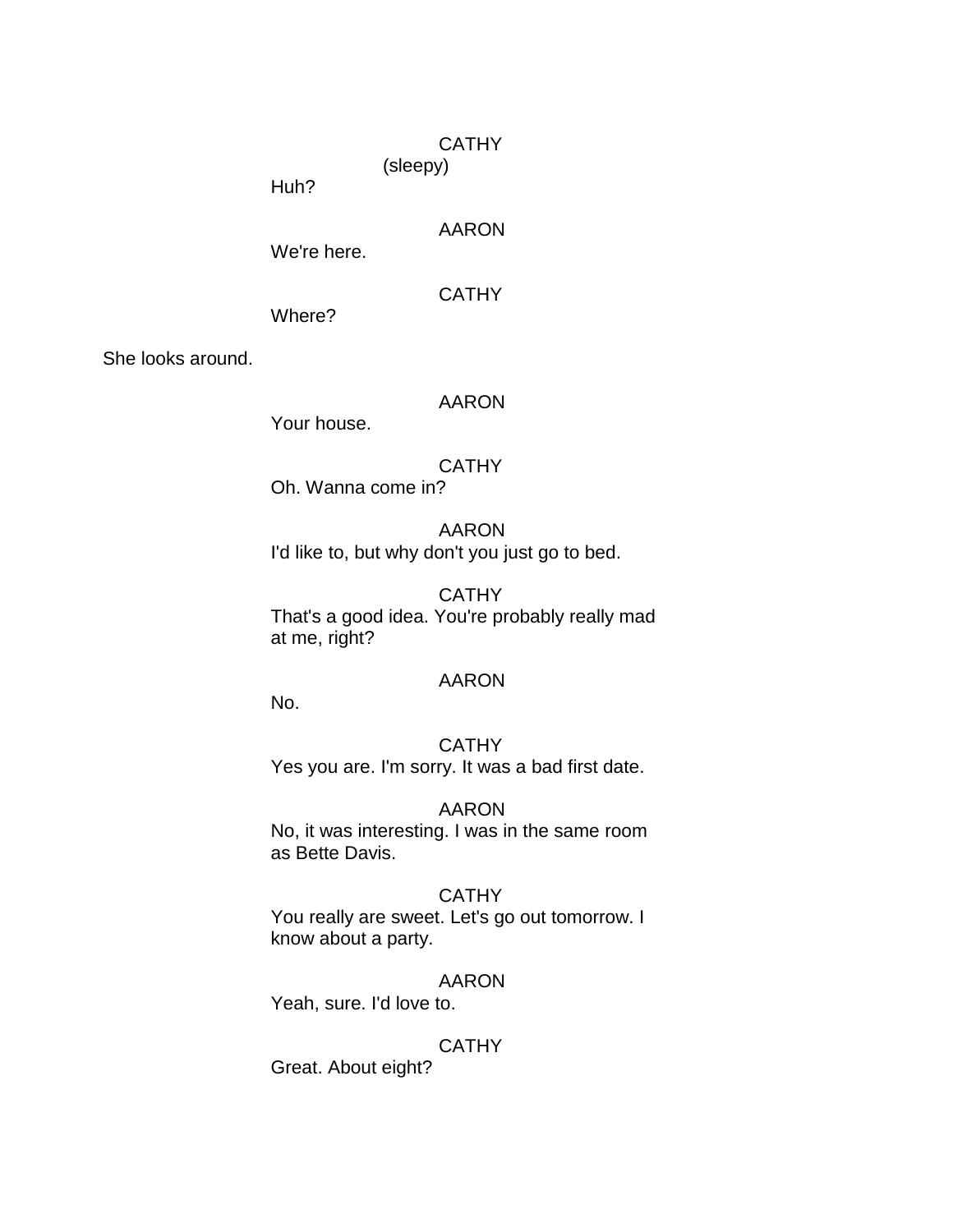### AARON

I won't be late.

She leans over and kisses him. It's a good short kiss.

## **CATHY**

G'night.

She gets out of the car, crosses the street and goes through a gate into a courtyard. Aaron sighs.

### AARON

Man, am I sweet.

He drives off into the night.

DISSOLVE TO:

INT. AARON'S APARTMENT - DAY

Aaron sits in front of his computer in gym shorts, a Bruce Springsteen t-shirt and sneakers. He is smoking a cigarette, drinking coffee, and talking on the telephone. He speaks with his agent, Sandy.

### **SANDY**

(O.S.) Did you get the million dollar idea yet?

# AARON

'Fraid not. How about the true story of a teenaged gangster? I've been researching it. There was this kid in the thirties—

## **SANDY**

—This is a period piece?

AARON

That's when it really took place. It's a true story.

## **SANDY**

Could you make it contemporary?

## AARON

I guess, but the depression is really the catalyst for everything.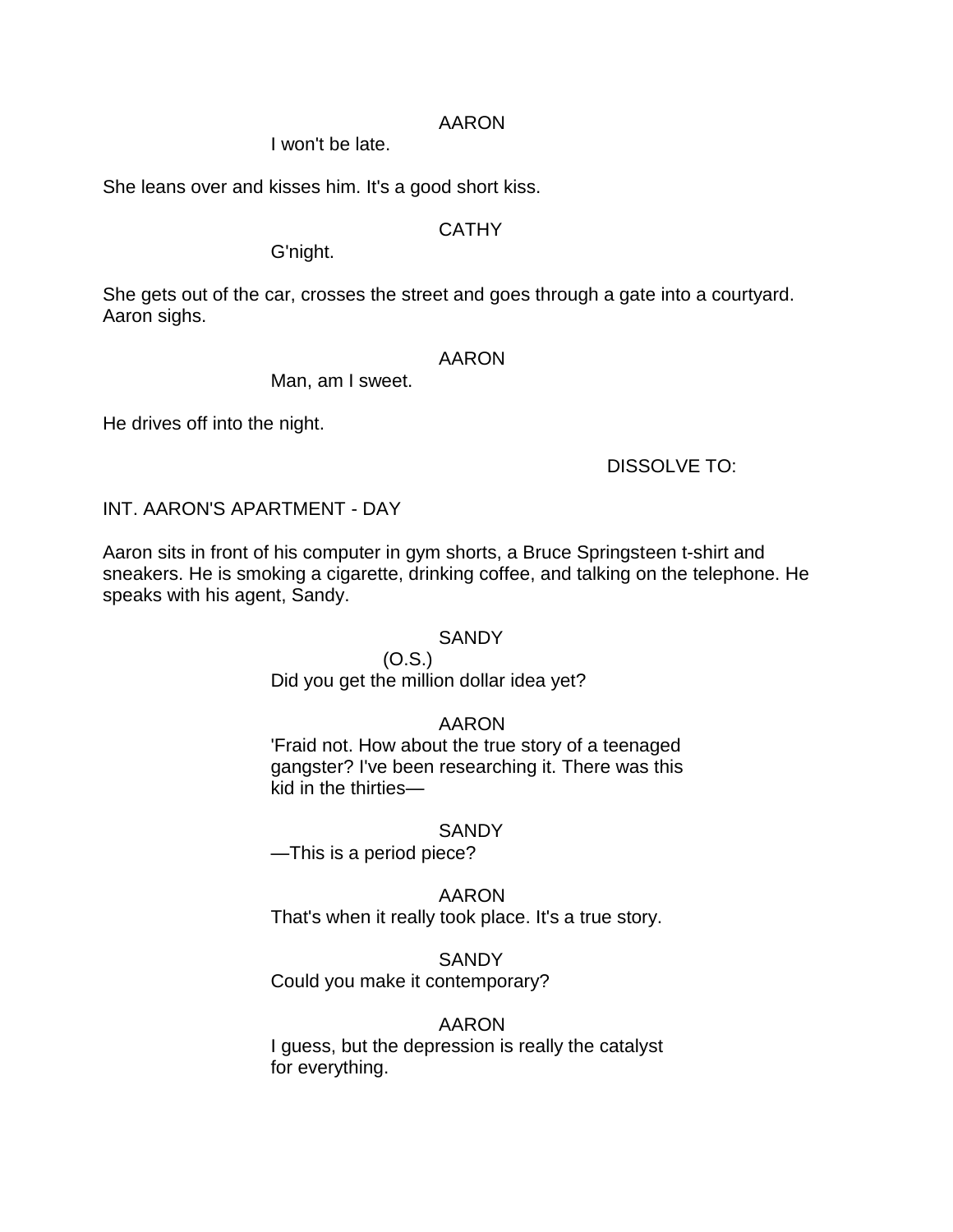**SANDY** We're in sort of a depression now, aren't we?

### AARON

I know I am.

### **SANDY**

Keep thinking, Butch. That's what you're good at.

### AARON

Great. Thanks. Bye.

Aaron hangs up. He puts his hands on his face and rubs his eyes.

## AARON All right. There's this guy... What's he doing? He's going crazy. Why? Because he can't get a great idea. When? Now. Who? Me. (Aaron jumps to his feet) Yes, folks, it's time to run to Oxnard.

He jogs out the door.

## DISSOLVE TO:

## EXT. CATHY'S COURTYARD – NIGHT

Aaron comes through the gate and crosses the courtyard where eight apartments face in toward each other. He stops at Cathy's apartment door and knocks. The door is answered by the pretty scowling blonde from the party. She is SHAUNA.

## AARON

Hi.

## **SHAUNA**

#### (yells inside) Cathrine! Your date's here!

She turns around and walks in. Aaron pauses for a moment, then walks in and shuts the door.

INT. CATHY'S APARTMENT – NIGHT

A large dalmation puppy with enormous feet pounces on Aaron and licks him profusely. Aaron pets it.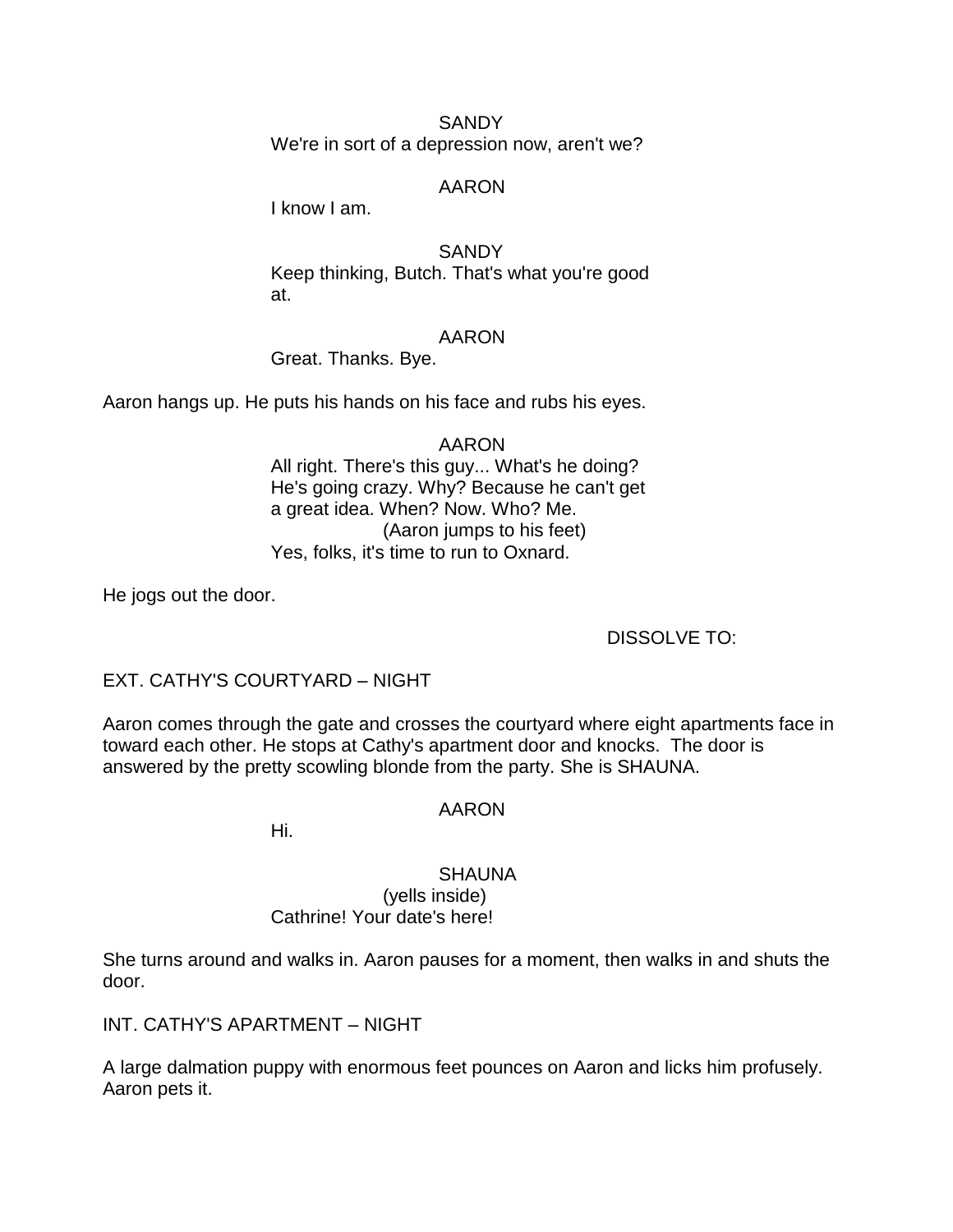## AARON

Hi, puppy.

He tries to get it off him. It keeps jumping back up. Cathy calls from the bedroom.

## CATHY

(O.S.) I'll be ready in a sec.

Aaron turns to Shauna.

## AARON

What's the dog's name?

**SHAUNA** 

What's the difference?

This stops Aaron pretty cold.

AARON I was going to ask your name, too, but I guess it doesn't make any difference.

## **SHAUNA**

Shauna.

## AARON

The dog or you?

**SHAUNA** That depends on how you want to look at it.

## AARON

If you're intimating that you're a dog, I disagree. You're very pretty.

### **SHAUNA**

Better hurry up out here, Cathrine, he's putting the moves on me.

Aaron rolls his eyes and sits down. The dog keeps its front paws on his lap and licks his face.

**SHAUNA** 

So...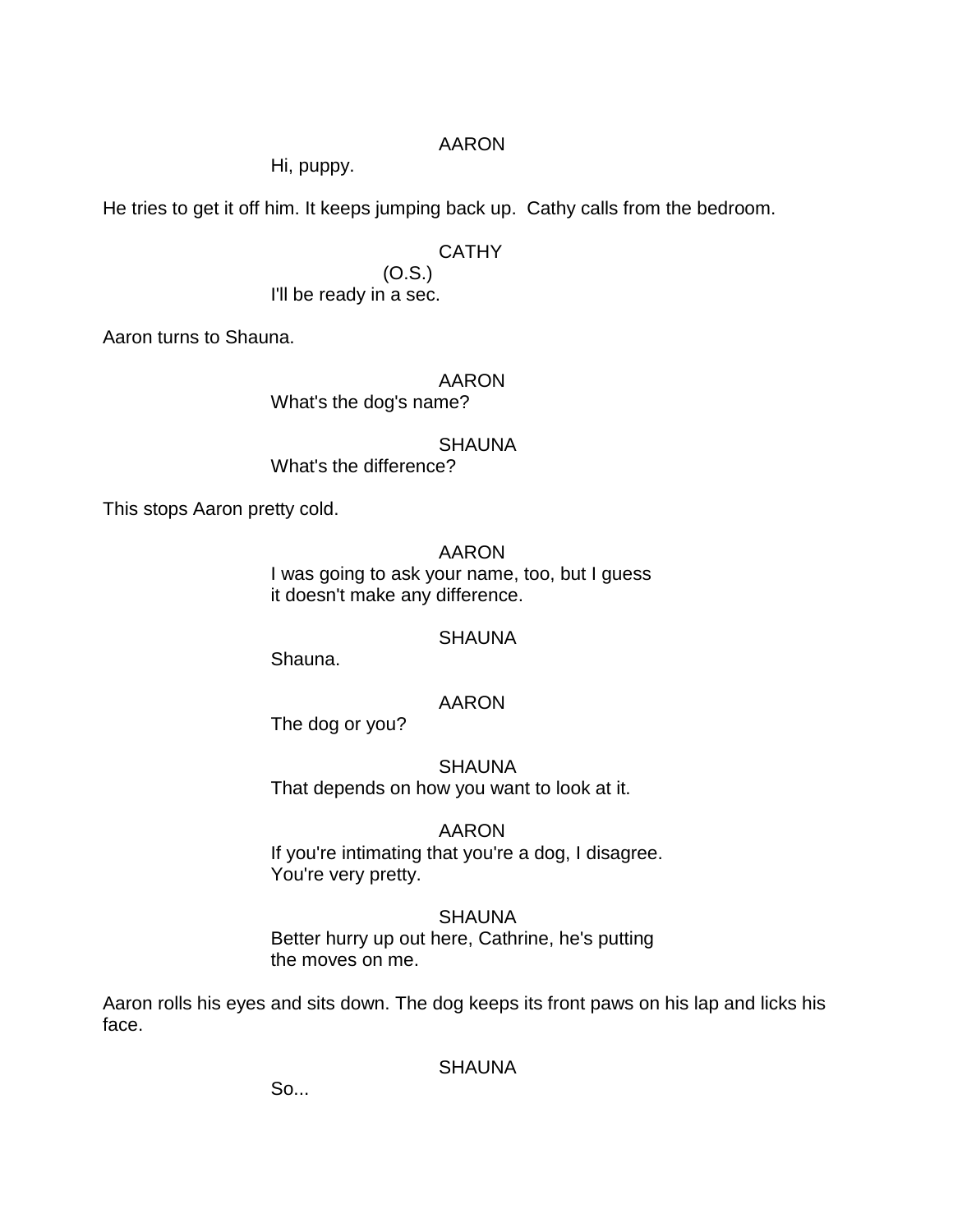Yes?

# **SHAUNA**

Are you as full of shit as you look?

Aaron's being pushed too far too fast.

AARON Are you as out of your fucking mind as you act?

SHAUNA

(smiles)

Maybe.

Shauna sits down on the couch beside Aaron.

#### AARON

(nods)

Have you and Cathy been friends long?

### **SHAUNA**

We grew up together in Wisconsin. We've known each other our whole lives. You haven't answered my question.

AARON

What? Am I full of shit? I don't think so.

### **SHAUNA**

Ah... That proves it.

### AARON

Oh, good.

**SHAUNA** Does anything you write have any redeeming value?

AARON Does anything you say have any redeeming value?

**SHAUNA** Do you always answer a question with a question?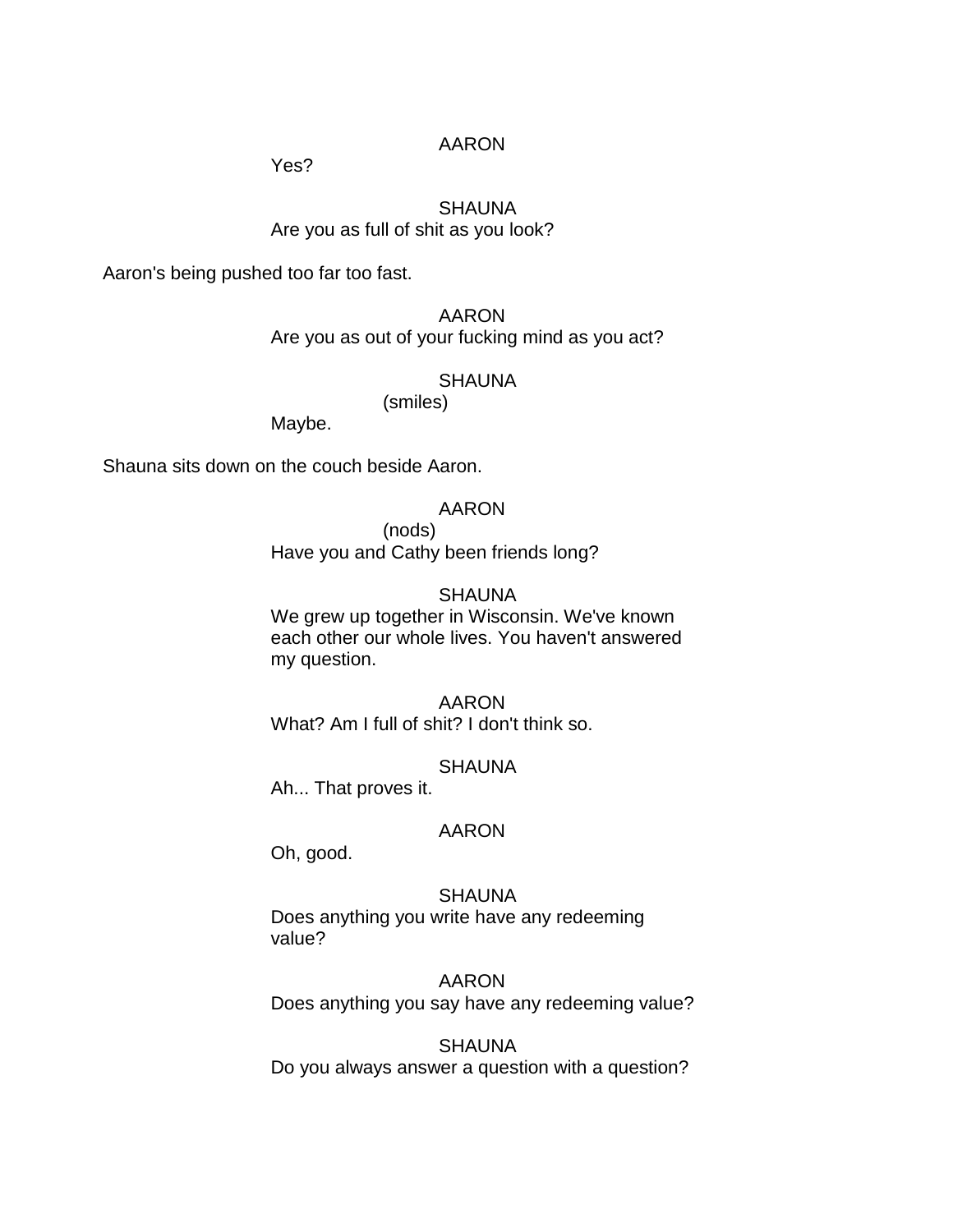AARON When I'm getting the third degree I do.

**SHAUNA** 

So?

### AARON

So what?

**SHAUNA** Does anything you write have any social, moral, or philosophically redeeming values?

### AARON

...Some of it.

# **SHAUNA**

Like what?

Aaron can't believe this is still going on.

AARON

Like none of your fucking business.

Shauna smiles, turns and calls out.

**SHAUNA** 

He's getting mad. Maybe you should get out here. I'll talk to you tomorrow.

Shauna stands, walks to the door and leaves without looking back. Aaron takes a deep breath and shakes his head. The dog licks his face. He looks around the apartment. It's twice as large as his place. All the furniture is over by the fireplace. There is a drafting table with lots of pens and pencils in holders. There is one small bookshelf. Aaron goes over and looks at Cathy's books: "Italian Folk Tales," possibly a thousand pages long, "The World According To Garp," "Less Than Zero," an old battered copy of "Romeo And Juliet" with Juliet's part highlighted in yellow and a rock collection filling three of the four shelves. The dog stays on him wherever he goes. Aaron keeps petting it and pulling its ears over its eyes.

Cathy finally appears and, as always, looks great. Aaron stands and smiles.

AARON

Hi.

**CATHY**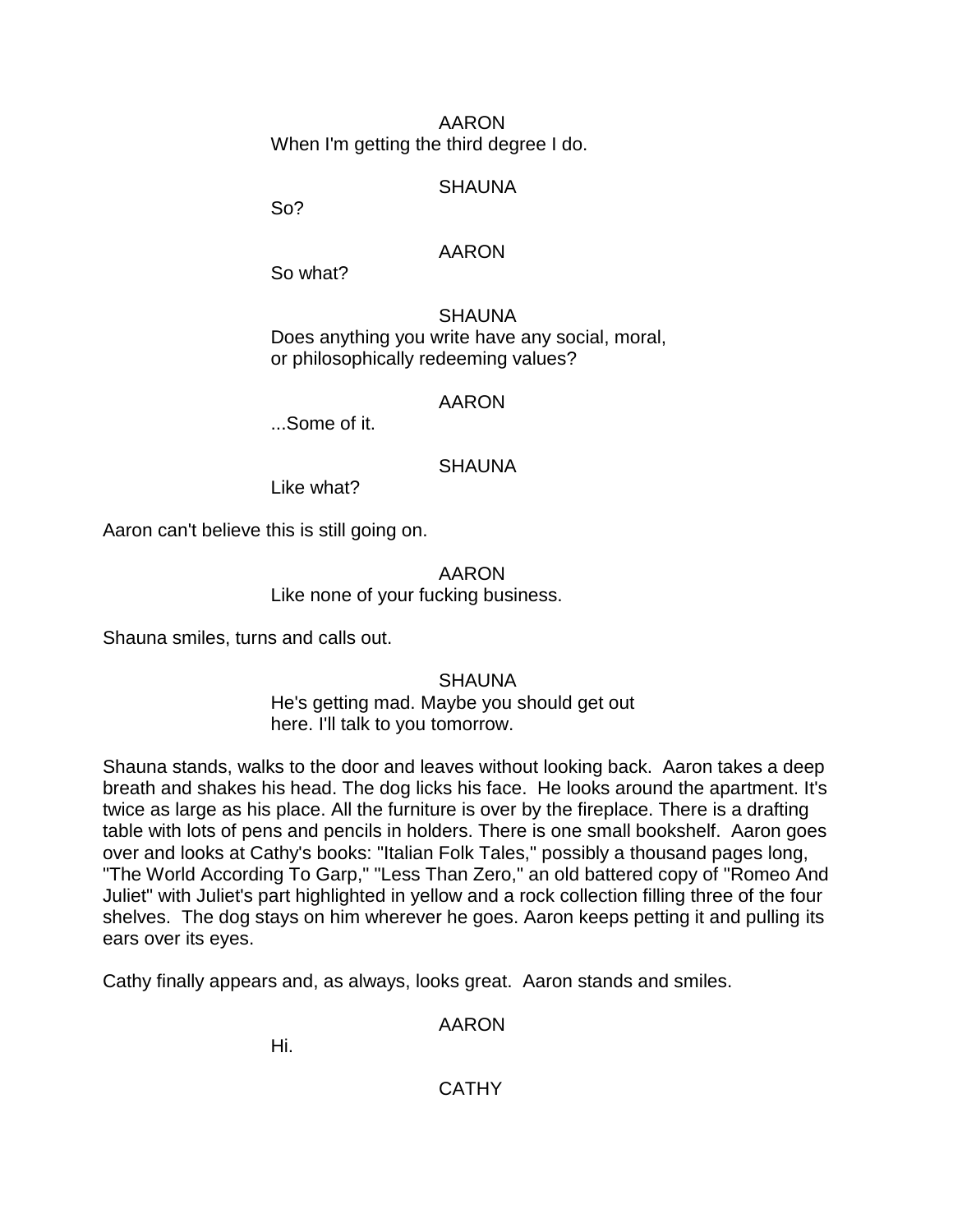### Hi. Have you met Harold?

She steps over and pets the dog.

### AARON

Not formally.

### **CATHY**

# Aaron, this is Harold. Harold, this is Aaron.

She holds out Harold's paw. Aaron shakes it. Cathy lets go of the dog and Aaron takes hold of her shoulders and kisses her.

# **CATHY**

### (murmurs happily)

Mmmm<sub>...</sub>

He kisses her again. This time they hug each other, too. It's a long passionate kiss. Their lips part and they stand holding each other. Cathy reaches her hand into Aaron's shirt and runs her fingers through the hair on his chest.

# **CATHY**

(growls) Grrrr... Good enough to eat. You know, you're really handsome.

She unbuttons one button on his shirt, puts her face into his chest and licks. Aaron is getting extremely turned on. He kisses the top of her head. She steps back, takes his hand and leads him into the bedroom.

INT. CATHY'S BEDROOM – NIGHT

It's a pretty big room with a double bed. She lets go of his hand and crosses the room to the closet.

# **CATHY**

Help me pick out a pair of shoes.

(sighs)

# AARON

Sure.

She takes out three pairs and holds them up.

# **CATHY**

Which pair do you like the best?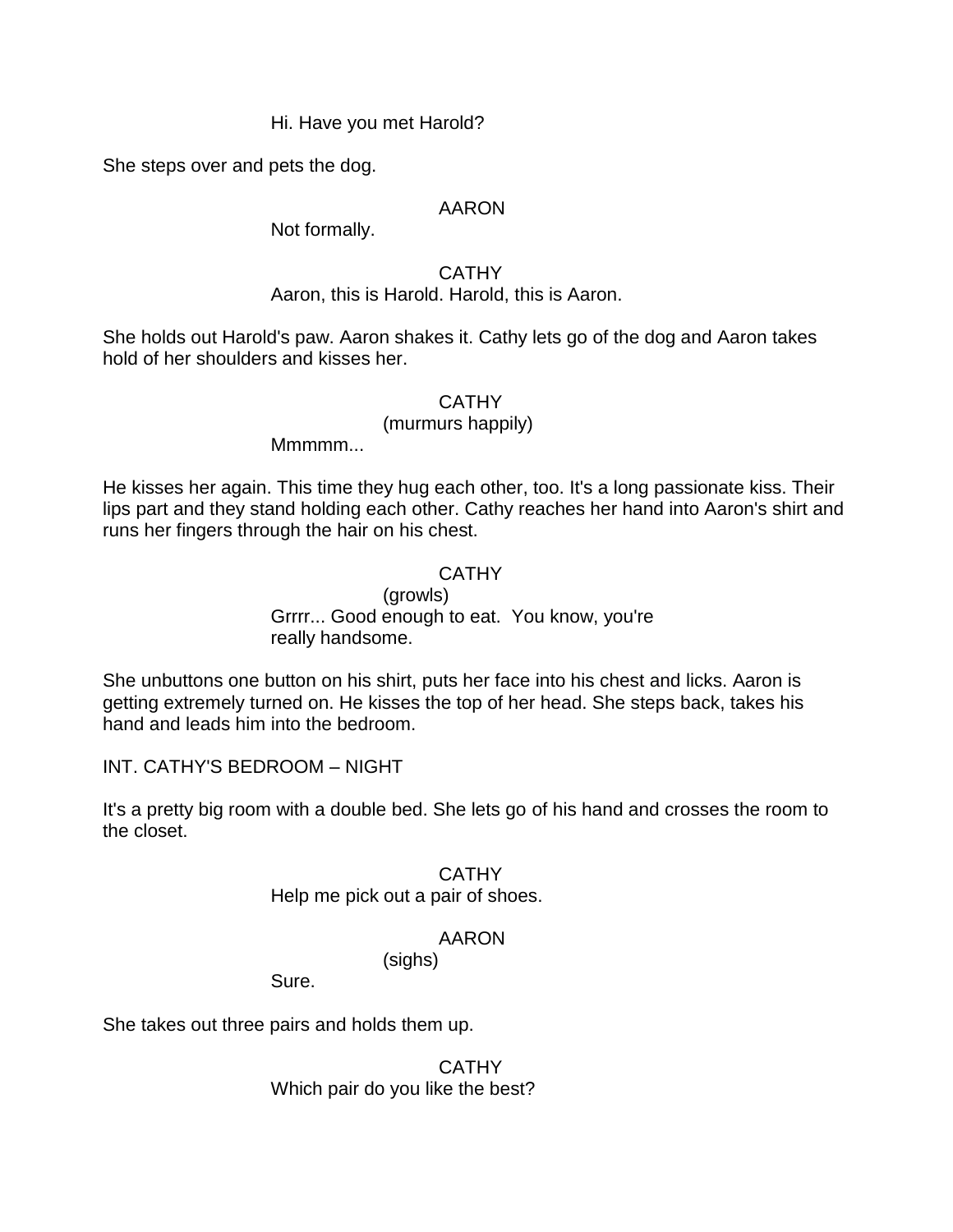The ones on the right.

# **CATHY**

Then which?

### AARON

The ones on the left.

She nods, chooses the pair in the middle and puts them on.

INT. AARON'S CAR – NIGHT

Cathy and Aaron drive through Hollywood in his car, not speaking. Finally...

AARON Your friend Shauna is really something.

### **CATHY**

What do you mean?

#### AARON

I don't think she likes me.

# **CATHY** No. That's just her way. She likes you. She told me so.

### AARON

When?

### CATHY

Before you got there.

#### AARON

But we hadn't met.

#### CATHY

She knew who you were. So, what's your next project?

### AARON

I don't know. I'm searching for a great idea, which is presently eluding me. Why do you ask?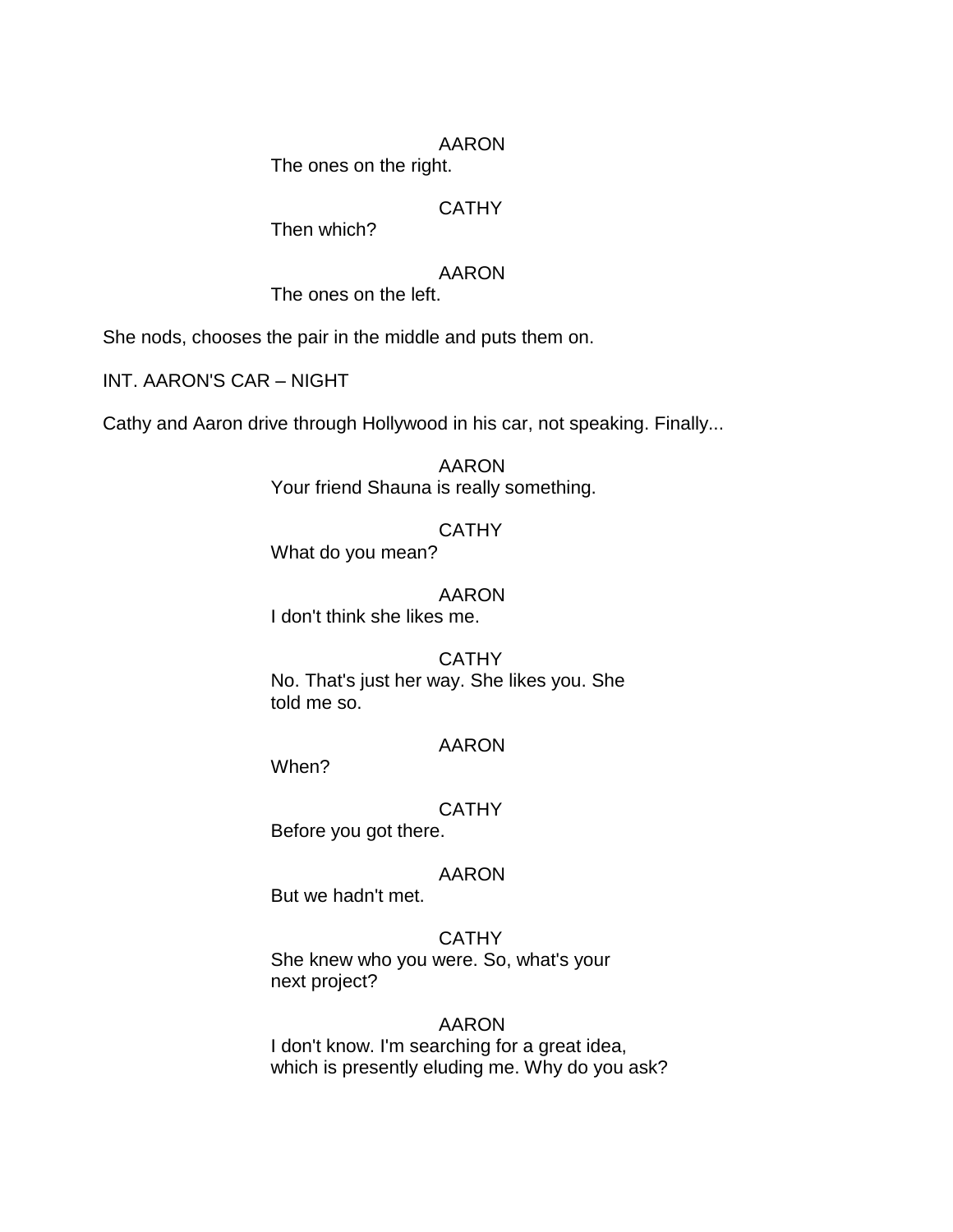### **CATHY**

(shrugs)

Just curious.

### AARON

So, whose party is this?

### **CATHY**

A friend of mine from A.F.I. That's the American Film Institute.

#### AARON

No shit.

#### **CATHY**

Of course you do. You knew who Nunnally Johnson was. You know everything.

# AARON

Not everything. I don't know very much about you.

### **CATHY**

What do you know?

#### AARON

Well... Your name is Cathrine Anderson. You're a production designer, you're from Wisconsin—

#### CATHY

—How do you know that?

#### AARON

Shauna told me.

#### **CATHY**

Oh. Go on.

### AARON

Well, let's see. You must like dogs because you have a puppy that's going to grow into a horse, you like to read Italian folk tales, you played Juliet, probably in high school, and you collect rocks.

#### **CATHY**

You know everything about me.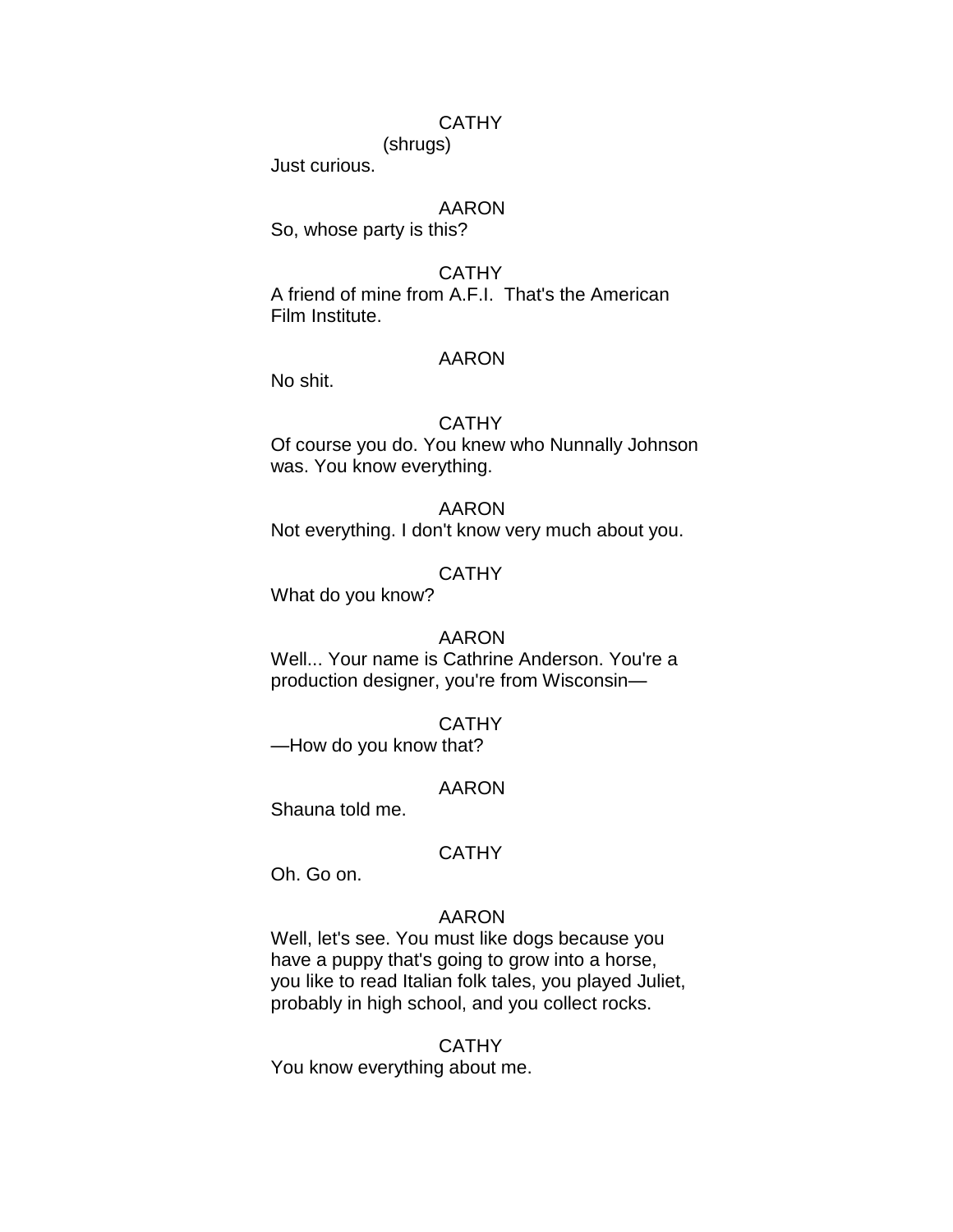(grins) Yeah, sure. Everything. What do you know about me?

### **CATHY**

Well... You're handsome, intelligent, and everyone thinks you're going to make it big.

### AARON

#### (shrugs) You definitely know everything about me.

EXT. HOUSE IN THE HOLLYWOOD FOOTHILLS – NIGHT

They arrive at a house in the foothills beneath the Griffith Observatory. There's already a lot of people there.

INT. AARON'S CAR – NIGHT

Before they get out of the car Aaron leans over and kisses Cathy. She runs her fingers through his hair.

# **CATHY**

(sighs) You're a good kisser.

### AARON

So are you.

They kiss again, lightly touching each other's faces, then get out of the car.

EXT. HOUSE IN THE HOLLYWOOD FOOTHILLS – NIGHT

Cathy leads the way up the walk to the open front door. Behind Cathy's back, Aaron quickly and deftly rearranges the hard-on in his pants before going into the party.

INT. HOUSE IN THE HOLLYWOOD FOOTHILLS – NIGHT

There's about fifteen or twenty people at the party, all between the ages of twenty and twenty-five, talking in a rather subdued manner. The host is a preppy looking fellow that's about 6'3". He is RANDY. He bends down to kiss Cathy. Aaron watches, amused.

> **CATHY** Aaron, this is Randy. He goes to A.F.I.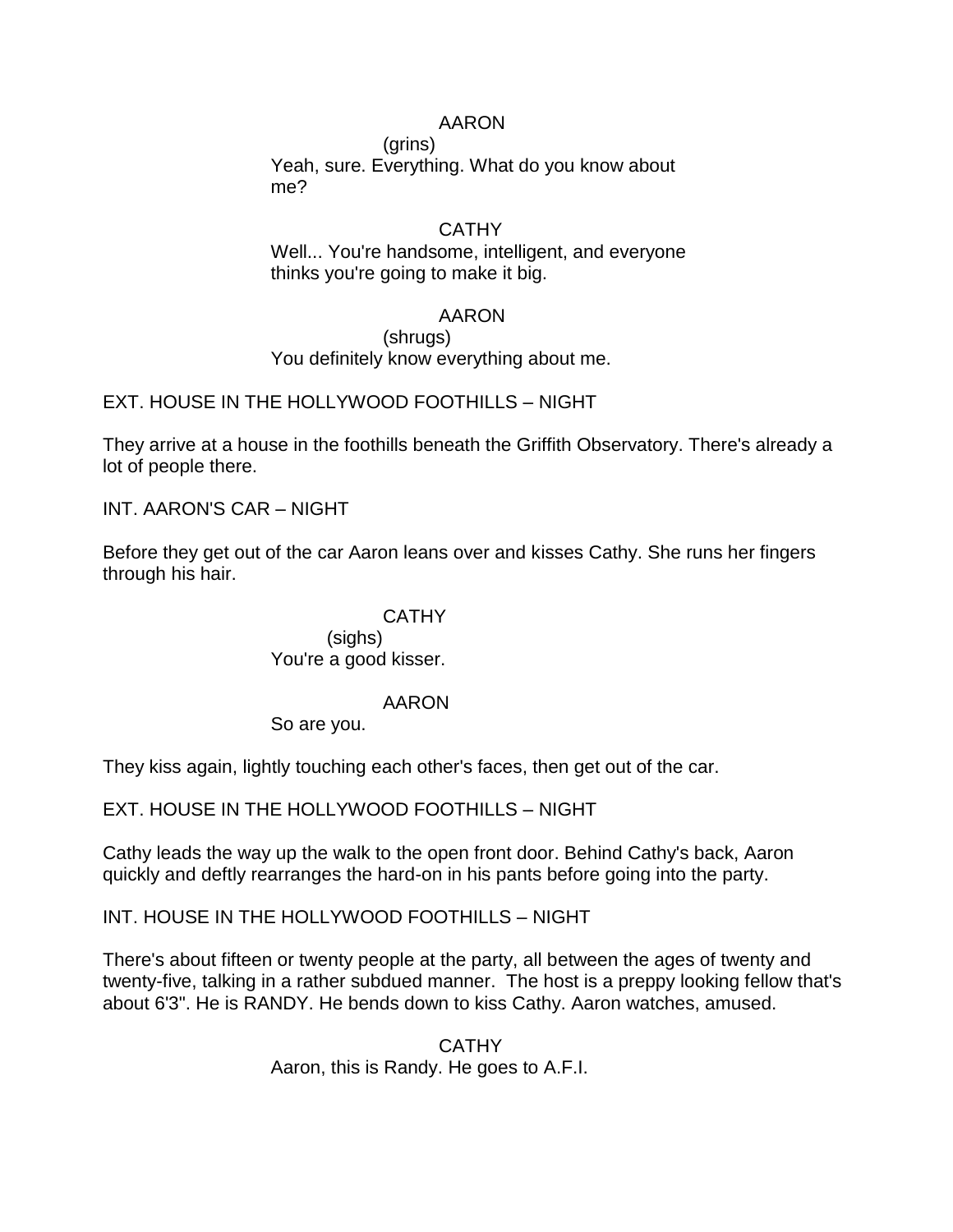Aaron shakes Randy's hand while looking at Cathy.

AARON That's the American Film Institute, right?

Cathy smiles. Randy is taken aback.

#### RANDY

Haven't you heard of it? How long have you been in LA?

#### AARON

Twelve years. Is it a big place? I can't believe I missed it.

RANDY It's right over here on Western.

#### **CATHY**

(cutting in) He knows. He's a screenwriter. He wrote the horror movie I worked on.

Randy is now suspicious, slightly offended and interested all at the same time.

RANDY Have you written any other films?

AARON Many. But that's the only one that's been produced.

RANDY And you know where the A.F.I. is?

AARON Right over here on Western. I've been there.

Randy nods, then turns to Cathy.

RANDY So, Cathy, what're you working on now?

**CATHY** I'm up for a couple of things. What're you doing?

# RANDY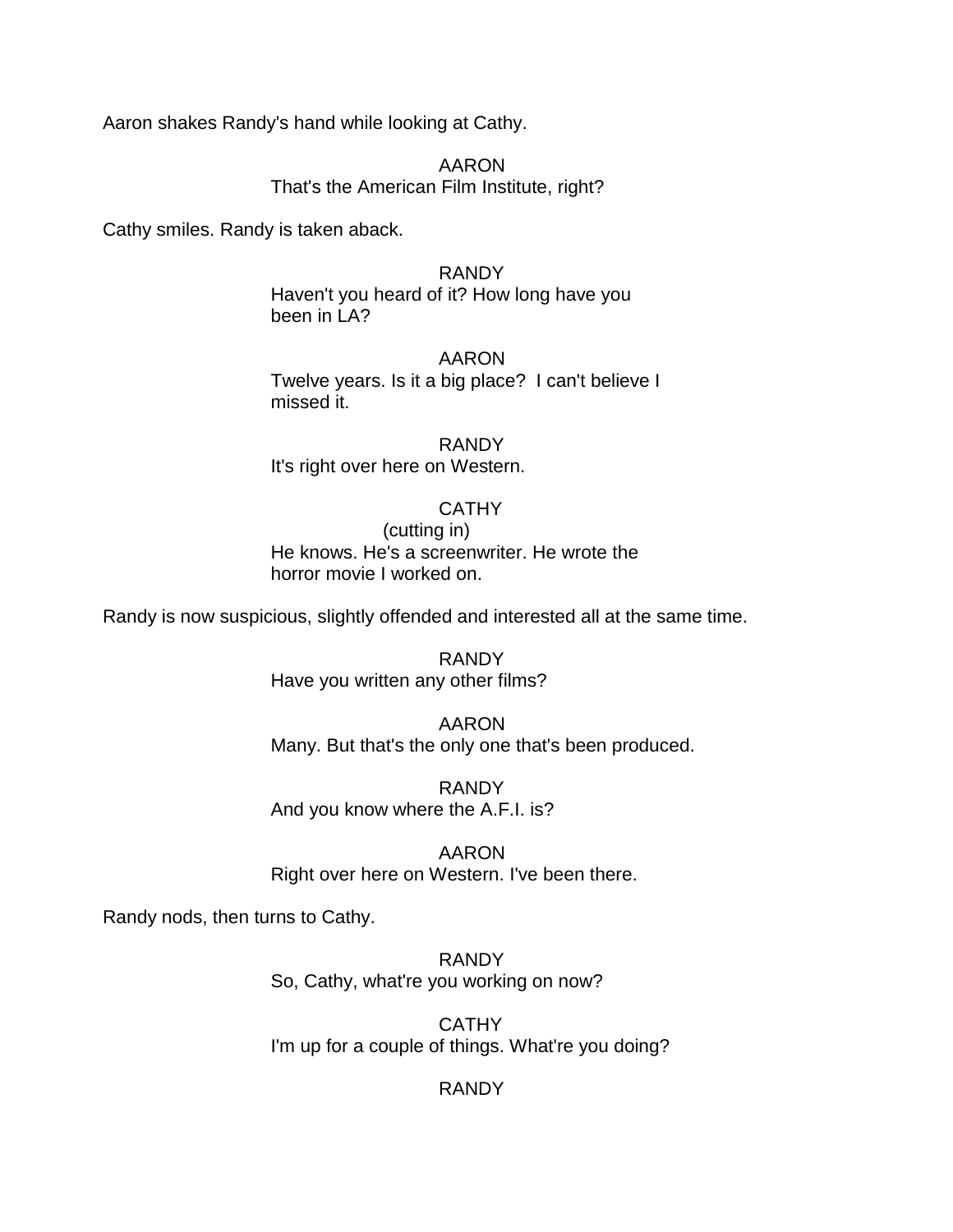I'm about to do my final film. If they don't like it I don't get into second year.

#### **CATHY**

What's it about?

RANDY I don't know yet. I'm looking for an idea.

Aaron nods in commiseration.

#### **CATHY**

What kind of idea are you thinking about?

#### RANDY

I'm not sure. I don't want to do anything that's too much, y'know? I don't want to go too far in any direction.

### AARON

Why not?

#### RANDY

I don't know, that's just what I think. If it goes too far then it's too identifiable as a genre.

#### AARON

Personally, I'd much rather go too far then not far enough.

#### RANDY

(put off)

But that's you, not me.

#### AARON

That's true, but you do want it to be impressive enough to get you into your second year, don't you?

### RANDY

Yes, but I don't believe that means that I have to make a genre piece.

#### AARON

I think you're putting the cart in front of the horse. Who cares if it's a genre or not, what's the story?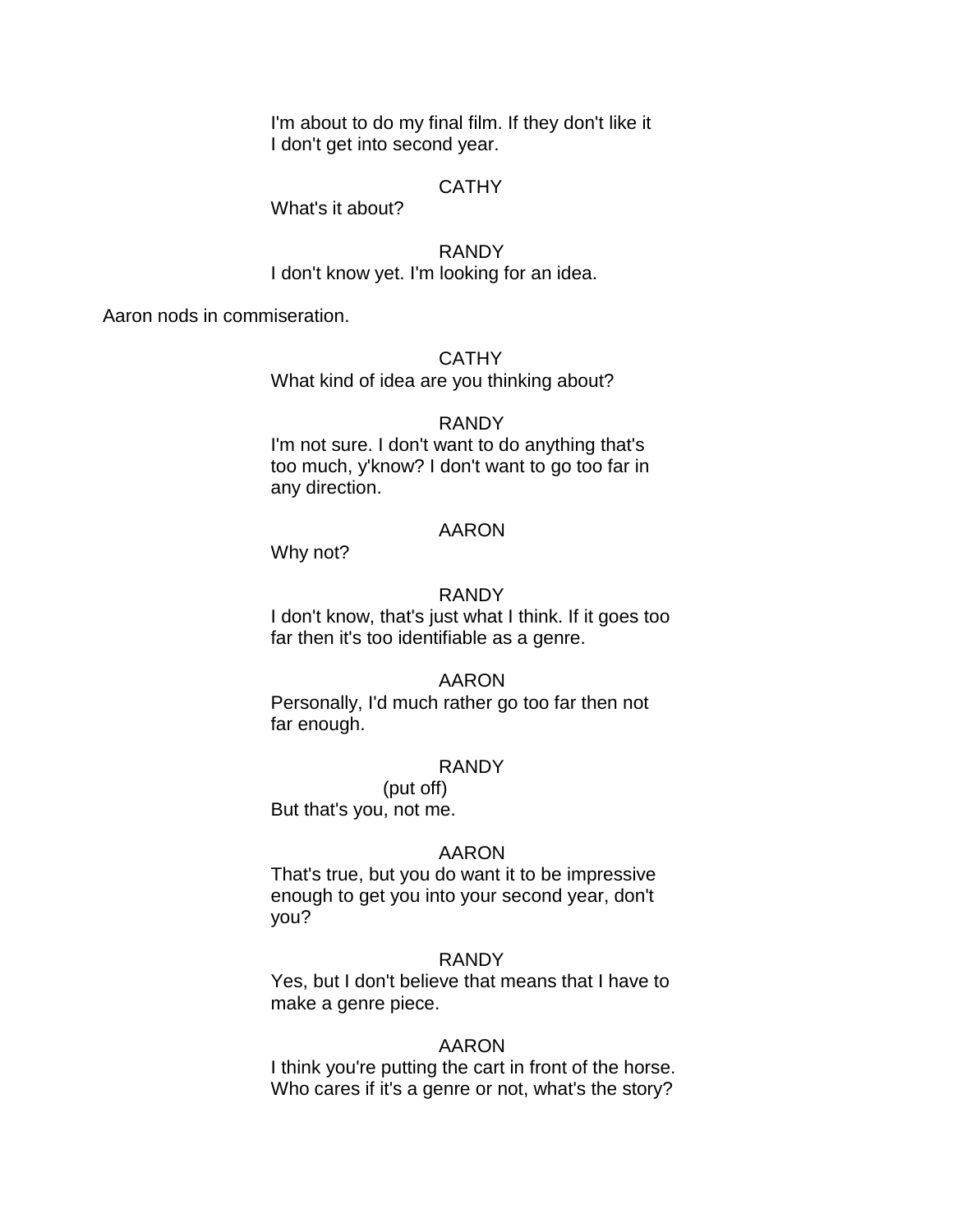# RANDY

I don't know, and I don't see why you're being so antagonistic. This is a party. (to Cathy) So, are you still working as an assistant, or have you made the big move?

### CATHY

Both things I'm up for are as an assistant.

Cathy glances at Aaron, then continues talking with Randy. They start to walk away.

Aaron walks around the party. There are clumps of people here and there, balloons and a keg in the kitchen. Aaron sees a really beautiful black girl in a skin tight suede dress talking to a huge black dude that might be a football player. No other pretty girls. Aaron gets two glasses of beer and walks up to Cathy, who is still talking to Randy and also two other guys.

### AARON

Hi.

### **CATHY**

Hi.

Cathy keeps listening to one of the guys discourse on film production—its perils and pitfalls from the point of view of a student. Aaron holds out a beer.

### AARON

Here.

Cathy holds up a plastic glass filled with white wine and turns her attention back to the diatribe. The STUDENT goes on at length.

### **STUDENT**

The most difficult aspect of production must be the lighting...

### AARON

(mumbles, rolling his eyes)

Oh, Christ.

Cathy gives Aaron a quick disapproving glance, then looks back to the orator. Aaron walks away. He drinks her beer, then starts on his own. He sees the knock-out in the suede dress talking to a white punk in camouflage and a blond Mohawk that comes down his back in a pony tail. All in all the party is pretty dull.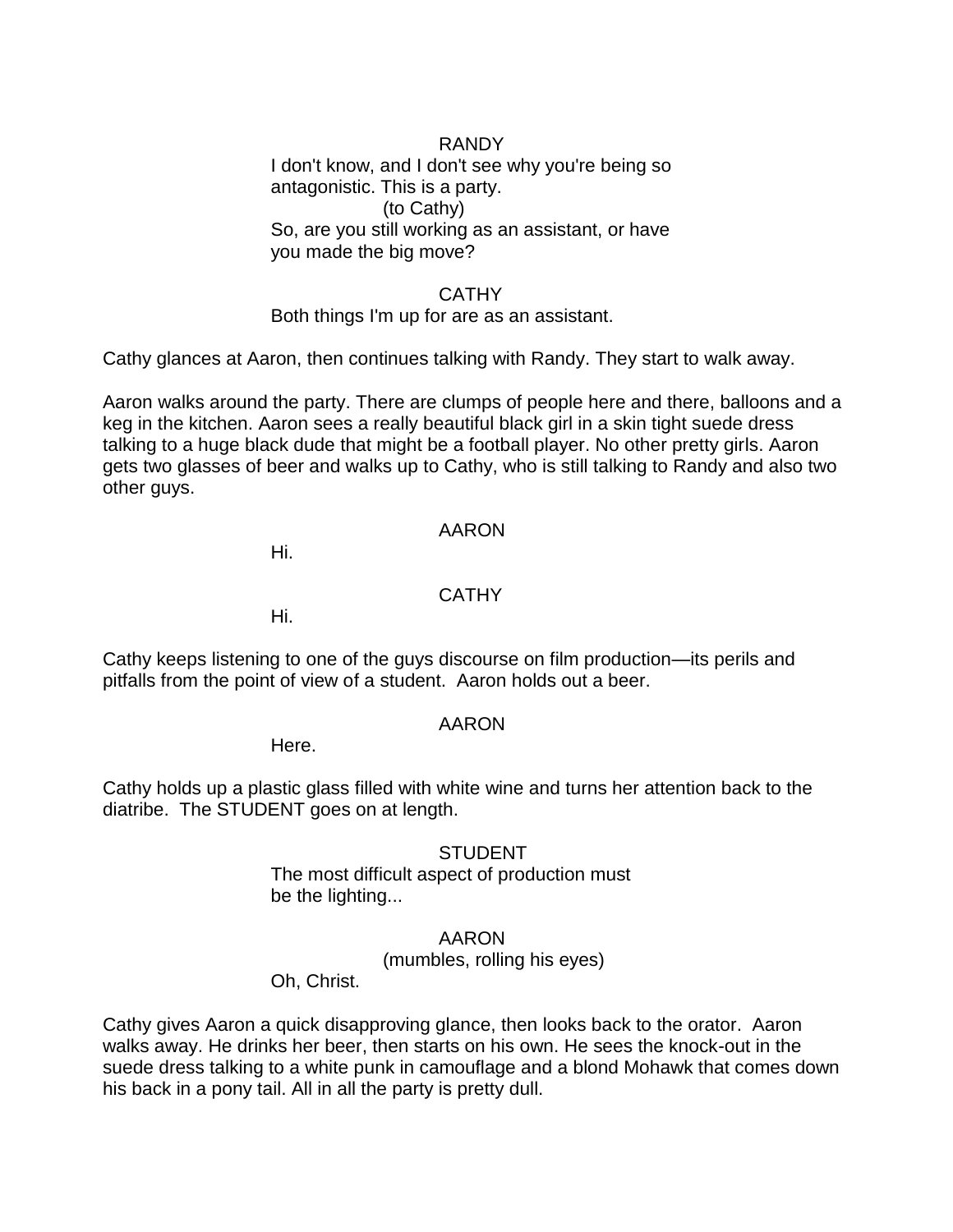# DISSOLVE TO:

# INT. HOUSE IN THE HOLLYWOOD FOOTHILLS – NIGHT

It's the same dull party, just a little later. Aaron steps up beside Cathy. She is still listening to Mr. Production.

AARON

Hi.

# **CATHY**

Hi.

She doesn't even turn around.

# AARON

What's going on?

She points at the speaker, still not turning around. Aaron is shocked at her behavior. He walks away. He goes to the front door and walks out.

EXT. HOUSE IN THE HOLLYWOOD FOOTHILLS – NIGHT

Aaron walks away from the house and goes to his car.

INT. AARON'S CAR – NIGHT

Aaron opens the glove box and goes through the tapes. He finds what he's looking for.

# AARON

Ah ha.

INT. HOUSE IN HOLLYWOOD FOOTHILLS – NIGHT

Back in the party, if you can call it a party, more like a gathering, Aaron goes to the stereo and puts on his tape. The box is marked, "Dance Tape." Before the music has started he cranks the volume up pretty high. He steps away from the stereo and watches.

Low rumbling bass notes fill the bottom end of the room, too low to catch anyone's full attention. Unconsciously, however, people's feet begin to tap and their hands pat out the beat on their legs. Aaron snaps his fingers. By the time Marvin Gaye breaks out singing, "Ooooh-ooh, I guess you wonder how I knew..." everyone is hooked. The big black football player dances into the room holding an imaginary microphone and singing. Aaron jumps up and just starts dancing. In two seconds ten people are dancing, including the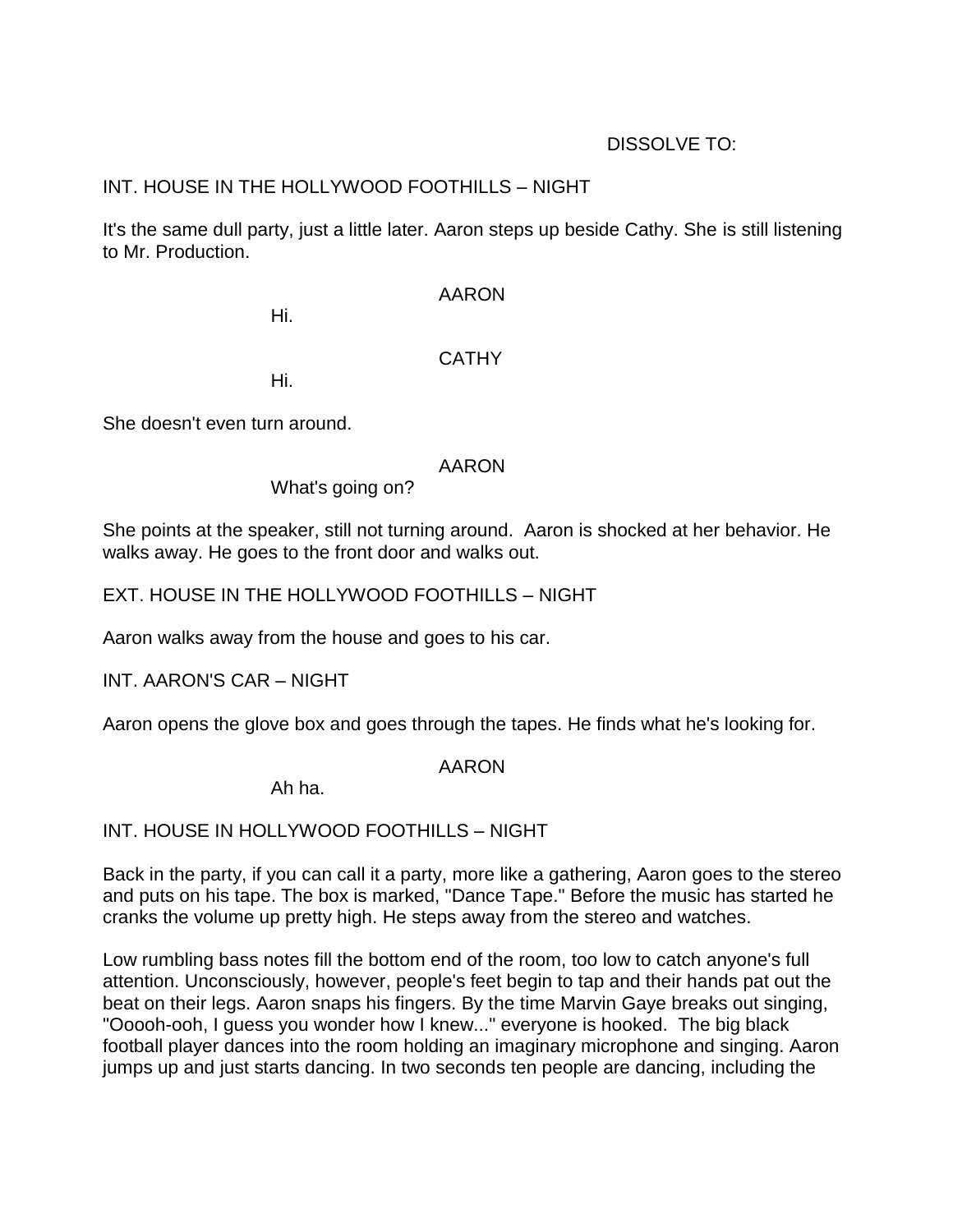knock-out in the suede dress. No one is dancing specifically with anyone else, everybody with each other.

Halfway into the song fifteen people are dancing, three-quarters of the party. But not Cathy. Aaron catches occasional glimpses of her talking and drinking white wine in the other room every time he dances past the door. She sees him, too. The song ends. The KNOCK-OUT turns to all assembled.

### KNOCK-OUT

#### It better be something good next.

#### AARON

(smiles)

It is.

She folds her arms and looks at Aaron, her expression: "Show me." From the stereo Aretha Franklin screams, "What'choo want? Baby, I got it! What'choo need? You know I got it! All I'm askin's for a little respect!... Just a little bit, just a little bit..." Everyone starts dancing again. The knock-out smiles at Aaron.

### KNOCK-OUT

It's good.

Aaron nods and dances with her.

### AARON

The whole tape is good.

# KNOCK-OUT

We'll see.

DISSOLVE TO:

INT. HOUSE IN THE HOLLYWOOD FOOTHILLS – NIGHT

Aaron and the knock-out are still dancing. There are still six diehard dancers with them. Aaron catches Cathy's eye and motions her to dance, but she doesn't. She just keeps drinking white wine and talking to the film students.

DISSOLVE TO:

# INT. HOUSE IN THE HOLLYWOOD FOOTHILLS – NIGHT

When Eddie Grant finishes singing "Electric Avenue" and the tape runs out, all that remain dancing are Aaron, the Knock-out, the football player, and a new wave white girl. They are all soaked with sweat and out of breath. Aaron puts the tape in his pocket.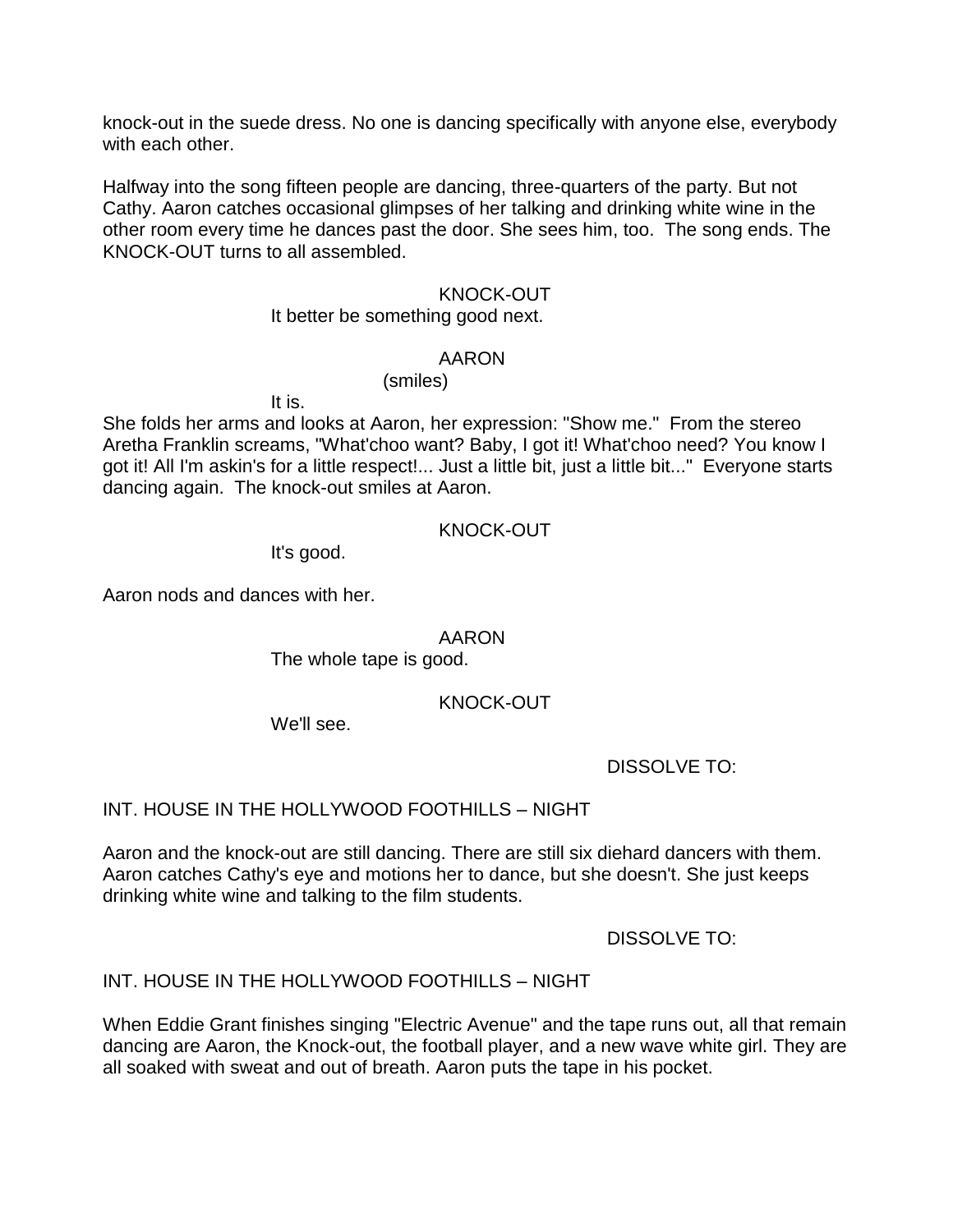# FOOTBALL PLAYER

Good tape, man.

He slaps Aaron five.

# AARON

Thanks.

(he turns to the knock-out) Wanna'go outside and get some air?

She is waving her hand to fan her face.

# KNOCK-OUT

Yeah.

She and Aaron step out the front door. Cathy watches from the other room.

EXT. HOUSE IN THE HOLLYWOOD FOOTHILLS – NIGHT

The Knock-out and Aaron sit down on a porch swing and enjoy the cool night air.

KNOCK-OUT

That's a wonderful tape.

# AARON

Thanks.

(he holds out his hand) I'm Aaron Brooks.

She shakes his hand.

KNOCK-OUT Blake Whitney. Nice to meet you.

AARON What a great name. Blake Whitney. Sounds like a character in a story.

KNOCK-OUT

(smiling)

Thank you.

Just then Cathy comes staggering out the front door. She is smashed. She sees Aaron and Blake on the swing and steps in front of them.

**CATHY**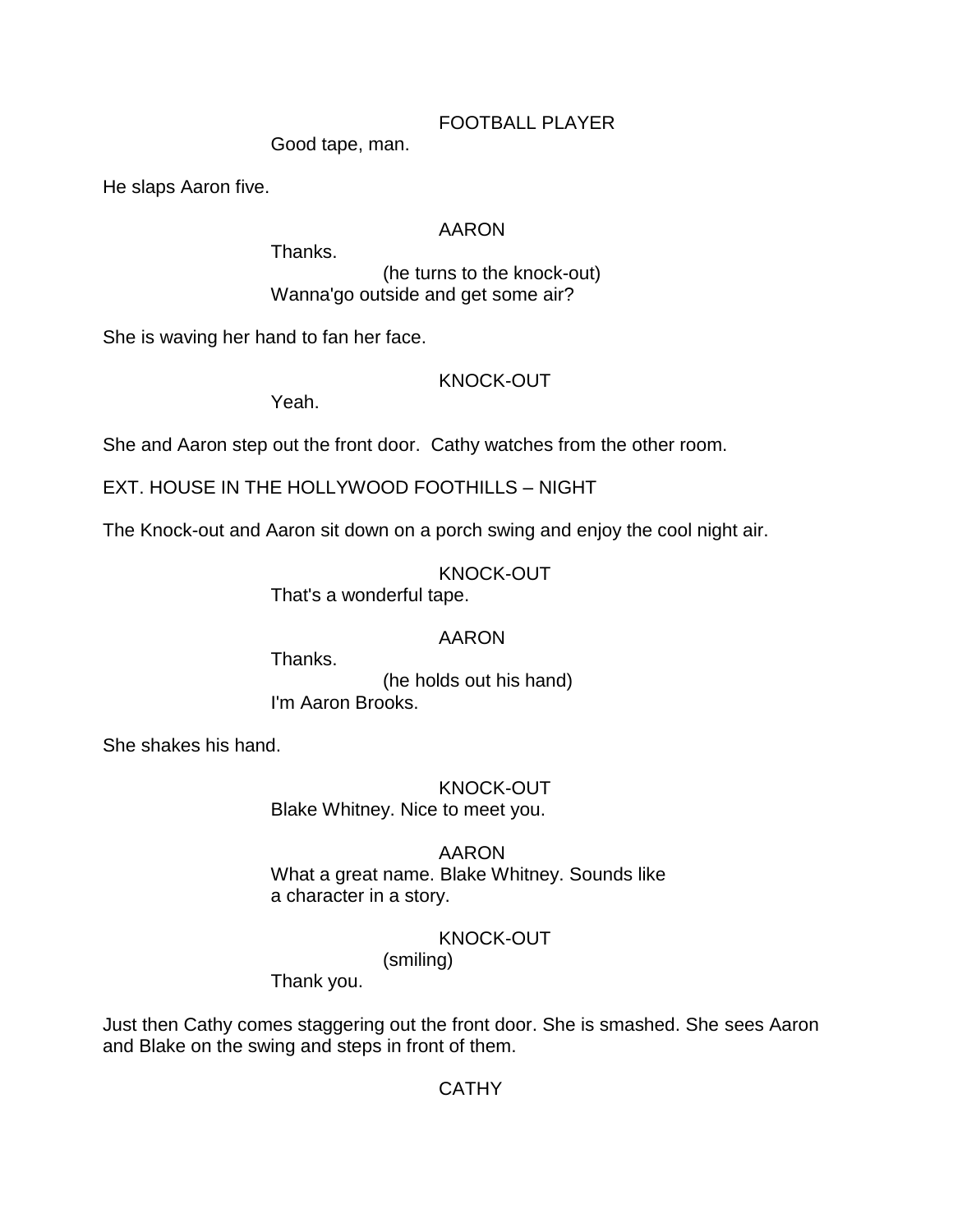Excuse me, I don't mean to interrupt.

AARON That's all right. Sit down.

**CATHY** No, no, no. I don't want to interrupt. (Cathy leans over to confide in Blake, although she speaks in a normal tone of voice) He's not my date. He's my ride.

### KNOCK-OUT

Excuse me?

**CATHY** He's not my date, he's my ride.

Aaron is flabbergasted, yet amused.

AARON Really? Do you want a ride home?

She wobbles back and forth.

CATHY Yes, please. As long as I'm not intruding.

### AARON

You're fine.

(he stands and turns to Blake) It was a real pleasure meeting you, Blake Whitney.

She shakes his proffered hand.

KNOCK-OUT

It was a pleasure meeting you.

Aaron takes Cathy's arm and walks her down the porch steps.

**CATHY** 

If you want to go back to the party, I'll find a ride home somewhere.

Aaron lets go of her arm and turns around.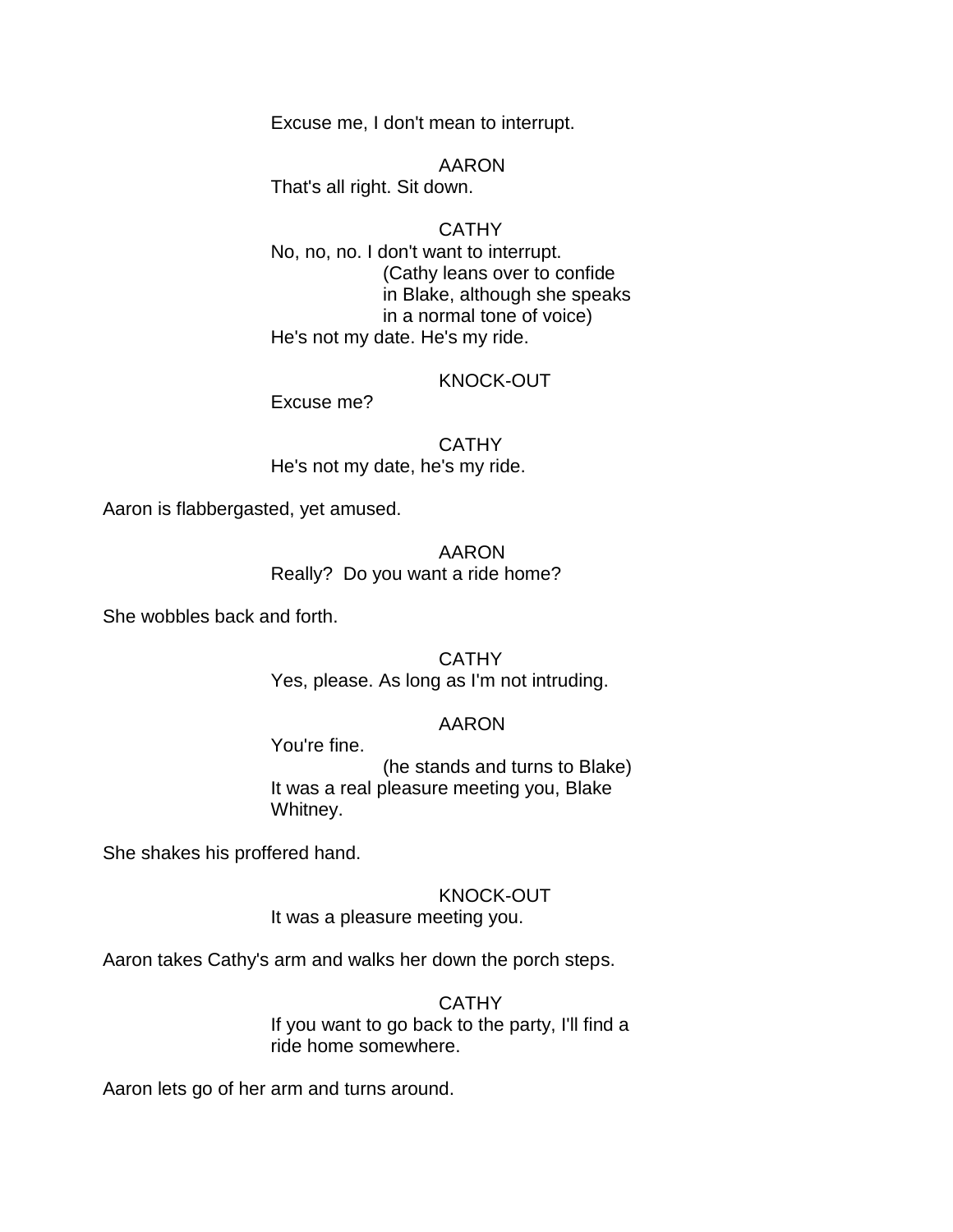Okay.

Cathy wobbles by herself.

# **CATHY**

Huh?

Aaron turns back around smiling.

# AARON

Just kidding.

She smiles back. He puts his arm around her waist and holds her up as they walk to the car. She melts into his side.

INT. AARON'S CAR – NIGHT

He places her in the car. She folds her hands in her lap and looks up at him forlornly like a little girl as he shuts the door. He gets in and they drive away. They drive through Hollywood.

### **CATHY**

I drank a lot of wine.

# AARON

I saw.

**CATHY** I saw you, too. You're not drunk at all, are you?

AARON Nope. As a matter of fact I feel very awake and alert.

**CATHY** You wanna go back to the party, don't you?

AARON No. I'd rather be with you.

This surprises her.

**CATHY** 

Why?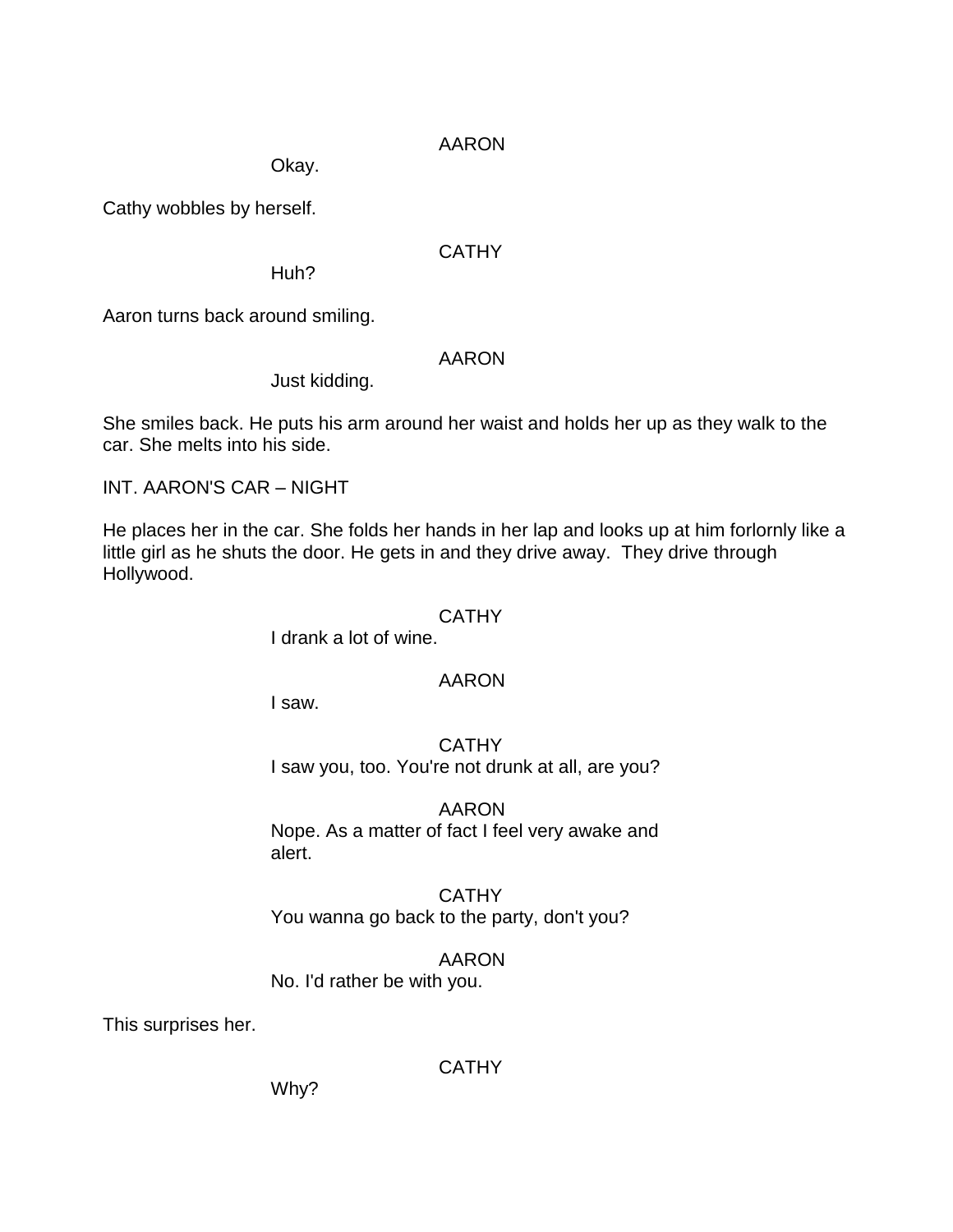Because I like you.

# **CATHY**

Really? Why?

### AARON

Well... Because you like me and you're beautiful, intelligent, and sexy.

**CATHY** 

How do you know I like you?

# AARON

Because you remembered me from Tennessee and you sat on my lap and you kissed me.

### **CATHY**

*You* kissed *me*.

### AARON

Oh, that's right. Maybe you don't like me.

Aaron stops at a red light. Cathy leans over and puts her arms around his neck. She puts her tongue in his ear. She whispers right into his ear.

### **CATHY**

But I do like you.

Cathy turns his face around and kisses him. A real hot long kiss. The light changes to green, but they don't see it. A car behind them honks. Aaron puts it in gear and drives forward. Cathy stays right next to him, licking his neck and chewing on his ear.

At the next red light she kisses him again. For the entire length of the red light. His eyes are open however and he drives ahead when it changes to green, even though they're still kissing.

EXT. OLD COLUMBIA STUDIOS - NIGHT

Aaron's Honda goes past the old Columbia Studios on Gower Street near Sunset Blvd.

INT. AARON'S CAR – NIGHT

Cathy is all over him. She's wild. She has her hand in his shirt and is squeezing his pecs. Then she slides her hand down his front and into his lap and squeezes.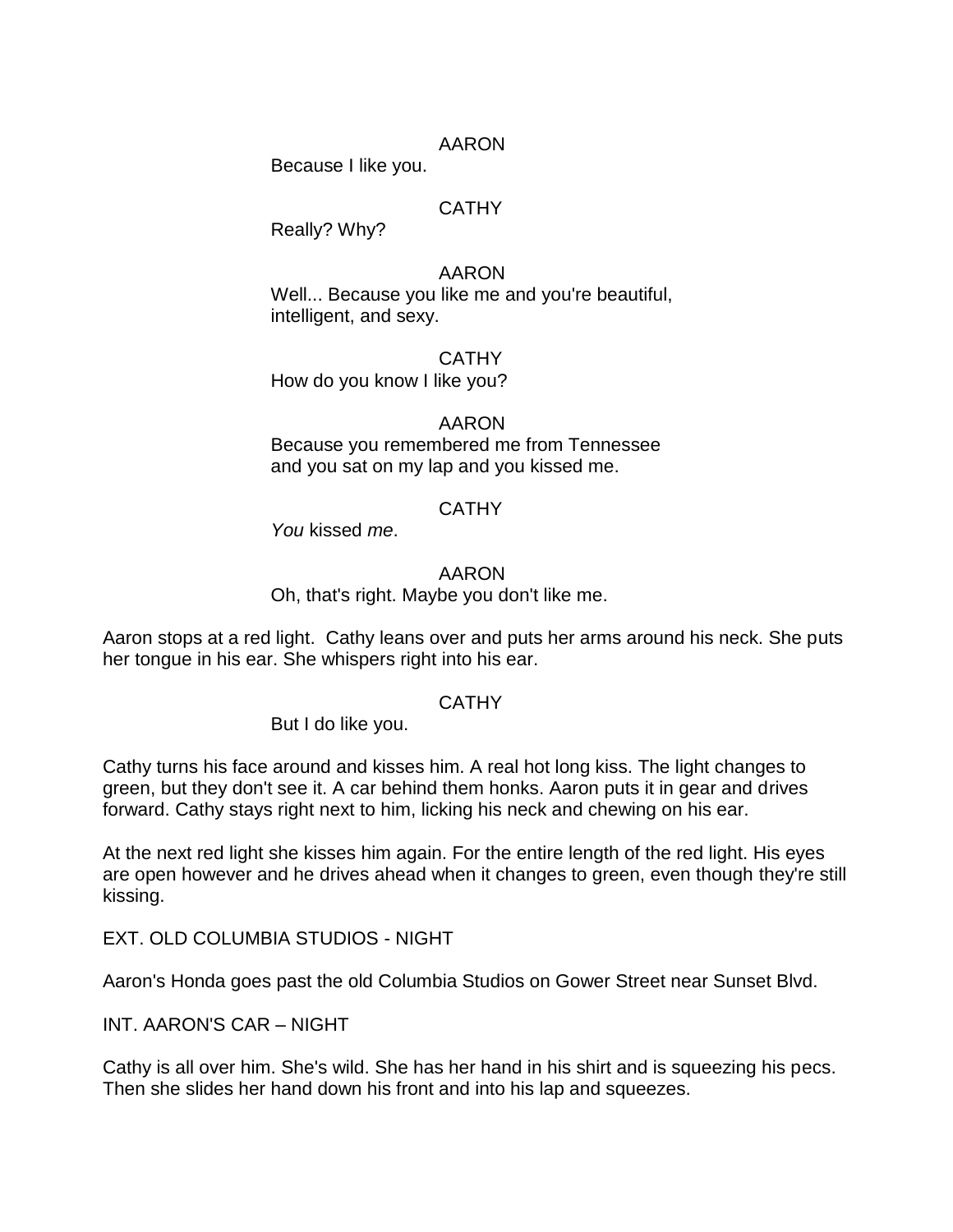# **CATHY**

Mmmmmm...

She moans into his ear.

EXT. OLD COLUMBIA STUDIOS – NIGHT

Aaron swerves off of Gower onto Delongpre, into a red zone on the side of the street and screeches to a halt.

INT. AARON'S CAR – NIGHT

Aaron pulls up the parking brake, hits the switch lowering his seat and pulls Cathy on top of him. She has her knees on either side of him, forcing her dress to slide up. She leans forward and kisses him. Aaron has his hands on both of her stockinged thighs. He slides her dress up to her waist and slips his hands under her pantyhose so he's holding her butt. She quickly unzips his fly. With their faces right together, eye to eye, she yanks his pants and underpants down with a single move. Aaron pulls her pantyhose down until they stop against his legs. He pulls her body flat against his, then pulls her hose all the way down and off. She sits back up and reaches around behind her, repositioning herself and then she shimmies down onto him.

They both gasp. He slips his hands up along her thighs under her dress. She places her hands flat on his chest. They move together, up and down, back and forth as car lights wash over them, first one way, then the other...

DISSOLVE TO:

EXT. CATHY'S APARTMENT BUILDING - NIGHT

They pull up in front of Cathy's building.

INT. AARON'S CAR – NIGHT

Aaron's hair is tousled and his clothes disheveled. Cathy is asleep. He leans over and kisses her neck. She nuzzles against him.

**CATHY** 

Are we home?

AARON

Uh-huh.

**CATHY** 

Wanna come in?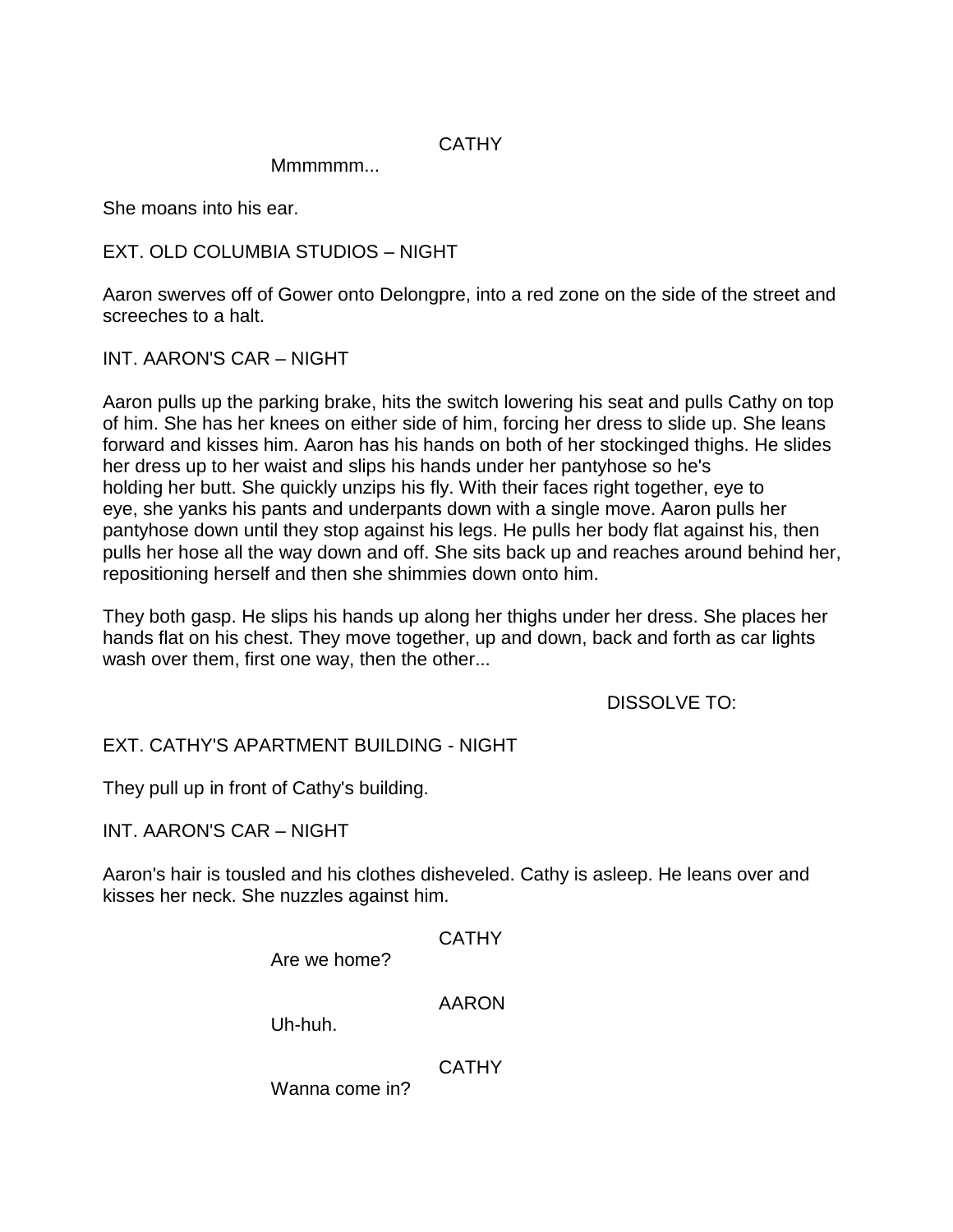Can I stay the night?

# **CATHY**

(hesitant) Well, yeah... But I've got to get up pretty early.

### AARON

That's okay. Next time.

### **CATHY**

Yeah.

They kiss. Cathy opens the door and steps out. Aaron starts to get out and she stops him.

#### CATHY

I'll be fine. G'night.

AARON Goodnight. I had an excellent time.

#### **CATHY**

Me, too. Call me.

#### AARON

I will.

(as she's shutting the door he says...)

Wait.

### **CATHY**

What?

He reaches behind the seat and hands Cathy her pantyhose.

#### AARON

Here.

# **CATHY**

(smiles)

Thanks. Bye.

She stuffs the hose in her purse, crosses the street and unlocks the gate. She turns back and waves. He waves back and she goes in.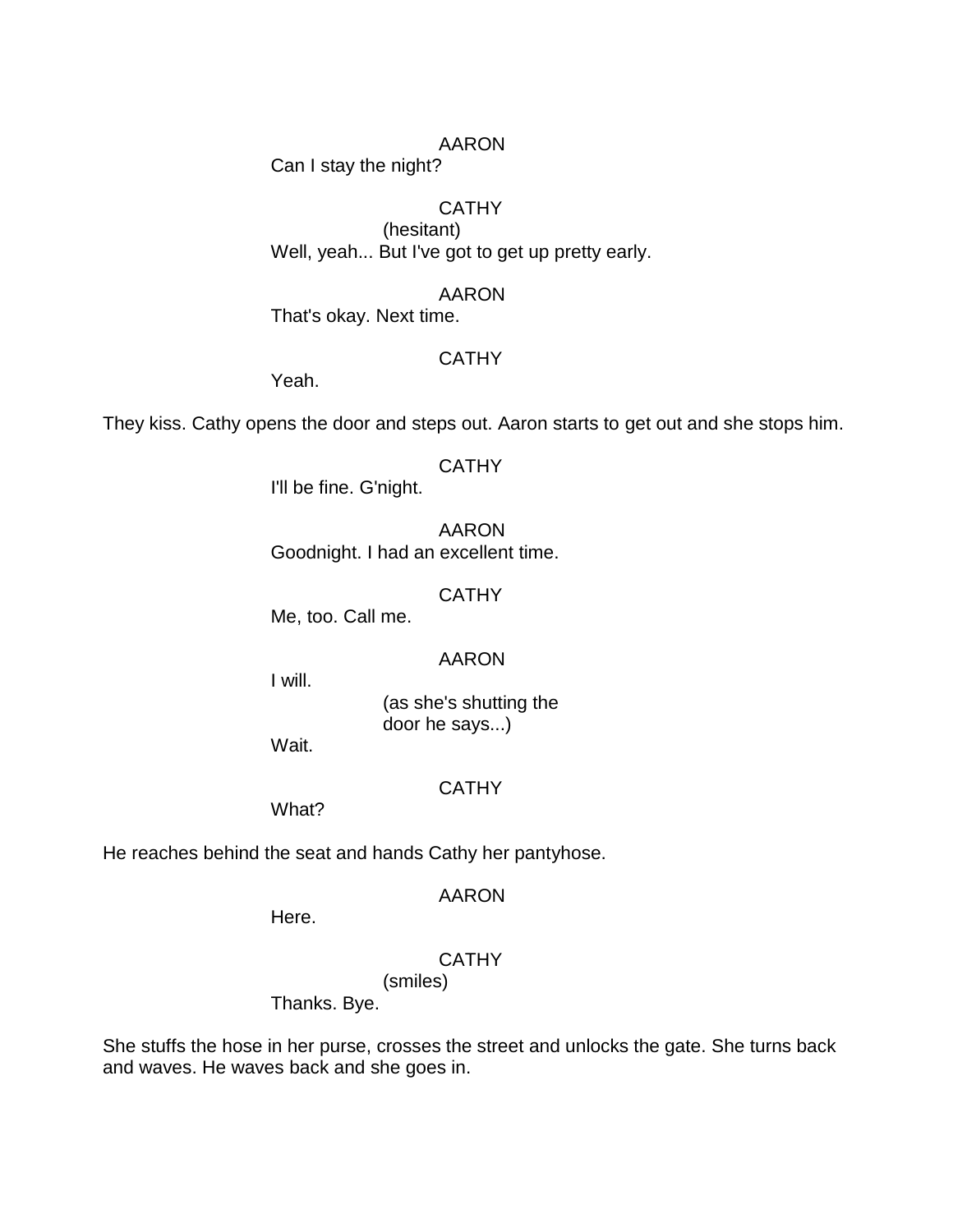Aaron glances in the rearview mirror. He sees his own reflection, hair sticking in all directions. He grins devilishly and straightens his hair a little. He puts the car in gear and starts to sing.

### AARON

(singing) High on a hill is a lonely goat-herd/ layee-yodel-ayee-yodel-aheeoo...

DISSOLVE TO:

### INT. AARON'S APARTMENT – DAY

Aaron sits at his computer in gym shorts, a "Raging Bull" baseball shirt and sneakers, smoking a cigarette and drinking coffee. He glances down at the napkin with Cathy's name, number and the two dancers. He whistles "The Lonely Goatherd" song. He picks up the phone and dials. He gets Cathy's answering machine. At the beep he says...

### AARON

Hi, Cathy. This is Aaron. Remember me? Last night was the highlight of my year so far. What're you doing tonight? Let's get together. Gimme a call at four-six-four-ohthree-oh-two. Bye.

He hangs up.

DISSOLVE TO:

### INT. AARON'S APARTMENT – DAY

Aaron picks up the telephone. He is sitting in exactly the same place wearing the same outfit, but now he's got a Paramount Pictures t-shirt on. He dials, it rings, he gets Cathy's answering machine again. Aaron frowns.

#### AARON

Hi, Cathy, this is Aaron again. Where are you? It's been four days. Anyway, I want to see you again. Please call me, okay. Bye.

He hangs up and shakes his head. He finishes his cup of coffee and goes into the bathroom.

INT. BATHROOM – DAY

Aaron stands at the toilet and begins to urinate. His face twists in pain and he stops.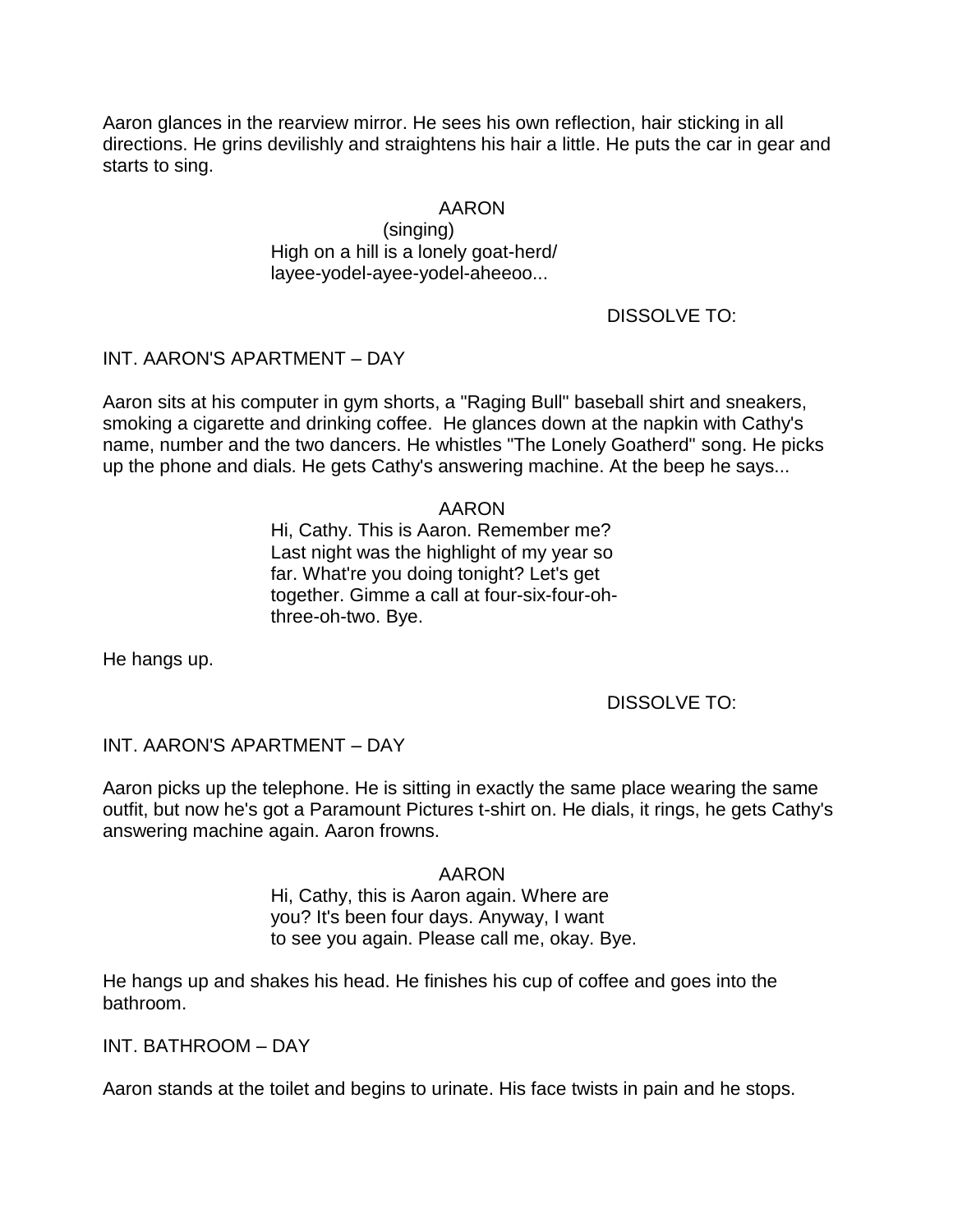Jesus! It feels like I'm pissing broken glass.

After a moment of indecision he chooses pain over not peeing. He starts to urinate again and grimaces painfully.

INT. DOCTOR'S WAITING ROOM - DAY

Aaron sits in a doctor's waiting room. There are a few other people. He looks through the pile of magazines on the table beside him: "Guns And Ammo," "Sports And Field" and "Tennis Magazine." Aaron shrugs, picks up "Guns And Ammo" and begins reading a comparison report between the 9mm Baretta and the .45 caliber Colt.

From behind a little window the female MEDICAL RECEPTIONIST looks up.

# **RECEPTIONIST**

Aaron Brooks.

(Aaron goes to the window. She hands him a form) Please fill this out. (Aaron begins filling out the form) What's the problem?

AARON Uh... I think I have a bladder infection.

**RECEPTIONIST** 

Is it painful to urinate?

Aaron glances back at the others in the waiting room. He can't tell if they're listening or not. He keeps his voice down.

# AARON

Yes.

**RECEPTIONIST** 

Is there a discharge?

# AARON

Yes.

She nods knowingly and writes something down.

RECEPTIONIST Doctor will be with you in a moment.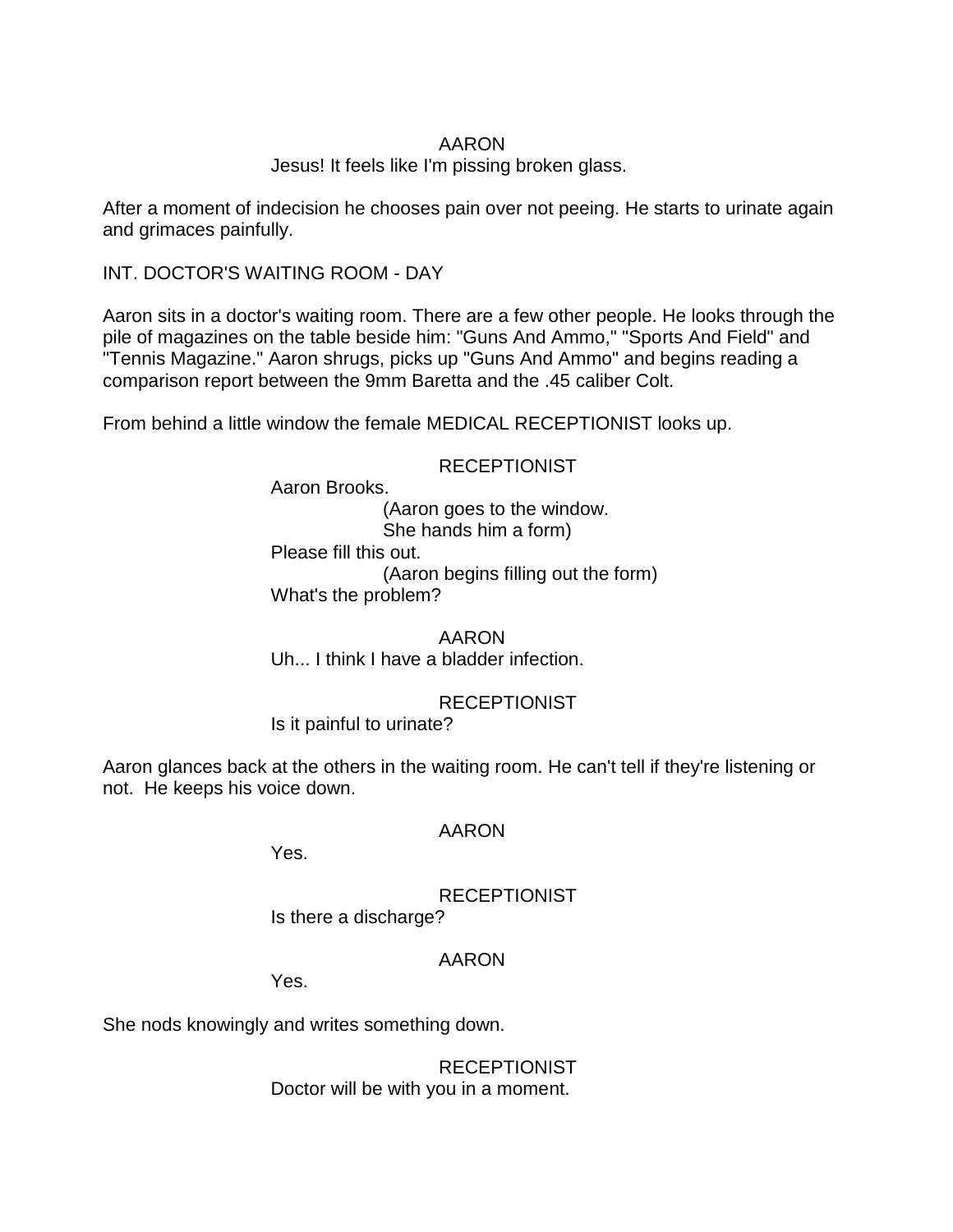### INT. EXAMINATION ROOM – DAY

Aaron is now seated in a small white examination room. He doesn't even have "Guns And Ammo" to read, so he reads the back of a box of gauze. A very serious looking black DOCTOR steps in. He leaves the door open and Aaron can see two cute female nurses standing in the hall.

#### DOCTOR

You do not have a bladder infection, Mr. Brooks.

### AARON

Oh, good.

#### DOCTOR

You've got a venereal disease.

Both cute nurses turn and look at Aaron. Aaron tries to look away, but there's nowhere to look.

#### **DOCTOR**

It's called Clamydia. It's the most common and easily treatable form of venereal disease.

#### AARON

That's good, I guess.

### DOCTOR

I'll prescribe a drug that will probably clear it up within ten days.

#### AARON

Okay.

### DOCTOR

Do you happen to know the name of the person you got this from?

#### AARON

Yes.

# DOCTOR

You'll have to contact them—

The two nurses are just standing there and looking at him.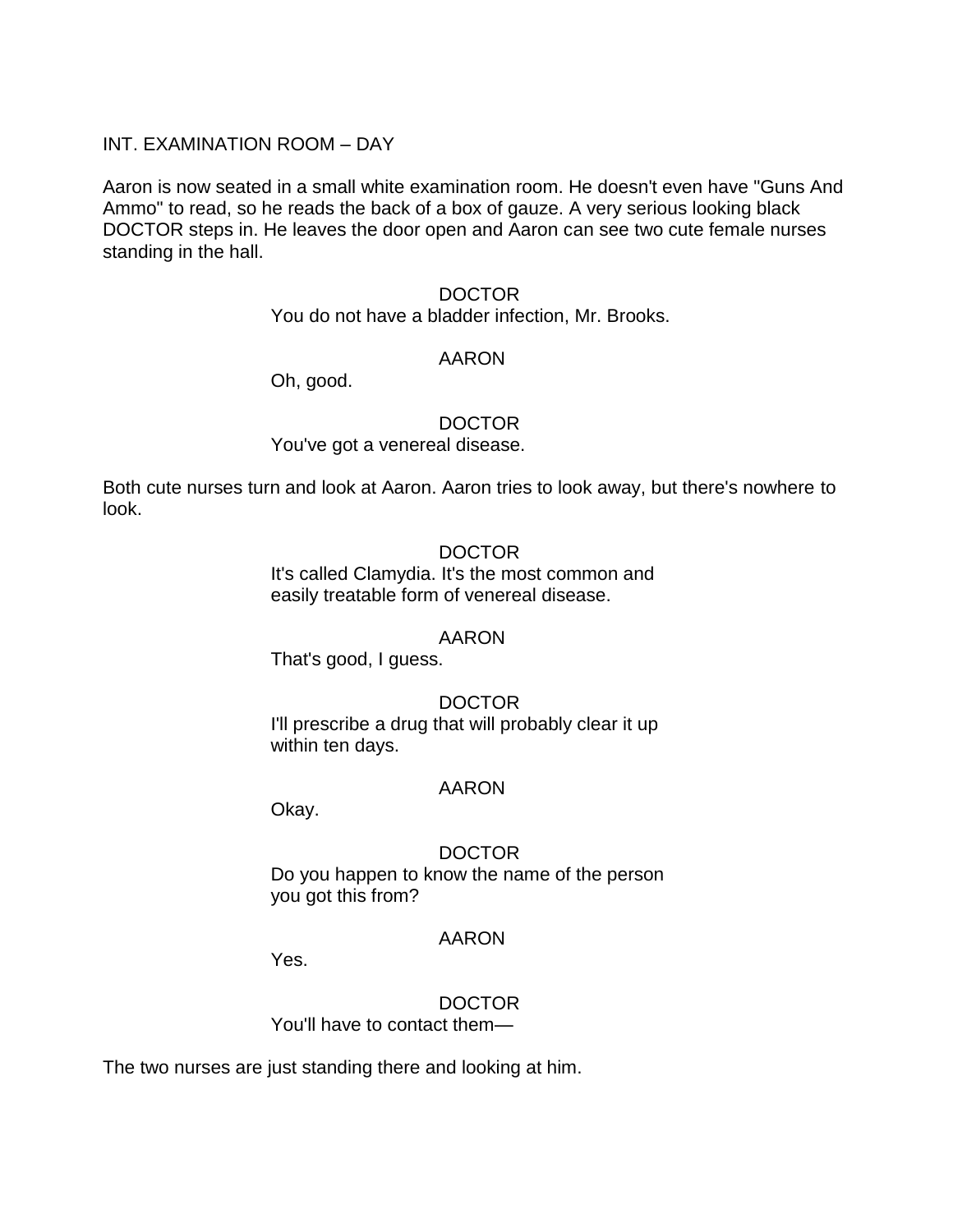—Her.

### DOCTOR Her. And anyone you've had sex with since her.

# AARON Okay. That's easy enough. Anything else?

# DOCTOR

Try using a condom.

Aaron smiles weakly.

INT. AARON'S APARTMENT - DAY

Aaron sits at his computer wearing gym shorts and no shirt. He picks up a cup of coffee, looks at it and sets it back down. He lights a cigarette and dials the telephone. He gets Cathy's answering machine.

> AARON Hi, this is Aaron. We really have to talk. It's very important—

Suddenly Cathy picks up the phone.

# **CATHY**

(O.S.) Hi, Aaron. What is it?

Aaron is a bit taken aback that she's actually there and wasn't going to take his call.

### AARON

Uh... Long time, no talk.

**CATHY** Yeah. I'm really busy. What's so important?

# AARON

Can I come over?

**CATHY** Can't you tell me on the phone?

AARON I'd rather not. Can I come over now?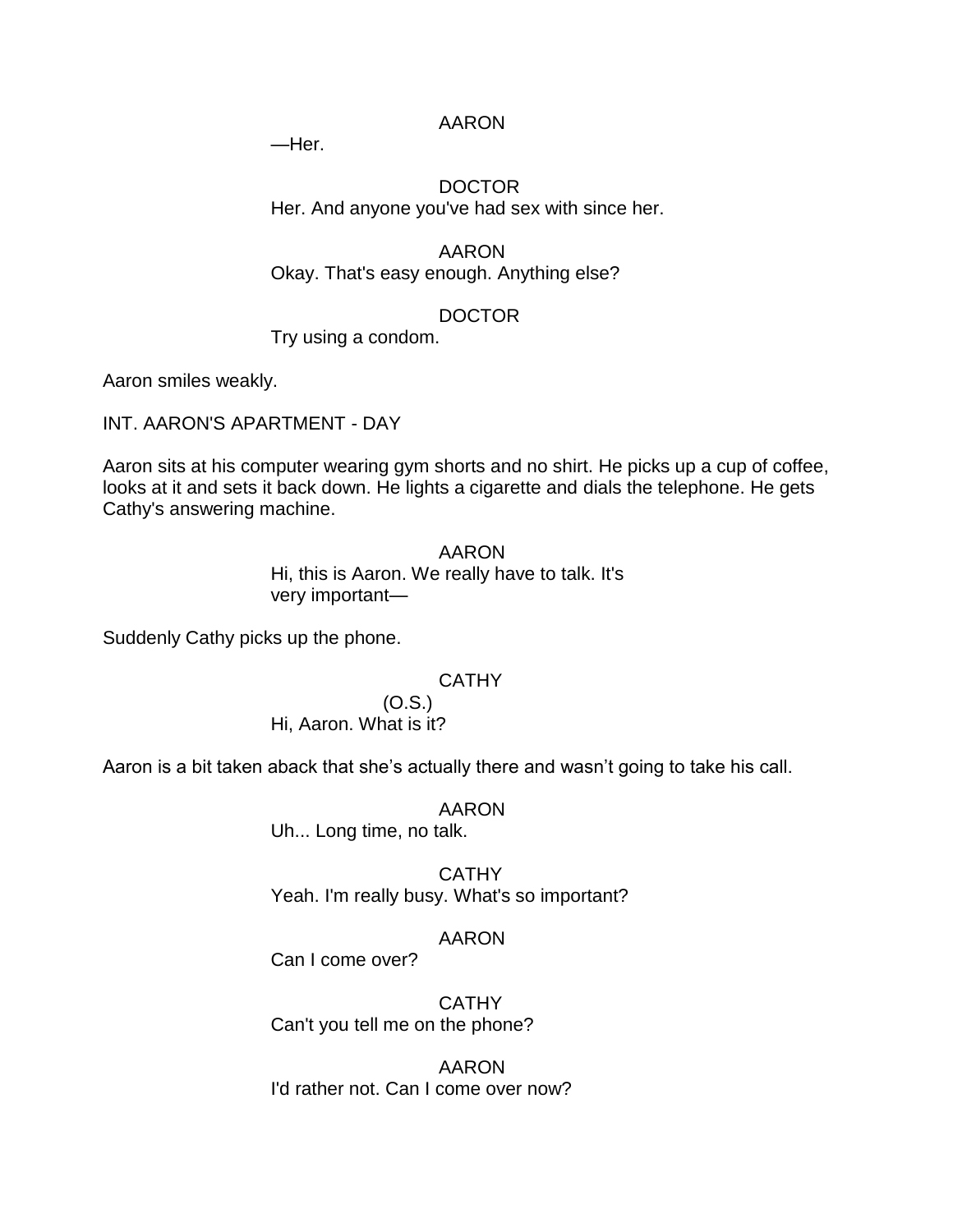### CATHY

All right, but it's got to be quick. I've got tons of work to do.

### AARON

Okay. Fine.

### INT. CATHY'S APARTMENT – DAY

Aaron sits on Cathy's couch with Harold between his legs nuzzling his crotch. He pushes the dog away and he comes right back. Cathy wears her tight silk shorts and stands beside her drawing board fiddling with a pencil.

### **CATHY**

What is it?

AARON Why haven't you called me back? It's been a week.

# **CATHY** I got a job. I've been really busy. Is that it?

# AARON

Yeah, well...

Aaron looks very uncomfortable. He pushes Harold away and he comes right back.

# **CATHY**

What is it?

### AARON

(hesitant) Well... I've got a venereal disease.

That gets her attention. She stares at him with a frozen blank expression, then slaps Harold to get him out from between Aaron's legs.

# **CATHY**

How do you know?

### AARON

I went to the doctor.

# **CATHY**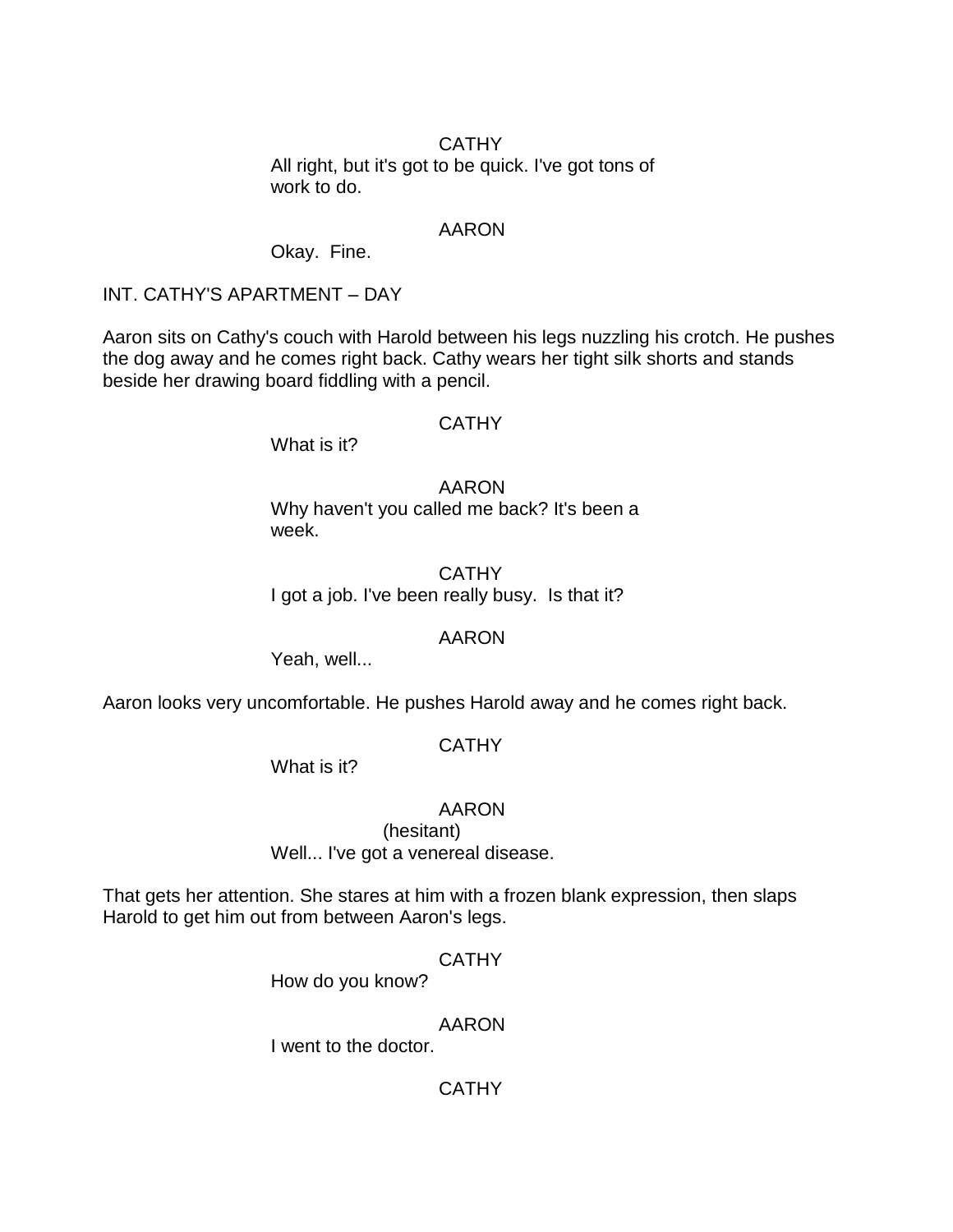### (slightly angry) So what're you saying? That you gave me V.D.?

Her anger causes Aaron to become indignant, no longer mincing his words.

AARON No. More likely *you* gave *me* V. D.

### **CATHY** Oh, yeah? What makes you say that?

### AARON

Because the only time I've had sex in the last four months was with you. Can you say the same thing?

### **CATHY**

That doesn't prove anything.

### AARON

It doesn't? Three days after we have sex it's like I'm pissing razor blades. You don't think there's a connection there?

# CATHY

But I don't even know that I have it.

# AARON

So what do you think? I got it from my hand?

# **CATHY**

(pissed off) Is that why you wanted to come over? To accuse me?

### AARON

#### (flatly)

No. I just wanted to tell you about it and suggest that you go to the doctor.

(he stands and crosses to the door) I also wanted to know why you didn't call me back, but I guess that doesn't really matter.

> (Cathy starts to say something, but stops. Aaron opens the door)

See ya later.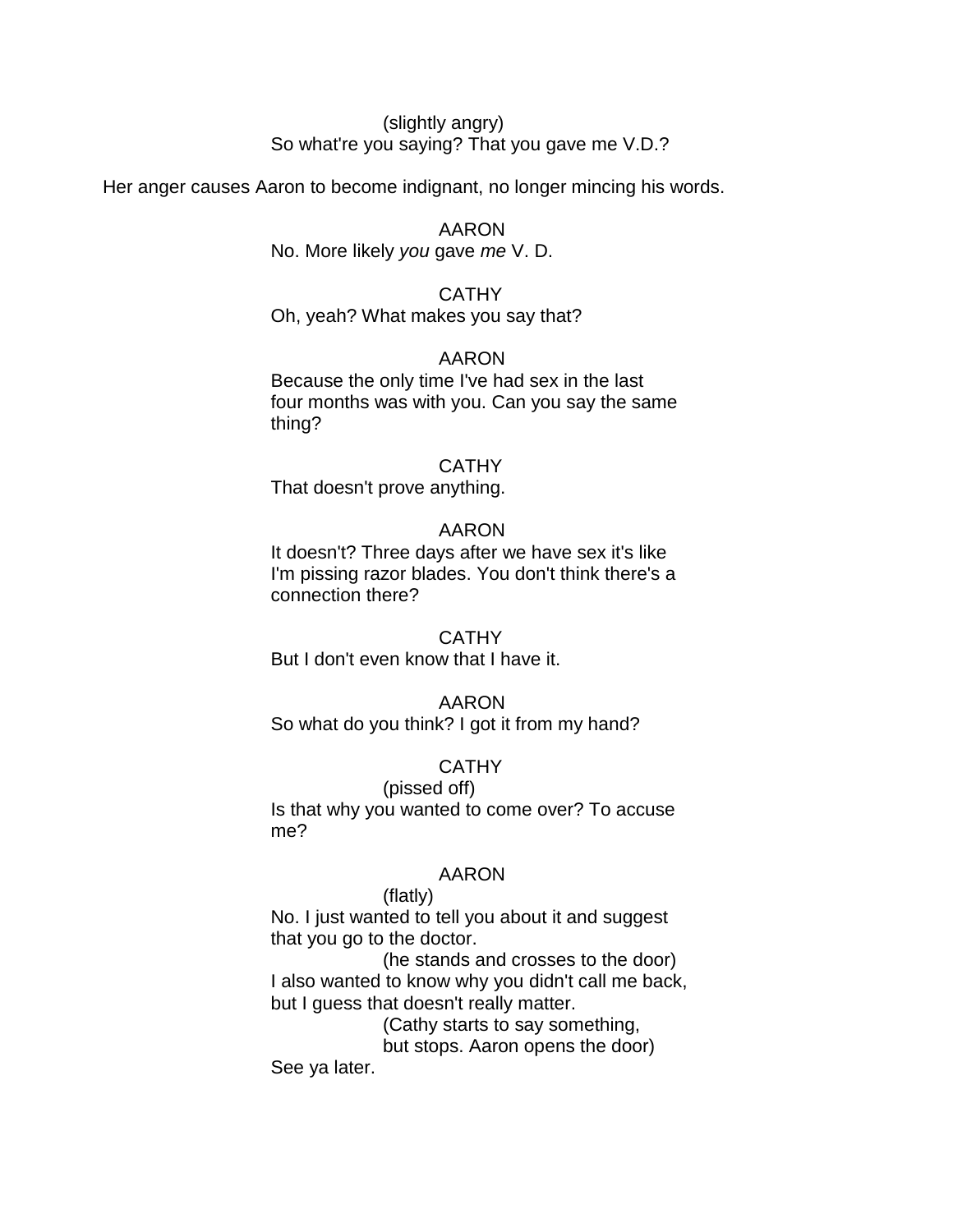Aaron exits.

### DISSOLVE TO:

### INT. AARON'S APARTMENT/ KITCHEN – DAY

Aaron is talking on the telephone and pouring boiling water from a kettle through coffee grounds into a drip coffee pot. He pours a little water, watches it drip, then pours a little more. His agent, Sandy, is speaking.

#### **SANDY**

(O.S.) So, did you get that million dollar idea yet?

#### AARON

(sharply) Let's just knock it off with this million dollar idea shit, okay? If I had it I'd be sure to call you.

#### **SANDY**

Aaron, don't panic. Relax.

#### AARON

Fuck relaxing! Fuck Hollywood! It's filled with little people with little ideas and right now I can't even get one of those.

#### SANDY

Cool out. Let's talk about something else. How's your love life?

#### AARON

(laughs sardonically) You would ask that. It sucks! It couldn't be worse. Lets go back to talking ideas.

#### **SANDY**

All right fine. Shoot.

### AARON

...All right. How about this—aliens come to Earth clandestinely to study us. The thing that interests them most is our dreams. And they have a way to record them. And they start selling them back on their own planet as entertainment. And they're a big hit. Our lead character is a guy who has a rotten life, but great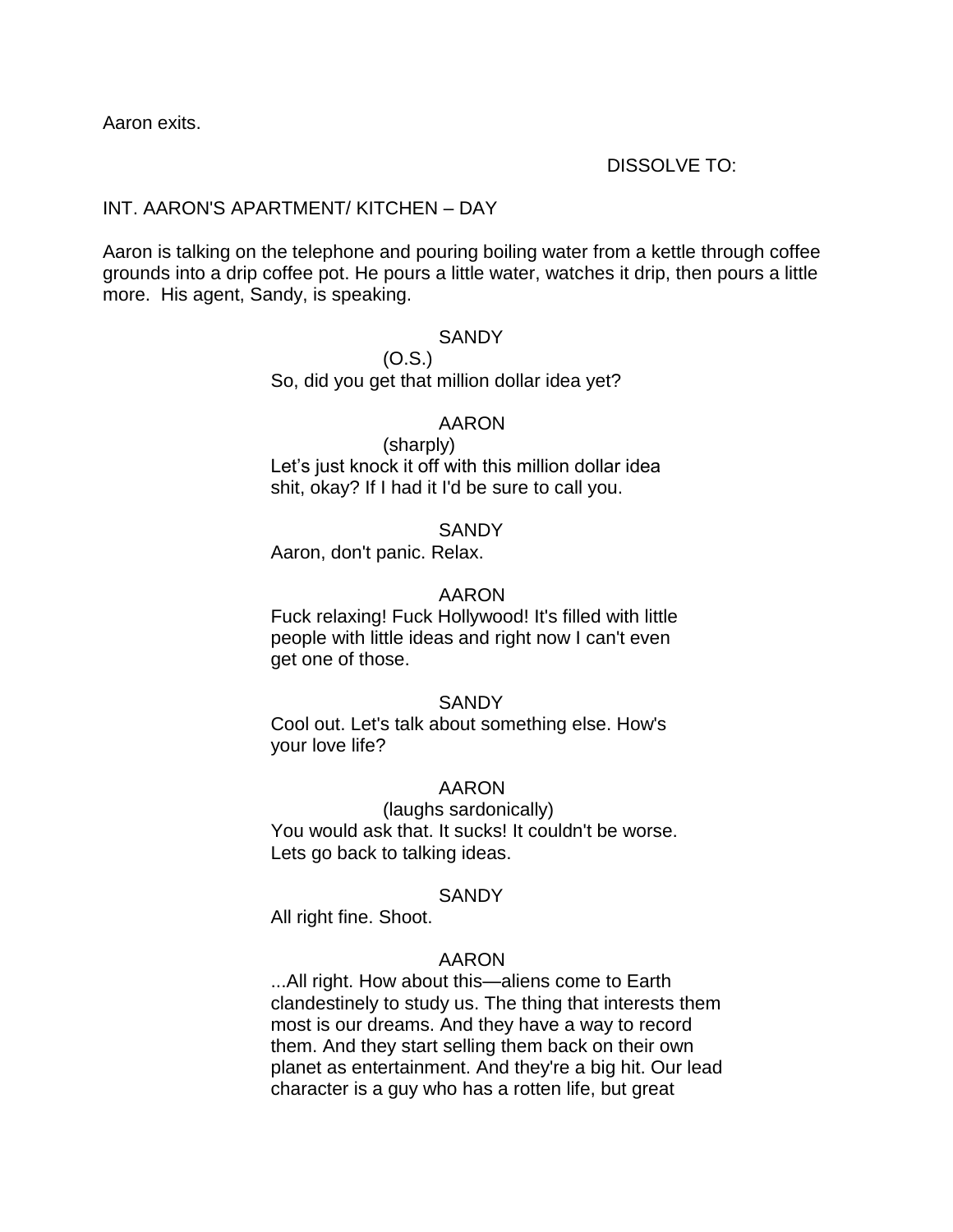dreams. So, he becomes a star on this other planet. What'dya think?

**SANDY** Not bad. Write a treatment.

### AARON

Okay.

**SANDY** And now you've got something to do. Get to work.

AARON

Roger. Ten-four.

### **SANDY**

Over and out.

Aaron hangs up. He pours himself a cup of fresh brewed coffee, adds a little milk, half a package of Sweet & Low and stirs it.

INT. LIVING ROOM – DAY

Aaron sits down in front of his computer and switches it on. It beeps and clicks and the monitor fades in. He takes a big slug of coffee, lights a cigarette, cracks his knuckles, poises his fingers over the keyboard, then sighs and throws his hands in the air.

> AARON I don't even remember what I pitched her. (the phone rings) Saved by the bell. (he answers) Hello?

> > **CATHY**

(O.S.)

Aaron?

AARON (brightening)

Cathy. How are you?

# **CATHY**

Fine. How're you?

AARON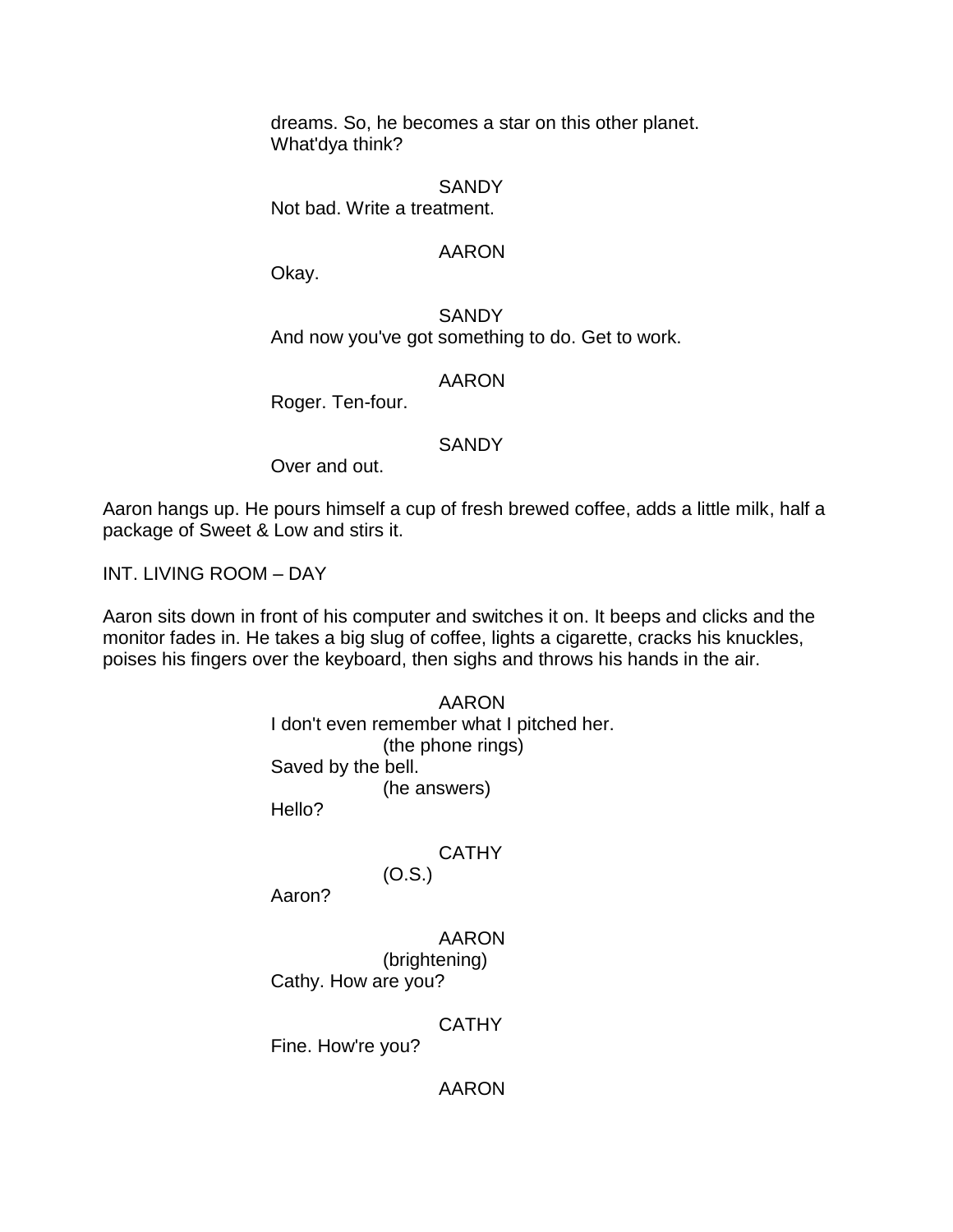Fine.

### **CATHY**

How are you really?

### AARON

What'dya mean?

### **CATHY**

I mean... Medically?

### AARON

Oh, that. Better. It's gone. How about you?

#### **CATHY**

Fine. I went to the women's center and they prescribed some pills and I'm taking them. Apparently, it's much harder to diagnose in a woman.

#### AARON

Uh-huh.

### **CATHY** Anyway, what're you doing right now?

AARON Ostensibly writing, but nothing really. Why?

### **CATHY**

Wanna go to the beach?

Aaron glances at his blank monitor, the cursor flashing.

#### AARON

Sure.

**CATHY** Great. I'll come and get you right now.

#### AARON

Terrific.

### **CATHY** See ya in a few minutes.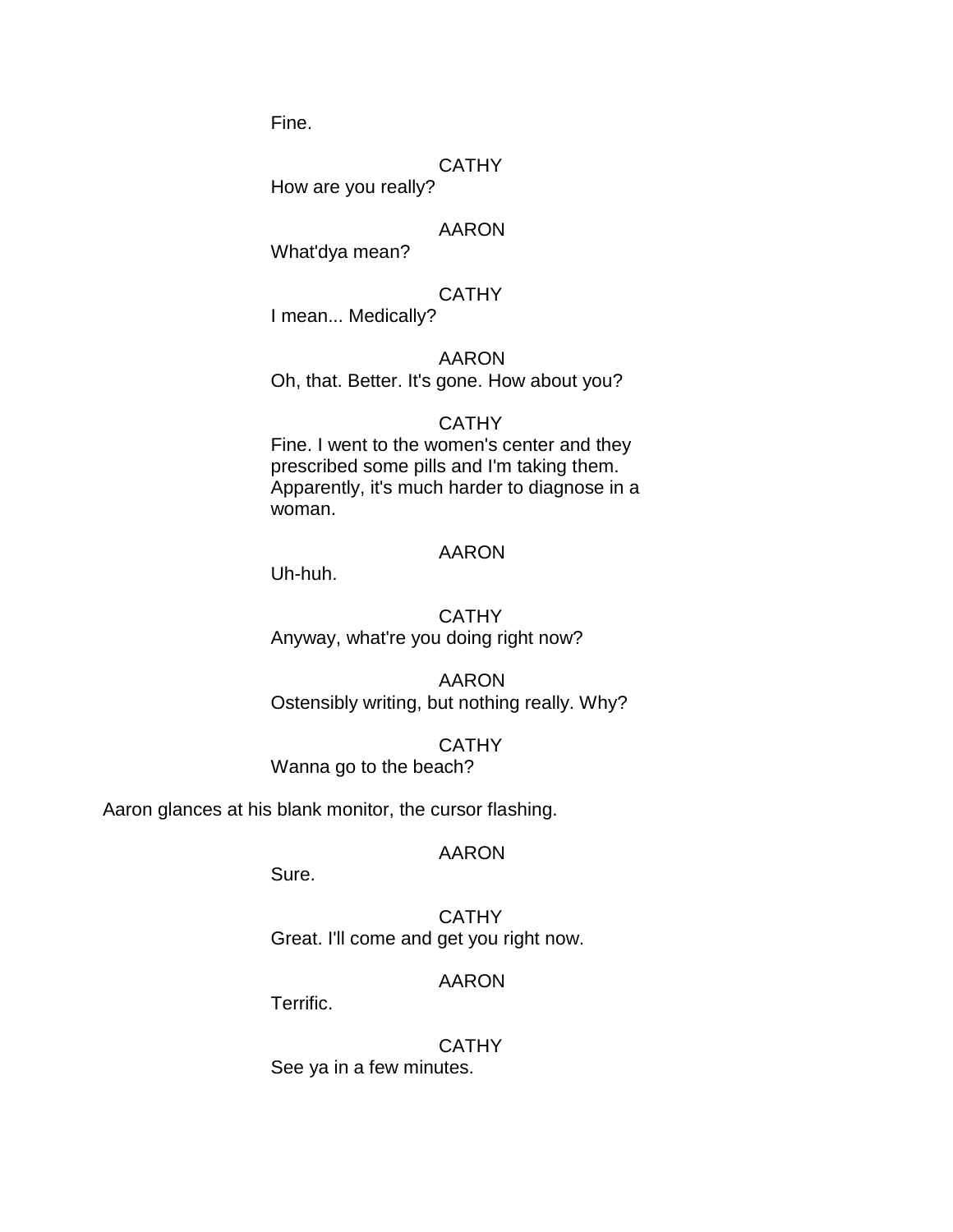Aaron hangs up. He reaches over and switches off the computer.

### EXT. BEACH – DAY

Aaron and Cathy stroll up the beach with Harold on a leash. They both wear sweaters. The sky is turquoise and cloudless, seagulls caw and swoop and waves crash against the rocky breakwater. It's calm and peaceful. Harold pulls against the leash and stops every two seconds to sniff things.

#### **CATHY**

I'm sorry I've been so mean to you over the last week, I just wasn't sure I wanted to get involved.

#### AARON

But we're already involved.

#### CATHY

I know. You see, I just broke up with a guy I was going with for over a year.

#### AARON

The Australian production designer from the movie?

#### **CATHY**

Yeah. How do you know?

#### AARON

It's not a secret. Everybody on the movie knew, and I know everybody on the movie.

#### CATHY

Oh, yeah, right. Well, anyway, it ended very badly. He turned out to be a real creep.

#### AARON

What happened?

### **CATHY**

Well... Among other things, he slept with my best friend who happened to be my assistant. How am I supposed to handle that?

#### AARON

Dump him. Get rid of him. It wasn't meant to be.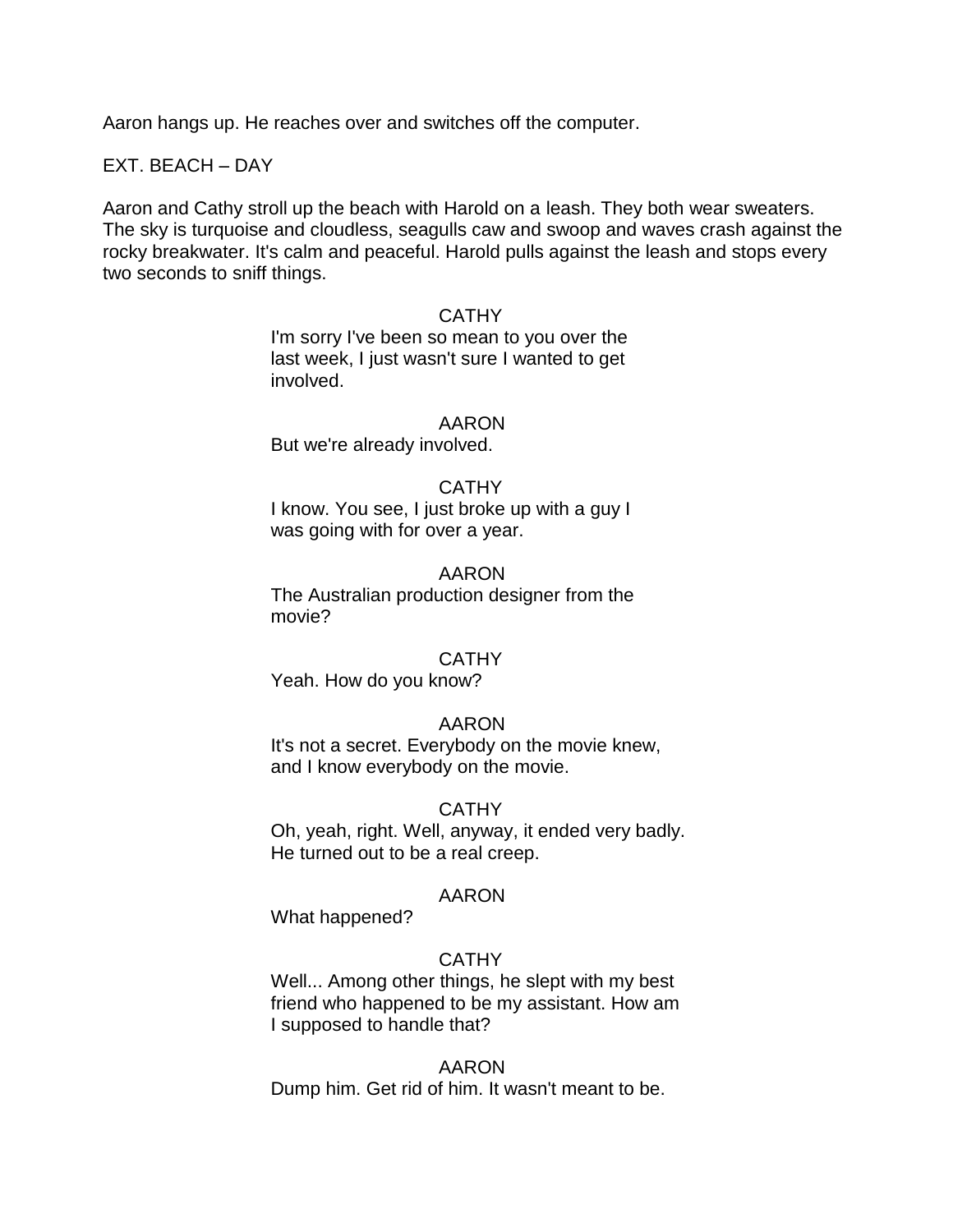### CATHY

But how do you know if something's meant to be?

# AARON

I don't. But I guess you know when it's not meant to be.

Cathy steps up to the water's edge. She watches the waves slide up to her toes, then roll back.

### **CATHY**

Like us?

### AARON

What'dya mean?

**CATHY** I mean, maybe we weren't meant to be. We sure got a sign.

Aaron waves his hand.

#### AARON

Anything that ten pills can cure can't be that big a deal.

### CATHY

That's one way of looking at it.

# AARON

Sure it is.

Aaron picks up a stick and begins drawing in the wet sand. He writes, "Cathy + Aaron" and draws two stick figures dancing. She smiles. He puts his arms around her and hugs her. Cathy and Aaron kiss. Two lone figures on a vast empty beach. Harold tugs at his leash.

> **CATHY** But history just keeps repeating itself.

AARON It doesn't have to, not if we don't want it to. We're the masters of our own fate.

# **CATHY**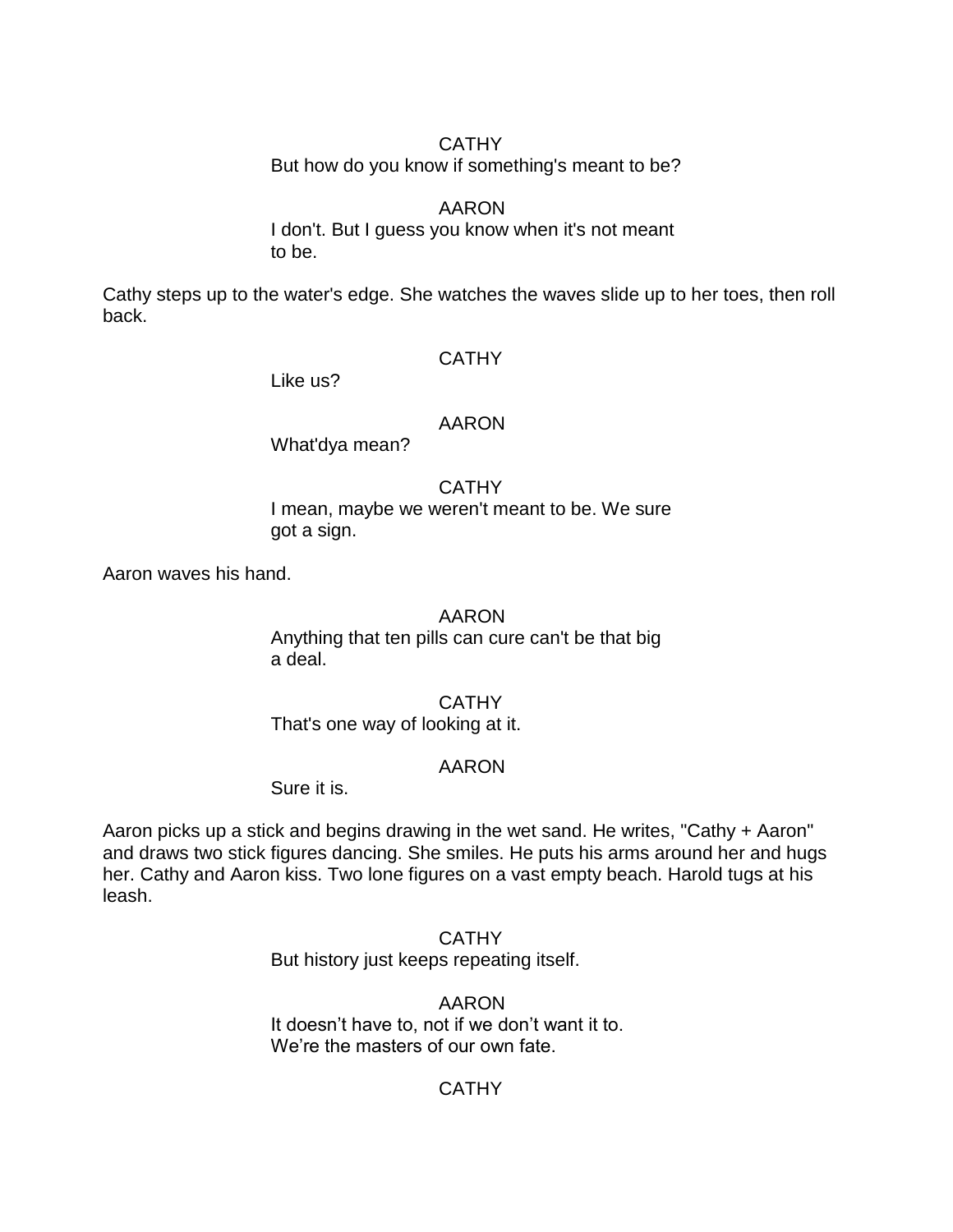### (smiles)

Are we?

She takes Aaron's hand and leads him toward the scrubby hills that run parallel to the beach. They begin following a little path into the hills.

# AARON

Where are we going?

# **CATHY**

I know a secret place.

Aaron's eyes widen. This has happened before. It's just like his wet dream in the car.

 $EXT$ . HILLS – DAY

Cathy leads Aaron to a grassy open area not visible from the beach. Cathy sits down and pulls Aaron down beside her. She lets go of Harold's leash and he wanders a few steps away. She takes off her sweater revealing a tight, semi-transparent cotton tank top beneath. Her nipples are visible through the sheer material. She lays the sweater on the ground behind them. Aaron takes off his sweater revealing his "Raging Bull" baseball shirt. He lays his sweater beside hers. They lean back and kiss. After a moment of passionate kissing and groping, Cathy reaches down and begins undoing Aaron's jeans.

# AARON

Aren't you a little bit concerned?

# CATHY

Uh-uh. We both have so many antibiotics in us that nothing impure could survive.

Aaron pulls off her tank top exposing her perfectly proportioned breasts. He brings his mouth to one of her nipples and runs his tongue over it. She reaches both hands into his open jeans.

EXT. BEACH – DAY

Harold runs as fast as he can up and down the beach by himself, the leash trailing behind. He stops every now and then to challenge the crashing waves, then runs off.

White foamy salt water covers "Cathy + Aaron" and the two dancing stick figures in the sand. As the water recedes the sand is washed clean.

DISSOLVE TO:

INT. AARON'S APARTMENT – DAY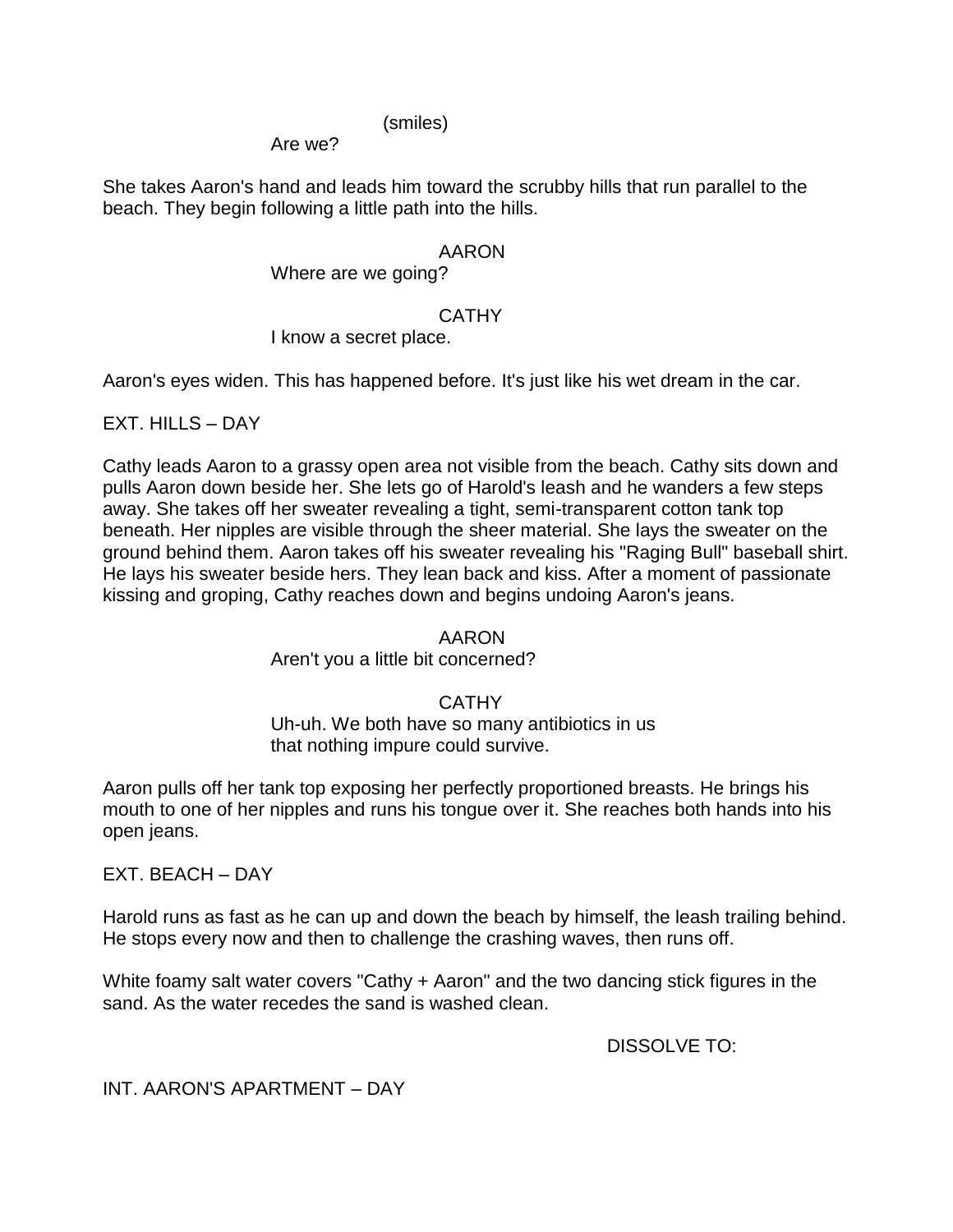Aaron sits on the couch talking on the telephone. As always, he's talking to Sandy.

AARON You know, Maybe I could write a romantic comedy now.

### **SANDY**

(O.S.) Oh, Really? What makes you think so?

AARON I don't know. I just feel like I understand it now.

**SANDY** You're in love. I can hear it in your voice.

### AARON

(shrugs) Maybe I am. I sure feel good.

#### **SANDY**

It's certainly a pleasure to hear you this way. How's the science fiction story going?

# AARON

What science fiction story?

**SANDY** The one with the aliens and the dreams?

AARON Oh, that. I haven't written a word.

**SANDY** Then get on it. Or get on this romantic comedy.

### AARON

Right. Talk to you tomorrow.

Aaron hangs up and there is a knock at the door. He opens the door and it's Cathy. She looks worried and forlorn. Aaron is very happy to see her.

> AARON Cathy! What a surprise. I'm so glad you came over.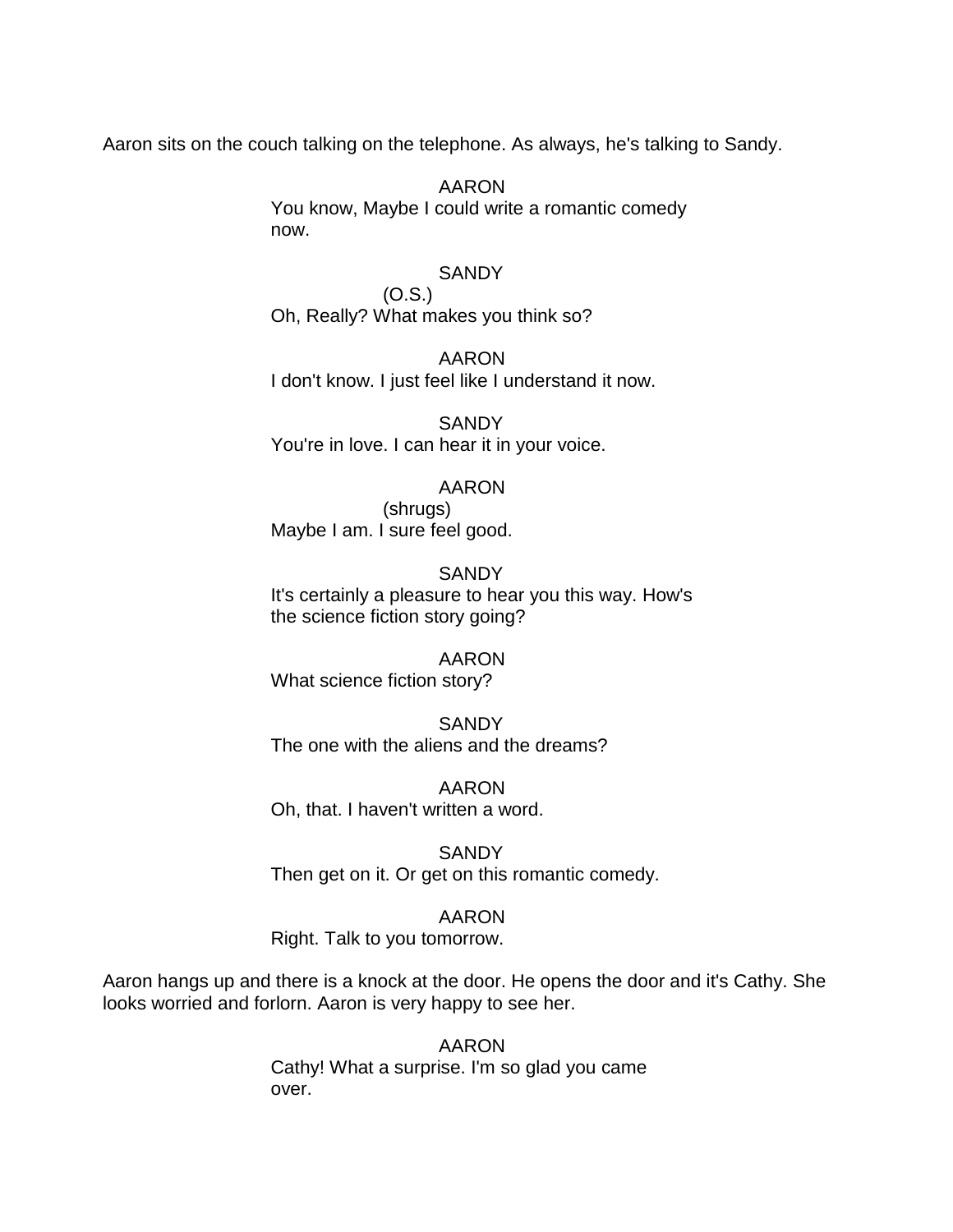### **CATHY**

(flatly)

Can I come in?

#### AARON

Of course. Welcome to my humble abode. You've never been here before. Let me show you around. (he leads her into the apartment) This is the living room, office, and bedroom and that... (he points) ...is the kitchen. What'dya think? Spacious yet compact, huh?

### **CATHY**

I'm pregnant.

The wind goes right out of Aaron's sails. He stands at the center of the room utterly depleted.

### AARON

What?

#### CATHY

I'm pregnant. I just got back from the doctor. It's for sure.

Aaron's mouth hangs open. His arms dangle limply at his sides. He looks like he's had a lobotomy.

#### **CATHY**

Don't get too happy.

### AARON

(stuttering)

I... I... I...

### **CATHY**

Yeah?

AARON

I don't know what to say.

**CATHY** That's obvious. You could say, "Let's keep it."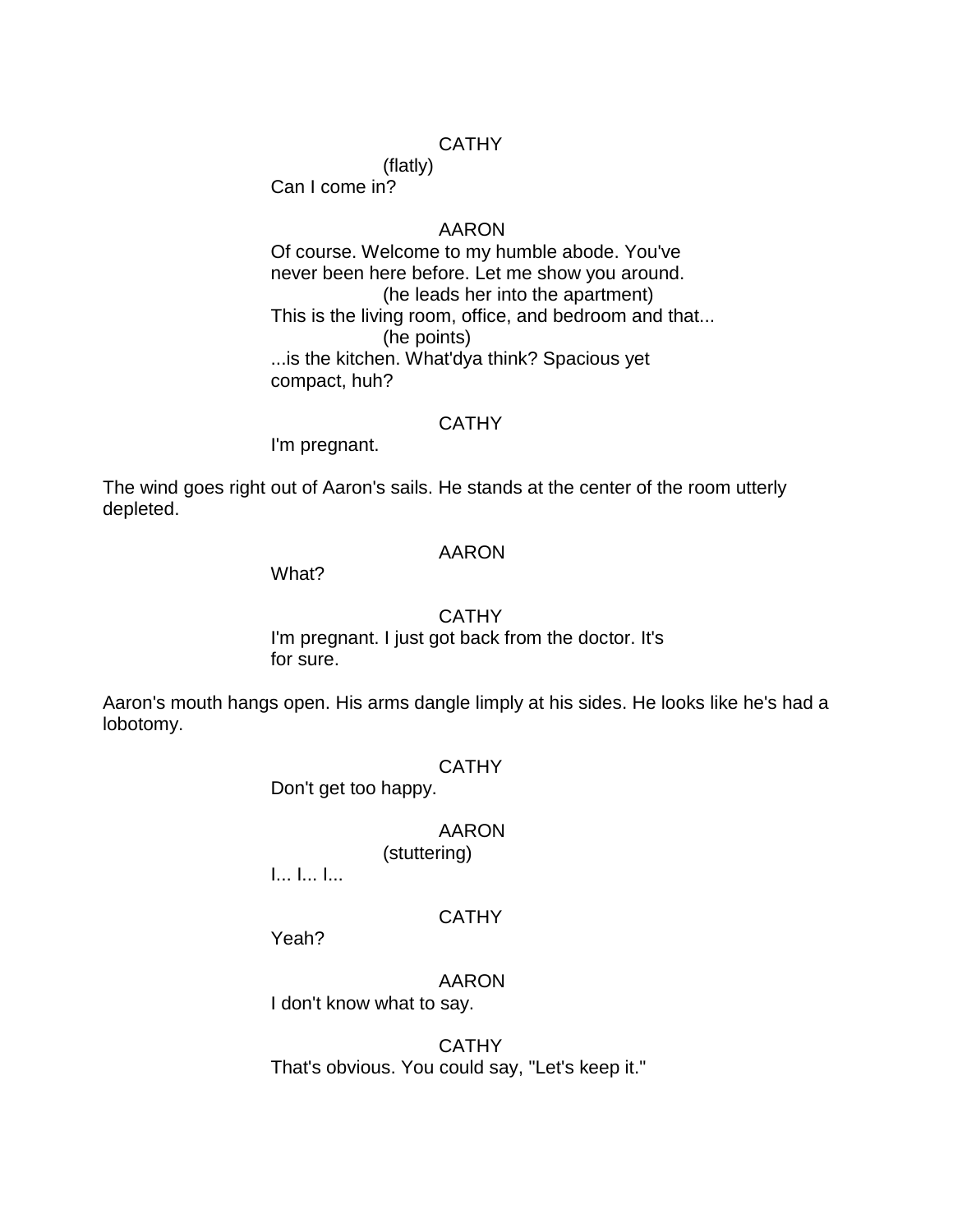(shocked)

*What!?*

### **CATHY**

I guess not. Don't worry about it, I've already scheduled an abortion. It's next Tuesday at eleven A.M. Will you drive me? I hate to bring this up, but it's going to be three hundred dollars. Will you pay half?

#### AARON

Of course. I'll pay the whole thing.

# **CATHY** That's not necessary. Could I get it now?

AARON Yeah. I'll have to write you a check, though.

### **CATHY**

That's fine.

Aaron gets his checkbook. He writes out a check and hands it to her. She puts it in her pocket. Aaron reaches out to touch her arm and she pulls away. She turns and walks to the door.

### **CATHY**

Thanks.

AARON Hey, wait a minute. That's it?

She turns and faces him.

### **CATHY**

Aaron. Some things were just never meant to be. This is one of them.

She opens the door and leaves. Aaron slowly lowers himself into his desk chair. He glances at the flashing cursor on the monitor. After a moment he reaches over and switches the computer off. The cursor disappears.

DISSOLVE TO:

EXT. CATHY'S APARTMENT BUILDING – DAY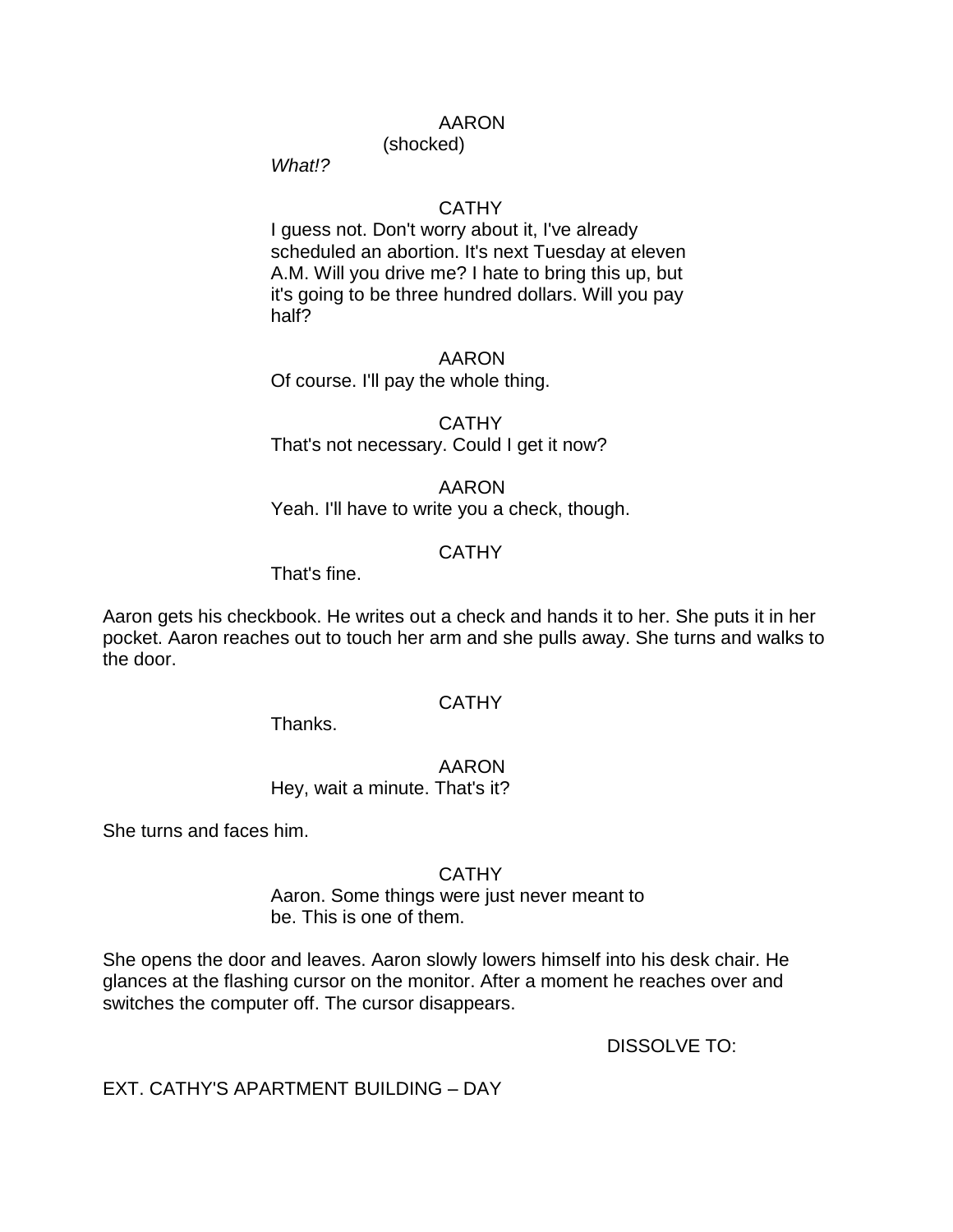Aaron pulls up in front of Cathy's apartment.

INT. AARON'S CAR – DAY

He glances at the digital clock on the dashboard. It's 10:30. He steps out into the warm sunshine and crosses the street.

EXT. CATHY'S COURTYARD – DAY

When he arrives at her apartment door he finds a note taped there. It says, "Aaron, Shauna is driving me. Cathy." Aaron's eyes grow steely. He tears the note from the door.

### AARON

*Unfuckingbelievable!*

He crumbles the note and throws it on the ground. He hears Harold bark inside the apartment.

#### AARON

Adios, Harold.

Aaron walks away.

# DISSOLVE TO:

EXT. HIGHLAND AVENUE – DAY

Aaron and Ben, both wearing soaked sweats, jog up the palm-lined median at the center of Highland Ave. in Hollywood. They pass many other joggers. Most of them wear walkmen, oblivious to the world.

AARON

...And then I get to her apartment and there's a note on the door that says Shauna drove her. Can you believe that?

#### BEN

Yep.

AARON (surprised)

You can? How?

BEN 'Cause I worked with her for twelve weeks. She's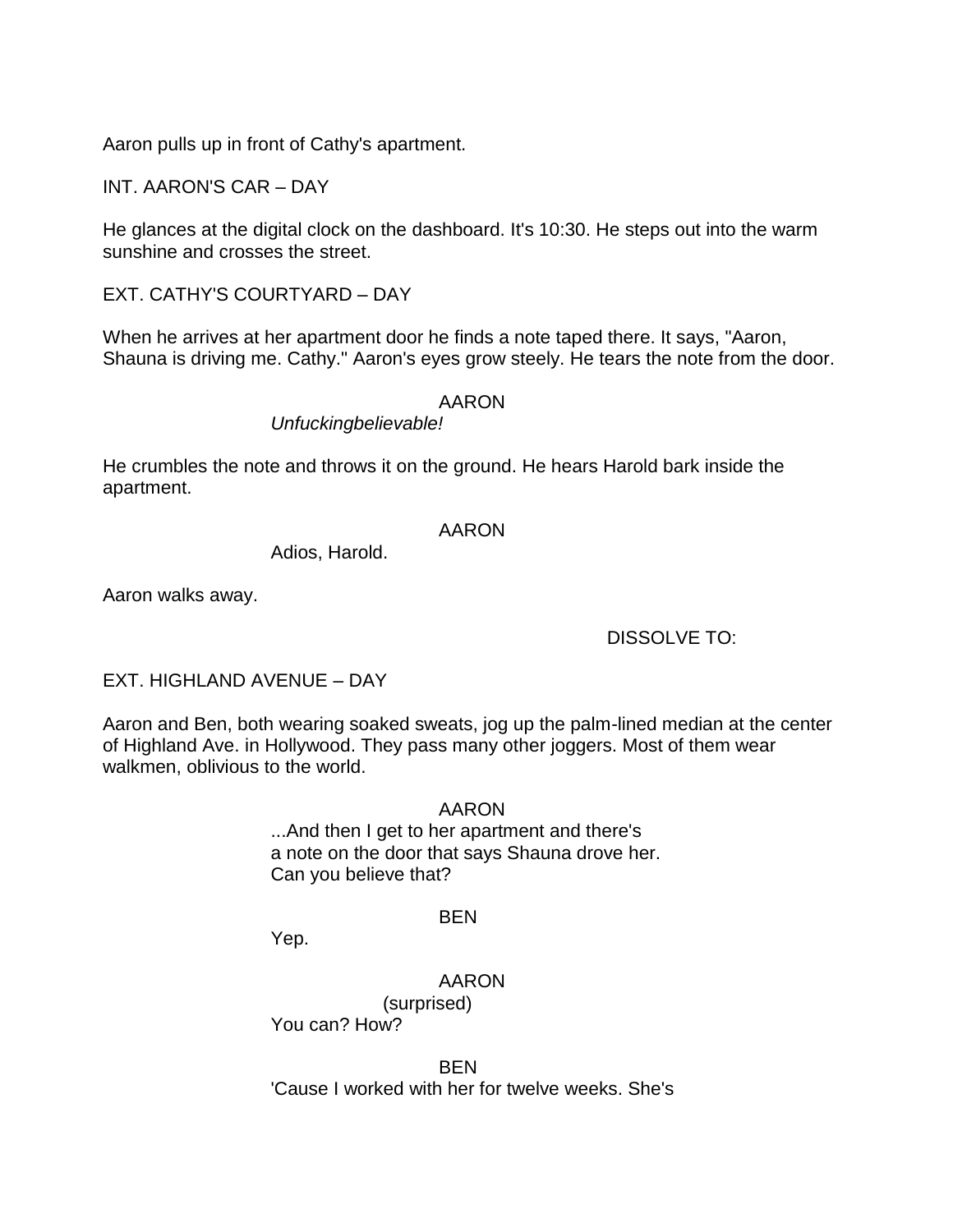probably still caught up on Patrick Foley.

### AARON

(he shakes his head) She's only treated me like shit, but I can't stop thinking about her. And she really turns me on.

#### BEN

Maybe she wasn't really pregnant. Maybe she just needed the money.

#### AARON

(shocked)

What?

#### (waves his hand)

Naw, she makes way more money than me and she works all the time. Besides, I offered to pay the whole thing and she only took half.

#### **BFN**

Ya know, it's actually pretty funny. You have sex twice, and the first time you get the clap, and the second time she gets pregnant. It might make a good script.

#### AARON

You think so? Doesn't it seem kind of heavy and depressing?

#### **BEN**

Make it funny.

#### AARON

But she's not a very likable character.

#### BEN

I don't know that she has to be. I mean, she is beautiful.

#### AARON

(frowns) It still seems depressing.

#### BEN

So give it a happy ending.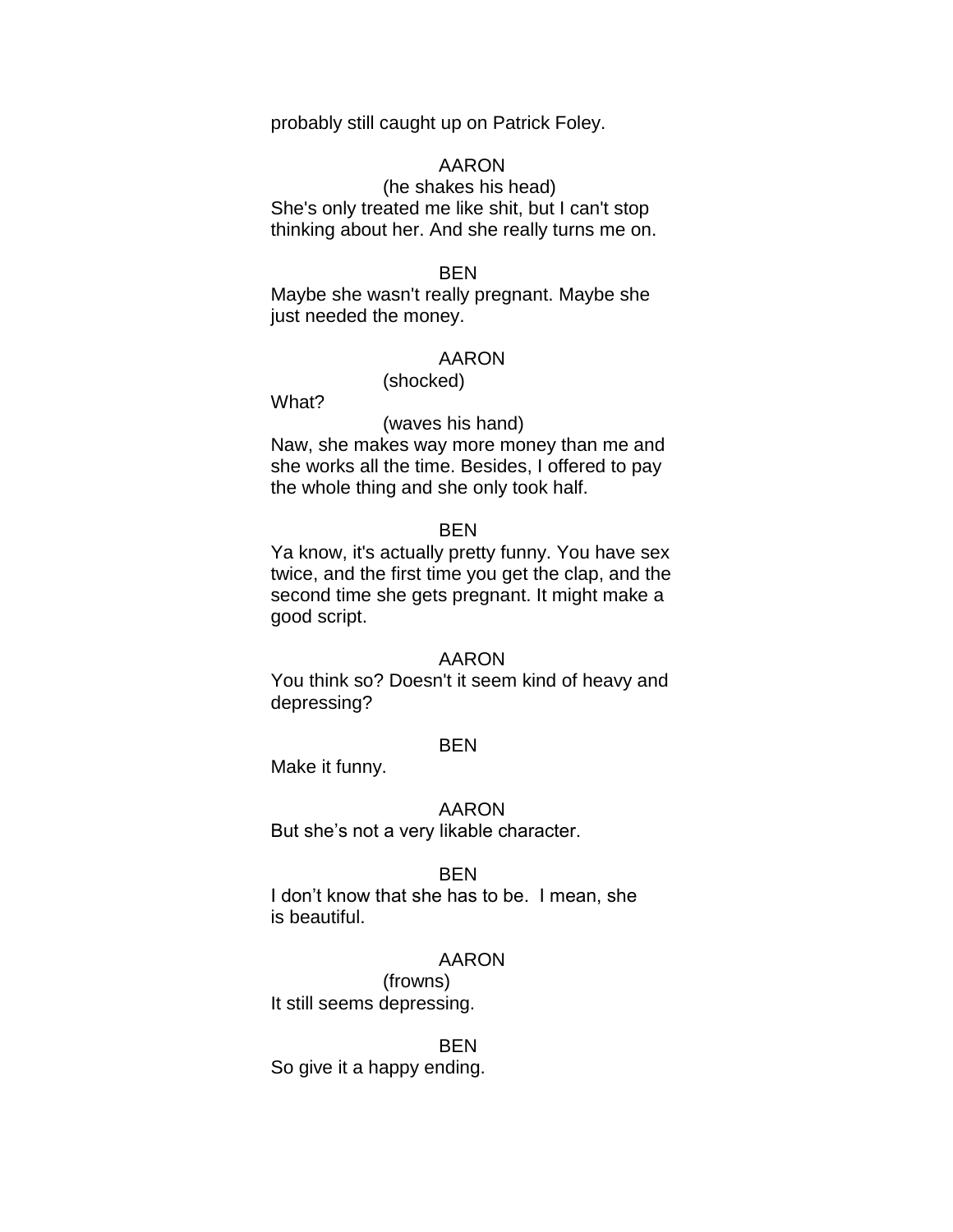# But it doesn't have a happy ending.

BEN So make it one. This isn't a documentary.

Aaron considers this.

INT. AARON'S APARTMENT – DAY

Aaron is on the telephone listening.

### **CATHY**

#### (O.S.)

Hi, this is Cathy. I'm not home right now and I may never return, but please leave a message anyway. Bye.

### AARON

Hello, Cathy. Remember me? We met on the set of "The Dead Don't Die." Well that same motion picture happens to be premiering next Friday. Would you like to go with me? I'm hoping that this may actually compel you to call me back this time. So, uh, I'll talk to you later. Bye.

He hangs up.

EXT. THE PARAMOUNT THEATER – NIGHT

On the marquee of the Paramount Theater on Hollywood Blvd. it reads, "KROQ Radio presents THE DEAD DON'T DIE, World Premiere." In front of the theater is a KROQ van, a KTLA van, two spotlights, and an ambulance. Waiting at the door is a long line of extreme-looking punks and bikers. There are also people dressed like zombies, people with fake cuts, people covered with fake blood, people with fake cleavers and knives stuck in them. A TV video crew is going through the line interviewing people.

A limousine pulls up in front of the theater. Everyone in line turns and watches as Tom, the producer, wearing a tuxedo, gets out of the limo with a woman in an evening gown. A voice comes through the P.A. system.

# ANNOUNCER

(O.S.) Just arriving is Thomas Kidd, producer of "The Dead Don't Die."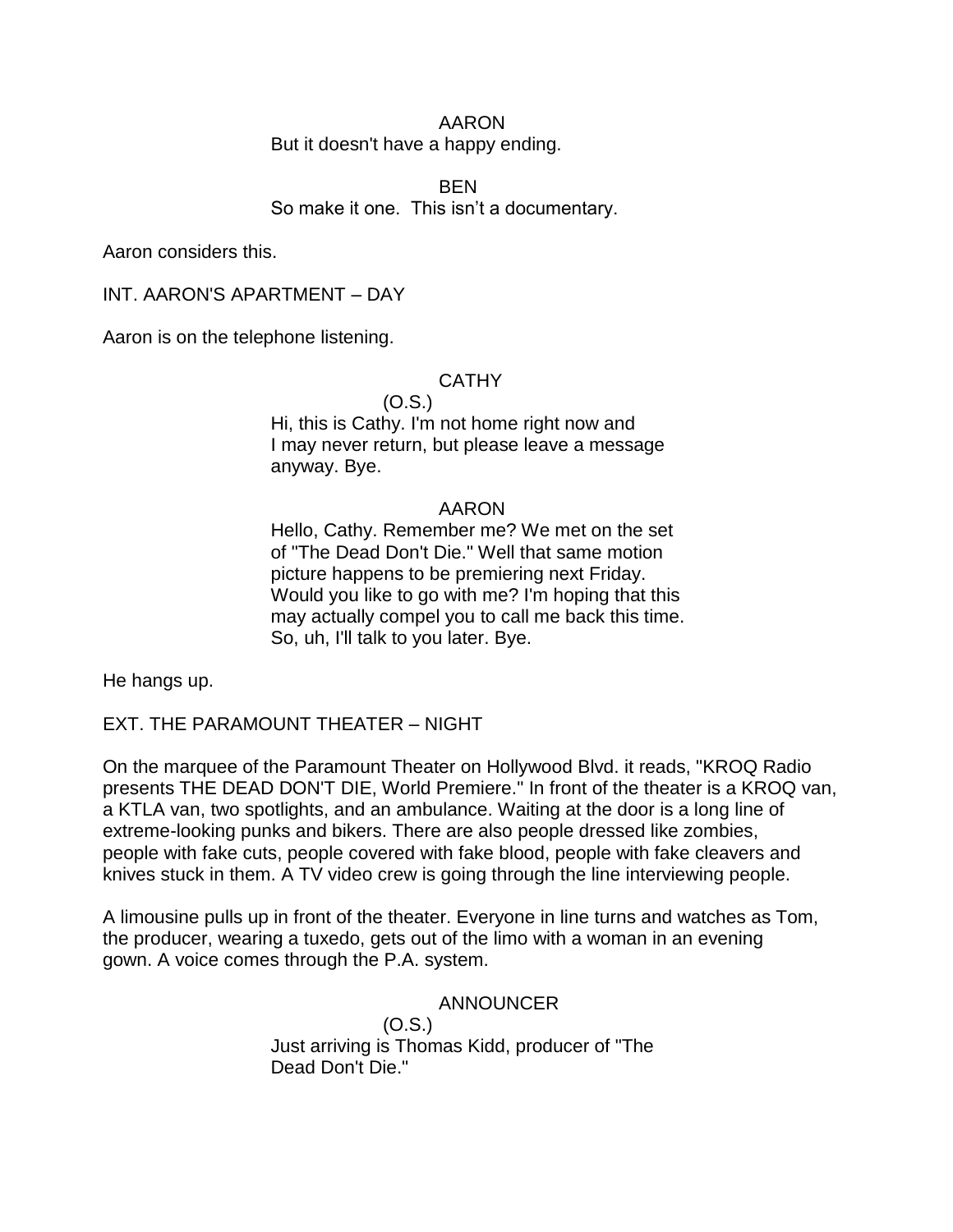The people in line clap rather halfheartedly. The limo drives away.

EXT. SIDE STREET – NIGHT

The limo turns down the side street beside the theater. It stops and picks up Loren McCay, the dark-haired star of the movie, who is also wearing a tuxedo, and his girlfriend. The limo then goes around the block.

EXT. PARAMOUNT THEATER – NIGHT

The limo pulls up in front of the theater.

ANNOUNCER Now arriving is Loren McCay, star of "The Dead Don't Die."

The punks, bikers and zombies clap twice as hard for Loren. He waves as he goes into the theater. The limo drives away.

EXT. SIDE STREET – NIGHT

The limo picks up Ben and Sheree, the blonde female star. Ben is also wearing a tuxedo.

EXT. PARAMOUNT THEATER – NIGHT

The limo pulls up in front of the theater.

# ANNOUNCER

And now, Ben Stone, the director, and Sheree Williams, the star of "The Dead Don't Die."

Everyone in line is clapping, whistling and screaming. Ben bows to them and his glasses drop out of his pocket, hit the cement and break.. He scoops them right up, takes Sheree's arm and escorts her into the theater.

EXT. SIDE STREET – NIGHT

Aaron and Cathy watch as the limo approaches. Aaron wears a big-shouldered white suit. Cathy wears a very sexy tight black dress with sections of the midriff cut out and black and white polka dot high heels that look like Harold.

**CATHY** 

Is this necessary?

AARON It's the opening of my first movie.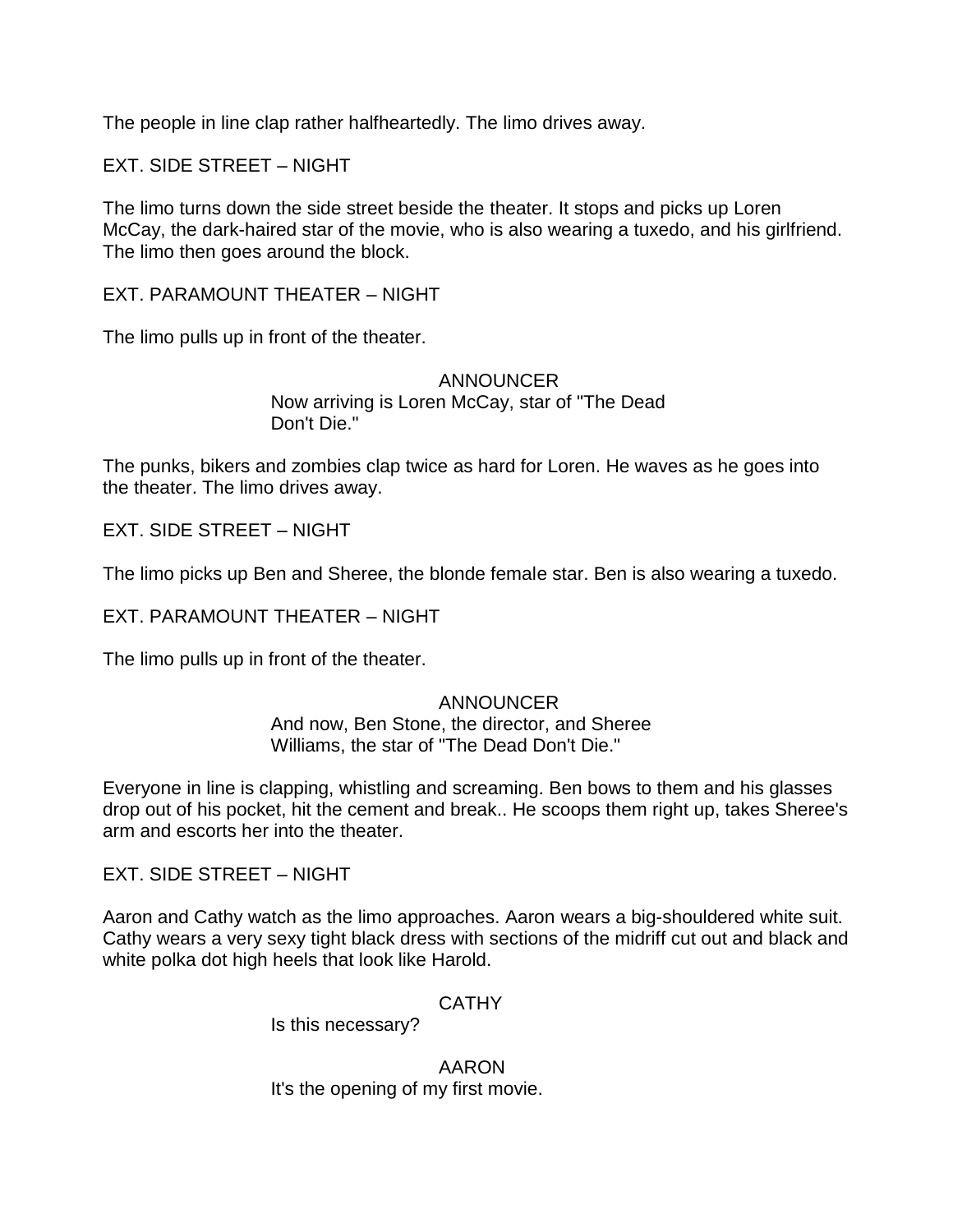## CATHY

It seems silly.

## AARON

Life is silly. Why not give the people what they want?

## **CATHY**

I really want to talk to you after the movie. Could we go out by ourselves somewhere?

AARON

There's a party afterwards.

## **CATHY**

(nods)

Yeah. Of course.

They get into the limo.

EXT. PARAMOUNT THEATER – NIGHT

The limo pulls up in front of the theater.

## ANNOUNCER

And finally, Aaron Brooks, the writer of "The Dead Don't Die."

The people in line scream and applaud. One PUNK turns to another and says loudly.

PUNK Who's gonna pull up next? The extras and the grips?

Aaron and Cathy smile expansively as they enter the theater.

INT. PARAMOUNT THEATER – NIGHT

They are greeted by Ben, Tom, Loren, Sheree and the other two women. Everyone kisses and shakes hands and slaps each other on the back. Tom turns to Aaron.

> TOM How come you're not wearing a tuxedo? Ben, Loren and I are.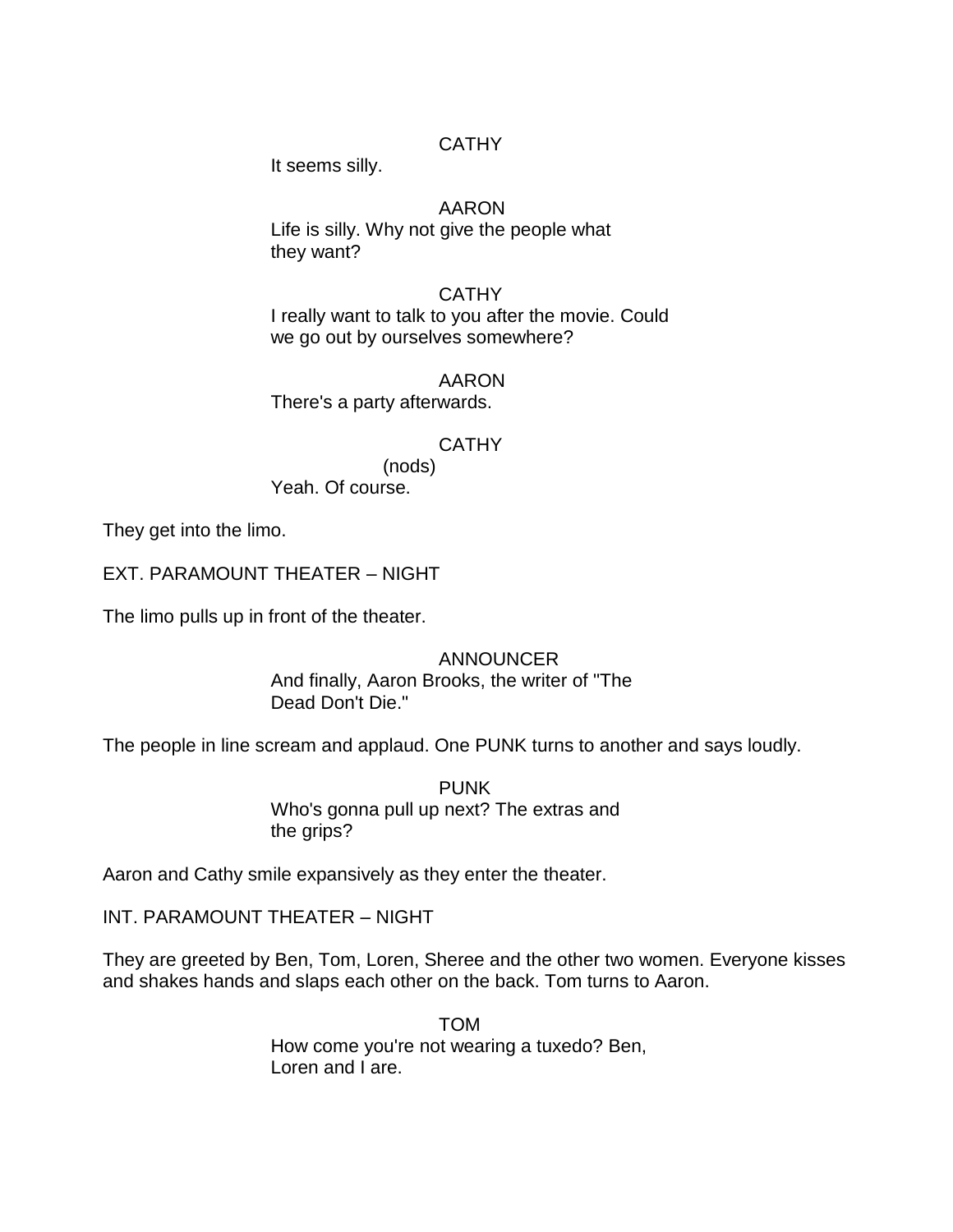## AARON

I bought this suit and I've never had a chance to wear it.

As the people stream in, Loren sits behind a table and signs posters and gives them away. The poster, which is on the wall behind Loren, is of him with a skull instead of a head. Several people comment, "It looks just like you."

Aaron is stopped by the production assistant from the beginning who tried to stop him from getting on the set.

> P A You're Aaron Brooks, right? You wrote this film. Congratulations.

## AARON

**Thanks** 

INT. AUDITORIUM – NIGHT

The filmmakers all sit in the same row, halfway down. They are joined by several other members of the crew, including Ace, the production manager. The theater is filled to capacity. Ben stands up in front of the audience and they quiet down.

> **BEN** Thank you for coming to the world premiere of "The Dead Don't Die."

(applause)

What you are about to see is the ultimate experience in grueling terror. For those of you with weak hearts we have supplied, free of charge, an ambulance to take you directly to the cardiac ward at the hospital. I hope none of you have just eaten, that way you won't have anything to lose. And now... The Movie!

The audience clap and cheer. The lights go down and the film begins.

On screen: The title, "The Dead Don't Die," appears in red on a black background. The letters drip down like blood. Fade in on Loren. He is wandering alone through the woods. The ground beside him cracks open, a hellish red light glows and noxious fumes spew out and engulf him. When the smoke clears he is possessed with evil—he howls in pain, his forehead grows and throbs with a pretty good bladder effect, his teeth sharpen to points and steam begins pouring out of his ears.

The audience begins to howl with laughter, whistling and hooting.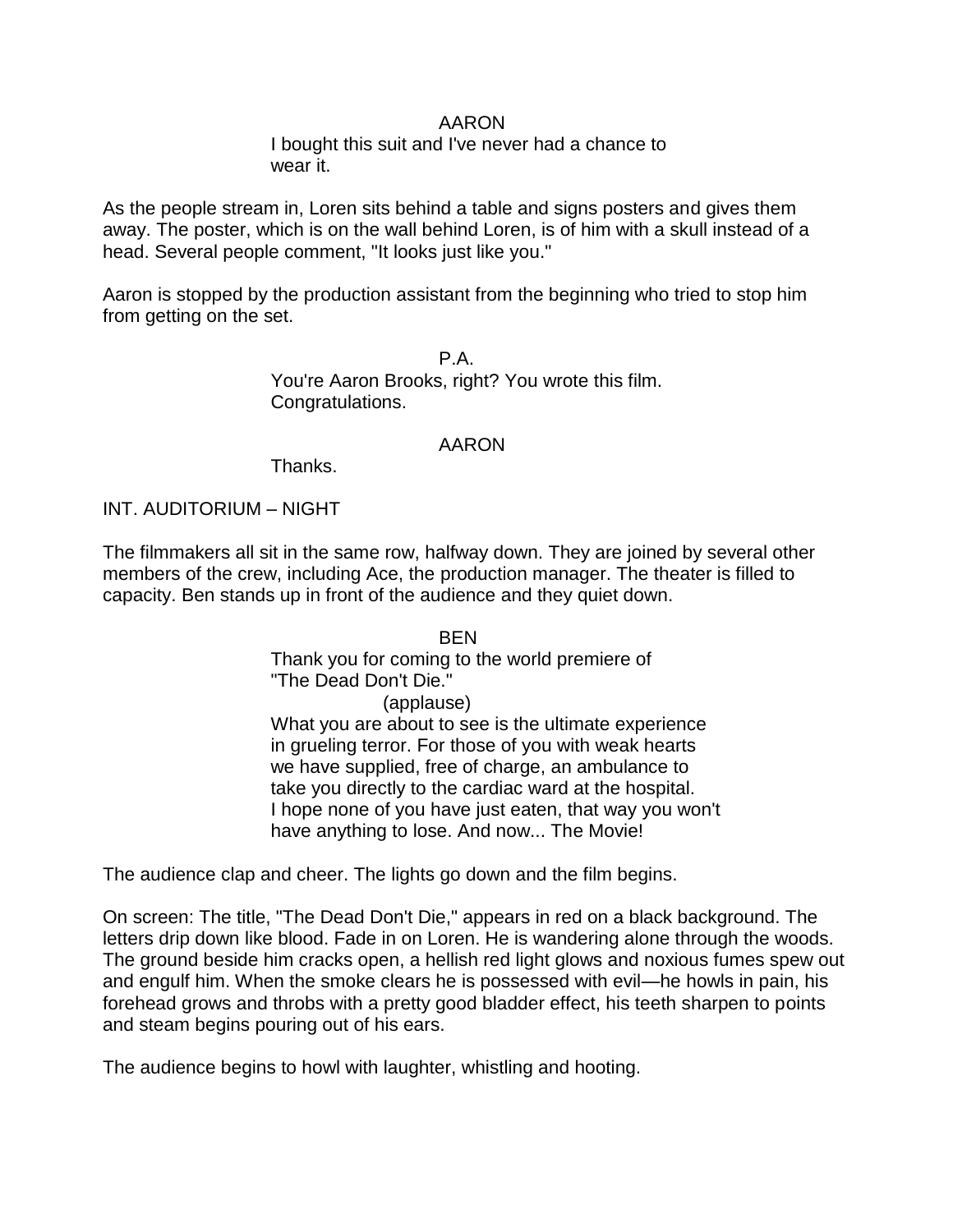On screen: Loren begins repeatedly pounding his own head against a tree. The audience can't stop laughing. It's like they're watching a slapstick comedy. Aaron, meanwhile, is amazed at the response the film is getting. He keeps looking at the people all around him convulsed in hysterical laughter. He turns to Cathy and she is scowling. She whispers in Aaron's ear.

## **CATHY**

## What's going on?

Aaron shrugs.

## DISSOLVE TO:

On screen: At the end of the movie, Loren stands on the pedestal in front of the castle, dressed in rags, a bloody sword in his hand, surrounded by all of the extras and horses in armor, and looks into his soul and sees pure evil.

The audience thinks this is the funniest thing of all.

On screen: All of the warriors go charging up the hill toward the castle. The shot swoops into the air taking in the full expanse of the scene and fades out. The credits roll.

The audience stands and applauds, cheering and whistling. Cathy has a truly awful expression on her face. She turns to Aaron.

## **CATHY**

Let's get out of here.

## AARON

Don't you want to see your name in the credits?

## CATHY

No!

She stands and Aaron follows her out into the lobby.

INT. LOBBY – NIGHT

Cathy shudders.

CATHY I feel like I've been raped. I feel soiled and dirty.

AARON What are you talking about?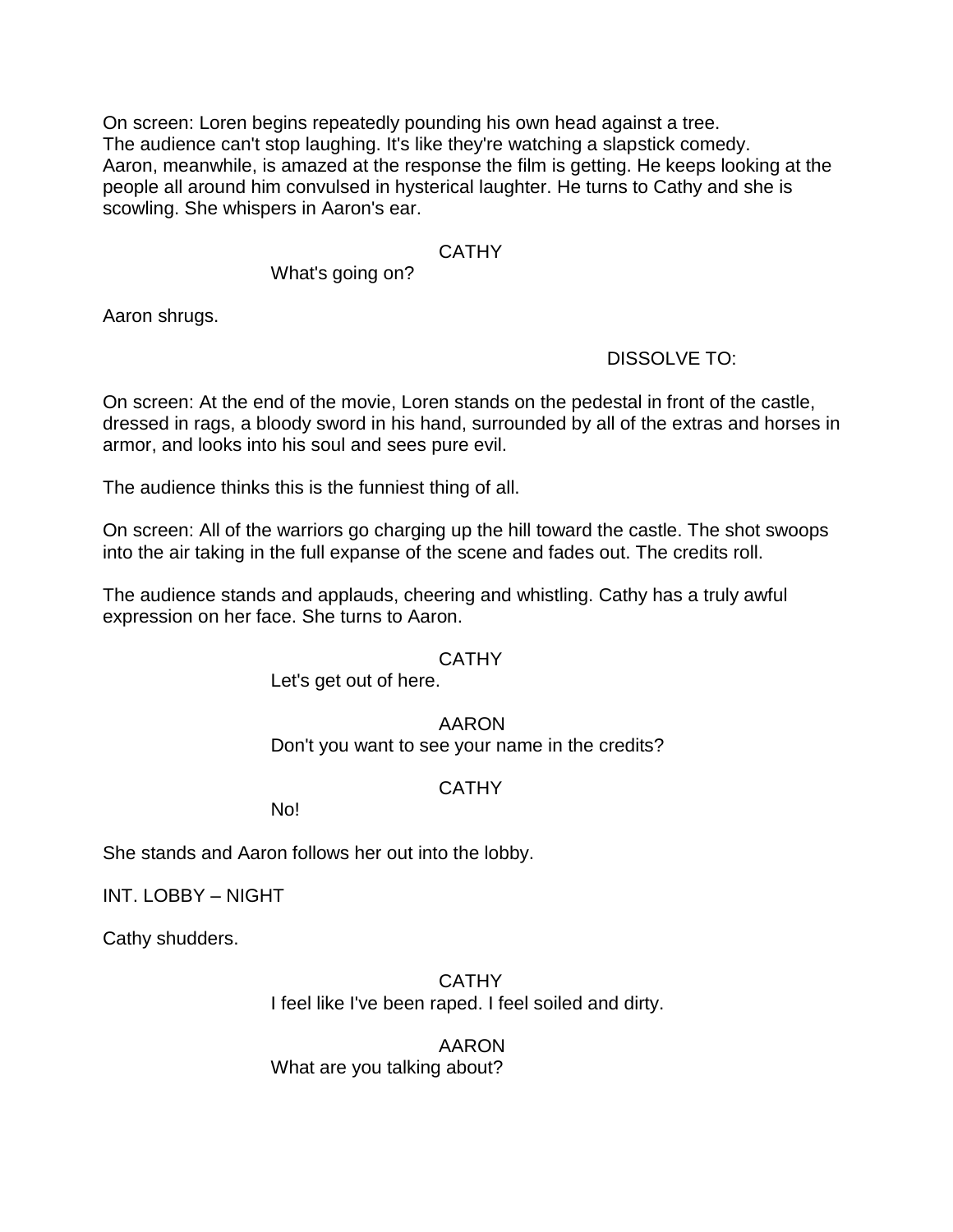## CATHY

#### (really intense)

What do you mean what am I talking about? I thought this was supposed to be a horror film. A scary movie. They laughed all the way through it. It turned out a fucking comedy! And I'm completely sure that most of those laughs were not intended! Did you write it as a comedy?

#### AARON

No, but—

#### **CATHY**

–But nothing! They were laughing at us! This is the most humiliating night of my life.

#### AARON

But the audience loved it.

## **CATHY**

Who cares? If you mean one thing and they think you mean something else, it's a failure!

At that moment the auditorium doors swing open and the sound of applause and cheering fill the lobby. Cathy winces. Aaron shrugs.

#### AARON

#### It sure doesn't sound like a failure.

The video camera crew is waiting as Ben, Tom, and Loren, all in their tuxedos, step into the lobby. The camera, a bright light and a microphone are shoved in their faces. They have dazed expressions. The INTERVIEWER asks...

## INTERVIEWER

This is the funniest horror parody I've ever seen. What inspired you?

Ben, Tom and Loren all look at each other in bewilderment. Tom and Loren look mortified. Ben smiles.

#### BEN

Well... When we decided to make the film a parody, we thought to ourselves, what're the funniest aspects of horror films? And that's what we got.

## INTERVIEWER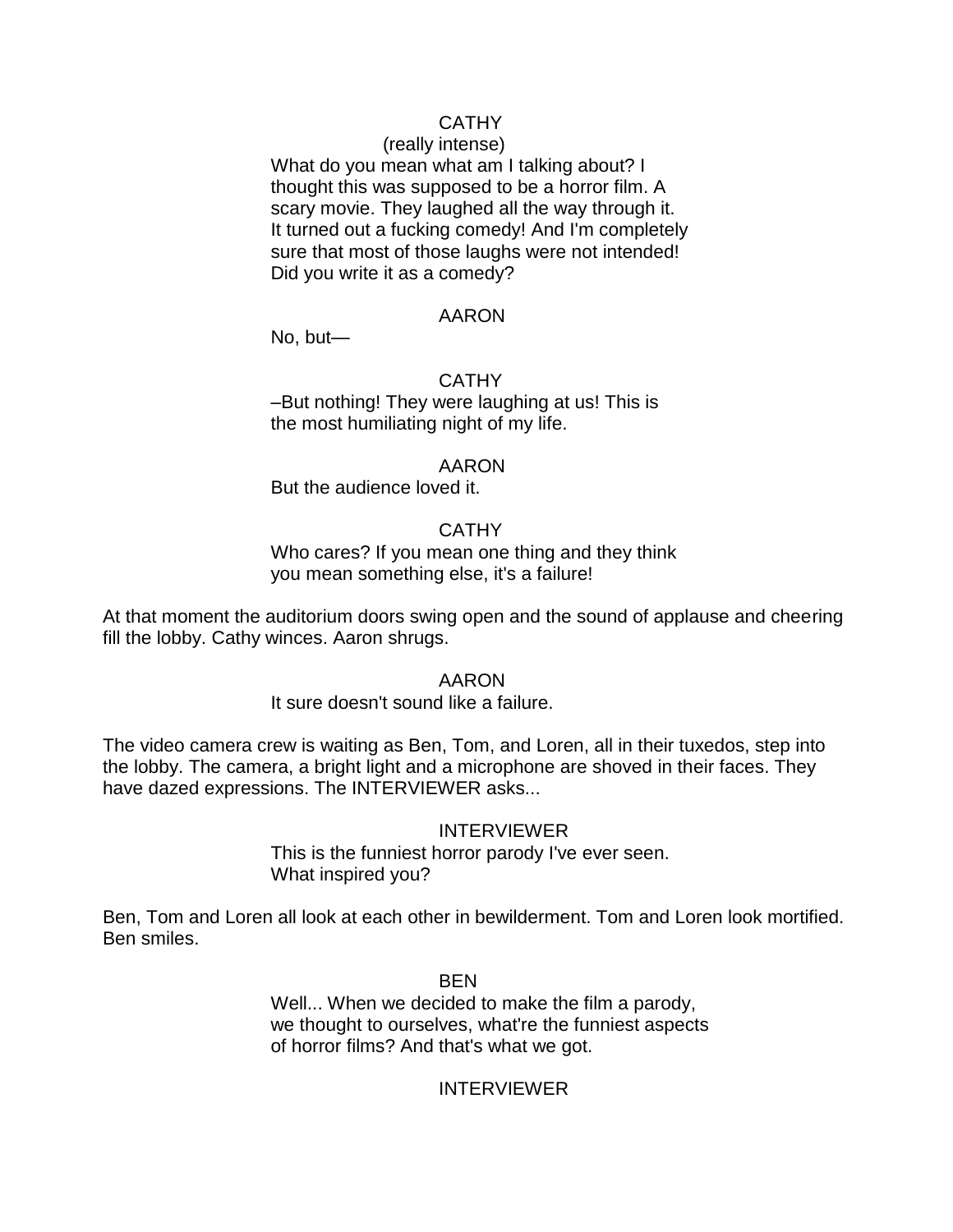This could be the comedy sleeper of the year. What do you think?

BEN

Well... What we intended to make was a true comedy, a pure comedy, a comedy of grueling terror.

Cathy is disgusted. She turns and walks out of the theater. Aaron watches as Ben, Tom and Loren, three long-stemmed glasses of champagne in their hands, toast for the camera. Aaron heads outside.

EXT. PARAMOUNT THEATER – NIGHT

Cathy is waiting beside the spotlights and the ambulance.

## **CATHY**

(sneering) They're very light on their feet.

#### AARON

At least Ben is.

## **CATHY**

They could use this ambulance to take away the people that laughed themselves to death.

## AARON

Hey! Worse things could've happened. They could've just sat there completely bored. They didn't. They had a good time. That's why they go to the movies.

## **CATHY**

You're as bad as them. It's all rationale, excuses and lies.

(she walks away and Aaron follows) Take me home.

## AARON

What about the party?

## CATHY

Fuck the party!

Aaron grabs her shoulder and turns her around.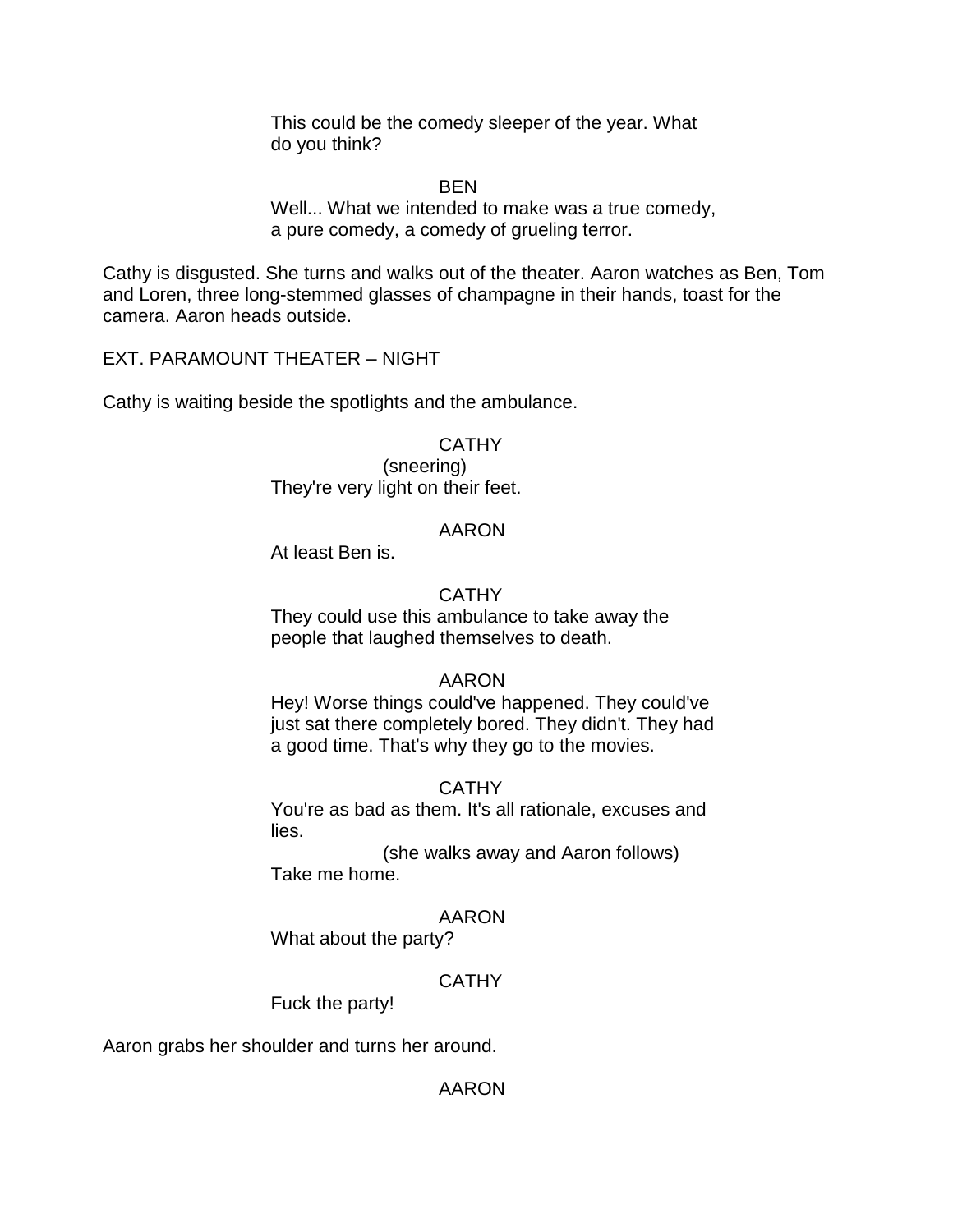What's wrong with you?

## **CATHY**

(shakes her head) I'm sorry. I overreacted. I just wasn't expecting that.

## AARON

(angry) What the hell is going on? Why are you acting like this?

#### **CATHY**

(frowns) You don't know what I went through.

#### AARON

Went through about what?

#### **CATHY**

Maybe you don't recall, but I had an abortion two weeks ago.

AARON And that's why you don't like the movie?

## **CATHY**

(a pause) I saw Patrick again. A couple of times, actually. We slept together.

## AARON

(sarcastically) I hope for your sake he's seen a doctor.

#### **CATHY** Aaron, I just don't want to see you anymore.

Aaron's face drops.

#### AARON

Ever?

#### **CATHY**

I don't know about ever, but not for a while. It didn't work, can't you see that? We sleep together twice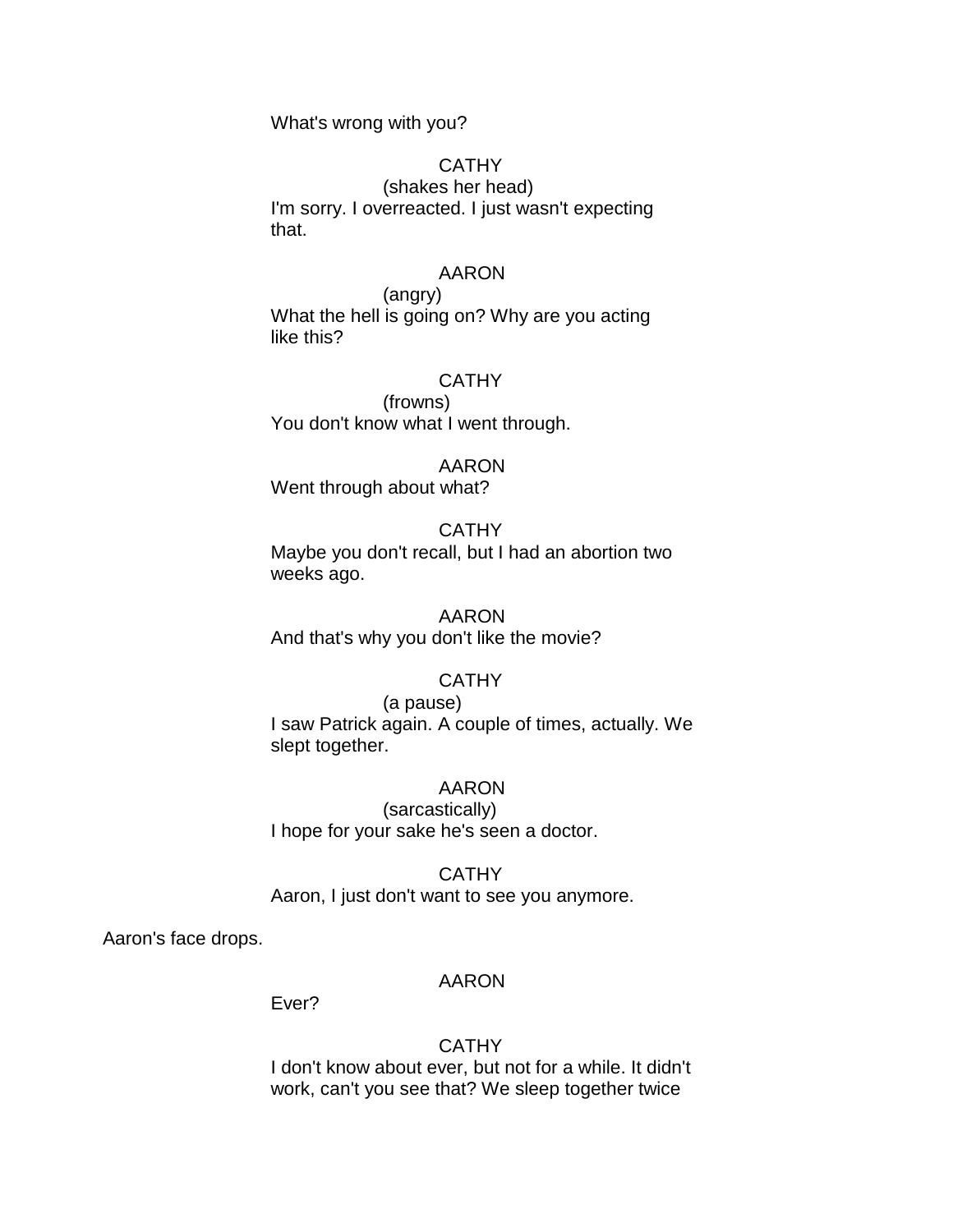and get the clap and I get pregnant. This relationship didn't work in a monumental way.

## AARON

Only if you say so. If we say we have a chance then we have a chance.

## **CATHY**

Then we don't have a chance. We crashed and burned. And that's all there is to it.

## EXT. CATHY'S APARTMENT BUILDING - NIGHT

Aaron's car pulls up and stops.

INT. AARON'S CAR – NIGHT

Aaron and Cathy sit for a moment in silence. She reaches for the door handle.

#### AARON

Kiss me one more time.

## **CATHY**

What's the point?

## AARON

The point is that I asked you to kiss me one more time.

## **CATHY**

I don't think it's a good idea.

## AARON

(intense) I don't care what you think is a good idea anymore!

He grabs her by the shoulders, pulls her to him and kisses her. And keeps kissing her. In a moment she starts kissing him back and brings her hands up around his neck. When they finish, Cathy runs her fingertips over his cheek and lips.

## CATHY

Goodbye, Aaron.

## AARON

Goodbye, Cathy.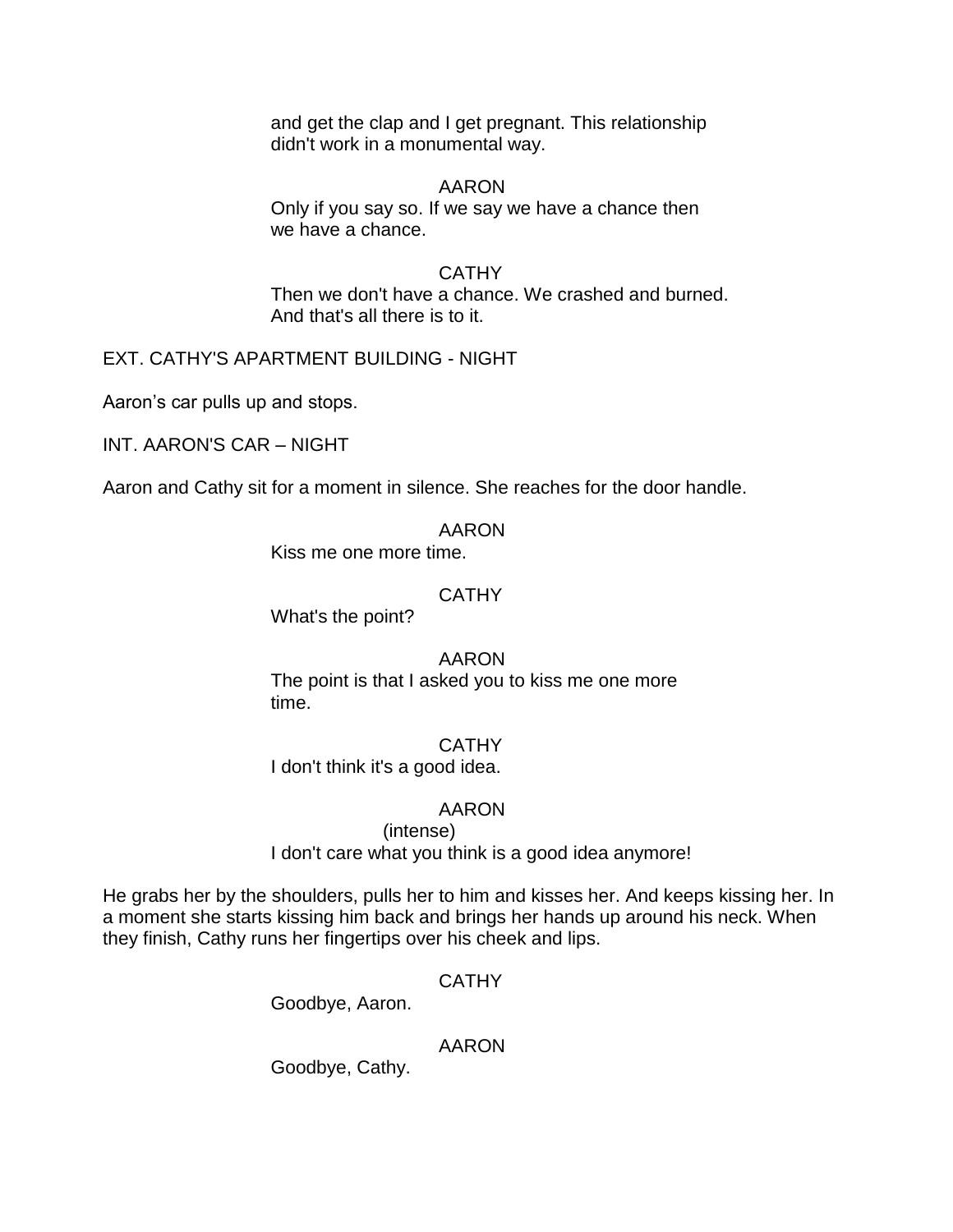Cathy opens the door and leaves. Aaron watches her cross the street and go through the gate.

## SLOW DISSOLVE TO:

## EXT. INTERNATIONAL CREATIVE MANAGEMENT – DAY

International Creative Management is located in a squat, ugly, ten story building on Beverly Blvd. in Beverly Hills.

INT. ICM LOBBY – DAY

Aaron sits on a couch in the reception area reading Variety. On the list of fifty top-grossing films "The Dead Don't Die" is listed at number fourteen. Aaron smiles and shakes his head.

A dark-haired woman of thirty wearing baggy pants and a sport coat comes walking in the front door. She sees Aaron, smiles and walks over. This is finally SANDY.

## **SANDY**

Aaron.

Aaron drops the Variety and stands.

## AARON

## Sandy. Just the person I wanted to see.

They take each other's hands and peck each other on the cheek.

## **SANDY**

What are you doing here? I mean, we didn't have an appointment I missed or anything, did we?

## AARON Uh-uh. I came to pitch you a story.

## **SANDY**

Fabulous.

They step into the elevator.

INT. ELEVATOR – DAY

Sandy pushes ten.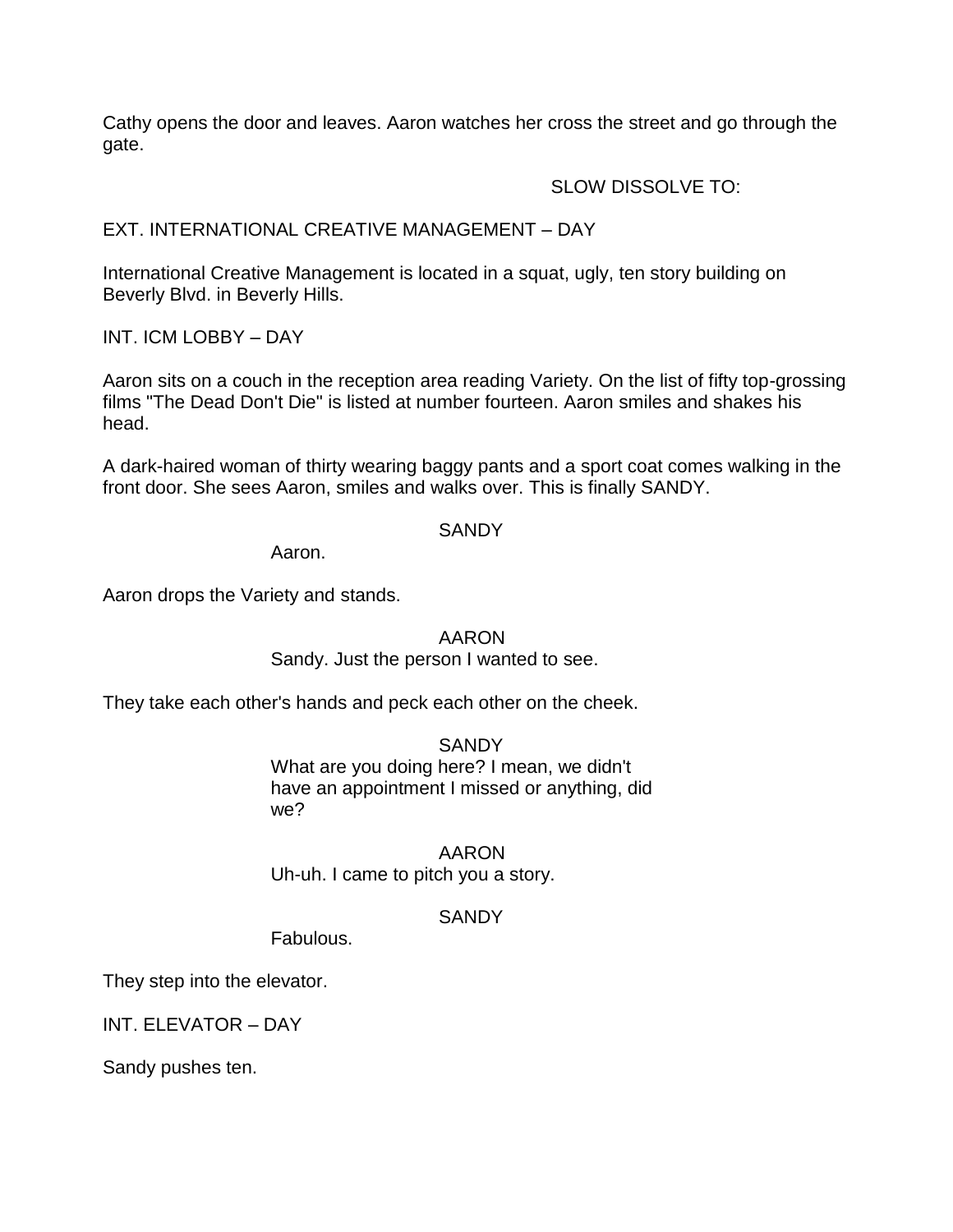#### SANDY

Your film is really doing well.

## AARON

Number fourteen in the country. Not too shabby for a low-budget horror movie. Have you seen it yet?

#### **SANDY**

Yeah. I caught it at a midnight show on Hollywood Blvd. The audience screamed with laughter the entire time. You never told me it was a comedy.

#### AARON

(grins) I wanted to surprise you.

#### **SANDY**

You did.

## INT. SANDY'S OFFICE – DAY

The office is ten by twelve, has a good view of smoggy south LA and has a metal shelf covering the entire east wall completely filled with screenplays with their titles written in black magic marker on the bindings. Aaron's eyes automatically search out and find, "The Dead Don't Die." Sandy putters around with some papers on her desk, then abruptly looks up.

## **SANDY**

So, what have you got? Shoot.

#### AARON

All right. It's a romantic comedy.

#### **SANDY**

#### (lighting up)

Fabulous.

#### AARON

It's about this guy who falls in love with a beautiful girl, but she's still hung up on her old boyfriend. Anyway, when they finally have sex, she gives him the clap...

(Sandy's eyebrows go up)

…They somehow get past that, have sex again and she gets pregnant...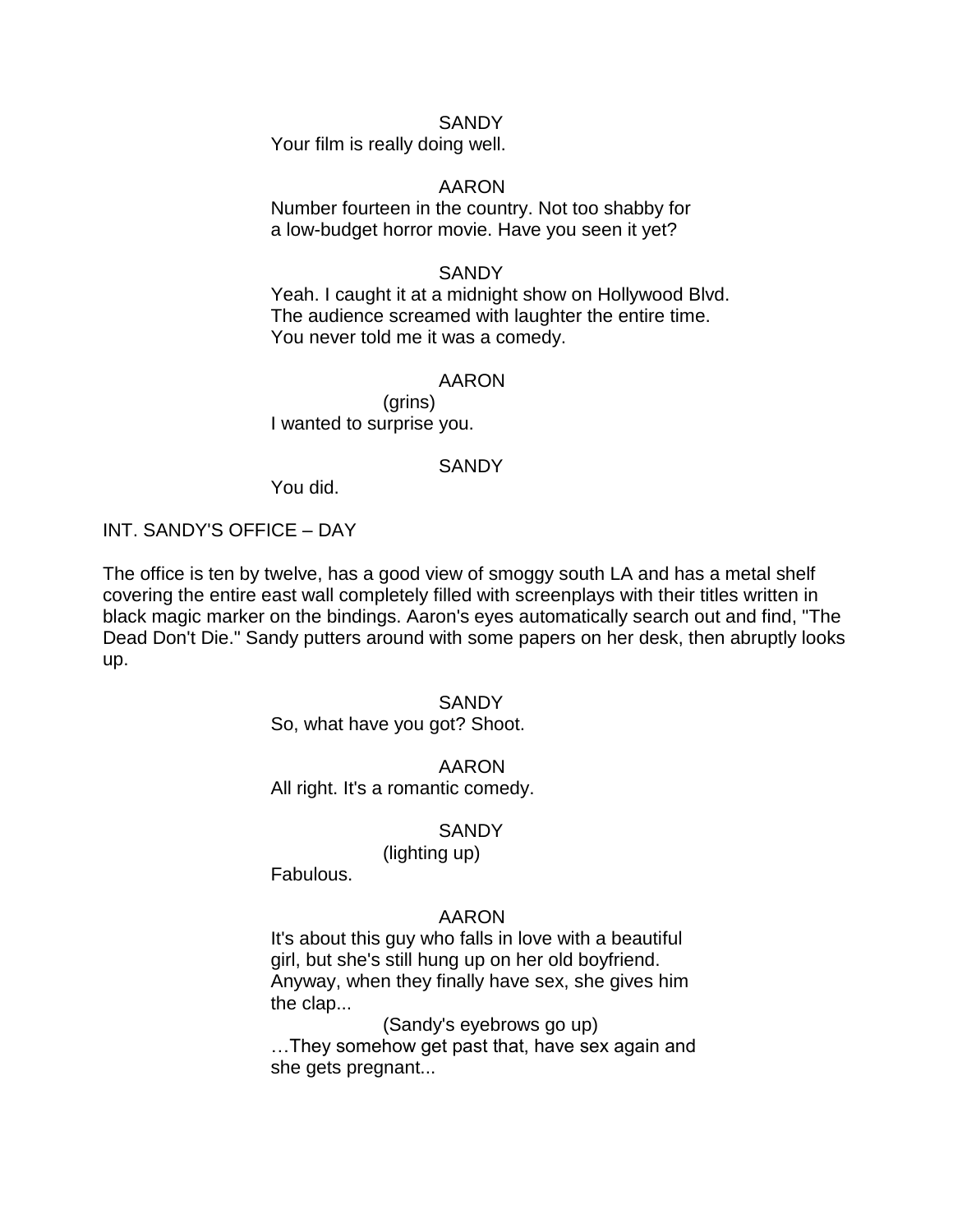#### SANDY

This is kind of heavy stuff.

## AARON

It's contemporary.

## **SANDY**

(skeptical) Well... It could be good. It depends on how it's written. Let me see the pages when you start it.

Aaron grins, opens his briefcase and takes out a script.

## AARON

It's finished.

Sandy takes the screenplay with an impressed look on her face.

**SANDY** Well, well, well, we've been a busy little beaver, haven't we?

#### AARON

Absolutely.

Sandy looks at the cover page.

**SANDY** "Above The Line." That's a pretty good title. (she flips to the last page) One hundred and ten pages. That's perfect. (she sets it on a pile of scripts on her desk) I'll read it and let you know what I think.

## AARON

Terrific.

Aaron stands and picks up his briefcase.

**SANDY** You're the kind of client an agent loves—selfmotivated.

## AARON

That's me.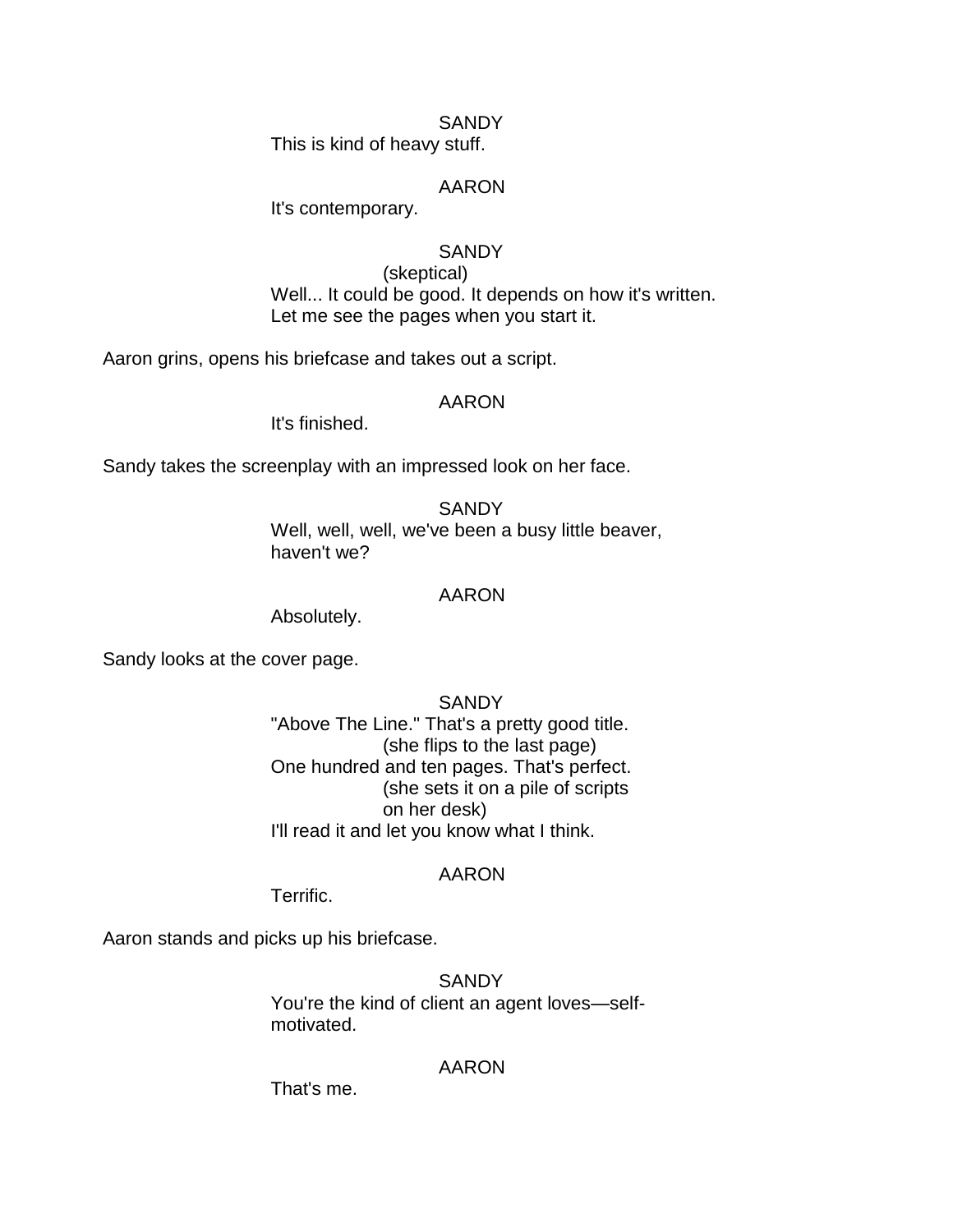## INT. AARON'S APARTMENT – NIGHT

The lights of LA twinkle outside his window. He sits in front of his television set watching "The Bridge on the River Kwai" on video. Alec Guiness and Sessue Hayakawa follow a wire that's covered with sand. It leads around a corner to a plunger where a blond boy waits with a knife.

The phone rings. Aaron shrugs and freeze-frames on William Holden screaming, "Kill himl" Aaron answers the phone.

#### AARON

Hello?

**SANDY** Aaron. This is Sandy. I just finished "Above The Line."

## AARON

(eagerly)

Yeah? So?

#### **SANDY**

I didn't like it very much.

Aaron's smile fades.

## AARON

Really? How come?

## **SANDY**

Well, it's about Hollywood. Everyone knows that Hollywood stories don't sell. No one's interested.

## AARON

But everyone's interested in Hollywood. I've always been interested in Hollywood.

## **SANDY**

But no one in Hollywood is. They work all day in the business, they don't want to come home and have to read about it afterward.

## AARON

Really? And I thought this was the best script I'd ever written.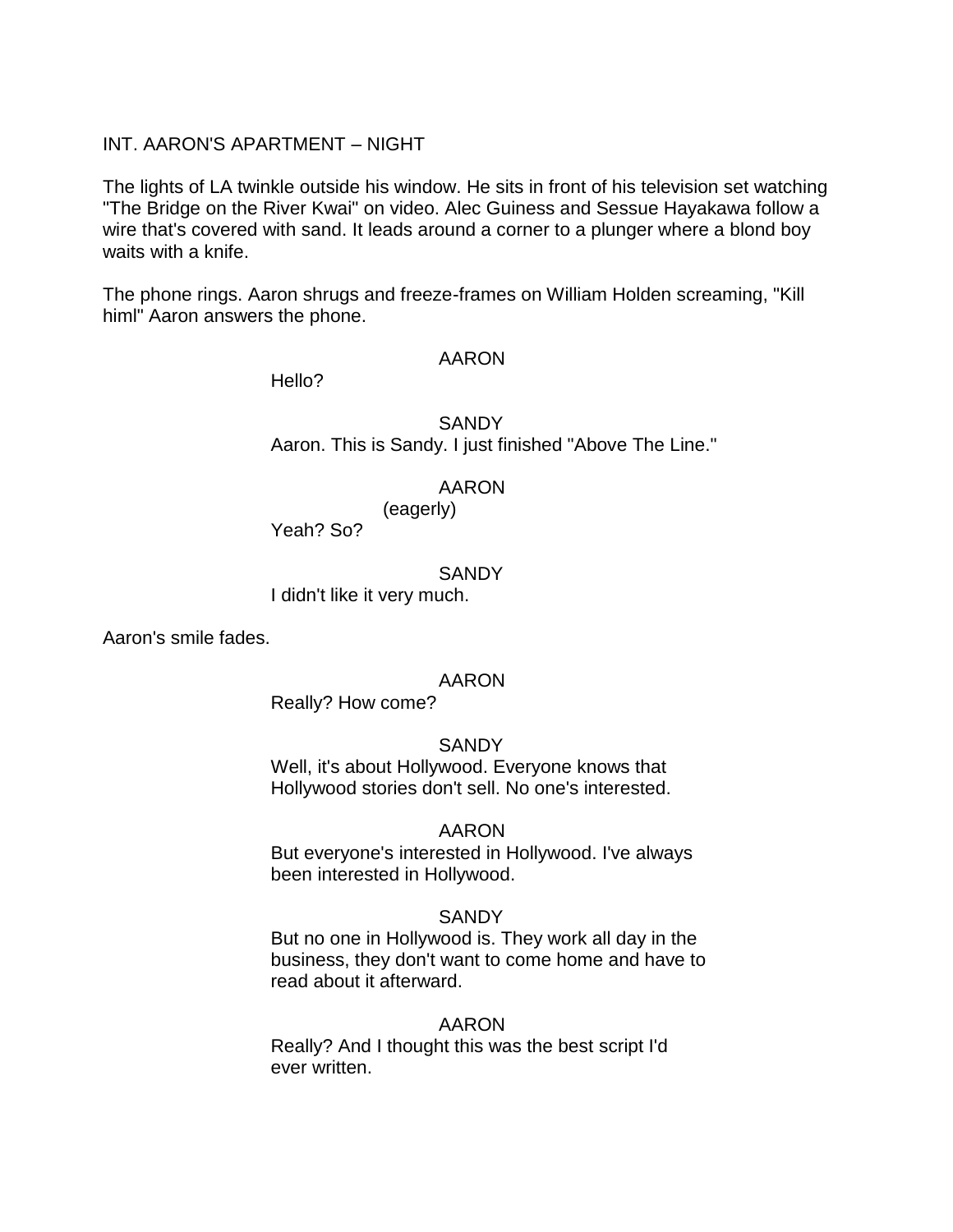#### **SANDY**

Some of the dialogue is very good, particularly with the agent. Did you have a tape recorder going while we were talking?

#### AARON

But you don't think you can sell it?

#### **SANDY**

I'll send it out to a few places. We'll see what the coverage is like. But first, one suggestion.

#### AARON

Okay. Shoot.

#### **SANDY**

His character is fine. I feel like I need to know more about her. What does she want?

#### AARON

I don't think she knows what she wants.

#### **SANDY**

Then maybe some more background. An intimate detail. Something from her childhood in Pennsylvania, maybe.

#### AARON

But I don't know any intimate details from her childhood.

**SANDY** You're a writer. Make one up.

#### AARON

(shrugs) All right. I'm really surprised you don't like it.

**SANDY** I'm glad I can still surprise you. Talk to you later.

#### AARON

Bye.

Aaron hangs up. He puts his chin in his hand and thinks.

## AARON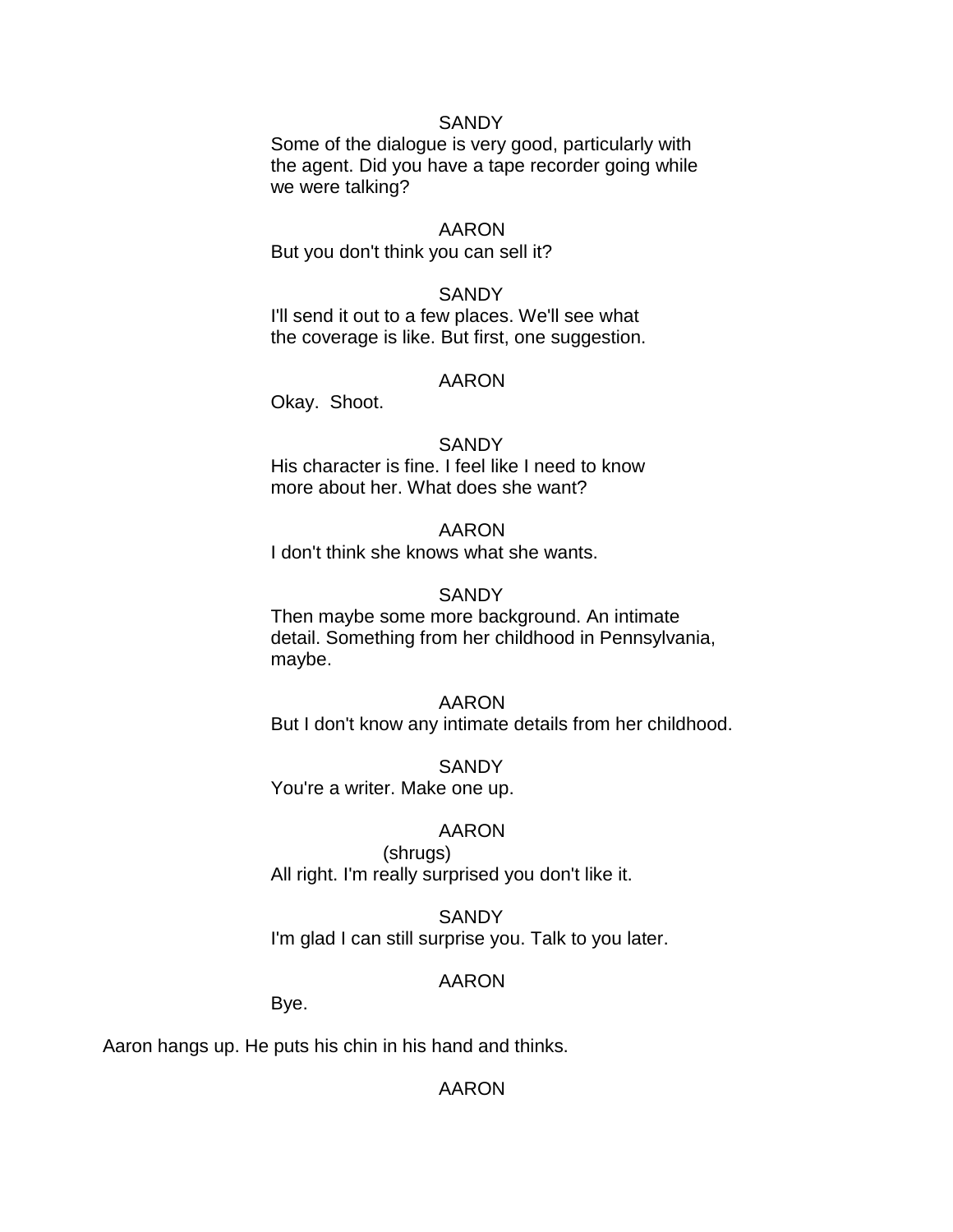## An intimate detail, eh?

He picks up the telephone and dials. In two rings he gets Cathy's answering machine. He frowns and hangs up. He thinks for another second, then picks up his phone book, finds what he's looking for and dials the phone.

#### AARON

Hello, Shauna? Hi, this is Aaron Brooks. Remember me?

## INT. AARON'S APARTMENT – NIGHT

Aaron is dressed nicely and is just ready to leave when there is a knock at the door. He opens it and there stands Shauna—knee high leather boots, tight jeans, tight t-shirt she's a hot babe, even if she is always scowling.

## AARON

(surprised) What're you doing here? I was just leaving to pick you up.

## **SHAUNA**

I decided I wanted to see where you live.

She steps in past Aaron and begins walking around.

## **SHAUNA**

#### Where's the bedroom?

Aaron points at the door in the wall.

#### AARON

This is the bedroom, and the living room, and the office.

Shauna lowers the bed from the wall, then pushes it back up.

SHAUNA Where do you keep your dirty magazines? You can't keep 'em under the bed.

## AARON I don't have any dirty magazines.

## **SHAUNA**

Bullshit.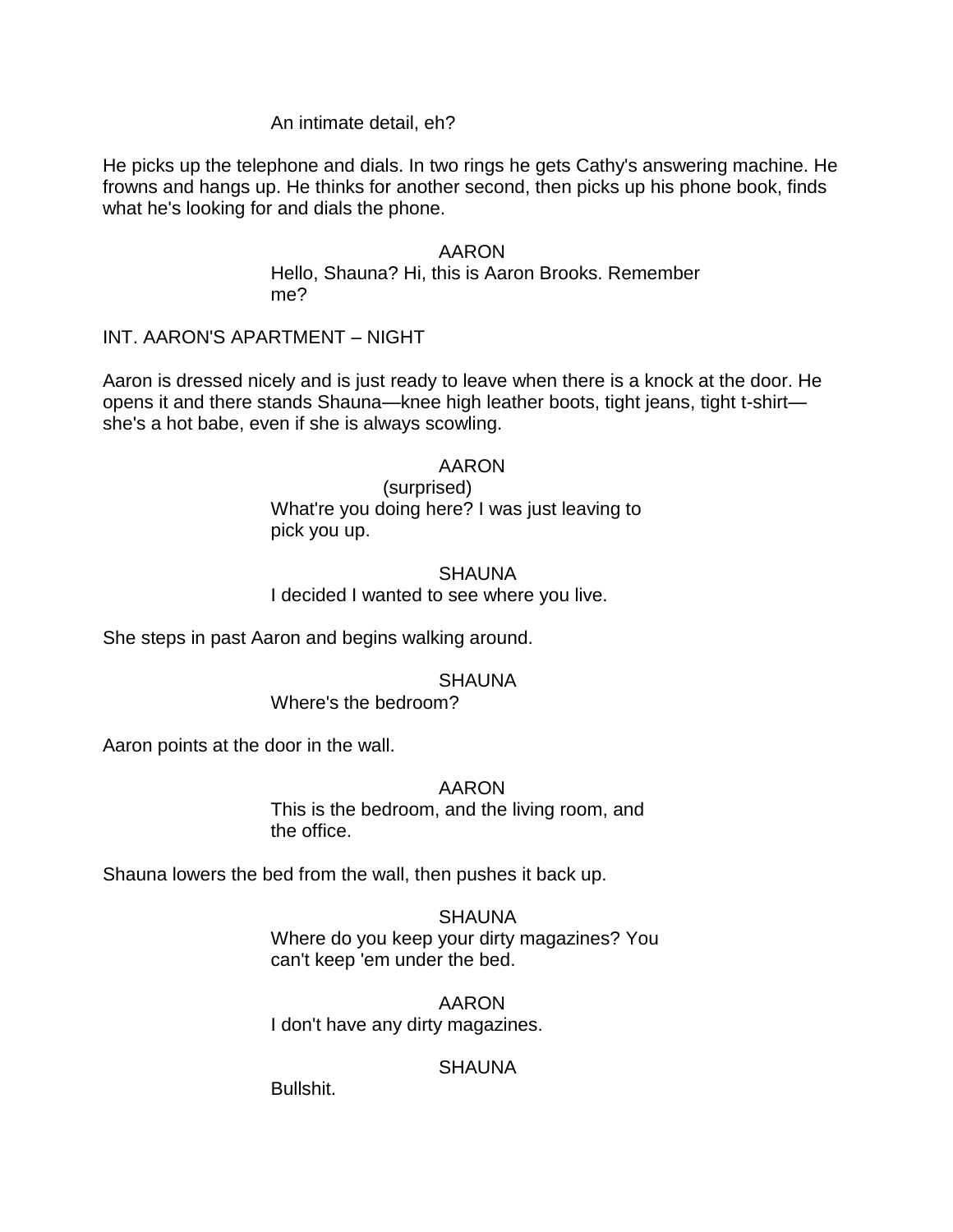She scans the room. Her view stops on the bookshelf which has a pile of magazines on the bottom shelf. She goes to it. They're mostly American Cinematographers. She goes right to the bottom and finds a Playboy. She holds it up and waggles her eyebrows.

## SHAUNA

Who're you hiding it from?

AARON (embarrassed) I didn't even remember it was there.

**SHAUNA** Sure. Do you lie all the time, or just to girls?

## AARON

That is, I, uh—

**SHAUNA** —Have you got any coffee?

AARON Yeah. There's a pot on the stove.

## **SHAUNA**

Can I have a cup?

## AARON

Sure.

Shauna sets the Playboy on the top of the bookshelf and heads into the kitchen. Aaron follows.

INT. KITCHEN – NIGHT

As he turns on the stove to heat the coffee, she picks up the pot.

#### **SHAUNA**

I'll drink it cold.

AARON It'll just take a second to heat.

## **SHAUNA**

I like it cold.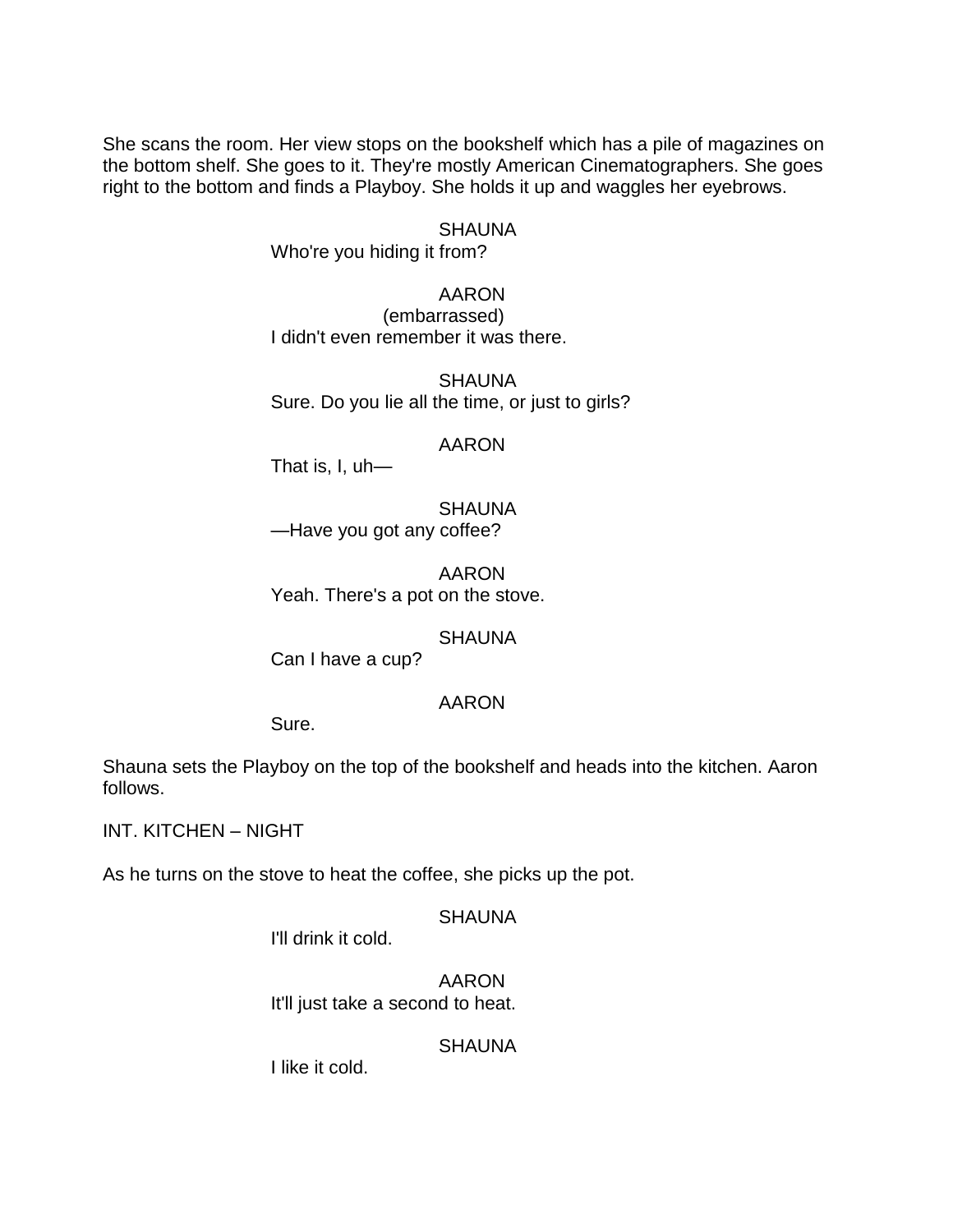## AARON

## (acquiescent)

All right..

Shauna begins opening all the cupboards and looking in. Aaron points.

## AARON

That one.

## **SHAUNA**

I'd've found it.

## AARON

I'm sure you would have.

Shauna takes out a cup and fills it with coffee. Aaron gets the sugar.

## AARON

Sugar? Sweet & Low?

Shauna drinks the cup of cold black coffee right down like water. She sets the cup in the sink.

## **SHAUNA**

Thanks.

Aaron still holds the sugar.

## AARON

No problem.

INT. LIVING ROOM – NIGHT

Shauna strolls back into the living room and Aaron follows. He has a baffled, amused expression on his face. Shauna picks the Playboy back up, sits on the couch and begins leafing through it. Aaron sits down on his desk chair facing her.

> AARON So. You're from Milwaukee, eh?

> > **SHAUNA**

(not looking up)

Uh-huh.

AARON How long've you been out here?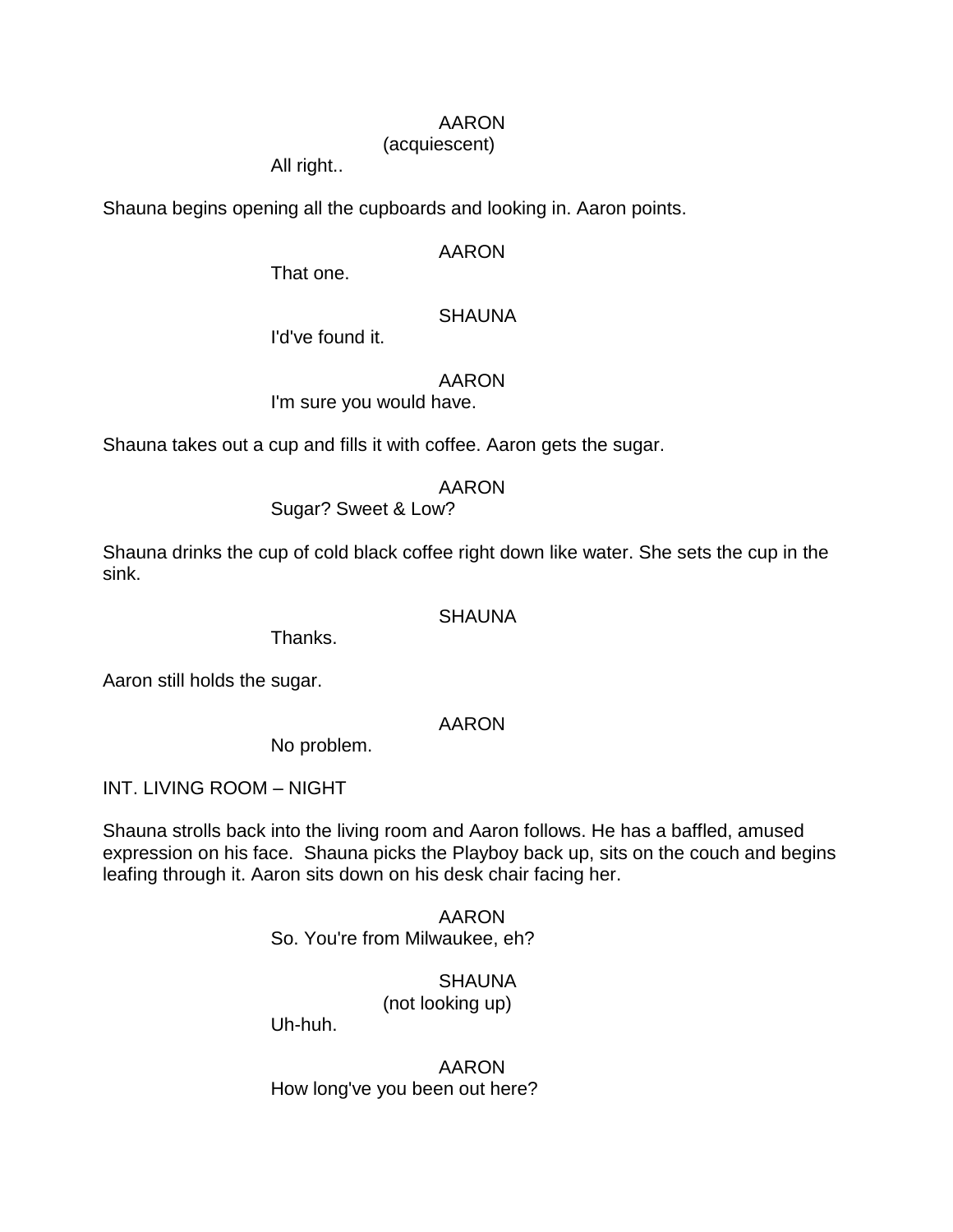## **SHAUNA**

Two years.

## AARON

And you and Cathy were friends back in Wisconsin?

**SHAUNA** Since we were kids. You like watching girls fuck?

#### AARON

(shocked)

What?

Shauna holds up the Playboy. There is a lesbian pictorial.

## AARON

(confessing) I've only seen it in pictures, I can't tell you for sure.

SHAUNA Would you like to see it for real?

#### AARON

(shrugs) Yeah. Sure.

#### **SHAUNA**

You're weird.

#### AARON

Am I?

## SHAUNA

Definitely. My first sexual experience was with another girl.

#### AARON

(interested) It was? How old were you?

SHAUNA Sixth grade. It was with Cathy.

## AARON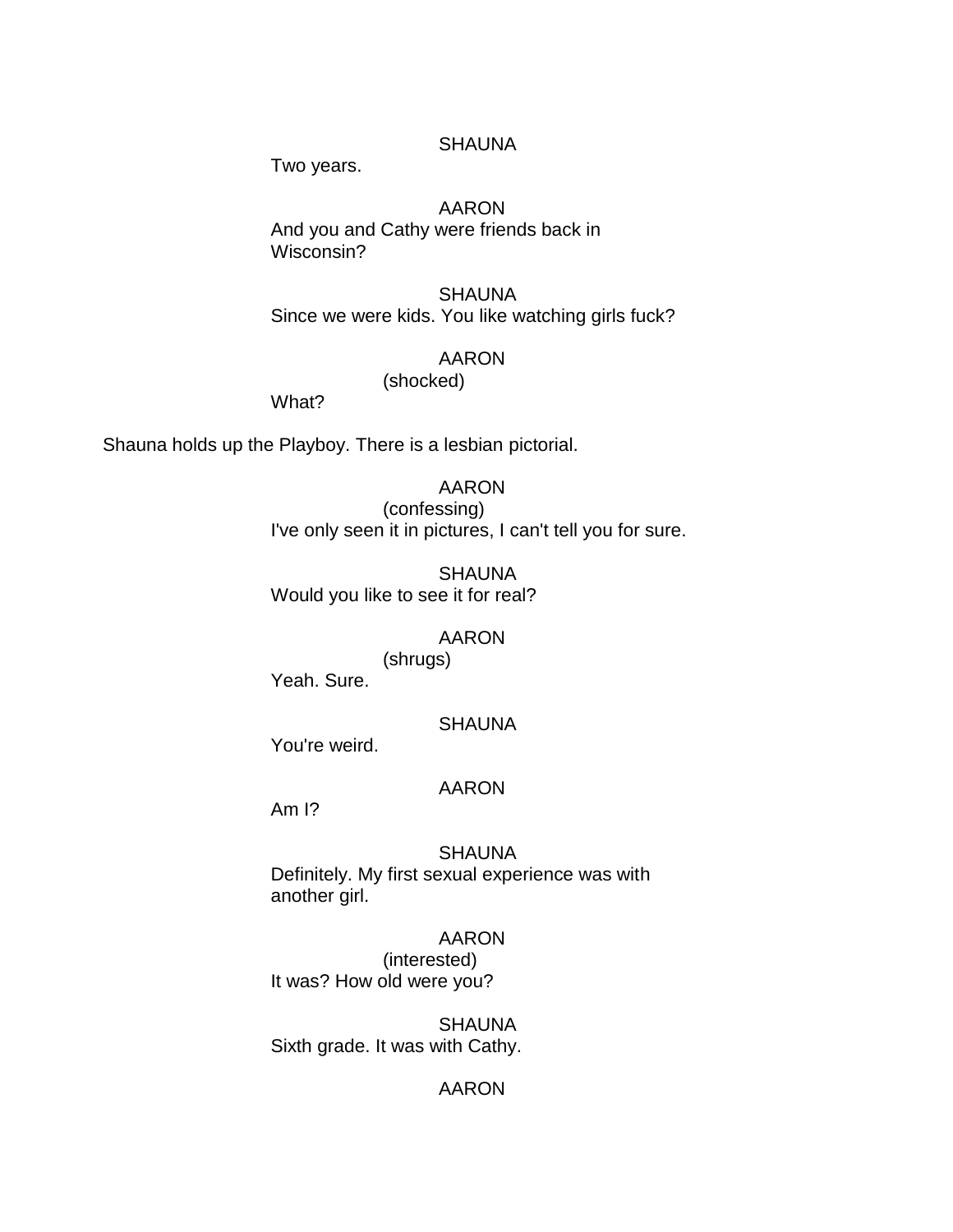(lights up)

Really?

## **SHAUNA**

Uh-huh. We both had a boy named Bobby Light in her garage. We started kissing him and he got mad and left. We were both turned on so we started kissing each other.

#### AARON

Yeah?

## SHAUNA

Yeah, what?

AARON Then what happened?

**SHAUNA** Are you getting turned on?

## AARON

A little.

**SHAUNA** You are weird. Have you got a nail clipper?

## AARON

Well, yeah.

## **SHAUNA**

Can I use it?

## AARON

Sure.

Aaron goes to the bathroom and returns a second later with a nail clipper. Shauna takes it and begins clipping her fingernails into her lap. Aaron watches in amazement.

# **SHAUNA**

Why did you call me?

AARON Well... I think you're very attractive.

## **SHAUNA**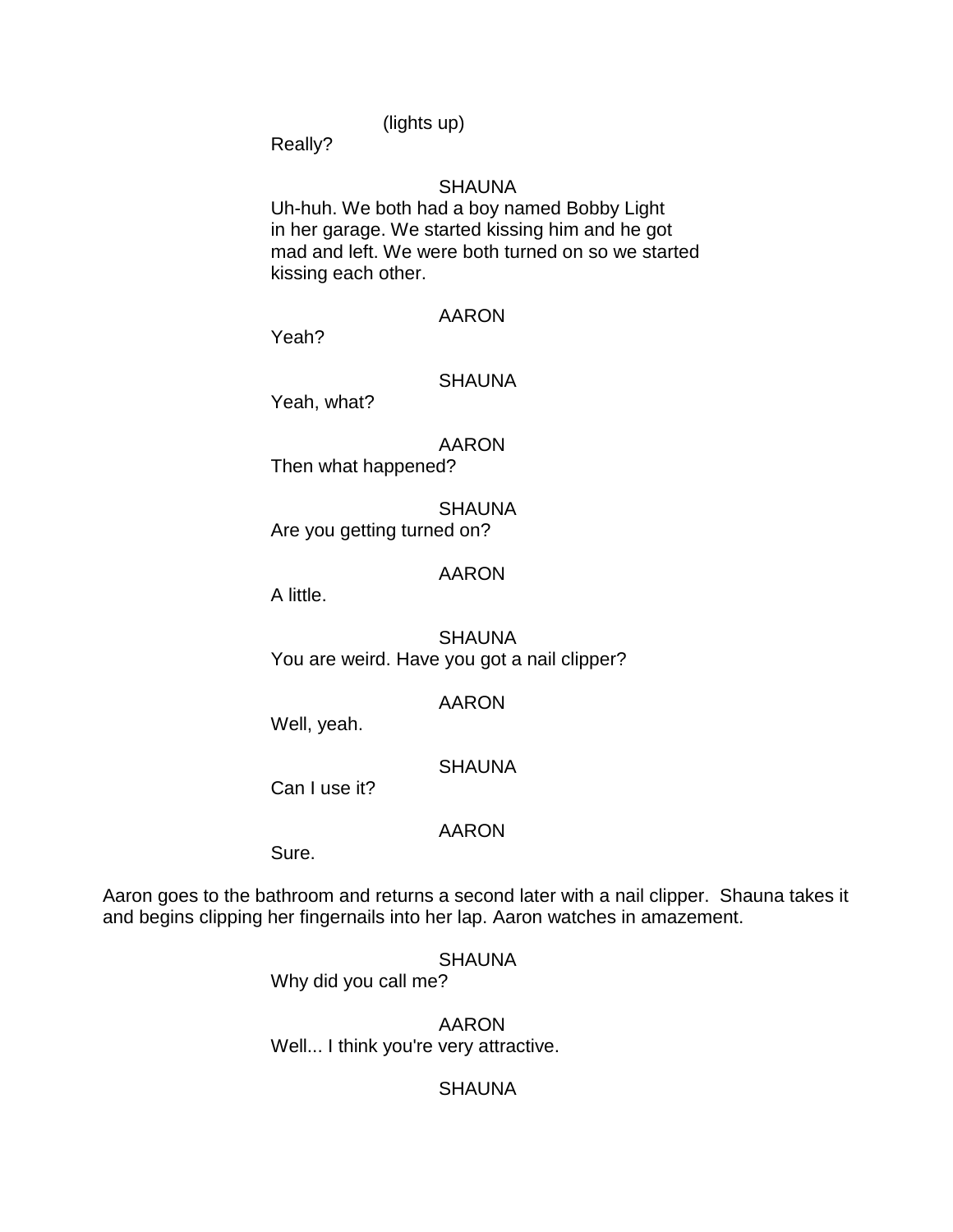Bullshit.

AARON I don't think you're very attractive?

SHAUNA You have ulterior motives.

## AARON

(wary) Do I? Like what?

#### **SHAUNA**

I don't know. That's why I came over. Do you mind if I wash my hair?

#### AARON

Now?

## **SHAUNA**

No, a week from now.

#### AARON

Well, sure, if you want to.

#### **SHAUNA**

Are your towels clean?

## AARON

I'll give you clean ones.

## **SHAUNA**

Thanks.

Shauna steps over to the bathroom doorway and begins taking off her boots. Aaron goes to the closet and gets a clean towel. He hands it to her. She takes it and goes into the bathroom. She shuts the door but doesn't lock it. In a second he hears the shower go on.

## AARON

(dumbfounded) This girl is completely insane.

He stands for a moment in the bathroom doorway. He finally opens the door and goes in.

INT. BATHROOM – NIGHT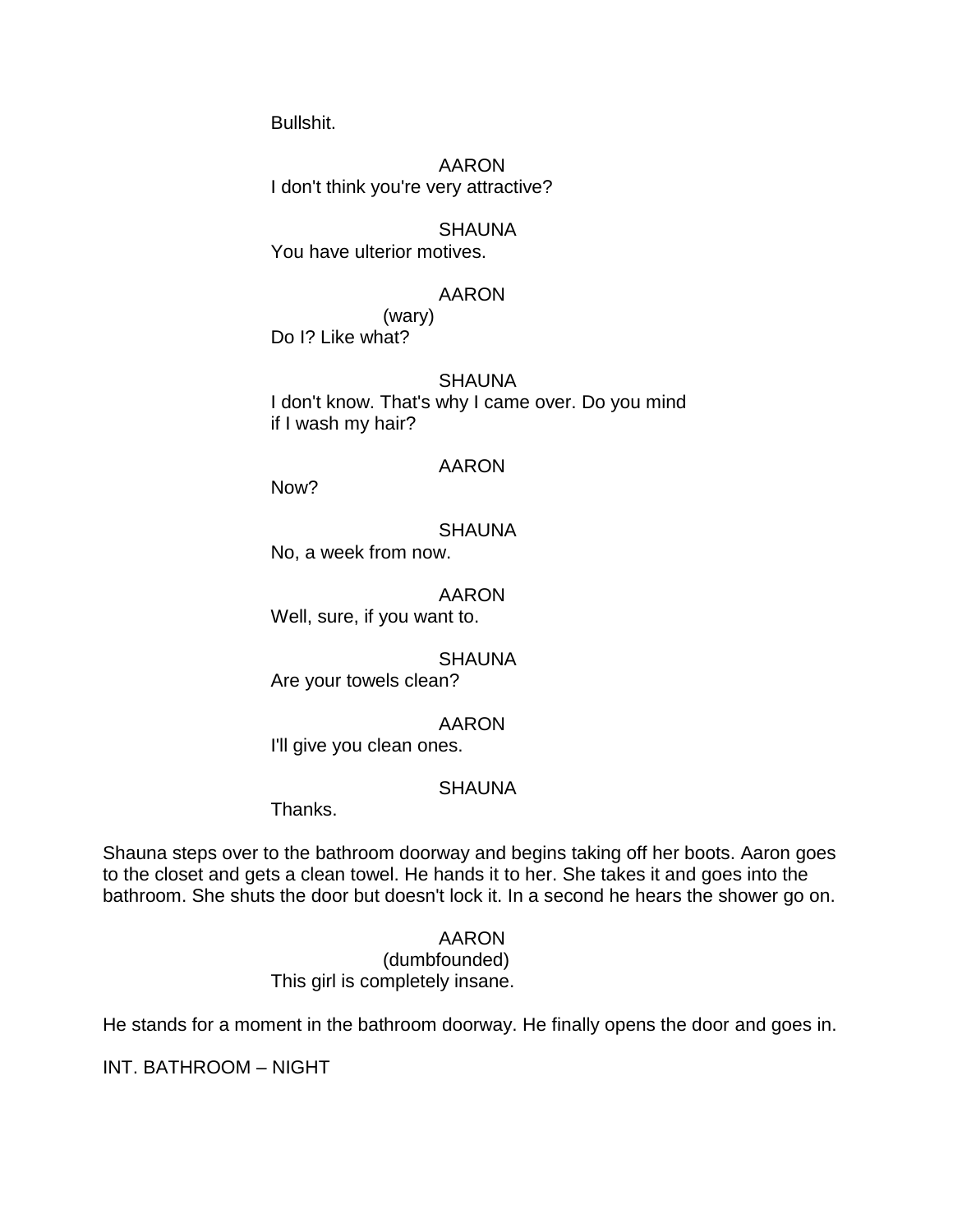Aaron can see Shauna's incredible naked body through the pebbled glass shower door. Shauna's voice echoes from inside the shower.

## **SHAUNA**

## What took you so long?

Aaron doesn't answer. He quickly takes off his clothes and steps into the shower. Shauna turns to him.

## **SHAUNA**

## What do you think you're doing?

Aaron pushes her into the corner against the wall, pressing himself against her soapy slick body. Her arms are at her sides. She's looking at him with one eyebrow raised.

#### **SHAUNA**

I asked, what do you think you're doing?

Aaron puts his nose against hers and looks her right in the eye.

## AARON

Just shut up, okay?

He kisses her. She just stands there. He keeps kissing her and after a minute her hands come up from her sides and take hold of Aaron's butt.

EXT. AARON'S APARTMENT BUILDING – NIGHT

Aaron's apartment is on Whitley, a block above Franklin. Aaron walks Shauna to her car. Both their hair is still wet.

> AARON Do you want me to call you?

# **SHAUNA**

Do you want to call me?

## AARON

Yeah.

**SHAUNA** No you don't, you just want to fuck me.

AARON Yeah, but I'm a polite guy. I'll call first.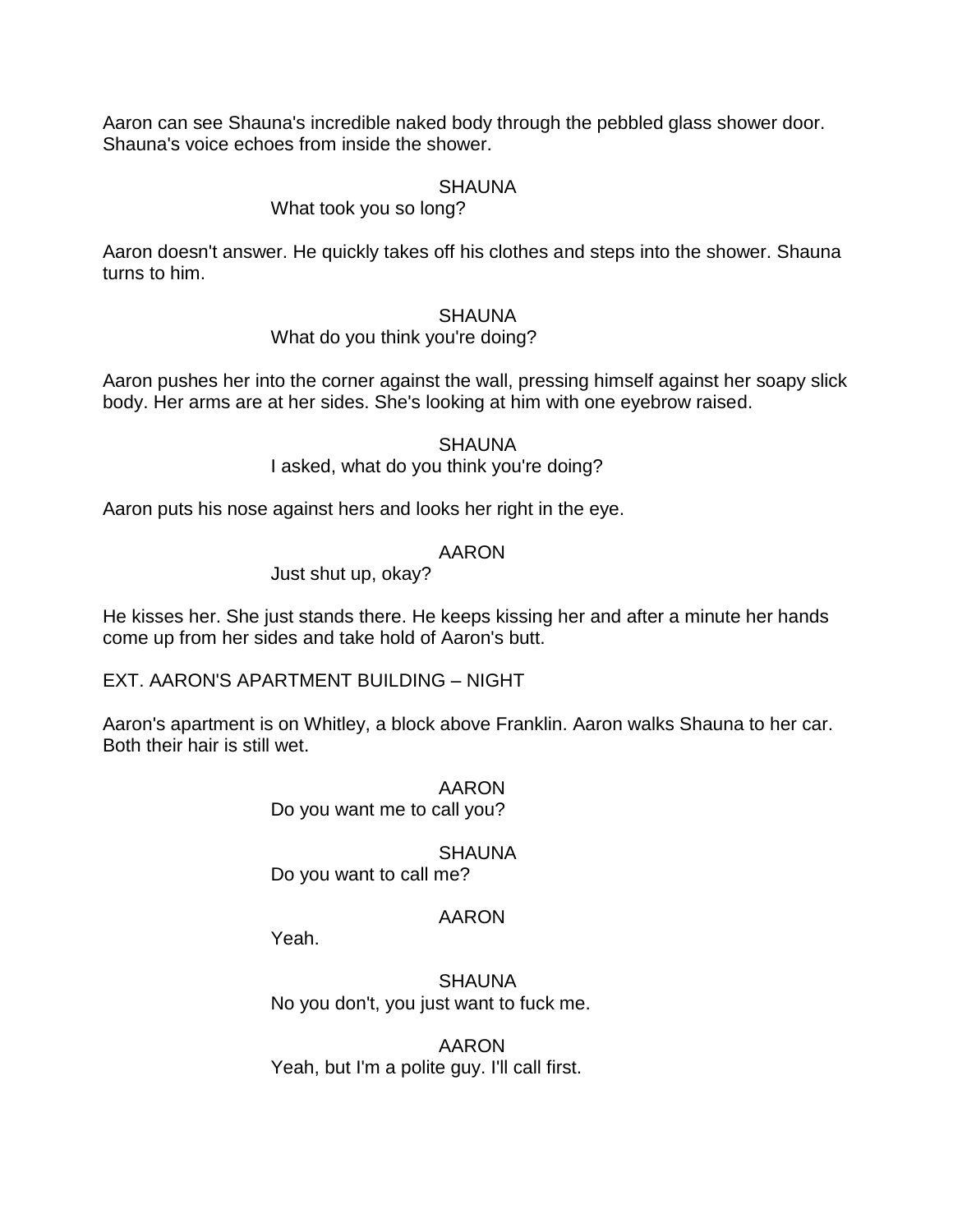## SHAUNA

Do. Don't. Whatever.

An old black WINO comes wandering up.

WINO Can you spare some change?

Shauna turns to him.

## SHAUNA

The Wino is a little surprised.

WINO

For a bottle of wine.

**SHAUNA** 

What kind?

For what?

WINO Any kind. The cheapest.

SHAUNA Where are you from?

WINO Indianapolis. Where're you from?

**SHAUNA** Milwaukee. Come on.

She starts to walk away and the Wino follows.

WINO

Where're we going?

**SHAUNA** To get some wine. How old are you?

WINO

Sixty-eight.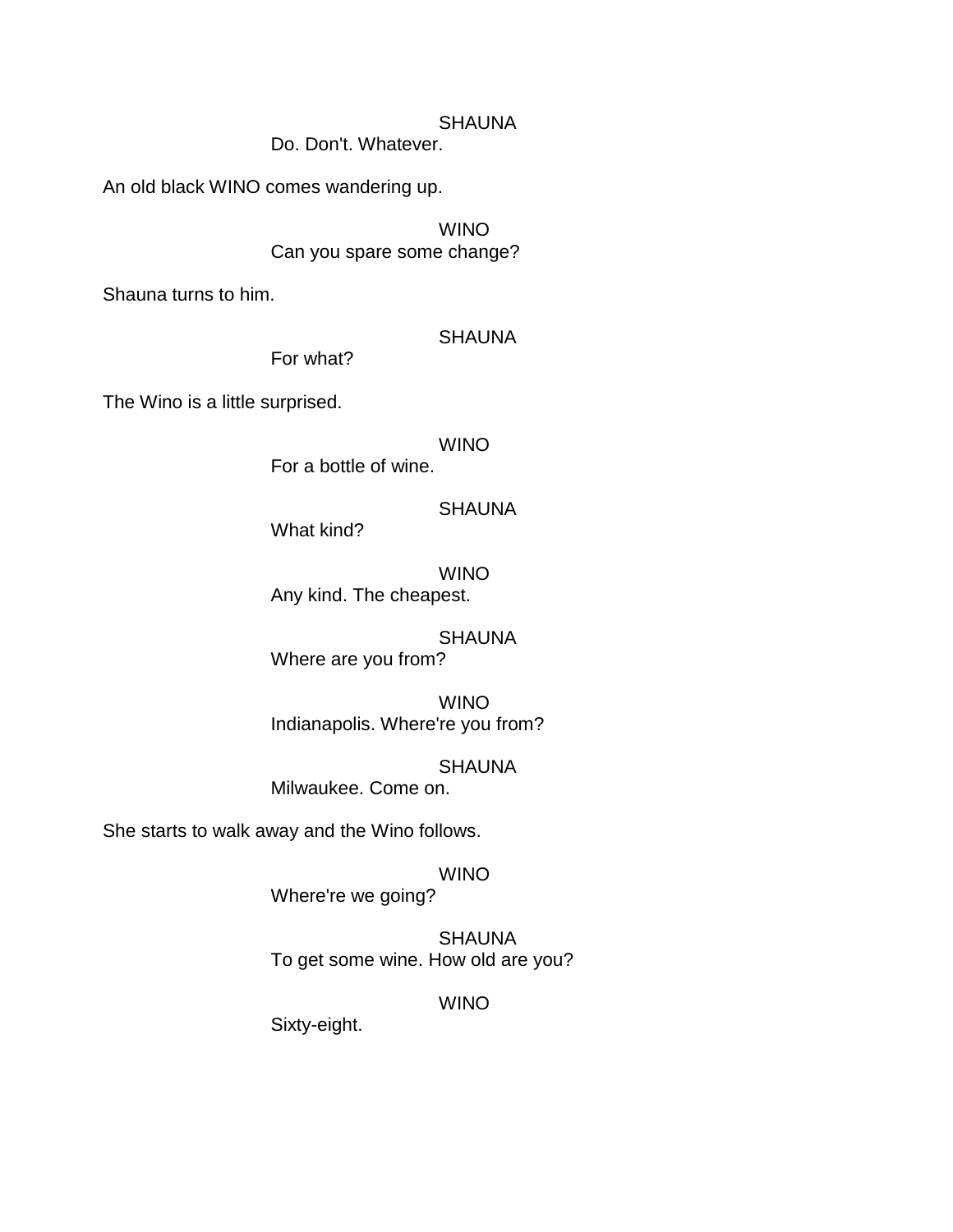Aaron is just standing there, all wet. He watches as Shauna and the Wino get into her car and drive down the hill into Hollywood. Aaron shakes his head in astonishment and goes back inside.

INT. AARON'S APARTMENT – NIGHT

Aaron comes back into his apartment and does right to his phone book. He looks up a number. His finger stops on, "Tom Kidd" and he dials.

> AARON Hello, Tom? Hi, this is Aaron:

> > TOM

(O.S.) Aaron, how're ya doing?

## AARON

Great.

(he walks over to the computer and switches it on)

I just finished my newest script. It's called "Above The Line" and I'm really getting some good response on it. Wanna read it?

TOM

Of course I do, I've read all your scripts. Besides, I'm looking for a new project.

Aaron's eyes light up.

## AARON

Really? How fortuitous.

## TOM

What?

## AARON

Nothing.

TOM This script wouldn't happen to be a romantic comedy, would it?

## AARON

As a matter of fact it is.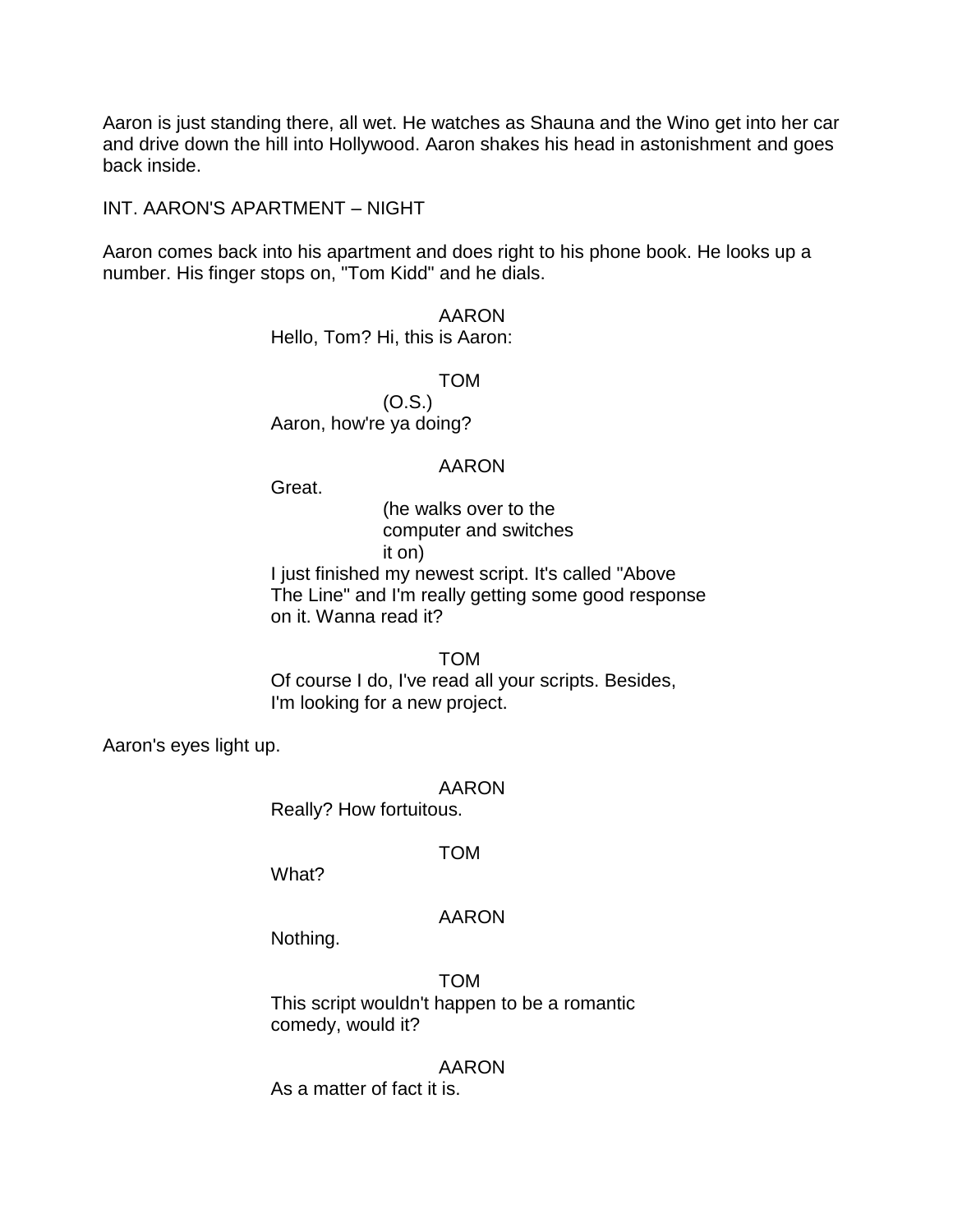## TOM

Great. That's what's hot right now. I just met with someone that said they're looking for one. When can you get it to me?

## AARON

How's tomorrow?

TOM Perfect. I can't wait to read it. See ya tomorrow.

## AARON

Right. Bye.

Aaron hangs up. He turns his attention to the computer and starts typing.

EXT. YAMASHIRO RESTAURANT – DAY

Yamashiro Restaurant is perched on top of a hill overlooking all of Los Angeles. It's a big Japanese structure.

INT. YAMASHIRO – DAY

Aaron and Tom, the producer, sit at a table by the big window and watch the sun set over LA. The waiter arrives with sake.

> AARON I don't think I want sushi. I want something cooked.

TOM Sushi's my favorite. I'd eat it every night of the week but Jill won't let me. (to the waiter) We'll order in a minute.

The waiter leaves. They both drink sake.

AARON So, Tom, why have you invited me out on this fine evening?

TOM Uh, well, I'll tell you. I read your script...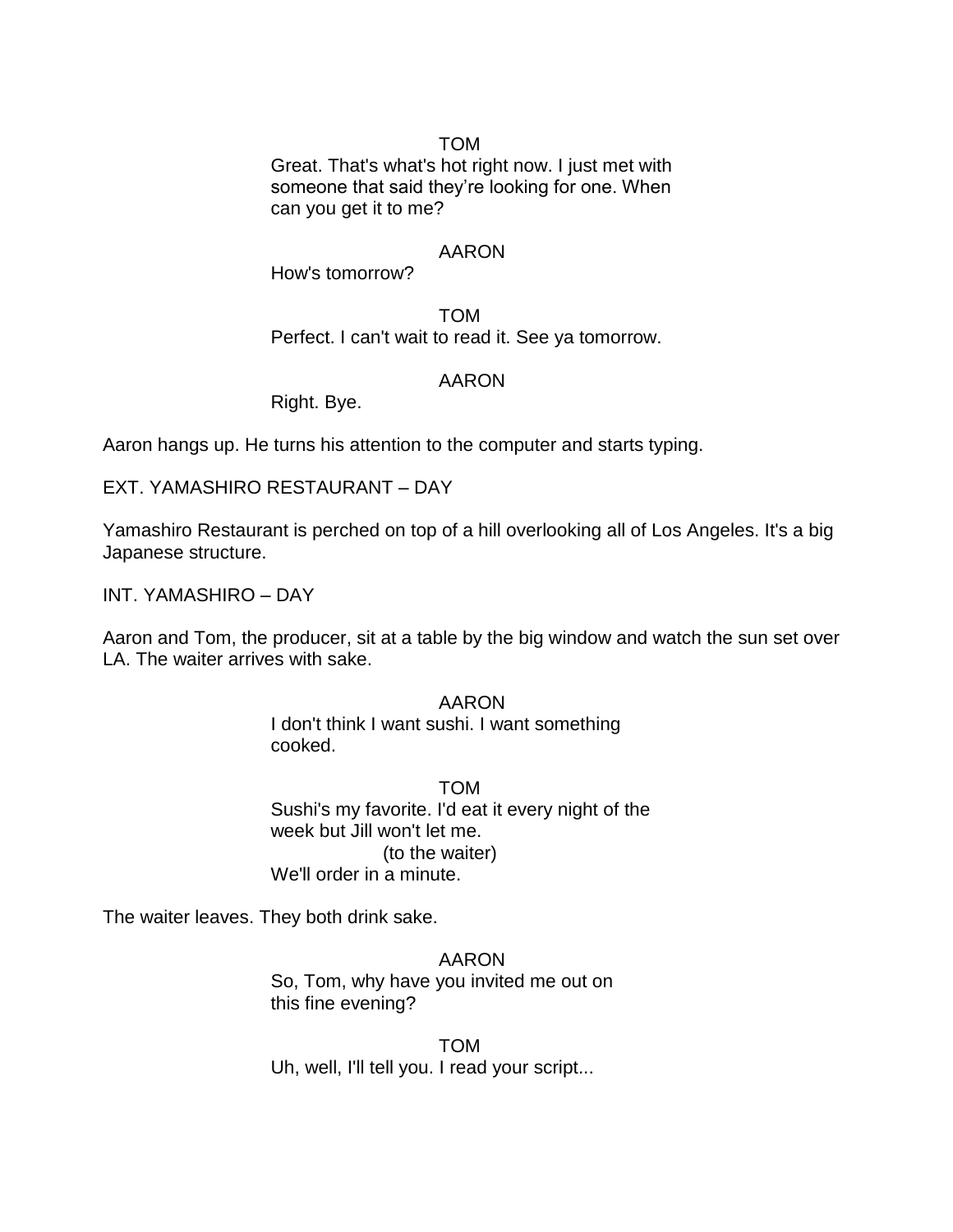## AARON

#### And?

Aaron is slightly holding his breath.

TOM I liked it. I particularly like my character.

AARON

(laughs) Do you want to play it in the movie?

TOM

Uh, no. Dennis Quaid might be good, though. But, I'll tell you... I think it might make a good movie. And very easy and inexpensive to shoot.

## AARON

I agree. What have you got in mind?

#### TOM

I don't want to go to the studios, it takes forever. I need to get another movie made right away.

#### AARON

Uh-huh.

TOM So, I say we do it independently. Raise the money through private sources.

#### AARON

Such as?

TOM Such as you leave that to me.

#### AARON

How much?

TOM Two million, below the line.

## AARON

(shrugs) That's all right, I guess. How much above the line?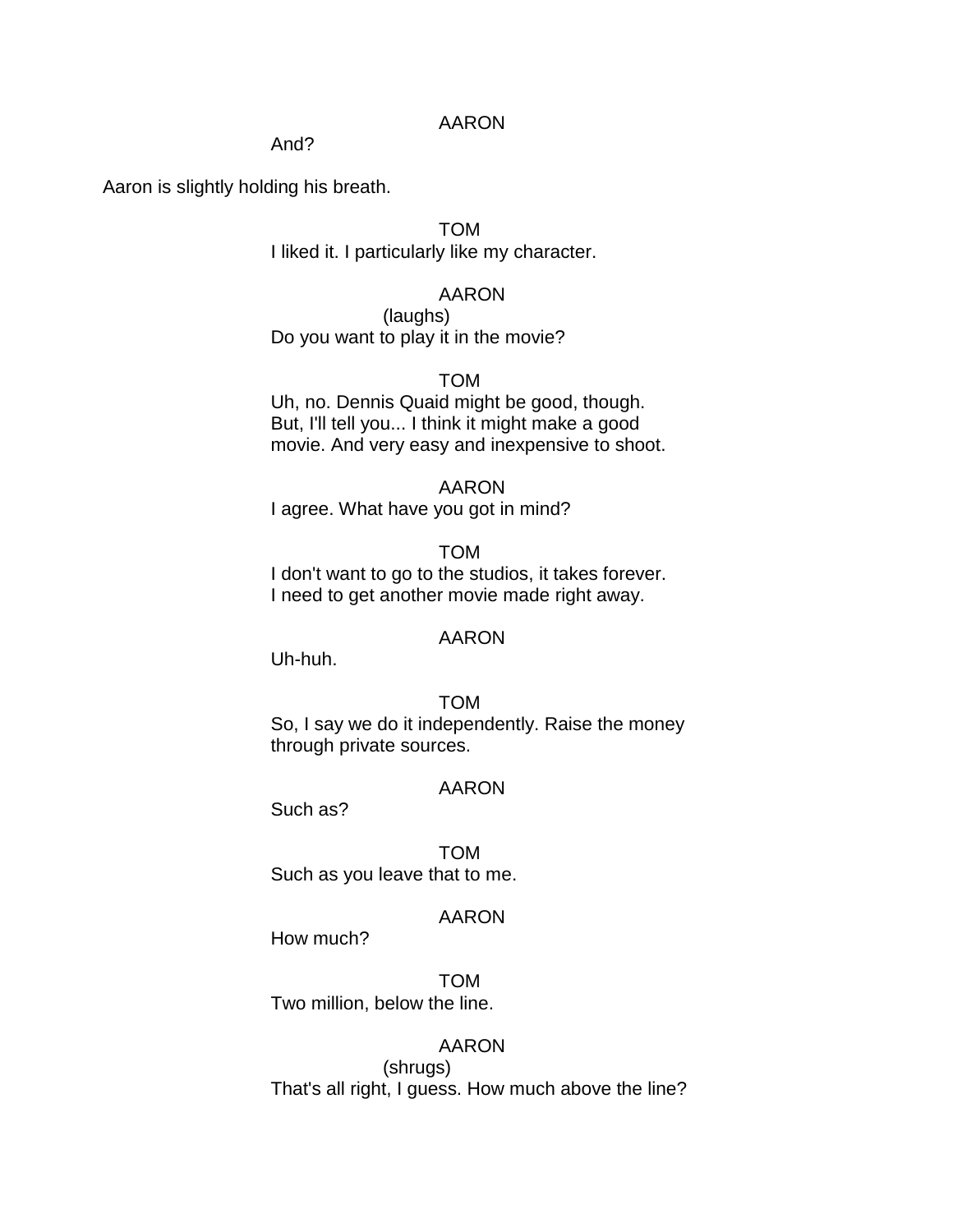#### TOM

(smiling) None of your business.

## AARON

(nodding) Uh-huh. How fast do you think you can put it together?

TOM

That's the thing. We'd have to start shooting in two months.

#### AARON

That's very soon. Hardly time to put a cast and crew together and go into pre-production.

#### TOM

I know. Life's rough all over. But I can get the money. Now. So how much do you want for the script?

Aaron sips his sake reflectively.

#### AARON

My agent says she might be able to get as high as a hundred to two hundred thousand dollars from one of the majors. And the lowest budget they'd make it for would be six million, with stars in it. Why should I do it independently?

Tom pours each of them more sake.

#### TOM

Because I can get my grubby paws on the cash tomorrow. For the moment I am a success.

#### AARON

(considers) There's only one way I'd do this deal.

(wary)

#### TOM

And that is?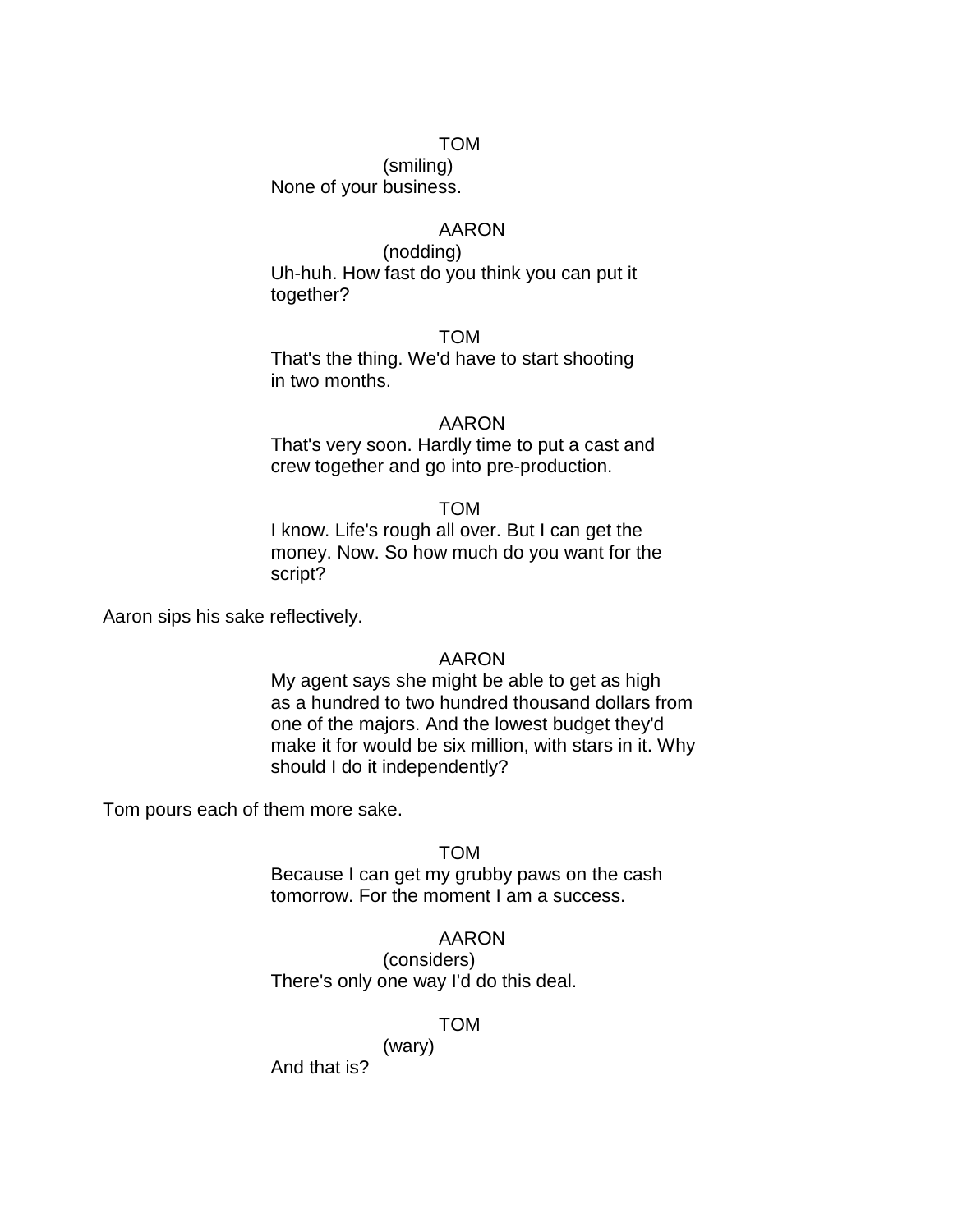## AARON

If I direct.

## TOM But you've never directed a feature.

## AARON

I've directed a lot of shorts. You know that I know how to make a movie. If I'm going to take a reduced fee on the screenplay, I've got to direct.

Tom puts his hand under his chin and lowers his head.

TOM Uh... That is, I... Uh... Well... I don't know.

## AARON

It's my script. I already have it all envisioned. Who could do a better job than me?

## TOM

Uh... Steven Spielberg, Francis Coppola, Sydney Pollack, Norman—

## AARON

(cutting him off) —All right, all right. But I can do a damn good job. And it's the only way I'll make this deal. Take it or leave it.

TOM Uh... Okay. But if you fall two days behind schedule, I'll fire you, and don't think I won't.

## AARON

(nods)

Okay.

Tom puts out his hand and Aaron shakes it. They both smile.

DISSOLVE TO:

## EXT. HOLLYWOOD CENTER STUDIOS – DAY

Hollywood Center Studios is on Las Palmas and Santa Monica. It is made up of many enormous pink sound stages and offices. Cars are checked in at the gate. Actors with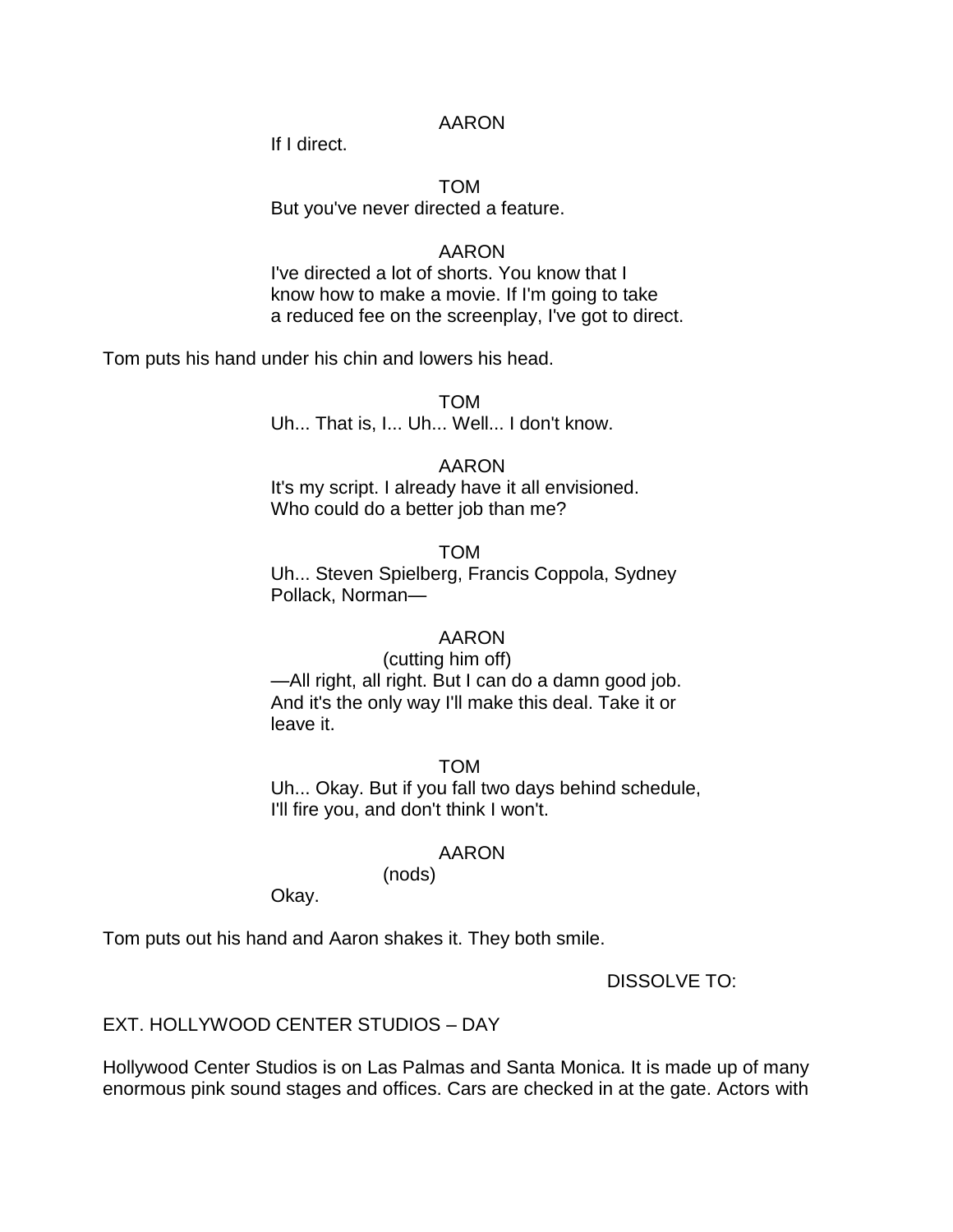scripts are lined up outside a casting office. A man from the prop department rides a bike down an alleyway between two sound stages.

INT. PRODUCTION OFFICE – DAY

It's a beehive of activity. In the main room there are eight desks with someone on the telephone at every one. There are at least ten other people in the office as well: a prop girl is sorting through a rock collection with the aid of a book, one person is making copies at a copier, several others are binding scripts. At one of the desks is Ace, the production manager.

A door opens to an adjoining office and for a flash Tom can be seen arguing with someone on the phone.

Aaron sits at a desk drawing storyboards and talking on the phone.

## AARON

...I need someone good. It's got to look good. It's not going to be easy making LA. look good on film 'cause of all the smog. I'm not interested in these guys that've only shot music videos on a stage with bright red and blue lighting. It doesn't tell me anything...

While he's been talking Aaron has drawn a reasonably good rendering of the parapet of a castle jutting up from behind a hill. Aaron hangs up, picks up his notebook and script and heads out of the office. A dark-skinned Indian woman named SHARMILA with a British accent calls out to him.

## SHARMILA

Where are you going?

## AARON

I can't work here. I've got to get these storyboards done.

## **SHARMILA**

That's fine. The first production meeting is at seven tomorrow morning. Please attend.

## AARON

Of course I'll attend. So, is the director of photography the only major position left open?

## SHARMILA

Yes, I believe so. You know you really ought to pay more attention to who is being hired on this picture.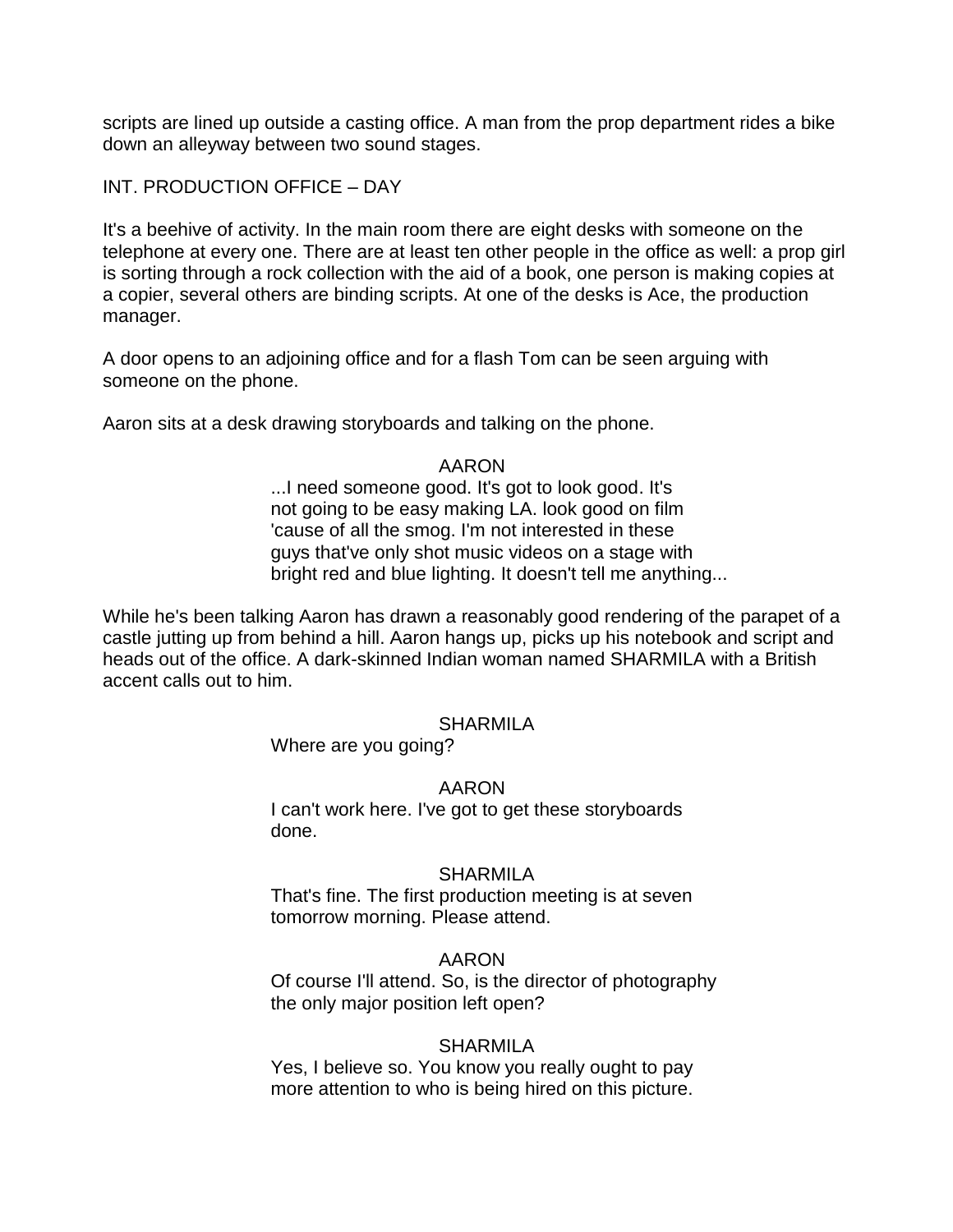They all represent you.

## AARON

I should pay more attention to every aspect of this film, but there's no time. We start shooting in two weeks and I'm not storyboarded yet.

## **SHARMILA**

Seven A.M.

## AARON

Got it.

As Aaron is leaving he hears Sharmila say to some poor unsuspecting soul.

## **SHARMILA**

Why are you just sitting there? If you don't get your fucking ass to work immediately then I'll get rid of you and I'll do my job and your job, too! And I'll do it better than you! Now move!

EXT. POINSETTIA PARK – SUNSET

Poinsettia Park in Hollywood is bathed in warm sunlight giving it a sepia hue. Three young men without their shirts play frisbee on the baseball diamond. Their girls sit on the bleachers and watch.

A blonde girl hits a tennis ball with a racket and a cocker spaniel chases it. The ball rolls near a park bench where Aaron sits drawing his storyboards. He has an intense look of concentration on his face and a cigarette between his lips.

He draws a hand holding a piece of paper. On the paper is written, "Carey Sanderson - 464-0801" and two stick figures dancing.

## INT. PRODUCTION OFFICE – MORNING

Aaron walks into the production office in the morning with his notebook and script under his arm. There is as much activity as there was yesterday except several desks are empty. Everyone greets him and he greets everyone back while heading straight for the big five gallon coffee percolator. He pours himself a cup of coffee, adds milk; a half pack of Sweet & Low, stirs, sips and sighs.

Cathy comes walking through the door. She spots Aaron and approaches him. Aaron is surprised.

AARON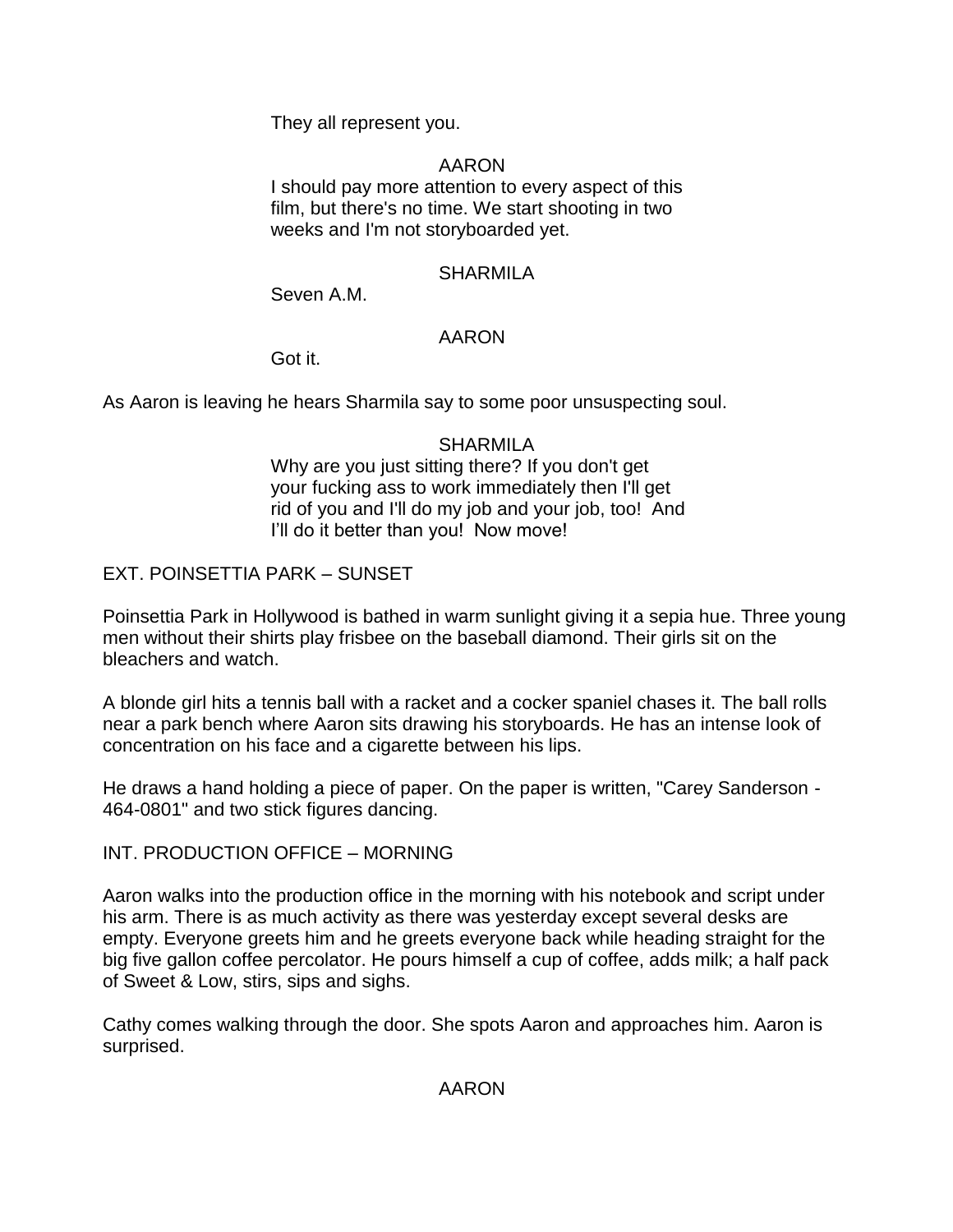Hi. What are you doing here?

## CATHY

I'm the production designer on the film. You knew, didn't you?

## AARON

(scrambling) Knew? Of course I knew. I know everything that's going on with this movie.

CATHY Well, I'm really glad to be working on your film.

## AARON

You're moving up in life. You're a full-fledged production designer now.

## **CATHY**

Yeah, but Tom's getting me at the same price he paid me as an assistant.

## AARON

Well, it's better than a sharp stick in the eye. Uh... Speaking of which, have you read the script yet?

## **CATHY**

No, I'm going to read it tonight. It's not bloody, is it? I haven't gotten the Karo syrup out of my clothes from the last one.

Aaron holds up his hands and smiles.

## AARON

Nope. No blood.

## INT. AARON'S APARTMENT – NIGHT

Aaron is asleep in his Murphy bed. Suddenly there is a sharp knock at the door. Aaron's eyes pop open. He glances at the digital clock. It's 3:33.

## AARON

What the...

Now there are many more knocks on the door, hard and loud. Aaron climbs out of bed wearing only sweat pants.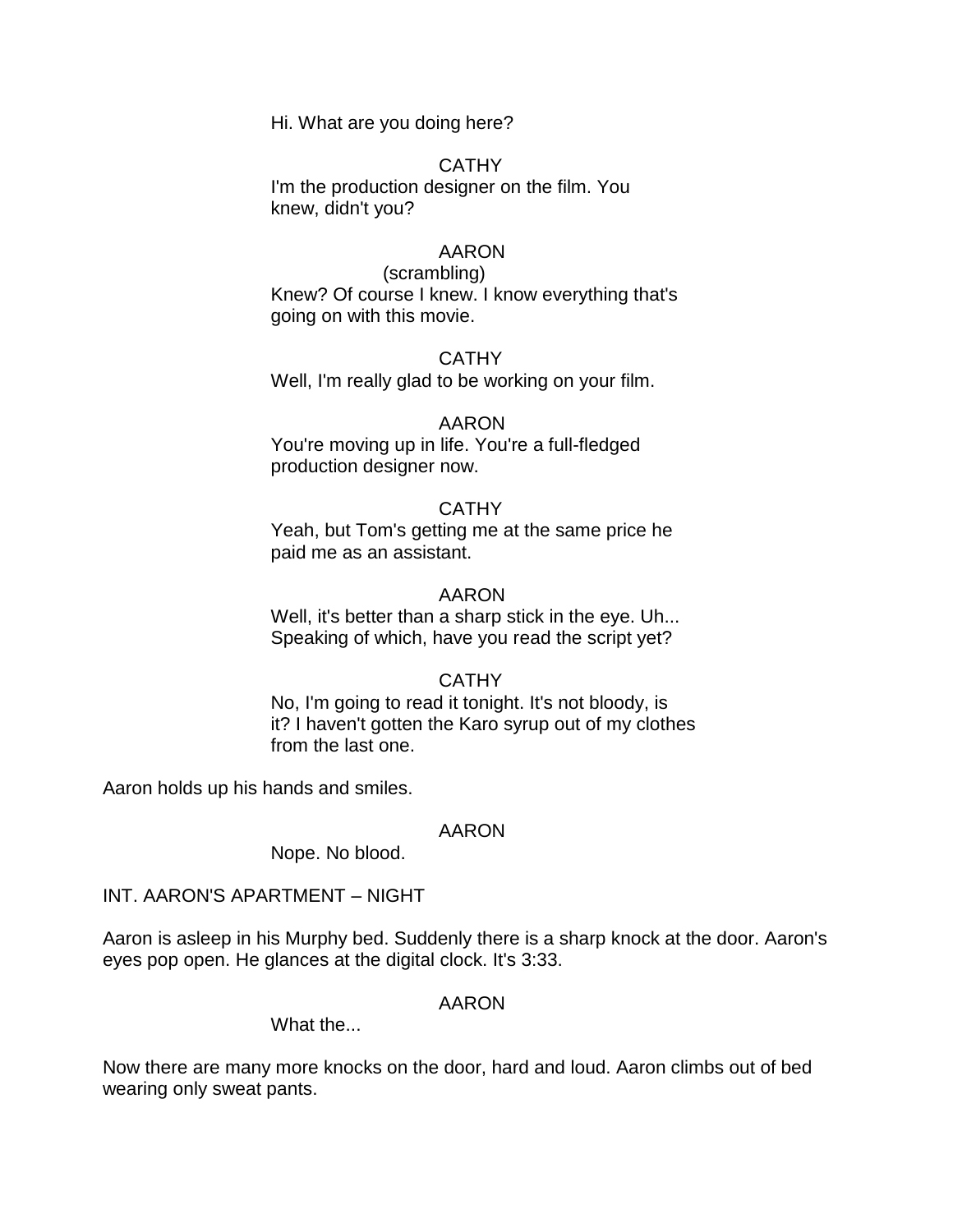## AARON

## Jesus! You're gonna wake the neighbors.

He opens the door and there stands Cathy. She is absolutely furious and throws the screenplay right in his face as hard as she can.

## **CATHY**

## *Are you out of your fucking mind!?*

Aaron grabs his nose where the script hit him. He looks at his hand and his nose is bleeding. He can see his neighbors' doors opening. Cathy pushes him inside, steps in and slams the door shut.

## AARON

So does this mean that you don't like the script?

## **CATHY**

(intense) Don't get cute with me you fucking asshole! You took my personal life—and the most intimate details of my personal life—and are putting them up on the big screen for everybody in the whole world to see!

## AARON

No one knows it's you.

## **CATHY**

(derisively) Carey Sanderson? Gimme a fucking break. (shakes her head) I have never been so offended in my whole life. How dare you!

## AARON

It's a good story. Everyone likes it.

## **CATHY**

Shut the fuck up! I do not want to hear about everyone having read this! And another thing! How could you cast that slut Sheree Williams as me?!

## AARON

I think she's sexy.

## **CATHY**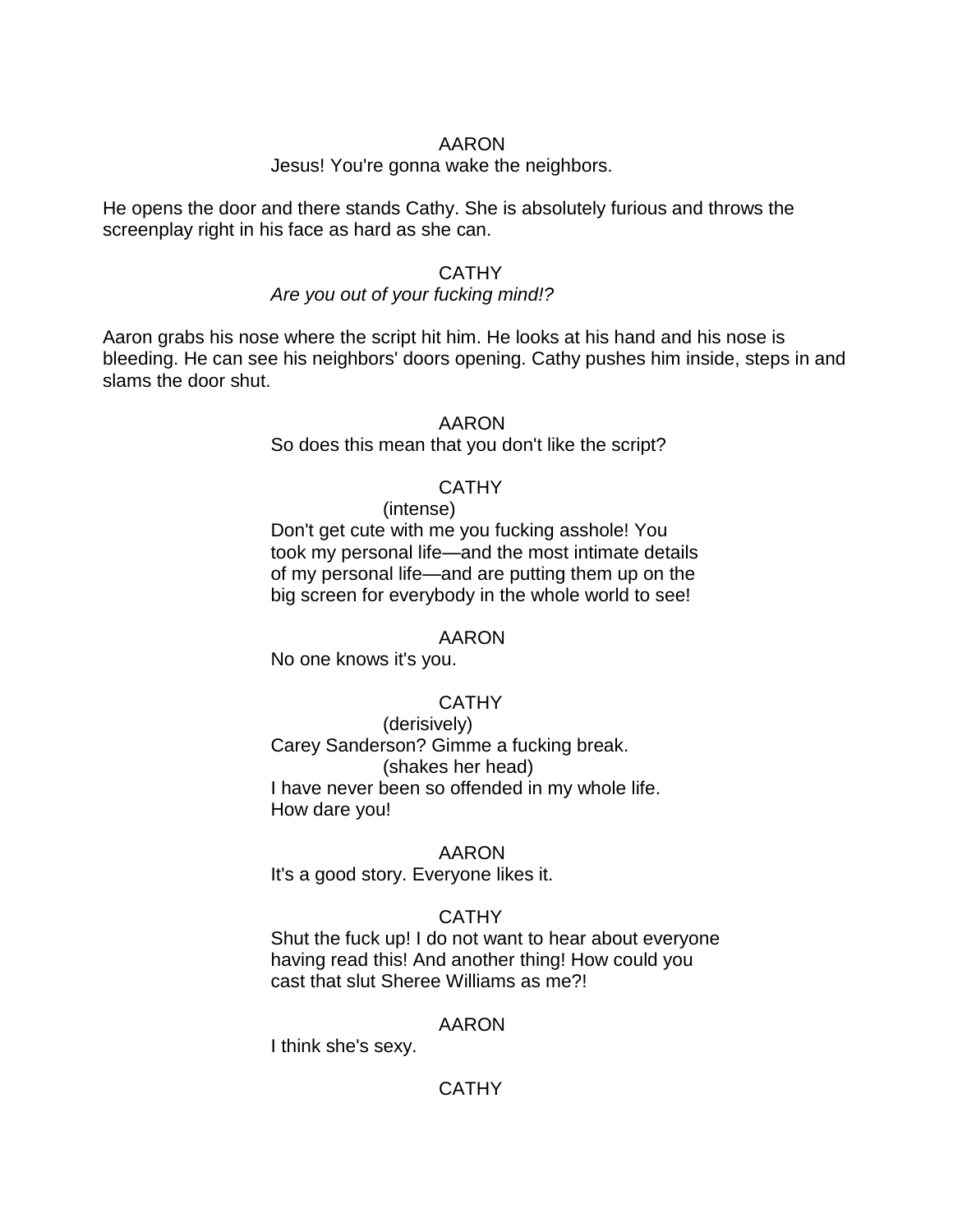You're out of your mind! (her eyes really widen) And where on Earth did you find out about me and Shauna and Bobby Light, for God's sake? I never told you that.

Aaron doesn't answer. He looks away.

# **CATHY**

Where, Goddamnit?!

## AARON

Well... Shauna told me.

Cathy's mouth drops open.

## **CATHY** Shauna told you? About my life?

## AARON

It's her life, too.

**CATHY** You went out with Shauna?

# AARON

(shrugs)

Yeah.

## **CATHY** Did you sleep with her?

## AARON

## (evasive)

Well...

**CATHY** You slept with her. You son of a bitch!

Aaron seizes the technicality.

# AARON

We didn't sleep together.

**CATHY** So you just fucked her. Maybe I should call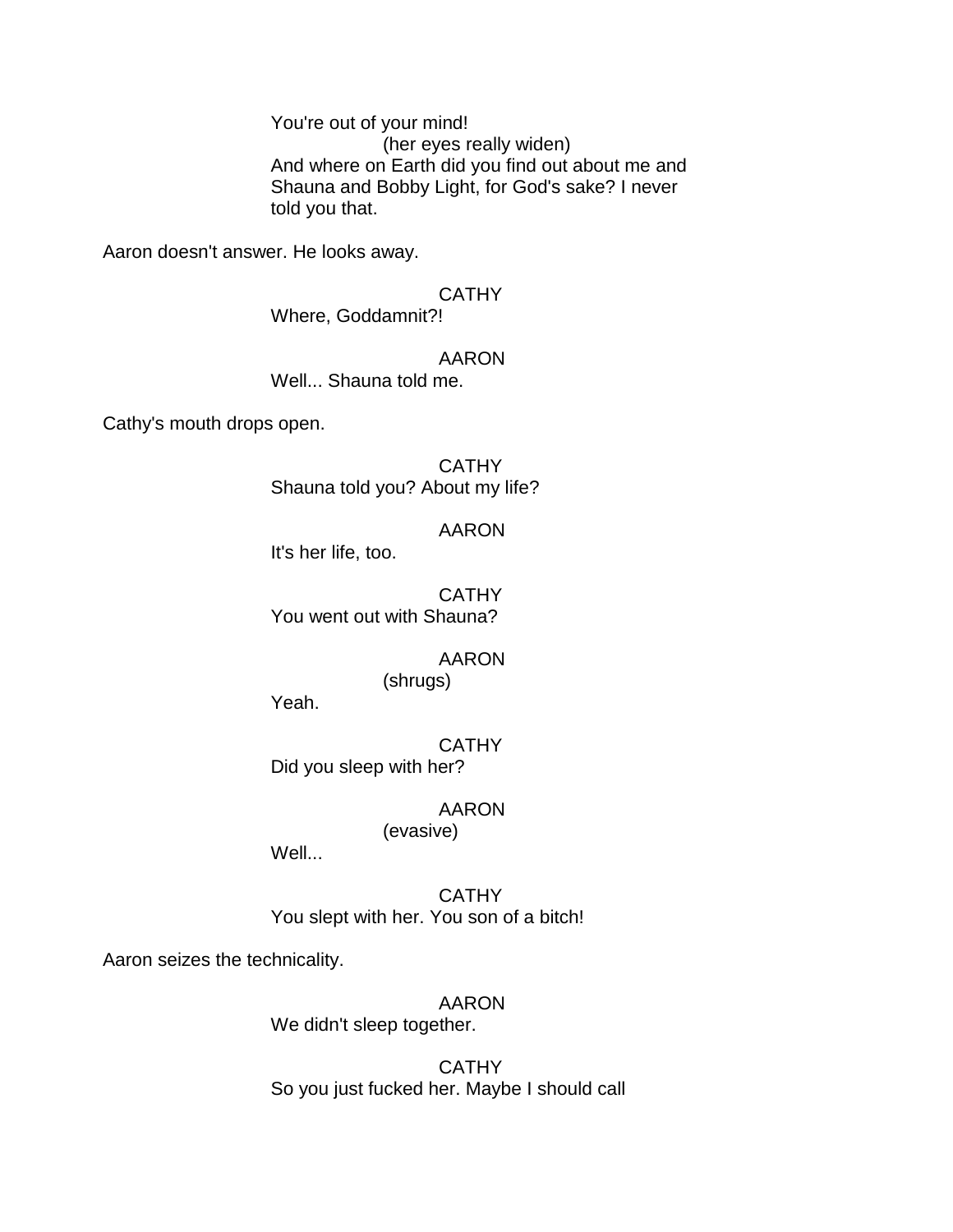Milwaukee and check and see if you've fucked any of my other friends yet! Or my parents!

# AARON

(becoming indignant) Calm down, for Christ's sake already! I can sleep with whoever I damn well please. We're not going out.

## **CATHY**

## *Fuck you!*

(she stomps to the door) I just hope I never see you again in my whole life!

She exits and slams the door.

## INT. PRODUCTION OFFICE – DAY

Aaron is sitting in the production office the next morning when Cathy comes walking in. He smiles.

## AARON

Never's a long time, baby.

## **CATHY**

Up yours. I'm not losing a good job because you're an asshole. Just don't talk to me. I'll do my job, you do yours. Just stay away from me.

She walks past him. The people nearby look up like, "What did we miss?" Aaron smiles, shakes his head and goes into the next office.

INT. ADJOINING OFFICE – DAY

Tom is alone in the office and is on five phone lines simultaneously. Aaron walks right up to him.

## AARON

## Did you hire Cathy Anderson?

Tom looks up.

## TOM

(into phone)

Hold on.

(he pushes hold)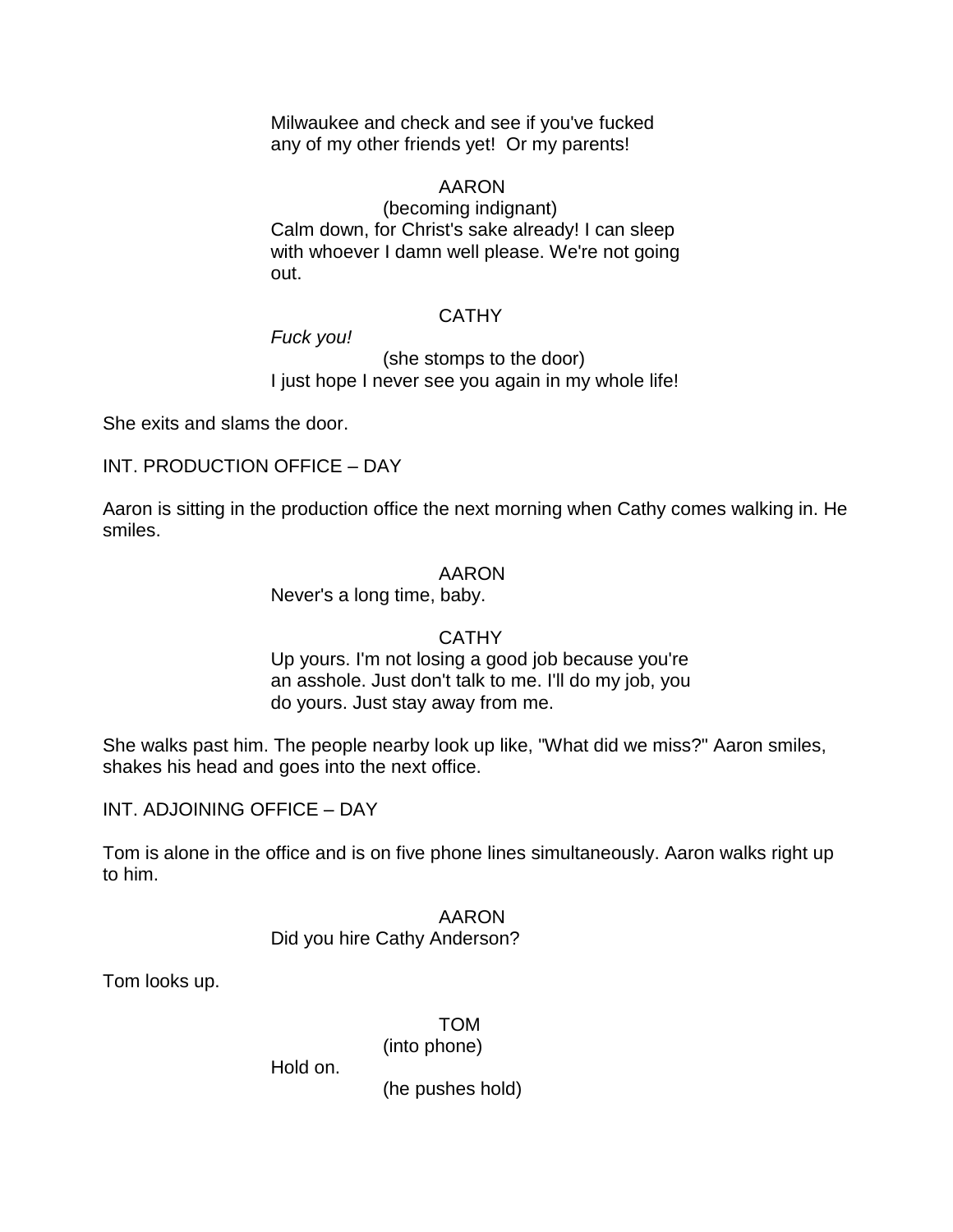Yeah. I hired her.

## AARON

Why?

## TOM

(shrugs) Because she did a good job on "The Dead Don't Die." Besides, that's what you wanted, wasn't it?

## AARON

That's what *I* wanted?

TOM She said you asked for her.

## AARON

She did, huh? Do you know who the character in the script is based on?

TOM Which character? Mine?

## AARON

No. Hers.

TOM Cathy's? Which character is based on her?

Aaron just stands there.

## AARON

...Forget it.

And then Ben comes walking in. He looks serious and doesn't smile. Tom waves, but continues talking on the phone.

> AARON Hi, Ben. What brings you here?

BEN Could I talk to you in the hall for a second?

## AARON

(wary)

Yeah. Sure.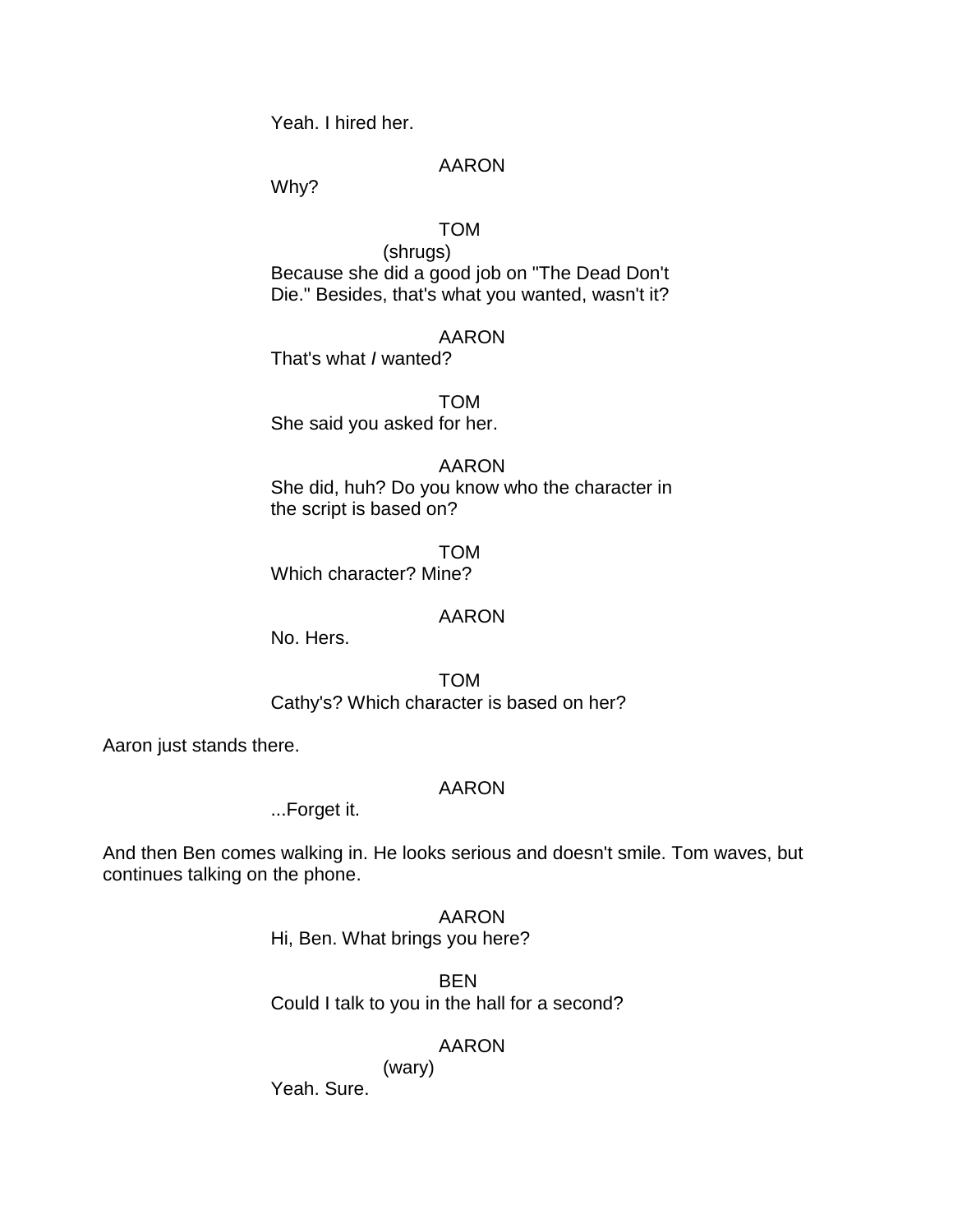INT. HALLWAY – DAY

Ben and Aaron step out into the hall. Aaron takes out his cigarettes and offers them to Ben. He takes one. Aaron lights them both.

#### AARON

What's up?

BEN

I read your script.

## AARON

And?

BEN And I think you're making fun of me.

Aaron is stopped for a second, then shakes his head.

#### AARON

I respect you too much to make fun of you. The audience did laugh. That's the way it was.

**BFN** 

But why did you choose that event?

## AARON

Because it was one of the funnier true life events that I've been involved in.

## BEN

But why about me?

## AARON

Ben, you happen to be a lead character in my life story. I showed the movie was a hit.

## BEN

But you've got it being a hit in spite of me.

## AARON

No, it's completely due to you. Had you done the script straight without all of your wild directorial touches I don't think it would be nearly the success that it is. People are paying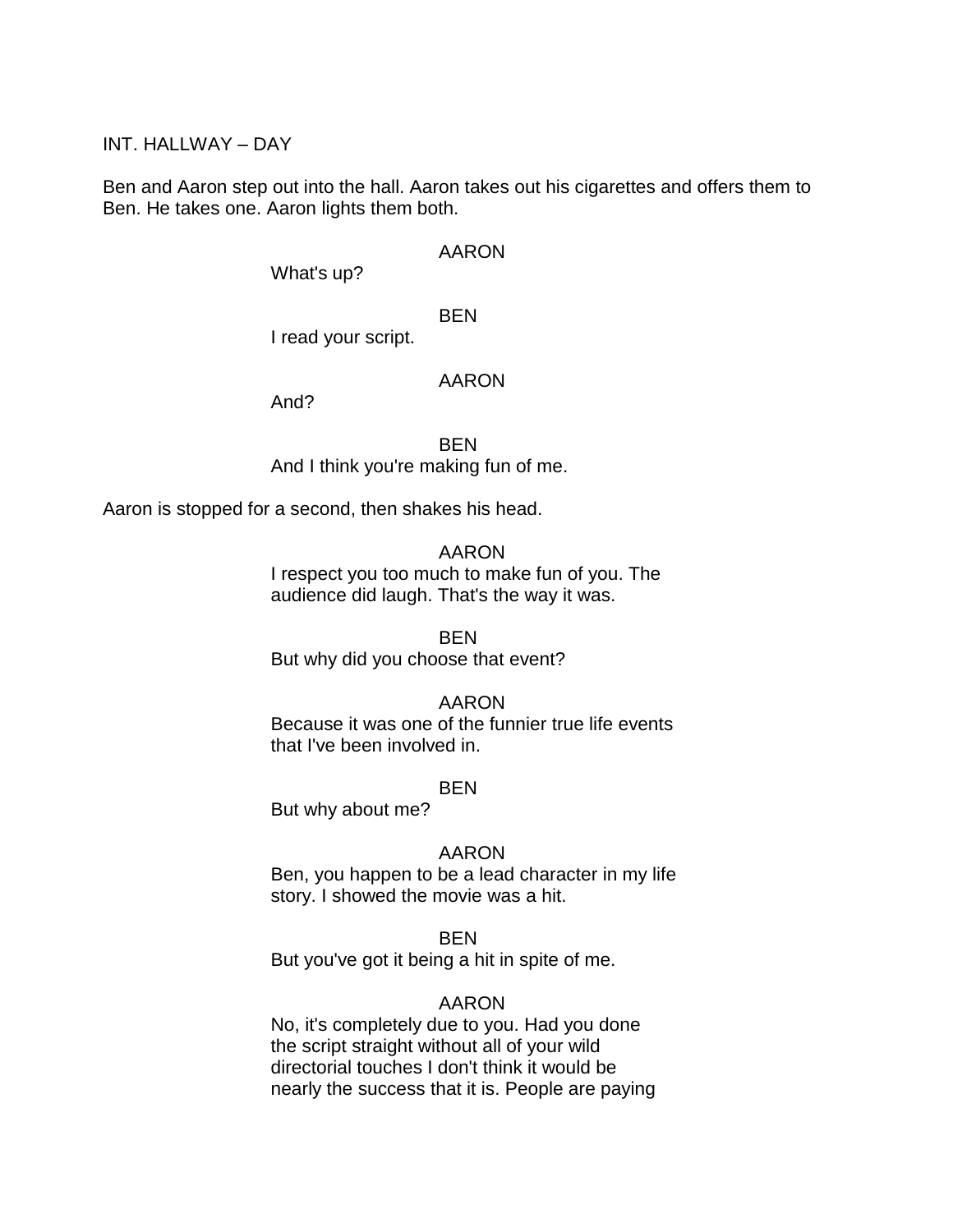to see what you do as a director. I don't think they're paying for the script or the cast or the location. It's all what you brought to it. It wasn't meant to be malicious.

## BEN

Really?

AARON Yeah. Really and truly.

## **BEN**

Well...

## AARON

So... We're still friends?

#### BEN

How can we be anything else? We've known each other too long.

Aaron and Ben both finish their cigarettes and stub them out in the ashtray.

BEN Don't fuck up, this is your big chance.

## AARON

I won't.

BEN Good luck. Put 'er there, pal. (they shake hands) To movies.

## AARON

Right. To movies.

EXT. BEACH – DAY

A wave comes rolling into shore. A boy and a girl, both wearing jeans and sweaters, walk up the beach with a Dalmatian puppy. They stop walking and look out to sea.

> AARON (O.S.: yelling)

Cut!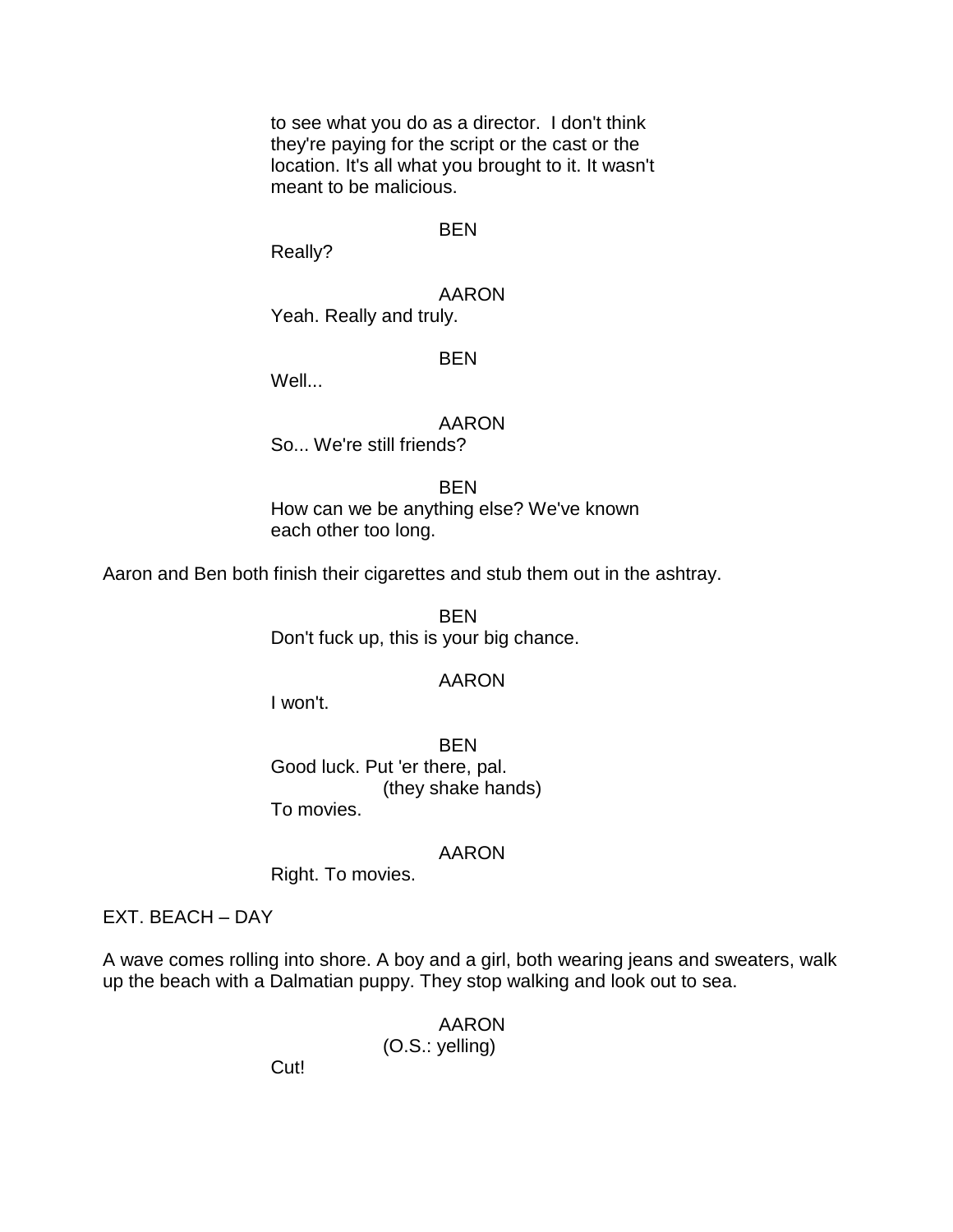Further up the beach is a film crew—thirty people with a 35mm movie camera, reflectors on stands, big HMI lights, and other movie paraphernalia. Aaron turns to the script girl, who holds a clip board.

## AARON

Print one and three, please. Everyone else be careful of footprints in the sand near the actors.

The girl on the beach portraying Cathy is Sheree, the blonde star of "The Dead Don't Die." The boy resembles Aaron except that he's taller, more muscular and better looking. He is ERROL. Sheree turns to Aaron.

#### **SHEREE**

Was that okay, Aaron?

#### AARON

It was fine.

(to the crew) Have we got a stick for them to write in the sand with?

Cathy steps forward holding a stick.

#### **CATHY**

Will this do?

## AARON

That's perfect. Will you go over there, being careful not to leave footprints, and write in the sand what needs to be written, please?

#### **CATHY**

Sure.

Cathy goes over to the water with the stick. Aaron turns back to the camera crew.

#### AARON

Let's get the camera on the baby legs shooting up at the two of them, then we'll tilt down to the sand where he's writing and, of course, it'll already be there.

The director of photography (D.P.) and the camera crew start moving the camera.

D.P.

Right.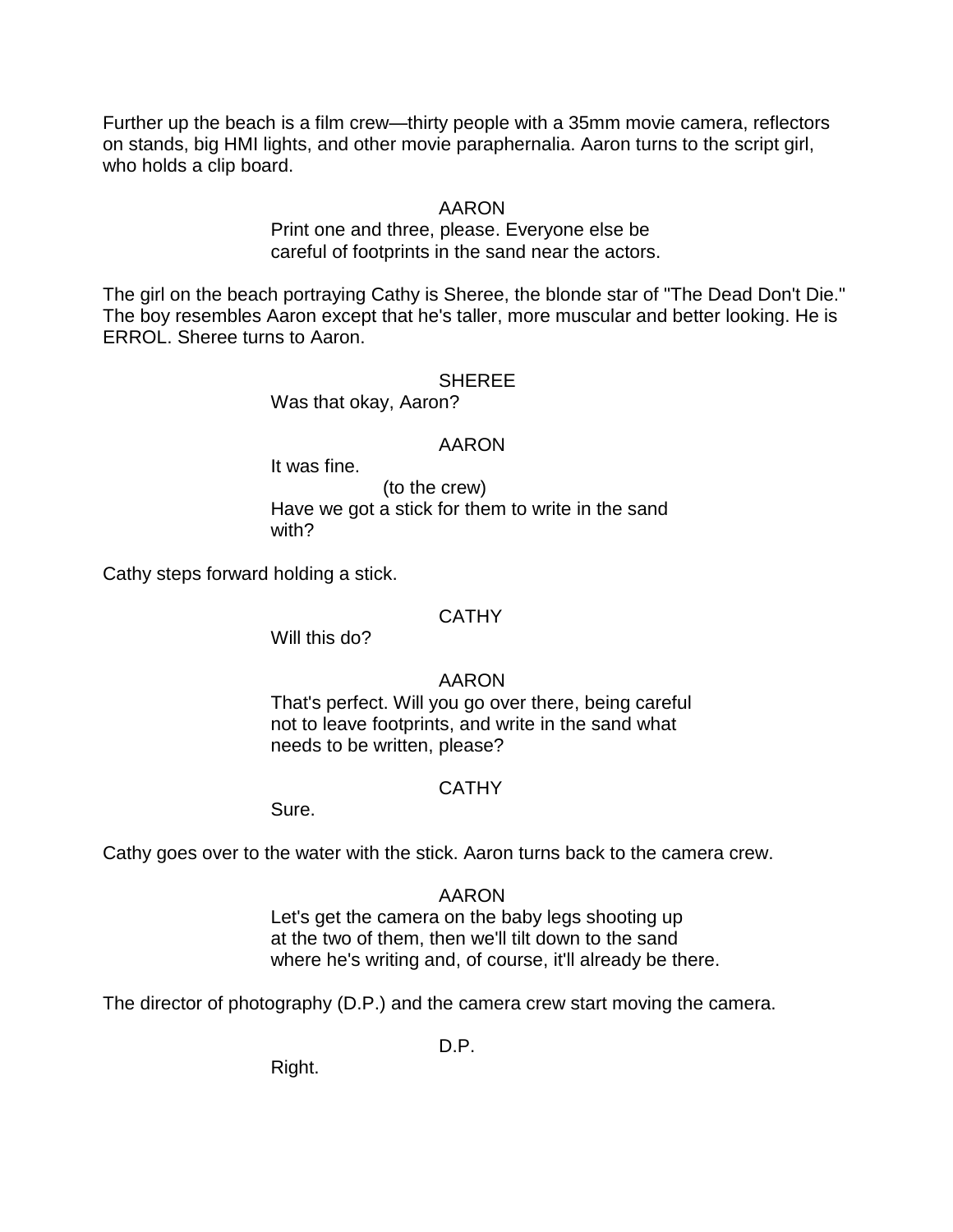Aaron steps carefully around to where Cathy is drawing in the sand with the stick. What she's drawing doesn't look anything like it really looked. She has actually drawn the dancers with dimension and is now putting in cross-hatch shading.

## AARON

What're you doing?

## **CATHY**

(looks up)

What?

AARON You've changed it. It wasn't like that.

#### **CATHY**

I'm improving it.

## AARON

(firmly) Don't improve it. Do it the way it was.

CATHY Why? This isn't reality, it's a movie.

# AARON

But it's a close representation of reality.

## **CATHY**

No it's not. You've got a happy ending on this story. That has nothing to do with reality. So what's the difference?

## AARON

(intense) The difference is that I asked you to fix it.

## **CATHY**

You get to change things, so why can't I change this?

AARON Because I just told you to make it the way it was.

Tom comes walking up.

## TOM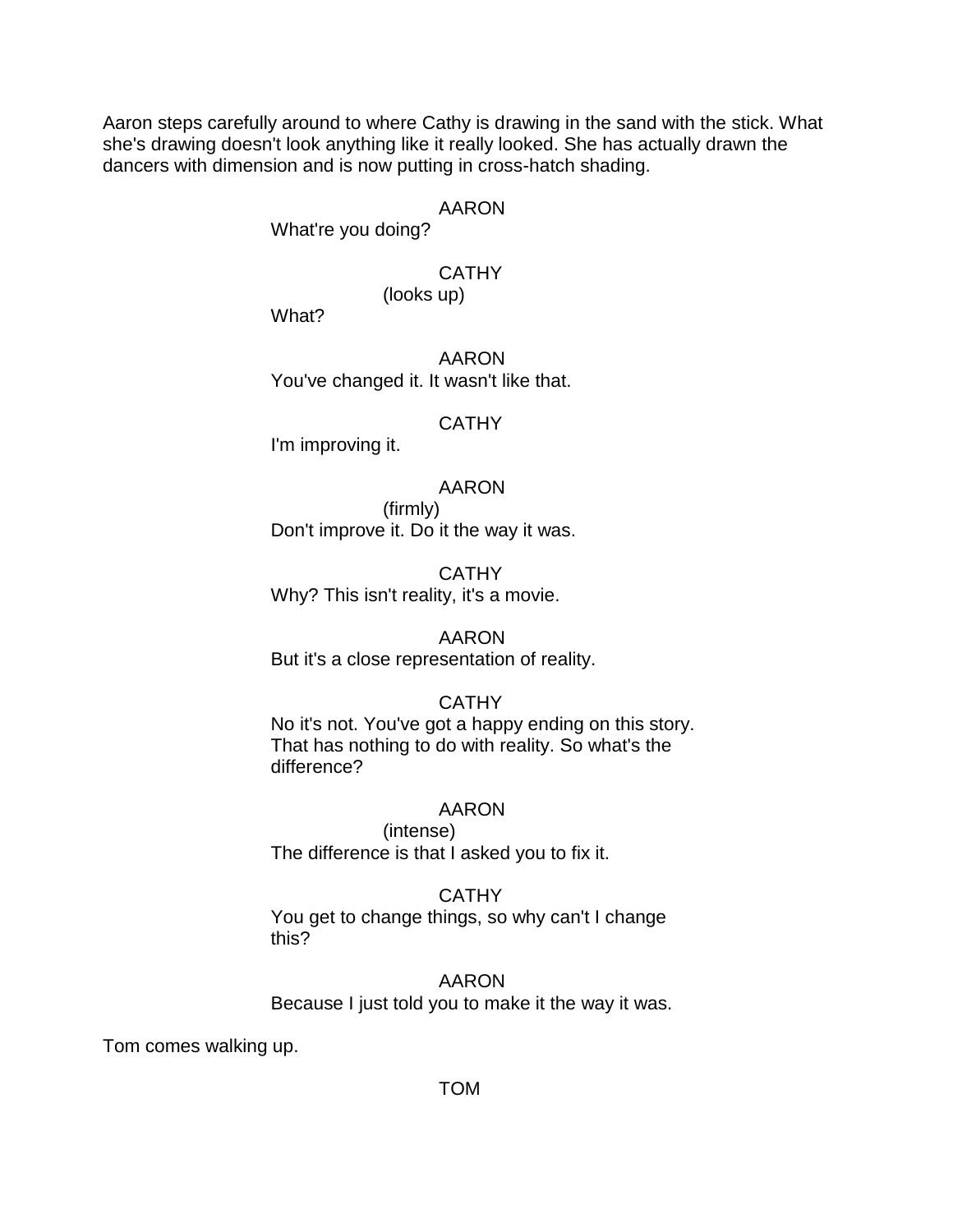What's going on? The whole crew is just standing there. This is costing five hundred dollars a minute.

#### AARON

(to Cathy) Are you going to fix it?

#### **CATHY**

I think it's fine.

# AARON

(to Tom) Cut her a check and get a new production designer! (Aaron strides away yelling) All right! Where are the actors? Let's get moving!

Everyone jumps to their feet and starts moving. Cathy watches Aaron walk away. She drops the stick in the sand and turns to Tom as if to say something, but words won't come. Aaron looks at the shot through the camera, then back to where Cathy was standing. She and Tom are walking away up the beach. Ace steps up behind him and begins roughly rubbing his neck.

# ACE

How would you like a nice thick juicy hamburger for lunch?

#### AARON

(smiles) That'd be great.

Ace pushes him.

ACE

Nice to want. It's cold-cuts.

INT. AARON'S APARTMENT – NIGHT

Aaron is asleep in his bed. There is a light knock at the door. One of Aaron's eyes pops open. He looks at the clock. 4:33.

# AARON

(mumbling) I need my sleep. I've got to have my sleep.

He crawls out of bed and staggers to the door. It's Cathy.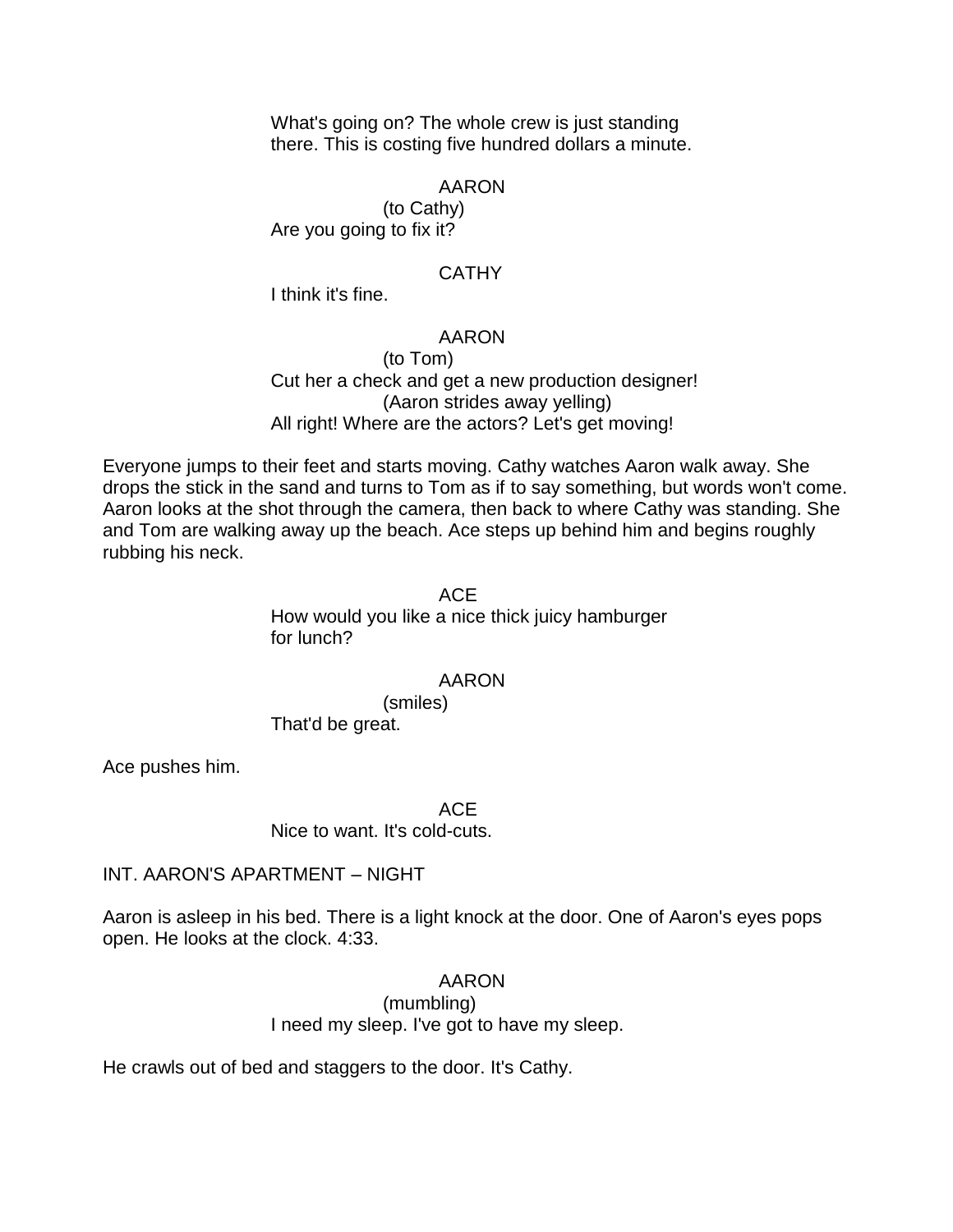#### **CATHY**

I'm really, really sorry to wake you up. But I have to say this tonight or I'll never get another chance. I want to keep working on the movie. I'll do a really good job. You know I can...

Aaron shrugs.

#### AARON

Well... I don't know...

She steps closer and looks up into his eyes.

#### **CATHY**

Please?

AARON You lied. You told Tom I asked for you.

# **CATHY** That's because I really wanted the job. I still do.

Aaron looks at her and doesn't answer. She steps even closer to him.

#### **CATHY**

Please?

# AARON

Well...

(she moves against him) ...Do you promise not to undermine my authority?

# **CATHY**

I promise.

AARON And to be happy in your work?

#### **CATHY**

I will.

Aaron hugs her.

AARON

Okay.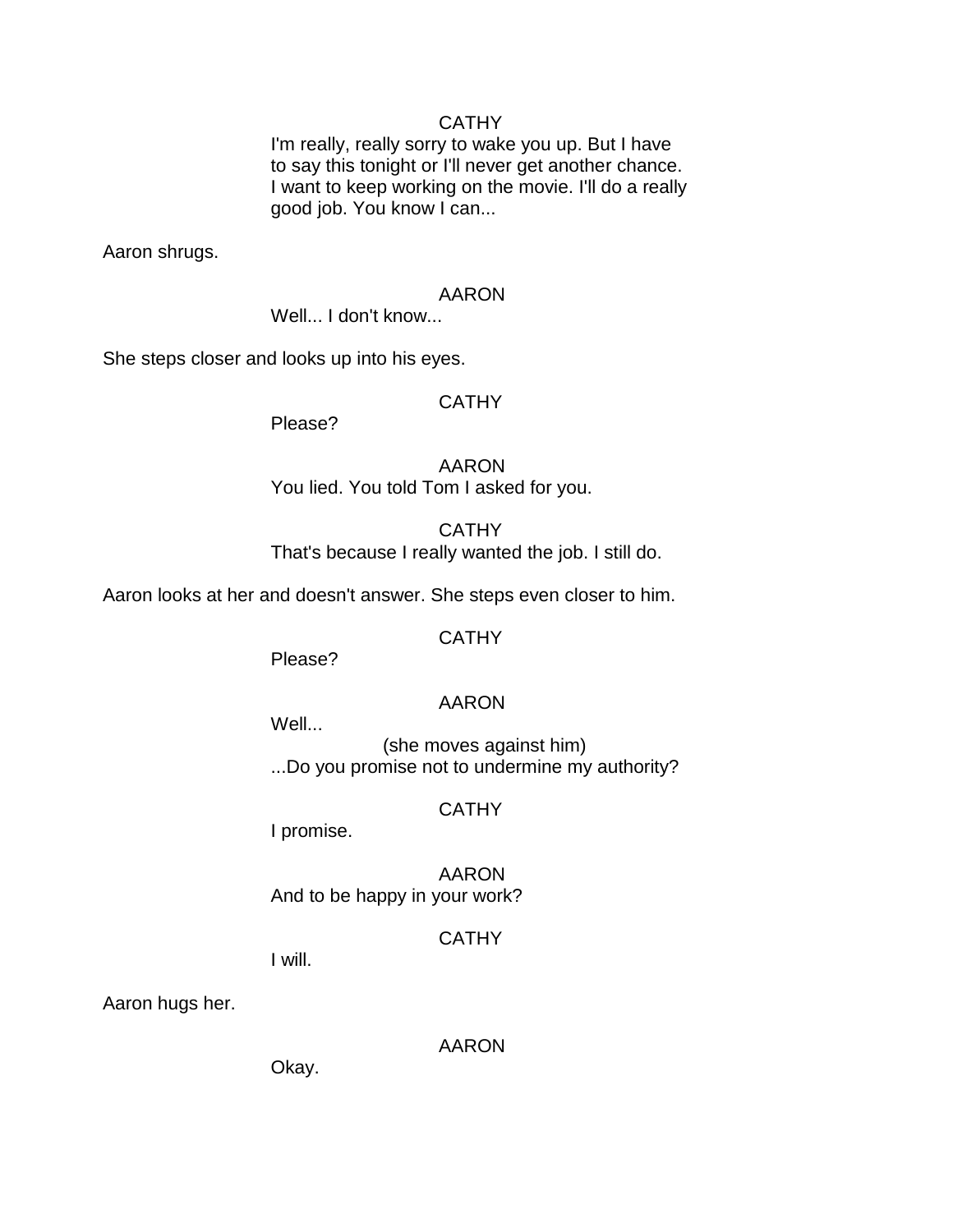Cathy pecks him on the cheek, backs away and extends her hand.

#### AARON (confused)

What?

She takes his hand and shakes it.

# **CATHY**

You won't be sorry.

She walks away. Aaron drops his weary head against the doojamb, watches her go and sighs.

INT. CATHY'S APARTMENT – NIGHT

Sheree, dressed in tight silk shorts, moves around Cathy's apartment. She straightens this and moves that. The handsome actor portraying Aaron, Errol, walks up. He looks at Sheree's butt and sighs. She turns, sees him and smiles. He waves his hand around the room.

### ERROL

It looks great. It's perfect.

# **SHEREE**

(smiles) You should see my apartment. It's empty.

Errol turns around.

ERROL

Where are the actors?

An ACTOR that resembles both Aaron and Errol steps up and an ACTRESS that resembles Sheree steps up with a Dalmatian puppy. Sheree walks out of sight. Errol turns to the two actors.

ERROL

All right. This is the last scene of the movie. I want to really feel it. Give me everything you've got. Any questions?

# ACTRESS

Is there going to be an actual sound for the doorbell?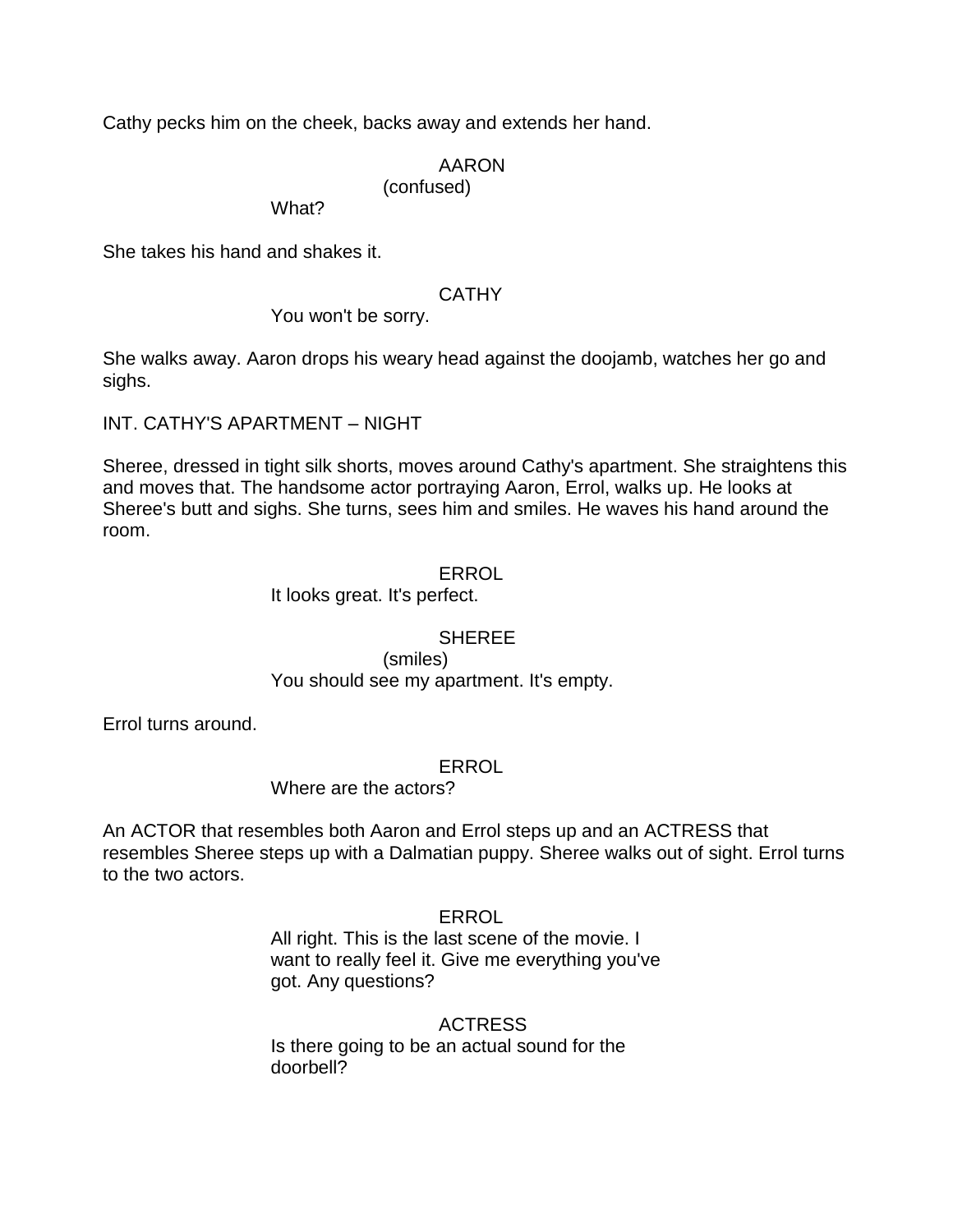ERROL

No. I'll make the sound.

# ACTRESS

Okay.

# **ERROL**

All right. Everybody ready?

The actors, as well as many voices from behind the camera, all reply.

# EVERYONE

Ready.

# **ERROL**

All right. Let's do it.

Errol and the Actor step out of frame leaving the Actress and the puppy sitting on the couch.

# ERROL

(O.S.)

Roll sound.

# SOUND MAN

(O.S.)

Rolling.

# ERROL

(O.S.) Roll camera.

> CAMERA OPERATOR (O.S.)

Rolling.

A SLATE PERSON steps into view holding the clapboard.

SLATE PERSON

Mark.

He snaps closed the clappers.

ERROL

(O.S.)

And... Action.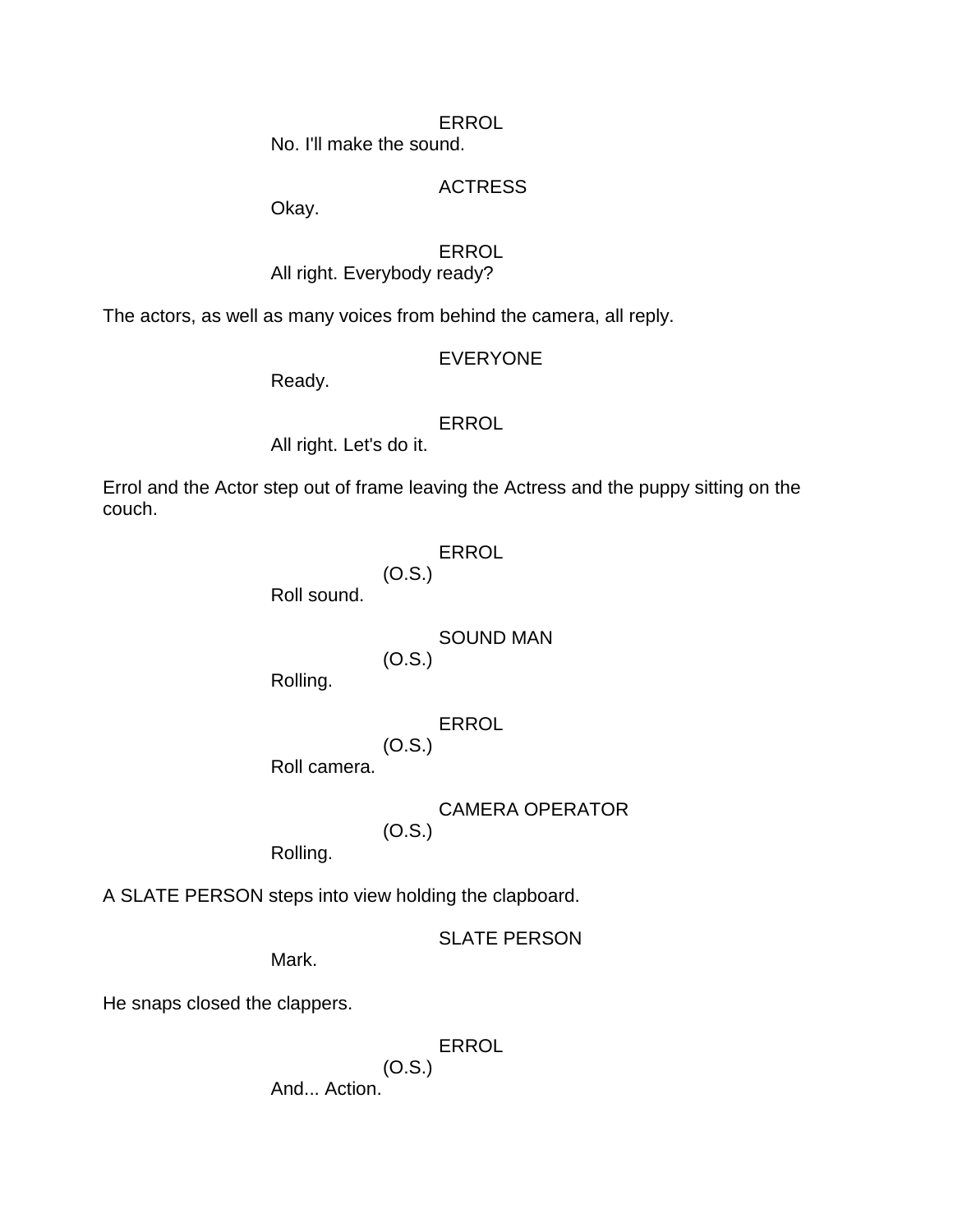The Actress pets the dog and glances at the silent TV set.

# ERROL

# (O.S.)

Ding-dong.

The Actress goes to the door and there is the Actor.

# ACTRESS

Arnold. What are you doing here?

### ACTOR

I was just passing by and I saw your lights on. Can I come in?

#### ACTRESS

Look, Arnold, I don't think we should see each other anymore.

### ACTOR

Ever?

### ACTRESS

Maybe not forever...

The Actor steps inside. The dog comes up and he pets it.

#### ACTRESS

...But definitely not for a while. It didn't work, can't you see that? Everything went wrong. It wasn't meant to be...

Our view has widened to the point revealing that Cathy's apartment is really a freestanding set on a sound stage. Lights, C-stands, and a boom microphone are visible. So is Errol, sitting in a director's chair, and Sheree standing beside him. They watch the scene.

#### ACTOR

But we got through the worst of it. I think now we might actually have something that's worth something.

ACTRESS Arnold. We crashed and burned. This relationship didn't work out in a monumental way. I don't think—